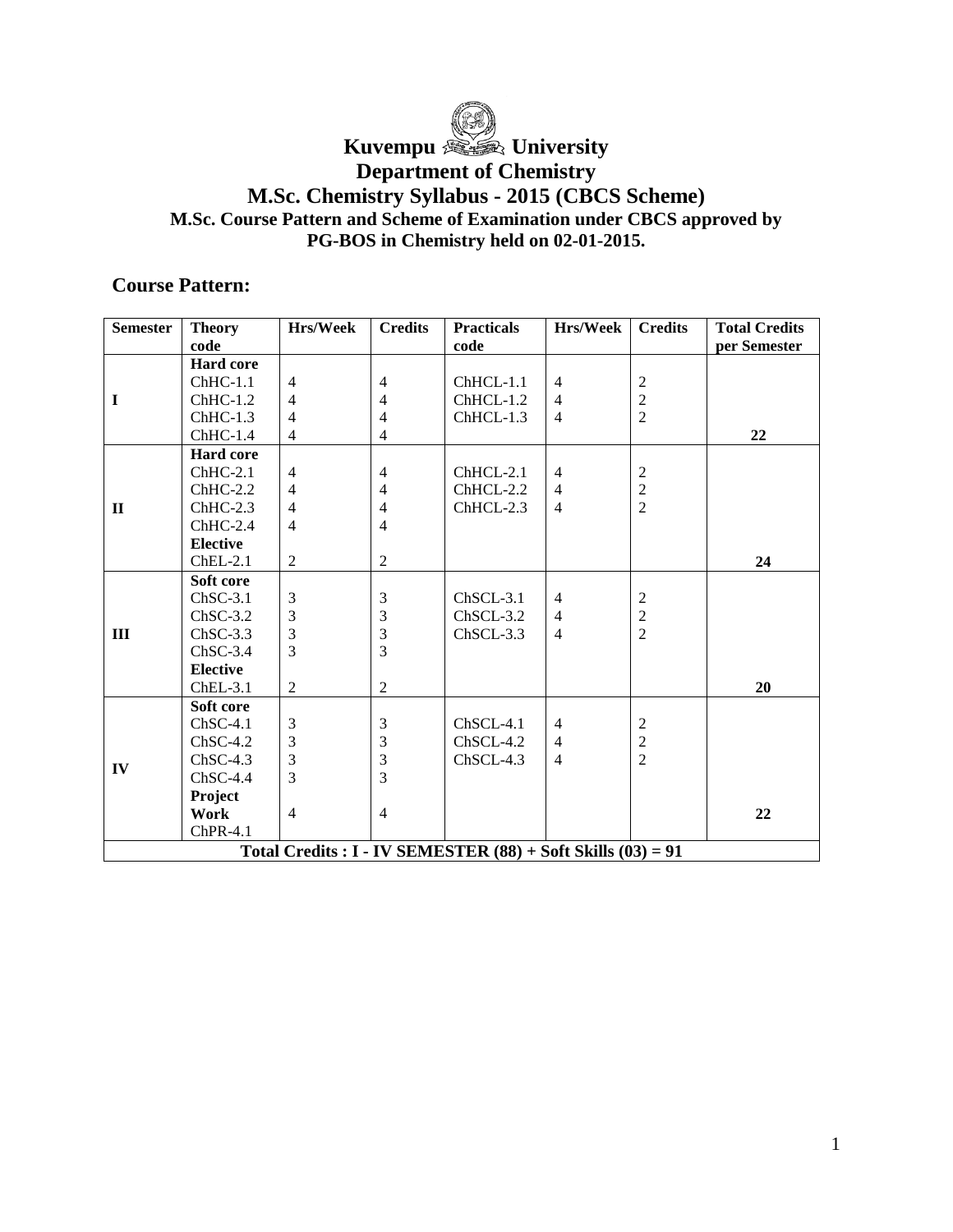## **Theory and Practicals (M.Sc. in Chemistry - CBCS):**

ChHC-1.4: Physical Chemistry-I

ChHC-2.4: Physical Chemistry-II ChEL-2.1: Chemistry Elective-I

ChSC-3.4: Physical Chemistry-III ChEL-3.1: Chemistry Elective-II

ChSC-4.4: Physical Chemistry-IV ChPR-4.1: Project Work

ChHC-1.1: Analytical Chemistry-I ChHCL-1.1: Inorganic Chemistry Practicals-I ChHC-1.2: Inorganic Chemistry-I ChHCL-1.2: Organic Chemistry Practicals-I ChHC-1.3: Organic Chemistry-I ChHCL-1.3: Physical Chemistry Practicals-I

ChHC-2.1: Analytical Chemistry-II ChHCL-2.1: Inorganic Chemistry Practicals-II ChHC-2.2: Inorganic Chemistry-II ChHCL-2.2: Organic Chemistry Practicals-II ChHC-2.3: Organic Chemistry-II ChHCL-2.3: Physical Chemistry Practicals-II

ChSC-3.1: Analytical Chemistry-III ChSCL-3.1: Inorganic Chemistry Practicals-III ChSC-3.2: Inorganic Chemistry-III ChSCL-3.2: Organic Chemistry Practicals-III ChSCL-3.3: Physical Chemistry Practicals-III

ChSC-4.1: Analytical Chemistry-IV ChSCL-4.1: Inorganic Chemistry Practicals-IV ChSC-4.2: Inorganic Chemistry-IV ChSCL-4.2: Organic Chemistry Practicals-IV ChSC-4.3: Organic Chemistry-IV ChSCL-4.3: Physical Chemistry Practicals-IV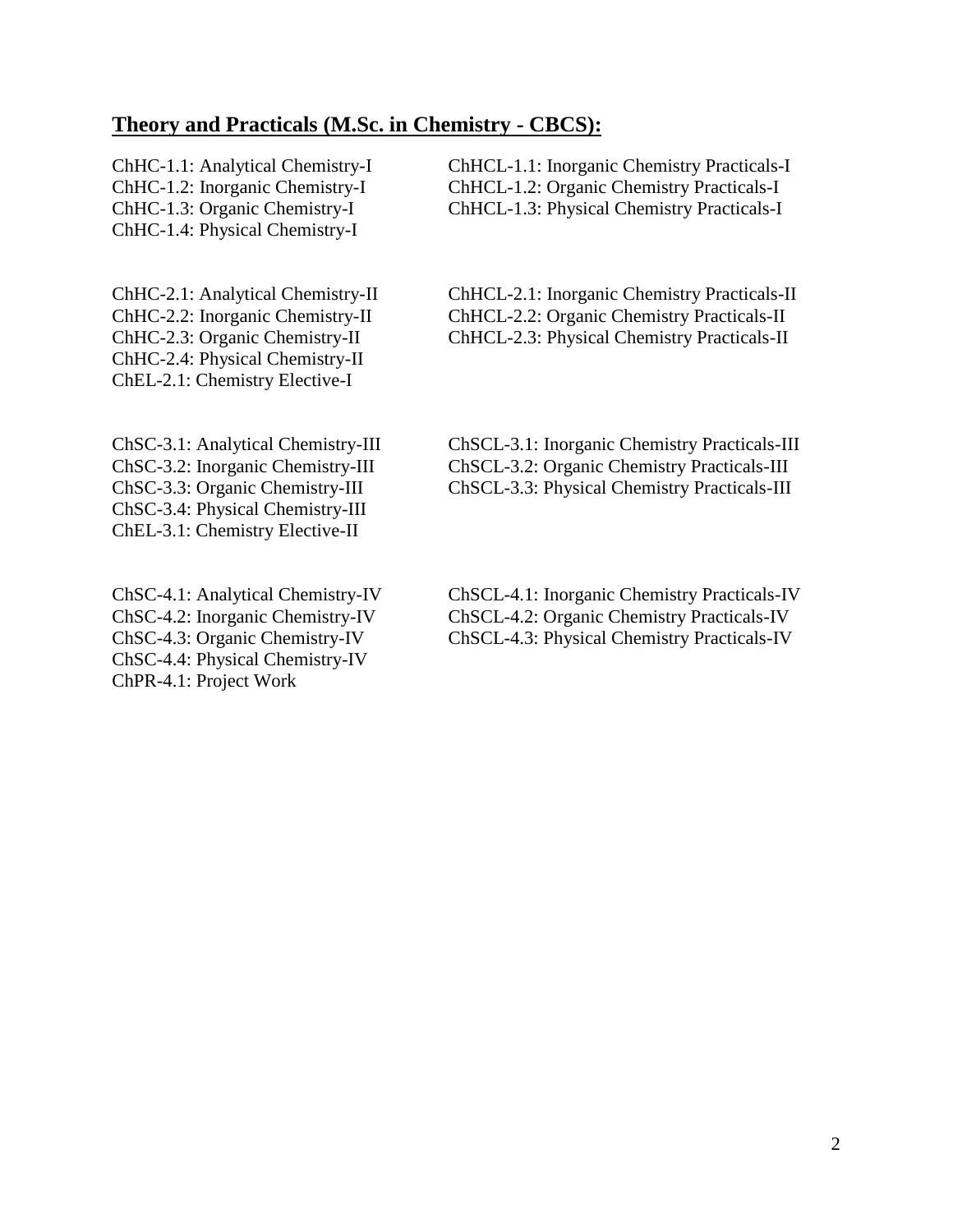Kuvempu *<u>Compuned</u>* University

**Department of Chemistry**

## **M.Sc. Chemistry Syllabus - 2015 (CBCS Scheme) M.Sc. Course Pattern and Scheme of Examination under CBCS approved by PG-BOS in Chemistry held on 02-01-2015.**

# **Examination Pattern:**

| Theory                         |            |                 |                    | <b>Practical</b> |              |                  |                 |              |                          |                 |
|--------------------------------|------------|-----------------|--------------------|------------------|--------------|------------------|-----------------|--------------|--------------------------|-----------------|
| <b>Semester</b>                | Paper      | <b>Duration</b> | Max.               | IA               | <b>Total</b> | Paper            | <b>Duration</b> | Max.         | IA                       | <b>Total</b>    |
|                                |            | (hrs)           | <b>Marks</b>       |                  |              |                  | (hrs)           | <b>Marks</b> |                          |                 |
|                                | $ChHC-1.1$ | $\mathfrak{Z}$  | $\overline{75}$    | 25               | 100          | $ChHCL-1.1$      | $\overline{4}$  | 50           | $\overline{a}$           | $\overline{50}$ |
| $\mathbf I$                    | $ChHC-1.2$ | 3               | 75                 | 25               | 100          | ChHCL-1.2        | $\overline{4}$  | 50           | $\Box$                   | 50              |
|                                | ChHC-1.3   | 3               | 75                 | 25               | 100          | ChHCL-1.3        | $\overline{4}$  | 50           | $\overline{a}$           | 50              |
|                                | $ChHC-1.4$ | 3               | 75                 | 25               | 100          |                  |                 |              |                          |                 |
|                                |            |                 |                    |                  |              |                  |                 |              |                          |                 |
| <b>Total</b>                   |            |                 |                    |                  | 400          |                  |                 |              |                          | 150             |
|                                |            |                 |                    |                  |              |                  |                 |              |                          |                 |
|                                | $ChHC-2.1$ | $\mathfrak{Z}$  | 75                 | 25               | 100          | ChHCL-2.1        | $\overline{4}$  | 50           | $\overline{\phantom{a}}$ | 50              |
| $\mathbf{I}$                   | $ChHC-2.2$ | 3               | 75                 | 25               | 100          | ChHCL-2.2        | $\overline{4}$  | 50           | $\overline{a}$           | 50              |
|                                | $ChHC-2.3$ | 3               | 75                 | 25               | 100          | ChHCL-2.3        | $\overline{4}$  | 50           | $\overline{a}$           | 50              |
|                                | ChHC-2.4   | $\mathfrak{Z}$  | 75                 | 25               | 100          |                  |                 |              |                          |                 |
|                                | $ChEL-2.1$ | 1.5             | 40                 | 10               | 50           |                  |                 |              |                          |                 |
| <b>Total</b>                   |            |                 |                    |                  | 450          |                  |                 |              |                          | 150             |
|                                |            |                 |                    |                  |              |                  |                 |              |                          |                 |
|                                | $ChSC-3.1$ | 3               | 75                 | 25               | 100          | $ChSCL-3.1$      | $\overline{4}$  | 50           | $\bar{\phantom{a}}$      | 50              |
| $\mathbf{III}$                 | $ChSC-3.2$ | 3               | 75                 | 25               | 100          | ChSCL-3.2        | $\overline{4}$  | 50           | $\overline{a}$           | 50              |
|                                | $ChSC-3.3$ | 3               | 75                 | 25               | 100          | ChSCL-3.3        | $\overline{4}$  | 50           | $\overline{a}$           | 50              |
|                                | $ChSC-3.4$ | 3               | 75                 | 25               | 100          |                  |                 |              |                          |                 |
|                                | $ChEL-3.1$ | 1.5             | 40                 | 10               | 50           |                  |                 |              |                          |                 |
| <b>Total</b>                   |            |                 |                    |                  | 450          |                  |                 |              |                          | 150             |
|                                |            |                 |                    |                  |              |                  |                 |              |                          |                 |
| IV                             | $ChSC-4.1$ | 3               | $\overline{75}$    | 25               | 100          | ChSCL-4.1        | $\overline{4}$  | 50           | $\overline{a}$           | 50              |
|                                | $ChSC-4.2$ | 3               | 75                 | 25               | 100          | ChSCL-4.2        | $\overline{4}$  | 50           | $\overline{a}$           | 50              |
|                                | $ChSC-4.3$ | 3               | 75                 | 25               | 100          | ChSCL-4.3        | $\overline{4}$  | 50           | $\blacksquare$           | 50              |
|                                | $ChSC-4.4$ | 3               | 75                 | 25               | 100          |                  |                 |              |                          |                 |
|                                |            |                 |                    |                  |              |                  |                 |              |                          |                 |
|                                | $ChPR-4.1$ | Project         |                    |                  |              |                  |                 |              |                          |                 |
|                                |            | Report          | 75                 | $\overline{a}$   |              |                  |                 |              |                          |                 |
|                                |            | Project         |                    |                  |              |                  |                 |              |                          |                 |
|                                |            | Viva            | 25                 | $\overline{a}$   | 100          |                  |                 |              |                          |                 |
|                                |            |                 |                    |                  |              |                  |                 |              |                          |                 |
| <b>Total</b>                   |            |                 |                    |                  | 500          |                  |                 |              |                          | 150             |
|                                |            |                 |                    |                  |              |                  |                 |              |                          |                 |
| <b>Total Marks: I - IV SEM</b> |            |                 | $Theory + Project$ |                  |              | <b>Practical</b> |                 |              | <b>Total credits</b>     |                 |
|                                |            |                 |                    |                  |              |                  |                 |              |                          |                 |
|                                | 2400       |                 |                    | 1800             |              | 600              |                 |              | 88                       |                 |
|                                |            |                 |                    |                  |              |                  |                 |              |                          |                 |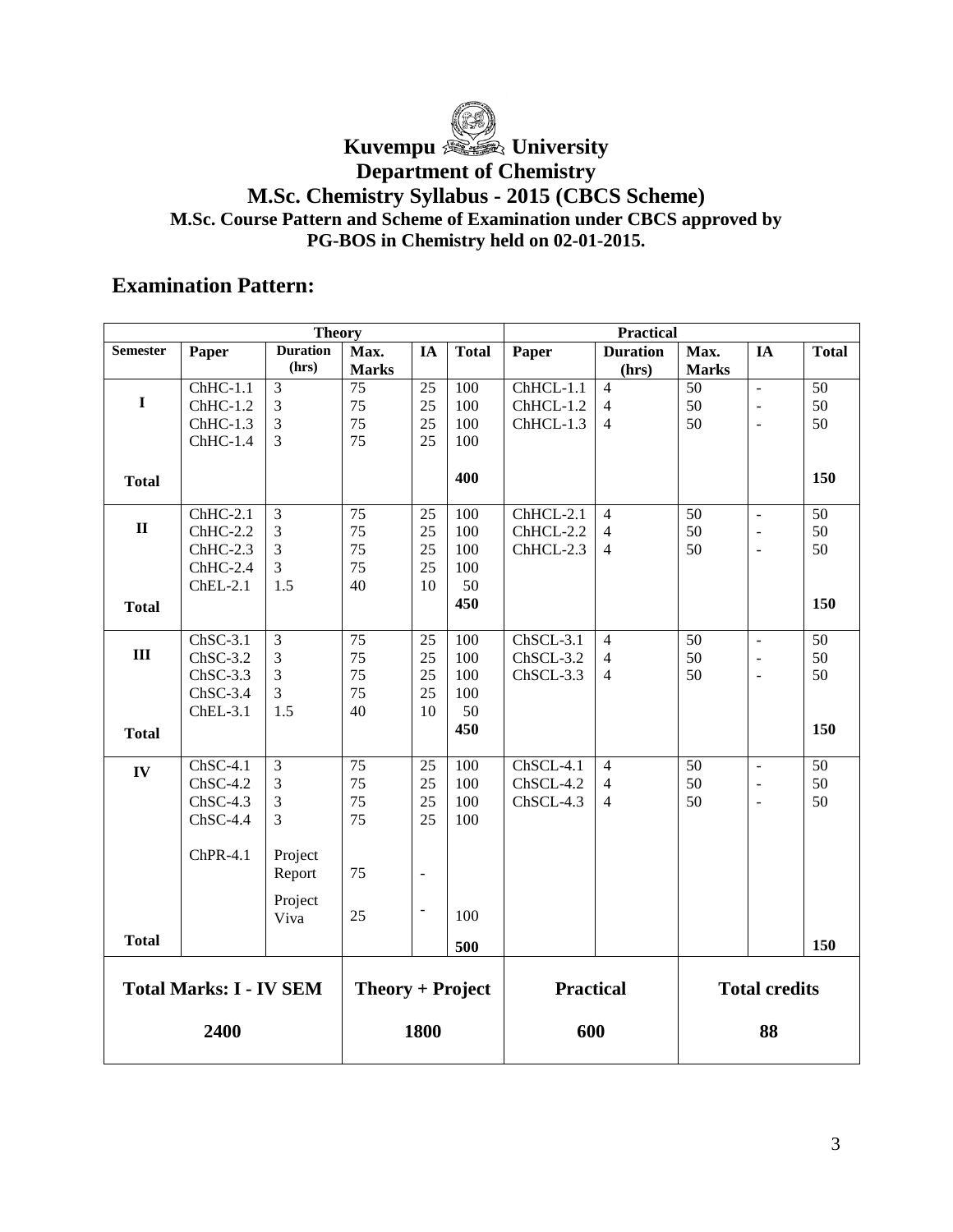# **Question Paper Pattern – 2015 First and Second Semesters M.Sc. Examination (CBCS Scheme) CHEMISTRY**

Paper Title and Code:

Time: 3hrs] [Max. Marks: 75]

Note: 1) Answer Part-I and any FIVE questions from Part-II by selecting at least ONE question from each UNIT. 2) Figures to the right indicate marks.

#### **PART - I**

1. Answer the following: (At least 02 Questions should be selected from each Unit) a), b), c), d), e), f), g), h), i) and j)

 $10 \times 2 = 20$ 

### **PART – II**

(Answer any FIVE questions from Part-B by selecting at least ONE question from each UNIT)

 $5 \times 11 = 55$ 

### $UNIT - A$

(Questions should be selected from UNIT - I)

|  | 2. a) $3 Marks$ | a) 5 Marks | a) 4 Marks |
|--|-----------------|------------|------------|
|  | b) 4 Marks      | b) 6 Marks | b) 7 Marks |

c) 4 Marks

#### OR

|  | 3. a) $3 Marks$ | a) 5 Marks | a) 4 Marks |
|--|-----------------|------------|------------|
|  | b) 4 Marks      | b) 6 Marks | b) 7 Marks |

c) 4 Marks

### **UNIT – B**

(Questions should be selected from UNIT - II)

| 4. a) 3 Marks              | a) 5 Marks | a) 4 Marks |
|----------------------------|------------|------------|
| b) 4 Marks                 | b) 6 Marks | b) 7 Marks |
| $\sqrt{4 \cdot 4 \cdot 4}$ |            |            |

#### OR

|  | 5. a) 3 Marks | a) 5 Marks | a) 4 Marks |
|--|---------------|------------|------------|
|  | b) 4 Marks    | b) 6 Marks | b) 7 Marks |

c) 4 Marks

c) 4 Marks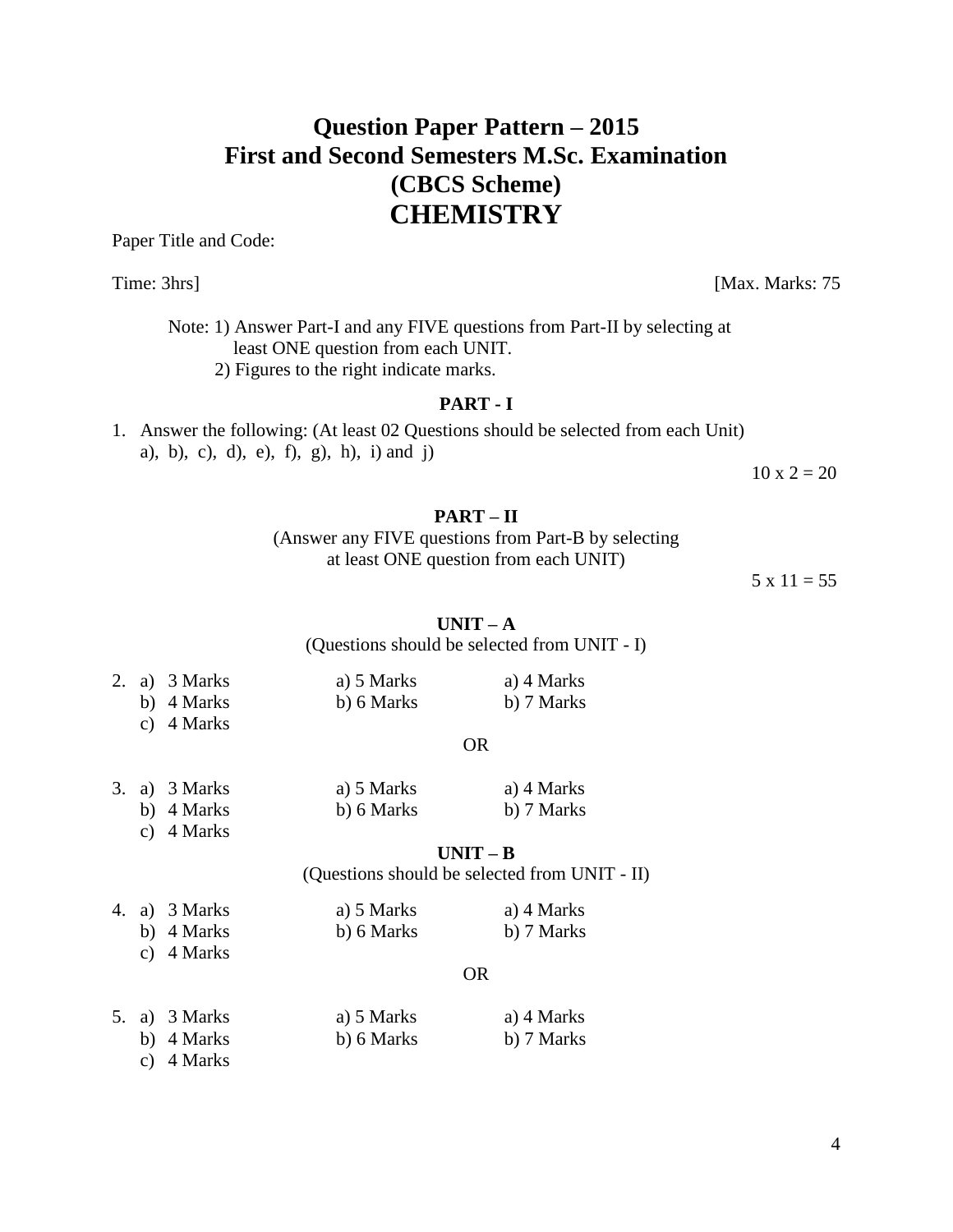**UNIT – C** (Questions should be selected from UNIT - III)

|  | 6. a) $3$ Marks | a) 5 Marks | a) 4 Marks |
|--|-----------------|------------|------------|
|  | b) 4 Marks      | b) 6 Marks | b) 7 Marks |
|  | c) $4$ Marks    |            |            |
|  |                 | OR         |            |

## 7. a) 3 Marks a) 5 Marks a) 4 Marks b) 4 Marks b) 6 Marks b) 7 Marks

c) 4 Marks

# **UNIT – D**

(Questions should be selected from UNIT - IV)

| 8. a) 3 Marks | a) 5 Marks | a) 4 Marks |
|---------------|------------|------------|
| b) 4 Marks    | b) 6 Marks | b) 7 Marks |
| c) 4 Marks    |            |            |

#### OR

|  | 9. a) $3$ Marks | a) 5 Marks | a) 4 Marks |
|--|-----------------|------------|------------|
|  | b) 4 Marks      | b) 6 Marks | b) 7 Marks |

\*\*\*\*\*\*\*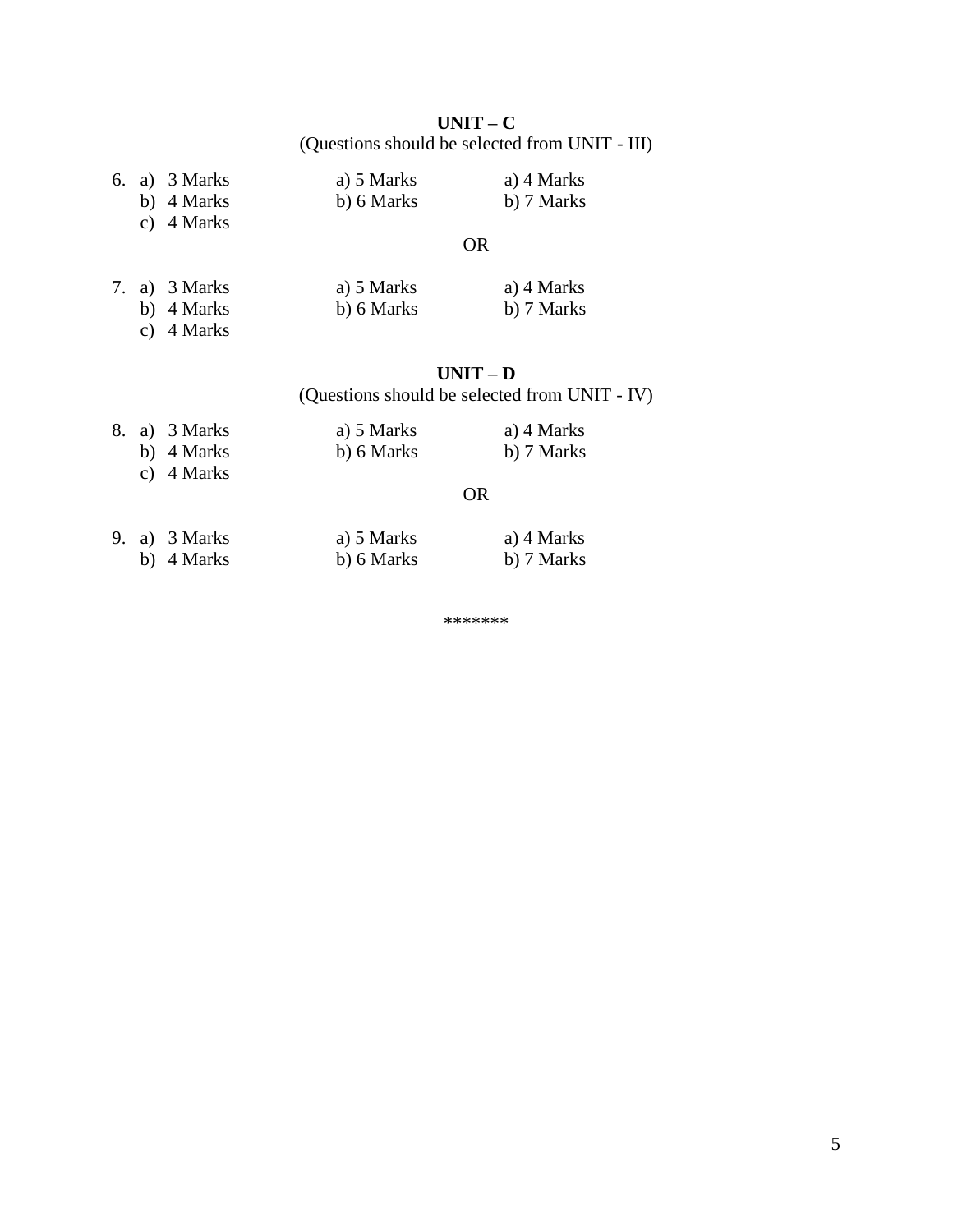# **Question Paper Pattern - 2015 Third and Fourth Semesters M.Sc. Examination (CBCS Scheme) CHEMISTRY**

Paper Title and Code:

Time: 3hrs] [Max. Marks: 75]

Note: 1) Answer Part-I and any FIVE questions from Part-II by selecting at least ONE question from each UNIT. 2) Figures to the right indicate marks.

#### **PART - I**

1. Answer the following: (At least 03 Questions should be selected from each Unit) a), b), c), d), e), f), g), h), i) and j)

 $10 \times 2 = 20$ 

#### **PART – II**

(Answer any FIVE questions from Part-B by selecting at least ONE question from each UNIT)

 $5 \times 11 = 55$ 

 $\mathbf{I} \mathbf{I} \mathbf{N} \mathbf{I} \mathbf{T} - \mathbf{A}$ 

#### (Questions should be selected from UNIT - I)

|  | 2. a) 3 Marks | a) 5 Marks | a) 4 Marks |
|--|---------------|------------|------------|
|  | b) 4 Marks    | b) 6 Marks | b) 7 Marks |
|  | c) $4$ Marks  |            |            |

#### OR

|  | 3. a) 3 Marks | a) 5 Marks | a) 4 Marks |
|--|---------------|------------|------------|
|  | b) 4 Marks    | b) 6 Marks | b) 7 Marks |

c) 4 Marks

#### **UNIT – B**

(Questions should be selected from UNIT - II)

|  | 4. a) 3 Marks | a) 5 Marks | a) 4 Marks |
|--|---------------|------------|------------|
|  | b) 4 Marks    | b) 6 Marks | b) 7 Marks |

c) 4 Marks

#### OR

| 5. a) $3 Marks$ | a) 5 Marks | a) 4 Marks |
|-----------------|------------|------------|
| b) 4 Marks      | b) 6 Marks | b) 7 Marks |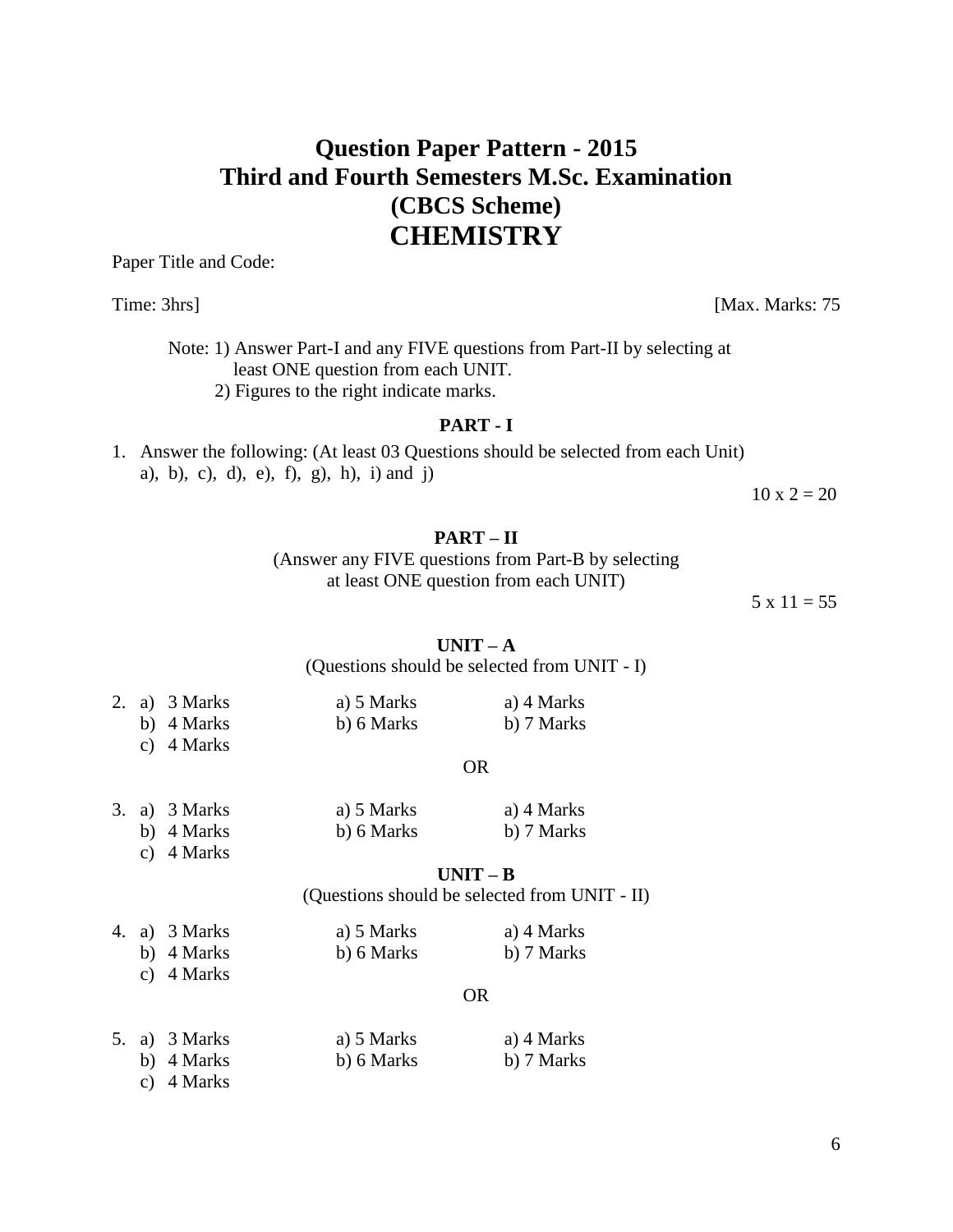**UNIT – C** (Questions should be selected from UNIT - III)

|  | 6. a) 3 Marks | a) 5 Marks | a) 4 Marks |
|--|---------------|------------|------------|
|  | b) 4 Marks    | b) 6 Marks | b) 7 Marks |
|  | c) $4$ Marks  |            |            |

#### OR

| 7. a) 3 Marks | a) 5 Marks | a) 4 Marks |
|---------------|------------|------------|
| b) 4 Marks    | b) 6 Marks | b) 7 Marks |
|               |            |            |

c) 4 Marks

## **UNIT – D**

(Questions should be selected from UNIT - I, UNIT - II and UNIT - III)

|  | 8. a) 3 Marks | a) 5 Marks | a) 4 Marks |
|--|---------------|------------|------------|
|  | b) 4 Marks    | b) 6 Marks | b) 7 Marks |
|  | c) $4$ Marks  |            |            |

### OR

|  | 9. a) $3 Marks$ | a) 5 Marks | a) 4 Marks |
|--|-----------------|------------|------------|
|  | b) 4 Marks      | b) 6 Marks | b) 7 Marks |

\*\*\*\*\*\*\*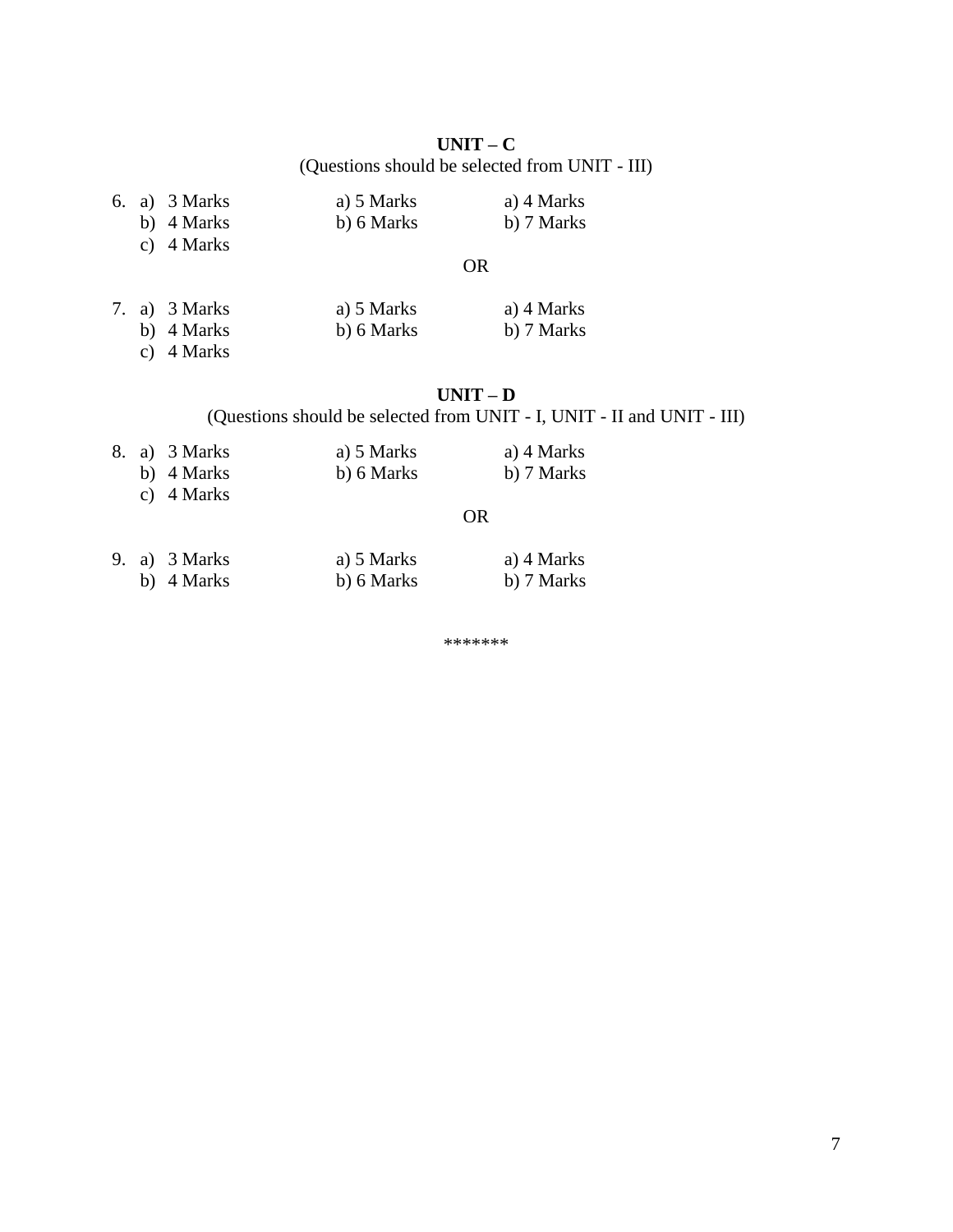# **Question Paper Pattern - 2015 Second and Third Semesters M.Sc. Examination (CBCS Scheme) CHEMISTRY (Elective Paper)**

Paper Title and Code:

Time:  $1 \frac{1}{2}$  hrs] [Max. Marks:  $40$ 

Note: 1) Answer Part-I and any THREE questions from Part - II 2) Figures to the right indicate marks.

### **PART - I**

1. Answer the following: (At least 03 Questions should be selected from each Unit) a), b), c), d), e)  $5 \times 2 = 10$ 

#### **PART – II**

## (Answer any THREE questions)

 $3 \times 10 = 20$ 

| 2. | a) 5 Marks<br>b) 5 Marks | a) 4 Marks<br>b) 6 Marks | a) 3 Marks<br>b) 7 Marks |
|----|--------------------------|--------------------------|--------------------------|
| 3. | a) 5 Marks<br>b) 5 Marks | a) 4 Marks<br>b) 6 Marks | a) 3 Marks<br>b) 7 Marks |
| 4. | a) 5 Marks<br>b) 5 Marks | a) 4 Marks<br>b) 6 Marks | a) 3 Marks<br>b) 7 Marks |
| 5. | a) 5 Marks<br>b) 5 Marks | a) 4 Marks<br>b) 6 Marks | a) 3 Marks<br>b) 7 Marks |
| 6. | a) 5 Marks<br>b) 5 Marks | a) 4 Marks<br>b) 6 Marks | a) 3 Marks<br>b) 7 Marks |

\*\*\*\*\*\*\*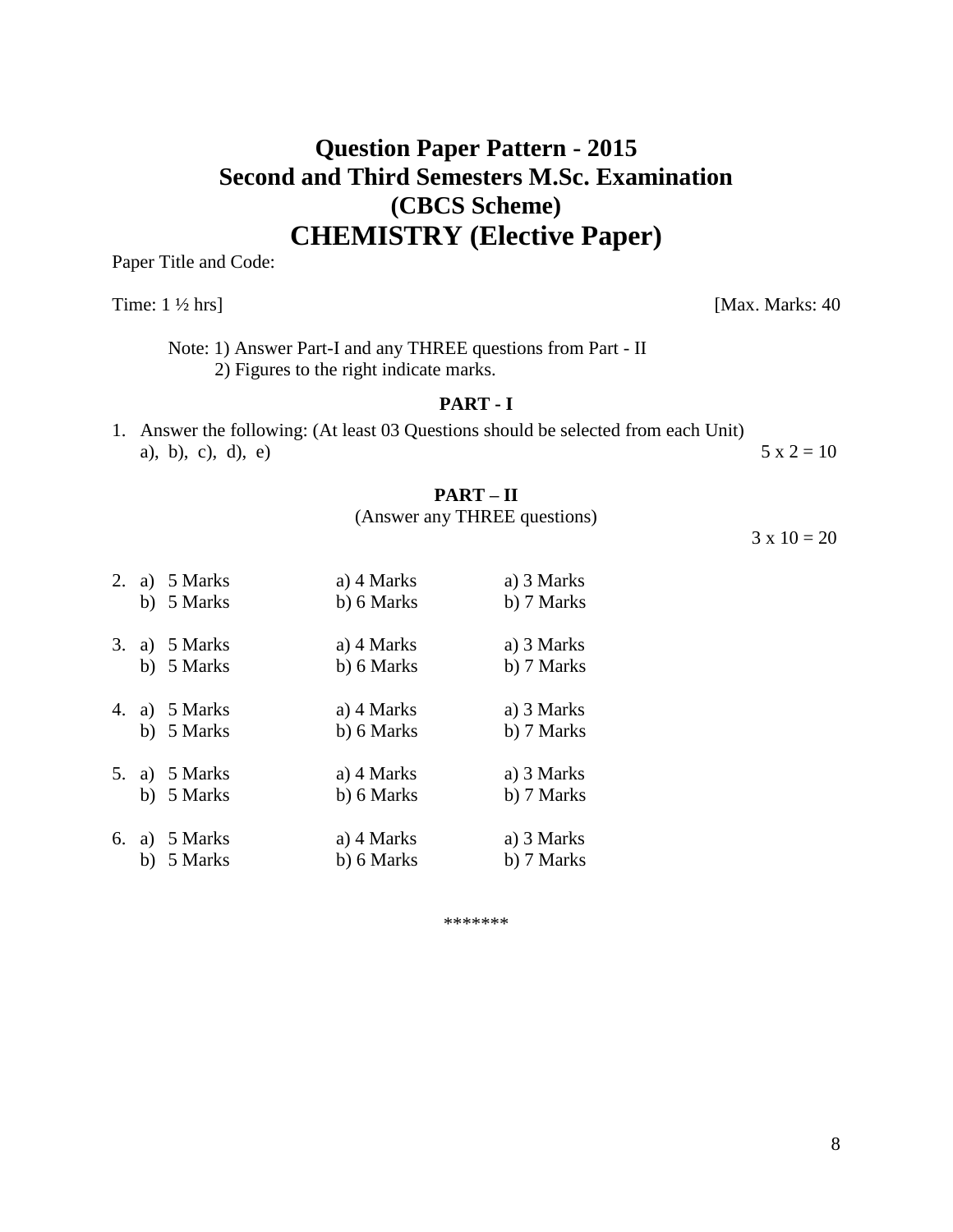# **M.Sc. Chemistry Syllabus - 2015 (CBCS Scheme) Revised Regulations -2010 I - SEMESTER ChHC-1.1: ANALYTICAL CHEMISTRY - I**

#### **Total: 64 hrs**

#### **UNIT-I: EVALUTION OF ANALITYCAL DATA 16 hrs**

Importance of analytical chemistry, classification of analytical methods – qualitative, quantitative, instrumental, non-instrumental methods. Limitations of analytical methods, classification of errors – systematic (determinate) errors (operational, personal, instrumental, reagent errors), random (indeterminate) errors, distribution of random errors- frequency distributions, normal error curve. Accuracy (absolute and comparative method), precision, methods to reduce systematic errors, significant figures, mean and standard deviation, distribution of random errors, reliability of results, confidential interval, comparison of results (student's t-test, F-test), comparing the mean of two samples, paired t-test, number of replicable determinations, correlations and regression, linear regression, errors in the slope and intercept, error in the estimation of concentration, standard additions, non-linear regression, comparison of more than two means, experimental design, two-way analysis of variance, chemometrics and experimental design, factorial design, Yates' method, interaction effect – alternative calculation, factorial design – critical appraisal, optimization methods, sequential simplex optimization, critical appraisal, treatment of multivariate data, factor analysis, quick statistics.

**Sampling:** Sampling techniques, sampling statistics, variability in the sample, sample stability, regulation and legislation, terminology of sampling, methods of sampling for gases (vapours), liquids and solids, effects of sampling uncertainties, sampling hazardous. Need for quality assurance; ISO 9000 series of quality system. Significance and importance of six sigma concepts in maintaining the quality.

# **UNIT-II: TITRIMETRIC AND GRAVIMETRIC METHOD OF ANALYSIS 16 hrs Titrimetry:** Theoretical considerations, titrimetry, theory of indicators, indicator action, preparation of indicator solutions, metal ion indicators, mixed indicators, primary and secondary

standard solutions and their preparations. Classification of reactions in titrimetric analysis, neutralization titrations (strong acid-strong base, weak acid-strong base, weak base-strong acid,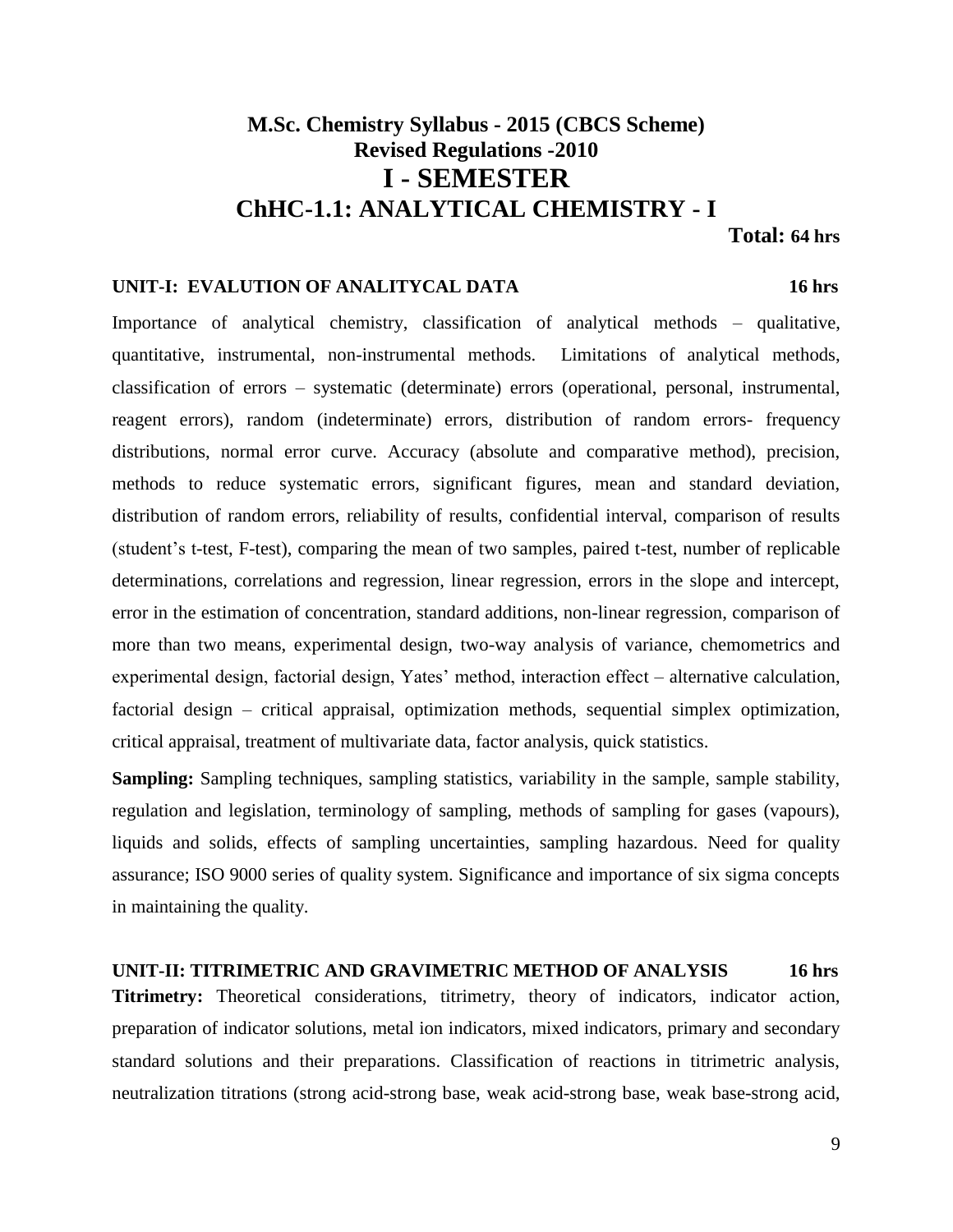weak acid-weak base, polyprotic acid-strong base), choice of indicators in neutralization reactions, titrations in non-aqueous solvents, indicators for non-aqueous titrations, complexation titrations – EDTA titrations (direct and back titrations, titration of mixture of ions), precipitation titrations, detection of end point in precipitation titrations, oxidation-reduction titrations, detection of end point in redox titrations.

**Gravimetry:** General principles, requirement for quantitative separations, the process of precipitation, saturated and supersaturated solutions, nucleation, crystal growth, conditions of precipitation, completeness of precipitation, factors influencing solubility of precipitate, purity of precipitate, effect of digestion, adsorption of ions on precipitates, co-precipitation, occlusion and post-precipitation, precipitation from homogeneous solutions (PFHS), effect of - pH, ion releasing reagents, change in oxidation states, use of mixed solvents on the nature of precipitation. Gravimetric estimations of – chloride as silver chloride, calcium as calcium oxalate, iron as ferric oxide, nickel as nickel-DMG.

#### **UNIT-III: ELECTROANALYTICAL TECHNIQUES 16 hrs**

Introduction, electrochemical cells, electrical double layer, faradic and non-faradic current, mass transfer in cells, schematic representation of cells, galvanic and electrolytic cells, anodes and cathodes, potentials in electroanalytical cells, thermodynamics of cell potentials, liquid junction potential, electrode potentials, nature of electrode potentials, standard electrode potentials, standard hydrogen electrode (SHE), standard calomel electrode (SCE). Classification of electroanalytical techniques.

Polarography: Theory, principle and applications classical polarography, dropping mercury electrode, polarogram, polarographic measurements, polarographic current, Ilkovic equation, current and concentration relationship, half wave potential, oxygen interference- advantages and limitations. Qualitative and quantitative analysis. Derivative polarography.

Amperometry, amperomtric titrations, Coulometry at controlled potential and at constant current. Cyclic voltammetry-basic principles, cyclic voltammogram of  $K_4[Fe(CN)_6]$  system, irreversible and quasi-reversible curves, instrumentation and applications.

Electrogravimetry: Theory, electrode reactions, over-voltage, characteristics of a good deposit, completeness of deposition, separation of metals at controlled cathode potential. Estimation of copper and nickel in Cu-Ni alloy.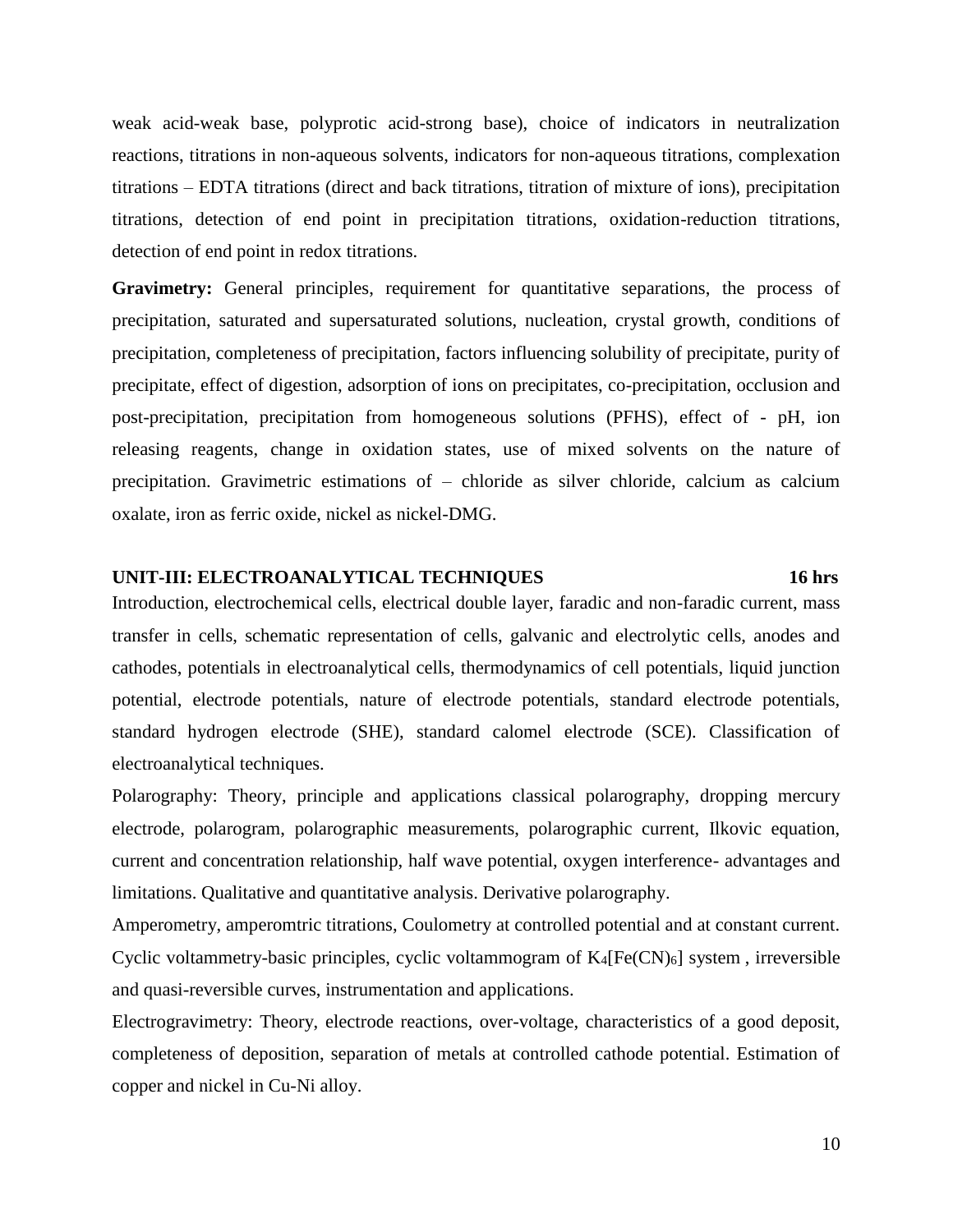#### **UNIT-IV: CHROMATOGRAPHIC TECHNIQUES - I 16 hrs**

General description of chromatography- classification, chromatograms, migration rates of solutes, distribution constants, retention time, relation between retention time and distribution constant, retention factor, capacity factor, selectivity factor, shapes of chromatographic peaks, band broadening and column efficiency, methods for describing column efficiency - plate theory. Theory of band broadening, van Deemter equation, column resolution, variables affecting column resolution.

**Paper Chromatography (PC):** Principle, types and theory of paper chromatography, stationary and mobile phases,  $R_f$ ,  $R_x$  and  $R_G$  values, techniques of paper chromatography, two-dimensional paper chromatography, visualization and evaluation of chromatograms, quantitative estimations, sources of errors, precautions, applications, experimental paper chromatography.

**Thin-layer Chromatography (TLC):** Superiority of TLC, theory of TLC, stationary and mobile phases, techniques of TLC, types of TLC, two-dimensional TLC, visualization and evaluation of chromatograms, applications.

**Gas Chromatography:** Introduction, an overview of GSC and GLC, instrumentation, sample injection systems, columns, detectors (TCD, FID, β-ray ionization detectors), temperature programmed gas chromatography (PTGC), applications - quantitative and qualitative analysis, hyphenated techniques (GC-MS), derivative gas chromatography, pyrolysis gas chromatography – advantages and applications.

**HPLC:** Introduction, superiority of HPLC, instrumentation, column packing, pump systems, detectors and applications.

**Super critical fluid chromatography (SFC):** Instrumentation of SFC, comparison of SFC with HPLC and GLC.

- 1. *Vogel's Textbook of Quantitative Chemical Analysis*, J. Mendham, R.C. Denney, J.D. Barnes, M. Thomas, B. Sivasankar, 6<sup>th</sup> Edition, Pearson Education, New Delhi, India, 2012.
- 2. *Principles of Instrumental Analysis*, D.A. Skoog, E.J. Holler, T.A. Nieman, 5th Edition, Thomson Aisa Pvt. Ltd., Singapore, 2004.
- 3. *Instrumental methods of Chemical Analysis (covering UGC Syllabus),* H. Kaur, Pragathi Prakashan, New Delhi, India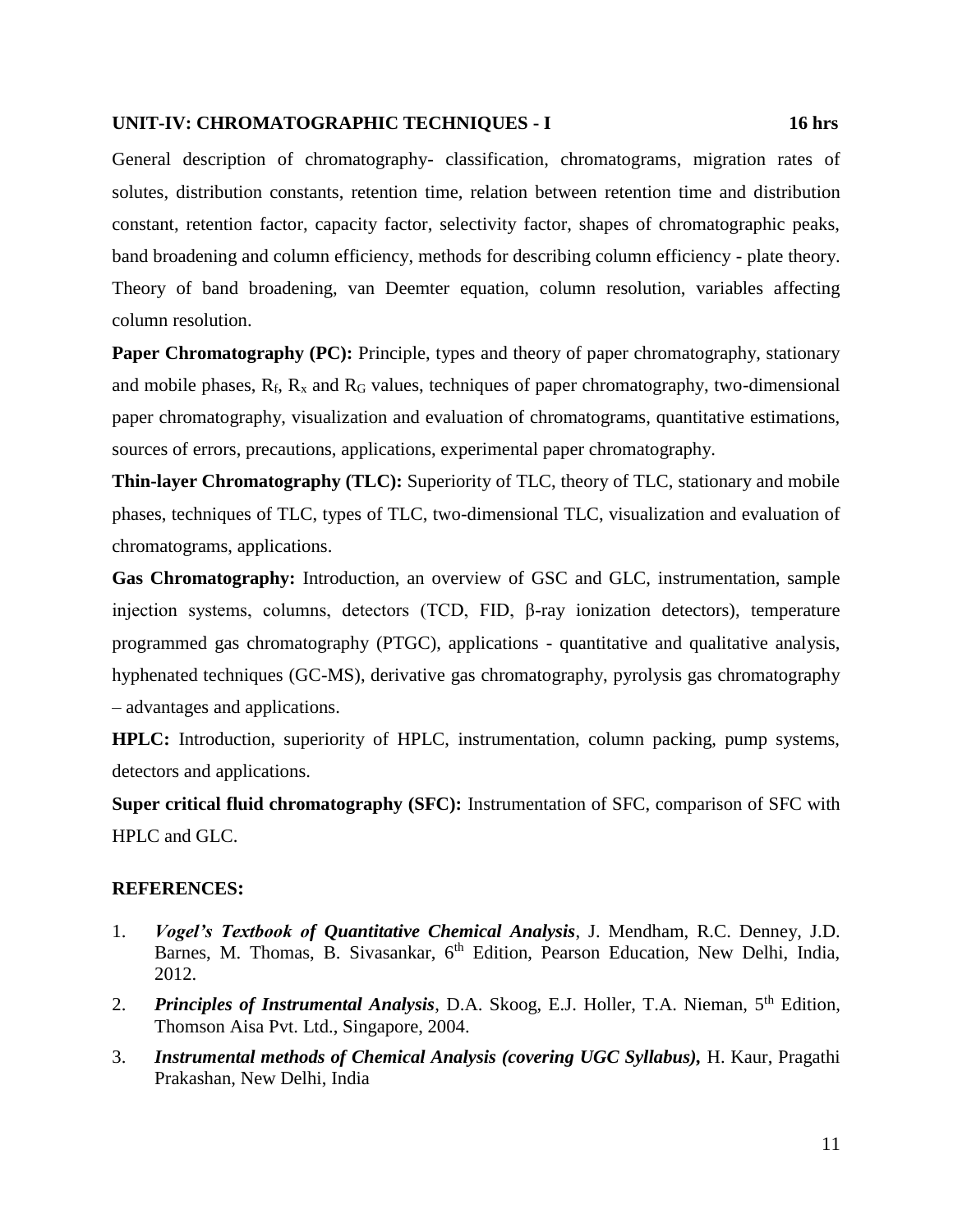- 4. *Quantitative Chemical Analysis***,** Daniel C. Harris, 6th Edition, W.H. Freeman and Company, New York, USA, 2003.
- 5. *Fundamentals of Analytical Chemistry*, D.A. Skoog, D.M. West, E.J. Holler, S.R. Crouch, 8<sup>th</sup> Edition, Thomson Aisa Pvt. Ltd., Singapore, 2004.
- 6. *Introduction to Spectroscopy,* D.L. Pavia, G.M. Lampman, G.S. Kriz, 3rd Edition, Cengage Learning India Pvt. Ltd., New Delhi, 2008.
- 7. *Spectrometric Identification of Organic Compounds*, R.M. Silverstein, F.X. Webster, 6<sup>th</sup> Edition, Wiley Student Edition, New Delhi, India, 2007.
- 8. *Applications of Absorption Spectroscopy of Organic Compounds*, John R. Dyer, Prentice-Hall of India Pvt. Ltd., New Delhi, India, 2007.
- 9. *Instrumental Analysis*, D.A. Skoog, E.J. Holler, S.R. Crouch, 11<sup>th</sup> Indian Reprint, Cengage Learning India Pvt. Ltd., New Delhi, 2012.
- 10. *Molecular Structure and Spectroscopy*, G. Aruldhas, 2<sup>nd</sup> Edition, Prentice-Hall of India Pvt. Ltd., New Delhi, India, 2007.
- 11. *Symmetry and Spectroscopy of Molecules,* K. Veera Reddy, New Age International Pvt. Ltd., New Delhi, India, 1998.
- 12. *Analytical Chemistry – Theory and Practice,*, R.M. Verma, 3rd Edition, CBS Publishers and Distributors, New Delhi, India, 2007.
- 13. *Vibrational Spectroscopy – Theory and Applications*, D.N. Sathyanarayana, New Age International Publishers, New Delhi, India, 2004.
- 14. *Organic Spectroscopy*, William Kemp, 3rd Edition, Palgrave, New York, USA, 2004.
- 15. *Basic Atomic and Molecular Spectroscopy*, J. Michael Hollas, Royal Society of Chemistry, Cambridge, UK, 2002.
- 16. *Quantitative Analysis*, Day and Underwood, Prentice/Hall Pvt. Ltd. 6<sup>th</sup> Edition (1993).
- 17. *Vogel's text Book of Quantitative Chemical Analysis,* Revised by G.H. Jaffery, J. Bassett, J. Mendhrn and R.C. Denny, ELBS 5<sup>th</sup> Edition (1998).
- 18. *Analytical Chemistry*, Gray D. Christian, 5<sup>th</sup> Edition, John Wiley and Sons, Inc
- 19. *Introduction to Chromatography- Theory and Practice,* V.K. Srivatsan and K.K. Srivatsan, S. Chand Company Ltd. 4<sup>th</sup> Edition (1991).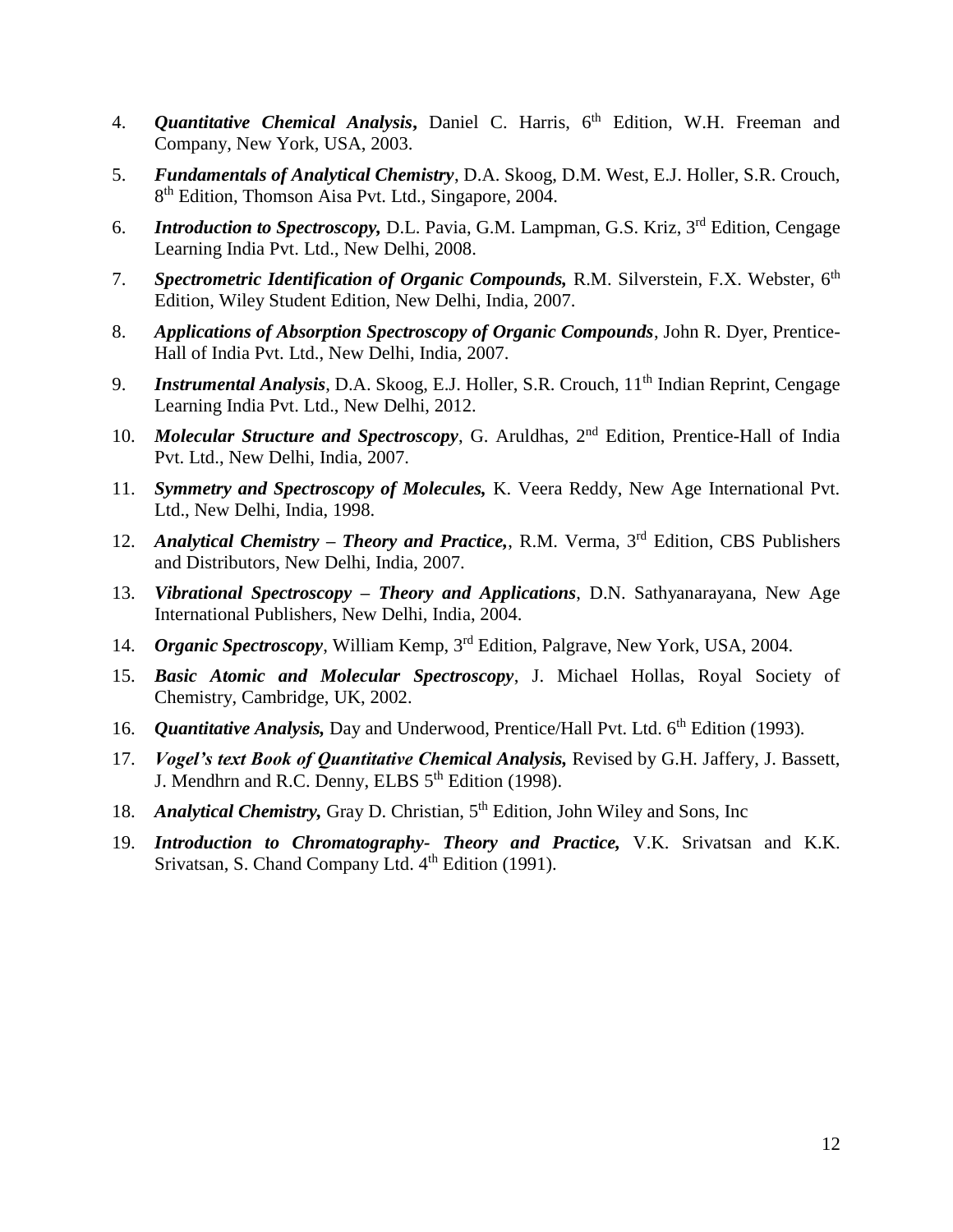# **ChHC-1.2: INORGANIC CHEMISTRY-I**

#### **UNIT-I: CHEMICAL BONDING 16hrs** 16hrs

**a) Ionic bond**- properties of ionic compounds, factors favouring ionic bond formation, close packing in ionic compounds, radius ratio rules, structure of simple ionic compounds (NaCl, CsCl, CaF<sub>2</sub>, TiO<sub>2</sub> perovskites and spinels); Lattice energy- Born-Lande equation, Kapustinskii equation, Born-Haber cycle- application; solvation process and solvation energy, hydration energy and solubility of ionic compounds; polarisation of ions, Fajan's rules, effect of polarization on properties of ionic compounds.

**b) Covalent bond**- Molecular orbital theory- LCAO method- sigma, Pi and delta M.Os, characteristics of bonding and anti-bonding MOs, comparison between - i) bonding and antibonding molecular orbitals, ii) sigma and pi molecular orbitals, iii) atomic and molecular orbitals; MO diagrams, bond order, molecular orbital configurations; MOT of homonuclear diatomic molecules ( $1<sup>st</sup> \& 2<sup>nd</sup>$  row elements  $\&$  molecular ions) and heteronuclear diatomic molecules (CO, NO, HCl); MOT of delocalized pi bonding systems- $CO<sub>3</sub><sup>2</sup>$ , NO<sub>3</sub><sup>-</sup>;

H-bond- types and importance; synergic and agostic bonding.

#### **c) Shapes of covalent molecules**

VSPER theory and geometry of covalent molecules: postulates of VSEPR theory, bonding and shapes of molecules with bonding electron pairs (bps)only, bonding and shapes of molecules with lone electron pairs (lps) –  $AB_3L$ ,  $AB_2L_2$ ,  $AB_4L$ ,  $AB_2L_3$ ,  $AB_4L_2$ ,  $AB_5L$ ,  $AB_6L$  types  $(H<sub>2</sub>S, ClF<sub>3</sub>, ICl<sub>4</sub>, TeF<sub>5</sub>$ , I<sub>3</sub>, TeCl<sub>6</sub><sup>2</sup>, XeF<sub>6</sub>, SbCl<sub>6</sub><sup>3</sup>, IF<sub>7</sub>; shapes of CO<sub>3</sub><sup>2</sup>, ClO<sub>3</sub><sup>-</sup> ions; Bent's rule and applicatons.

#### **UNIT-II: Chemistry of main group elements. 16hrs**

Inter halogen compounds- Main types, preparation, chemistry, structure and bonding (one representative compound from each type).

Noble gas compounds: Reactivity trends, compounds of xenon  $(XeF_2, XeF_4, XeF_6, XeOF_2, XeF_4)$ XeOF4) -preparation, reactions, bonding and structure.

Boranes, carboranes and metallo- carboranes: preparation, chemistry, structure and bonding; Wade's rules and structure predictions.

Borazine - preparation, properties, structure and bonding; comparison with benzene. Phossphazenes: chlorophosphazenes- trimer and tetramer: - preparation, structure and bonding; linear polymeric chlorophosphazenes ( $PNCl<sub>2</sub>$ )n- preparation, properties and applications. S-N compounds:  $(SN)<sub>4</sub>$ ,  $(SN)<sub>n</sub>$  species-preparation, properties, structure and bonding; Silicone polymers- preparation, properties, and importance of silicone polymers.

Silicates - main types, structure and properties.

Zeolites: natural and synthetic- structural features, preparation of ZSM-5 zeolite, properties and applications. Isopoly and heteropoly molybdates and tungstens – preparation, properties and structures.

### **Total: 64 hrs**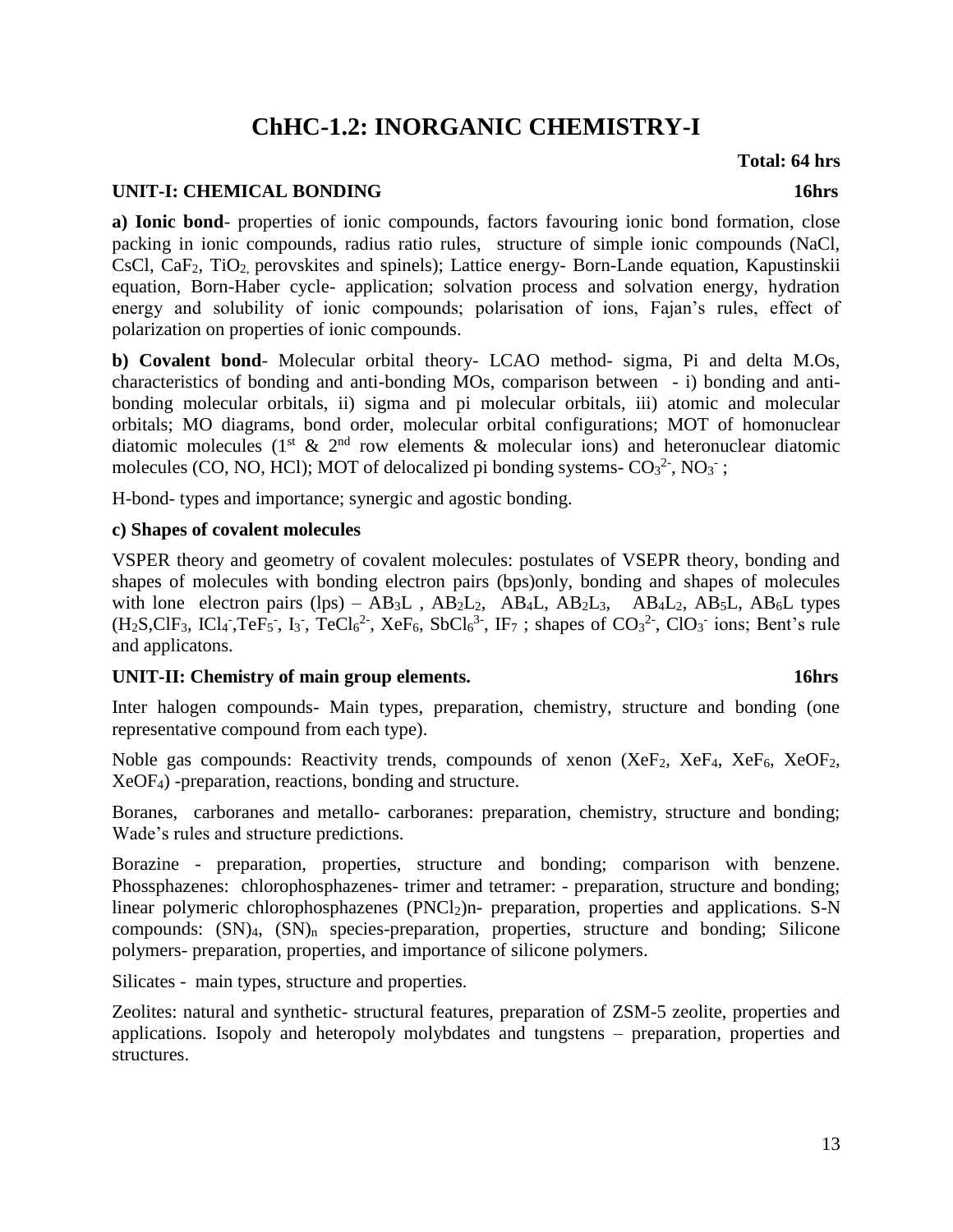#### **UNIT-III: ACIDS AND BASES 16 hrs**

Bronsted theory, conjugate acid-base pairs, Solvent system(or autoionisation) concept; strengths of acids and bases- role of solvents, leveling effects of solvents, leveling and differentiating solvents; factors affecting relative strengths of acids and bases (including organic acids & bases); Lux – flood and Usanovich concept; Lewis concept- Lewis acids and bases, relative strengths of Lewis acids and bases - factors affecting Lewis acidity and basicity; HSAB concept- Pearson's principle, classification of acids and bases as hard and soft; acid- base strength and hardness and softness; symbiosis, theoretical basis of HSAB concept, application of HSAB concept.

Reactions in Non-aqueous solvents: Types of solvents, physical properties of solvents. Reactions in non aqueous solvents: reactions in liquid  $NH_3$ , anhydrous  $H_2SO_4$ , CH<sub>3</sub>COOH, liquid  $N_2O_4$ , and liquid  $SO_2$ .

Metal-NH<sup>3</sup> solutions: properties and applications. Molten salts as solvents- reactions in molten salts.

### **UNIT-IV: ENVIRONMENTAL CHEMISTRY 16 hrs**

Atmosphere- segments and temperature distribution. Air pollution: types of pollutants- particular matter,  $SO_{X}$ ,  $NO_{X}$ ,  $CO_{X}$ ,  $H_{2}S$ ,  $CFCs$ ,  $HCs$ ,  $PCBs$  (polychlorinated biphenyls); sources and effects on vegetation, material and health: photochemical smog, fog, green house effect (global warming), acid rain; ozone layer formation and importance, and depletion of ozone layer.

Air quality standards; sampling, monitoring and analysis of  $SO_2$ , NOx, COx, H<sub>2</sub>S and HCs, particulate emission and control. Earth's carbon cycle- carbon emitters, carbon sequestration, carbon foot print and carbon trading.

Water pollution: Water pollutants- heavy metal ions( $Hg^{2+}$ ,  $Cd^{2+}$ ,  $Pb^{2+}$ , As<sup>3+</sup>), Cl<sup>-</sup>, SO<sub>4</sub><sup>2-</sup>, PO<sub>4</sub><sup>3</sup>, NO<sub>3</sub><sup>-</sup>, NO<sub>2</sub><sup>-</sup>, pesticides, insecticides, PCBs, detergents, oil spills, domestic sewage, microorganisms- sources and their environmental impact, biochemical effects of As, Cd, Pb, Hg, NO<sub>2</sub><sup>-</sup>, algal boom, eutrophication.

Water quality parameters- D.O, BOD, solids, metal ions, contents of Cl<sup>-</sup>, SO<sub>4</sub><sup>2-</sup>, PO<sub>4</sub><sup>3-</sup>, NO<sub>3</sub><sup>-</sup>, NO<sub>2</sub><sup>-</sup>, micro organism; water quality standards.

Determination of BOD, COD, DO,  $Hg^{2+}$ ,  $Cd^{2+}$ ,  $Pb^{2+}$ ,  $As^{3+}$ , residual chlorine, chlorine demand, total organic carbon(TOC), total hardness.

Domestic sewage and treatment- primary, secondary and tertiary processes. Some case studies of air and water pollution – Bhopal Gas Tragedy, Chernobyl, Three Mile Island and Minamata Bay disasters.

- 1. *Inorganic Chemistry – Principles of Structure and Reactivity*, James E. Huheey, Ellen A. Keiter, Richard L. Keiter, Okhil K. Medhi, 4<sup>th</sup> Edition, Pearson Education, Indian Edition, New Delhi, India, 2013.
- 2. *Inorganic Chemistry,* Peter Atkins,Tina Overton, Jonathan Rourke, Mark Weller, Fraser Armstrong, 5<sup>th</sup> Edition, Oxford University Press, UK, 2013.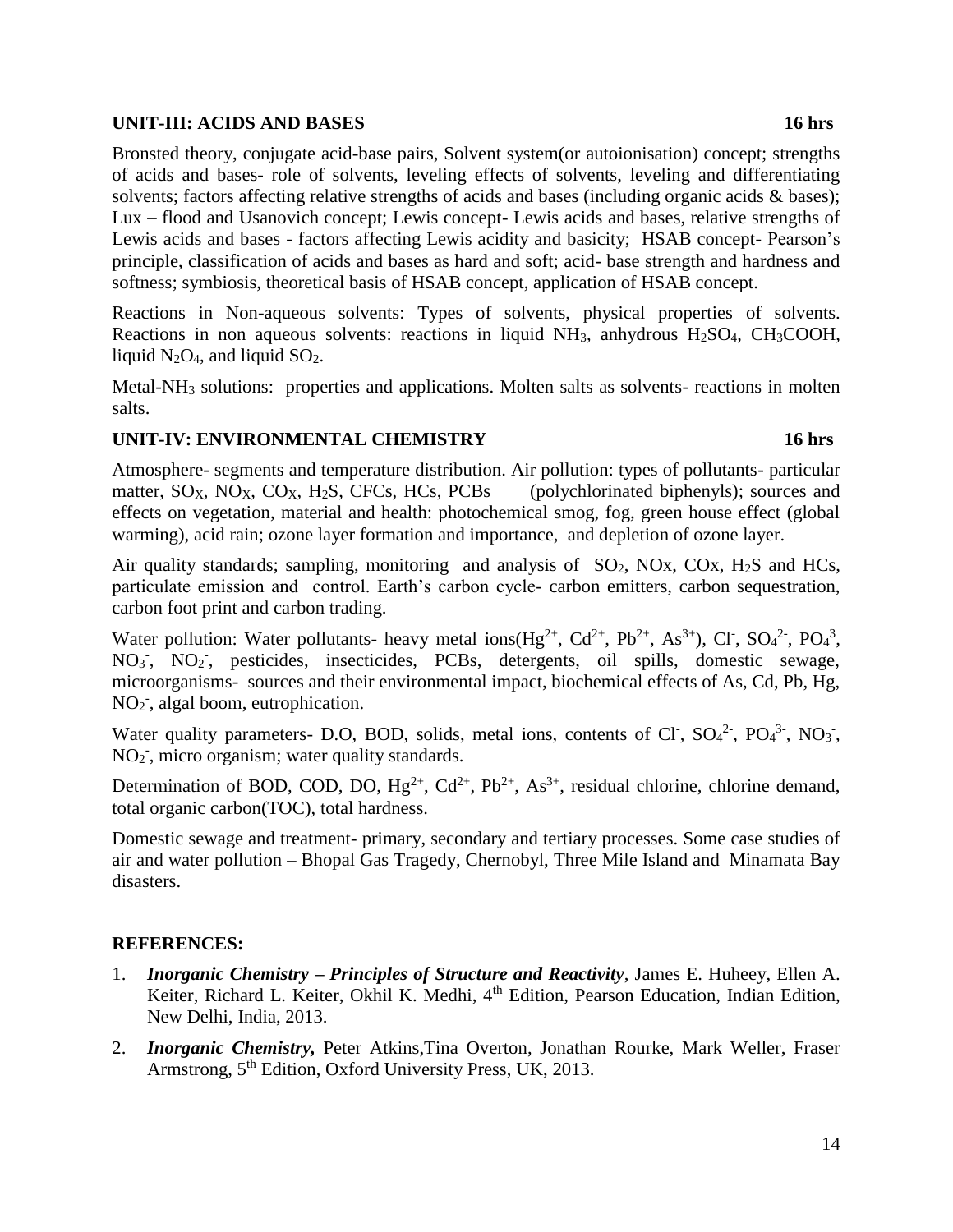- 3. *Inorganic Chemistry – Principles of Structure and Reactivity*, James E. Huheey, Ellen A. Keiter, Richard L. Keiter, 4<sup>th</sup> Edition, Pearson, Indian Edition, New Delhi, India, 2004.
- 4. *Inorganic Chemistry,* Gary L. Miessler, Donald A. Tarr, 3rd Edition, Pearson Education, New Delhi, India, 2004.
- 5. *Inorganic Chemistry,* Keith F. Purcell, John C. Kotz, First Indian Reprint, Cengage Learning India Pvt. Ltd., New Delhi, India 2010.
- 6. **Concise Inorganic Chemistry,** 5<sup>th</sup> Edition, J.D. Lee, Blackwell Science Ltd., London, 2003.
- 7. *Advanced Inorganic Chemistry, Volume-I,* Satya Prakash, G.D. Tuli, S,K, Basu, R.D. Madan, S. Chand and Company, New Delhi, India, 2008.
- 8. *Principles of Inroganic Chemistry (UGC Syllabus)*, B.R. Puri, L.R. Sharma, K.C. Kalia, Milestone Publishers, New Delhi, India, 2008.
- 9. *Inorganic Chemistry,* James E. House, First Indian Reprint, Academic Press, USA, 2010.
- 10. *Basic Concepts of Inorganic Chemistry,* D.N. Singh, Pearson Education, New Delhi, 2010.
- 11. *Advance Inorganic Chemistry,* F. Albert Cotton, Geoffrey, Wilkinson, Carlos A. Murillo, Manfred Bochmann, 6<sup>th</sup> Edition, Wiley Student Edition, John Wiley and Sons, INC, New York, 2004.
- 14. *Environmental Chemistry*, A.K. De, 6<sup>th</sup> Edition, New Age International Publishers, New Delhi, India, 2008.
- 15. *Environmental Pollution Analysis,* S.M. Khopkar, Wiley International Publishers.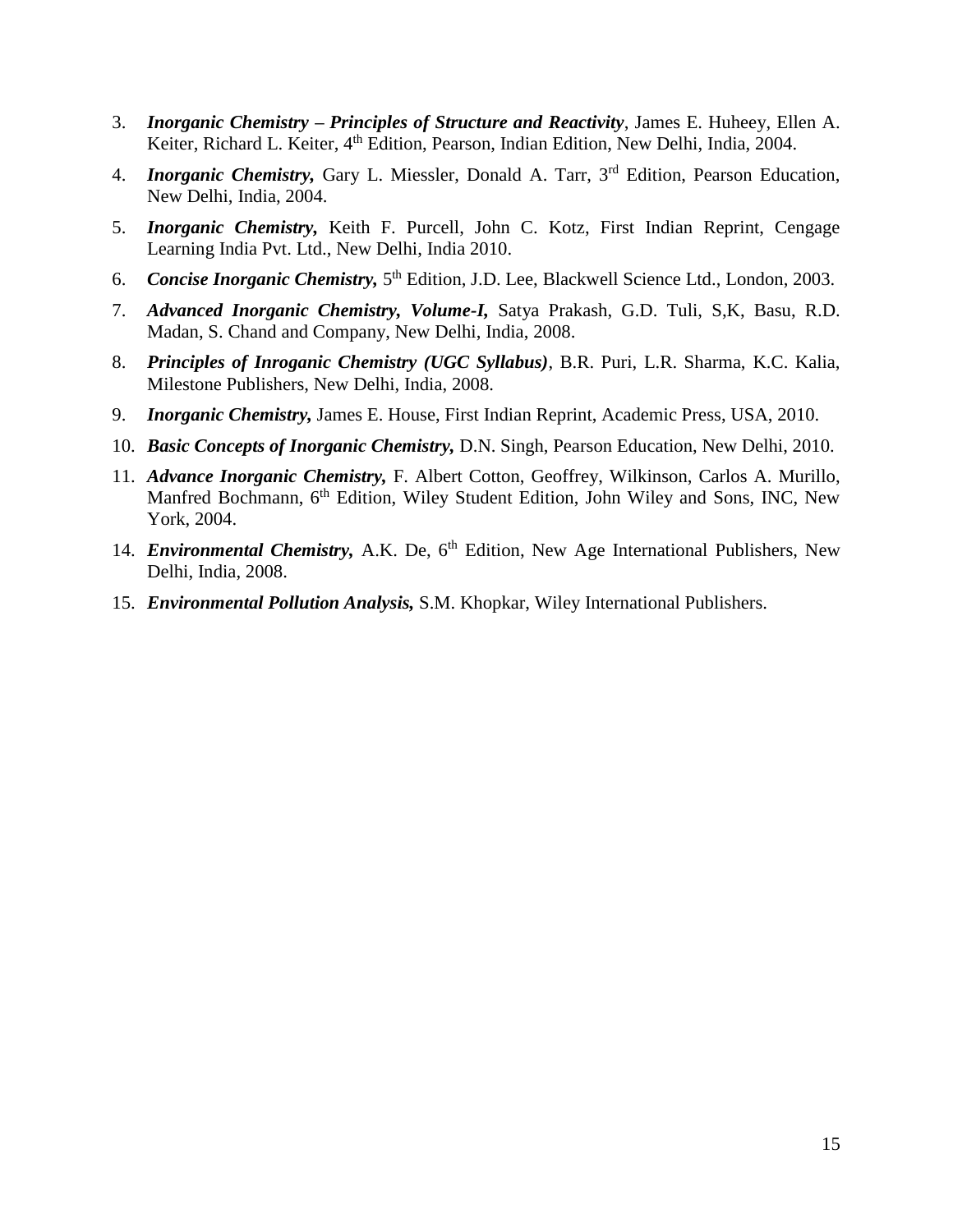# **ChHC-1.3: ORGANIC CHEMISTRY - I**

#### **Total: 64 hrs**

### **UNIT-I: BASIC ASPECTS OF ORGANIC MOLECULES AND INTERMEDIATES**

#### **16 hrs**

**Concept of hybridization**:  $sp$ ,  $sp^2$ ,  $sp^3$  hybridization with examples, modified hybrid orbitals. **Electron delocalization and Resonance:** Delocalized electron in conjugated systems, resonance hybrid, resonance energy, stability of allylic and benzylic cations and radicals, effect of delocalized electrons on pKa.

**Aromaticity:** Concept of aromaticity, Huckel's rule, aromaticity of benzene, dienes, cyclopentadienylanion, tropyliumcation, cyclopropenylcation, annulenes, azulene, heterocyclic compounds. Aromatic dications and dianions. Aromaticity due to polar structure. Concept of homoaromaticity, nonaromatic and antiaromatic compounds.

**Electronic effects:** Inductive, electronic, electromeric, mesomerism, hyperconjugation, field effect and hydrogen bonding.

**Reactive intermediates:** Formation, structure and stability of carbocations, carbanions, free radicals, carbenes, nitrenes, arynes, ylides (phosphorous and sulphur ylides) and enamines. Thermodynamic and kinetic requirements of a chemical reaction.

**Methods of determining reaction mechanisms**: Kinetic method, identification of products, detection of intermediates, study of catalysts, isotopic labeling, cross-over experiments and stereochemical evidences.

**Organic acids and bases:** Scale of acidity, scale of basicity, Lewis acids and bases, some acid base reactions, origin of acidity, factors affecting acidity and basicity, acid and base catalyzed reactions (Elementary approach).

#### **UNIT-II: SUBSTITUTION REACTIONS 16 hrs**

**Nucleophilic substitution reactions:** Introduction to nucleophiles, hard and soft nucleophiles. Nucleophilic substitution at saturated carbon -  $S_N1$ ,  $S_N2$  and  $S_Ni$  reactions and mechanisms. Factors affecting substitution reaction – substrate (neighbouring group participation and conjugation), nucleophile, leaving group, solvent, steric and strain effect on substitution and ionization rates.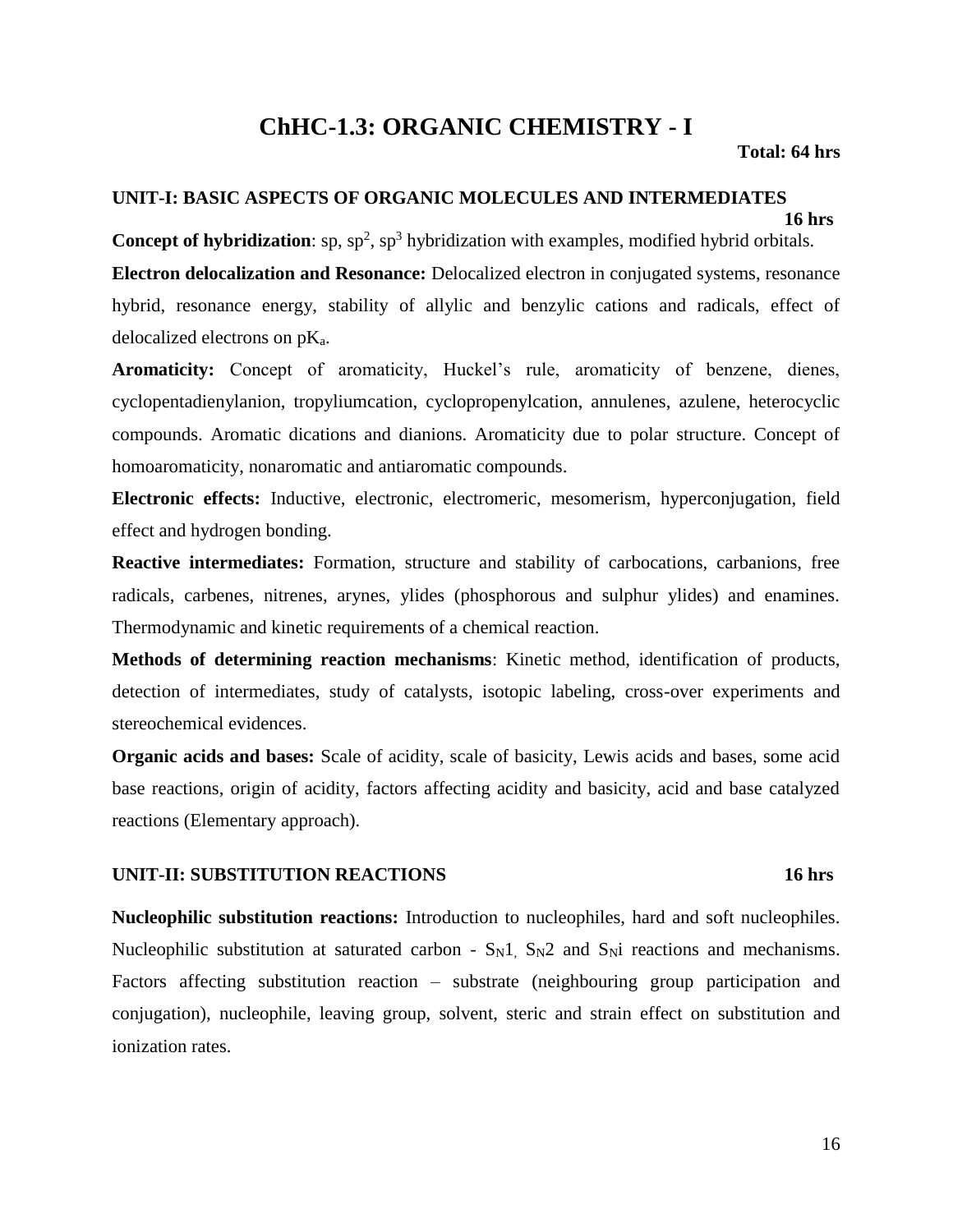Reactivity of benzylic, allylic, vinylic and aryl halides. Mitsunobu reaction. Nucleophilic substitution on epoxides, esters and ethers. Introduction to nitrogen and sulphur nucleophiles in S<sub>N</sub>2 reactions.

**Nucleophilic substitution at aromatic compounds:** Addition-elimination mechanism, nucleophilic substitution via aryne intermediate, nucleophilic substitution by unimolecular mechanism, preparation of aryl halides through radical mechanism. Nucleophilic substitution by rearrangements.

**Electrophilic substitution reactions:** General mechanism in aromatic electrophilic substitution reaction, nitration, halogenations, sulphonation, Friedal Craft alkylation and acylation. Orientation effect of substituents, theory of reactivity and orientation, ortho-para ratio, competition between substituents for third group. Side chain reactions of benzene derivatives.

#### **UNIT-III: ADDITION AND ELIMINATION REACTIONS 16 hrs**

**Addition Reactions:** Addition to carbon-carbon and carbon-hetero atom multiple bonds. Addition involving electopliles, nucleophiles and free radicles, concerted addition. Mechanism, orientation and stereochemistry of addition reactions. Addition of hydrogen halides alkenes. Addition of HCN, bisulphate, Grignard reagent, hydride, amino compounds, alcohols and thioalcohols to C=O. Acid catalyzed hydration and related addition reactions. Addition of halogens, sulphenylation and selenenylation. Addition reactions involving epoxides – epoxide from alkenes and peroxidic reagents, subsequent transformation of epoxides.

Electrophilic additions involving metal ions – solvomercuration, argentation – formation of siver complexes. Synthesis and reactions of alkyl boranes – hydroboration, reaction of organoboranes, enantioselective hydroboration. Comparison of electrophilic addition reactions. Addition to allenes, isolated dienes and conjugated dienes. Addition of dienophile to a conjugated diene.

**Elimination Reactions:**  $E_1$ ,  $E_2$  and  $E_{1CB}$  reactions, regioselectivity in  $\beta$ -elimination reactions (orientation of  $\pi$ -bonds), Saytzeff and Hoffmann rules, elimination vs substitution, E<sub>1</sub>, E<sub>2</sub> and  $E_{1CB}$  comparative study, 1,1-elimination ( $\alpha$ -elimination) - dehalogenation of vicinal dihalides, elimination reactions without involving hydrogen, dehalogenation and related reactions,  $decarboxy lattice elimination, elimination with fragmentation, elimination by phosphine,  $\beta$$ elimination in forming carbon-hetero atom multiple bonds. Pyrolytic eliminations. Chugave and Cope eliminations, Hoffmann degradation. Competition between substitution and elimination.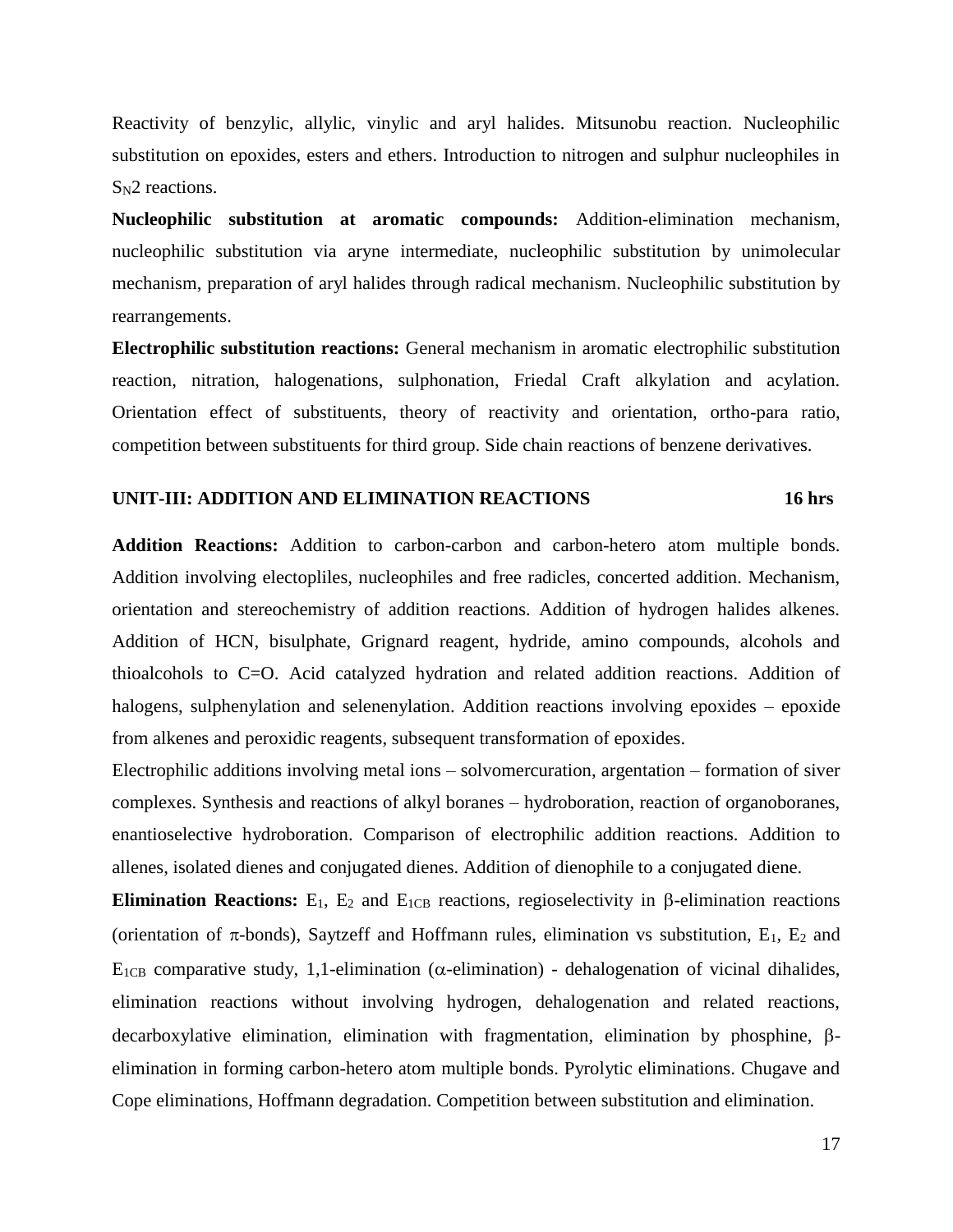#### **UNIT-IV: STEREOCHEMISTRY 16 hrs**

**Optical isomerism**: Introduction, molecular structure – projection formulas (Fischer, Newmann, Sawhorse and Flying wedge), interconversion of projection formulas. Molecular symmetry and symmetry elements (Inversion centre, axis of symmetry, plane of symmetry, improper axis of symmetry). Chirality and steroisomerism. Homomers, enatiomers, diastereomers, epimers, anomers (definition and examples). Racemic mixture, Racemisation involving - carbonanion, carbocation as intermediates, Walden inversion, rotation about carbon-carbon single bond. Resolution (racemic modification) – mechanical separation, preferential crystallization, biochemical, chemical and chromatographic method. Optical rotation, optical purity, D,Lconfiguration threo, erythro – configuration, R,S-nomenclature for isomers with more than one chirality centre, optical isomerism in compounds not containing chiral carbon atoms – allene, spiranes, biphenyl, alkylidine and cycloalkanes.

**Geometrical isomerism:** Introduction, cis-trans, sym-anti, E,Z nomenclature. Geometrical isomerism in alkenes, dienes, oximes, monocyclic, fused and bridge ring systems. Determination of configuration of geometrical isomers – physical and chemical methods.

**Conformational isomerism:** Conformational analysis of butane, 1,2-dichloroethane, 1,2 difluoroethane, cyclohexane and substituted cyclohexanes (boat, chair and twist boat conformations).

New methods of asymmetric synthesis – emulsin, penicillin, glaucum, aspirin, catalytic LAH, NaH, sterically hindered Grignard reagent. Enantio selective and diastereo selective synthesis, Cram's rule and Felkin-Anh model.

- 1. **Organic Chemistry**, J. Clayden, S. Warren, N. Greeves, P. Wothers, 1<sup>st</sup> Edition, Oxford University Press, UK, 2001.
- 2. *Organic Chemistry – Solution Mannual*, S. Warren, Oxford University Press, UK, 2009.
- 3. Advanced Organic Chemistry, Part-A: Structure and Mechanisms, 5<sup>th</sup> Edition, Francis A. Carey, Richard J. Sundberg, Springer, New York, 2007.
- 4. *Principles of Organic Synthesis*, R.O.C. Norman, J.M. Coxon, 3rd Edition (First Indian Reprint), Nelson Thrones, UK, 2003.
- 5. *Advance Organic Chemistry – Reactions, mechanisms and structure*, Jerry March, 4th Edition, Wiley India Pvt. Ltd., New Delhi, 2008.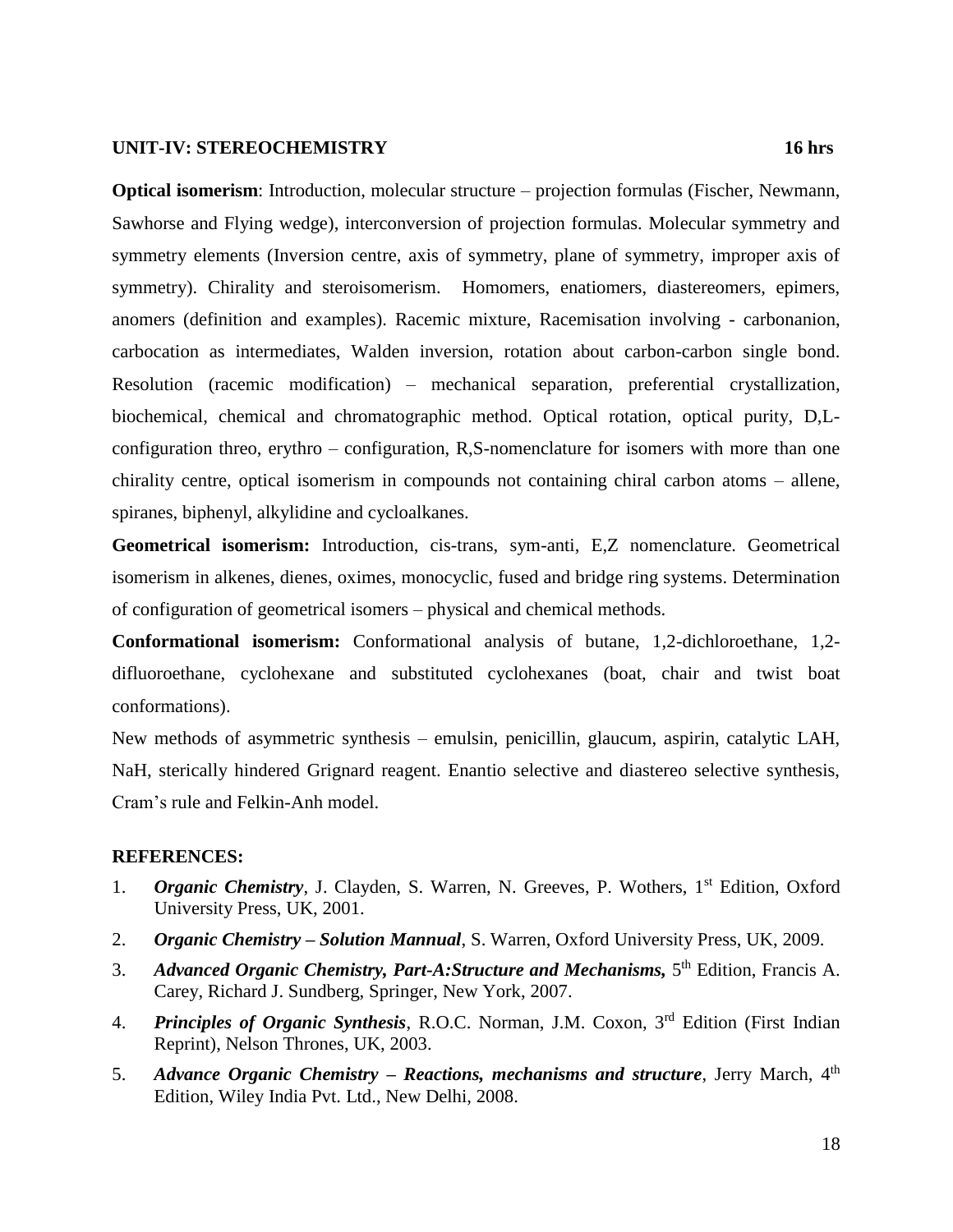- 6. *Organic Reaction Mechanisms,* V.K. Ahluwalia, R.K. Parashar, 3rd Edition, Narosa Publishing House, New Delhi, 2009.
- 7. *Pathway to Organic Chemistry – Structure and Mechanism*, P. Bhattacharjee, Arunabha Sen Books and Allied Pvt. Ltd., Kolkta, India, 2012.
- 8. *Organic Chemistry,* Paula Yurkanis Bruice, 3rd Edition, Pearson Education, Sai Printo Pack Pvt. Ltd., New Delhi, India, 2007.
- 9. *Organic Chemistry (As per UGC Syllabus),* S.M. Mukherji, S.P Singh, R.P. Kapoor, R. Dass, Vol. I, New Age International Pvt. Ltd., New Delhi, 2010.
- 10. **Stereochemistry of Organic Compounds – Principles and applications**, D. Nasipuri, Revised 2nd Edition, New Age International Pvt. Ltd., New Delhi, 2009.
- 11. *Organic Reactions and their Mechanisms,* P.S. Kalsi, 2nd Edition, New Age International Pvt. Ltd., New Delhi, 2007.
- 12. *Organic Chemistry*, Solomons, Fryhle, 8<sup>th</sup> Edition (Wiley Student Edition), Brijbasi Art Press Ltd., Noida, India 2004.
- 13. *Organic Chemistry*, G. Marc Loudon, 4<sup>th</sup> Edition, Oxford University Press, UK, 2000.
- 14. *Organic Chemistry*, R.T. Morrison, R.N. Boyd, 6<sup>th</sup> Edition, Pearson Education (Singapore) Pvt. Ltd.), Delhi, Indian, 2005.
- 15. *Organic Chemistry*, L.G. Wade, JR., 5<sup>th</sup> Edition, Pearson Education (Singapore Pvt. Ltd.), Delhi, Indian, 2004.
- 16. *Organic Chemistry*, M.A. Fox, J.K. Whitesell, 2<sup>nd</sup> Edition, Jones and Bartlett Publishers, Sudbury, Massachusetts, London, 1997.
- 17. *Organic Chemistry*, M. Jones, Jr., 2nd Edition, W.W. Norton and Company, New York, 2000.
- 18. *Organic Chemistry*, Francis A. Carey, 5<sup>th</sup> Edition, Tata McGraw-Hill Publishing Company Ltd., New Delhi, 2004.
- 19. *Modern Methods of Organic Synthesis,* W. Carruthers, 3rd Edition, Cambridge University Press, UK, 2004.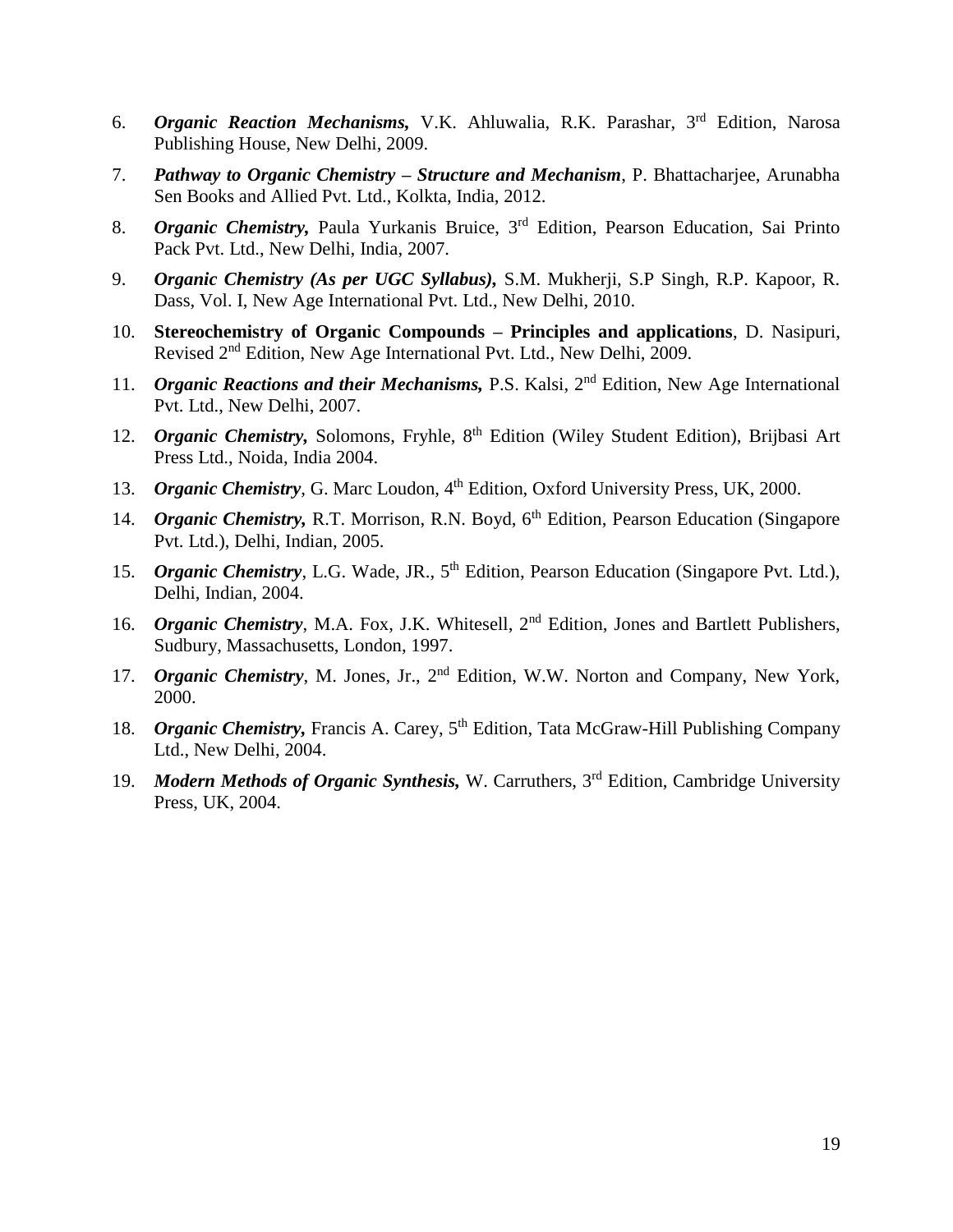# **ChHC-1.4: PHYSICAL CHEMISTRY - I**

#### **UNIT-1: THERMODYNAMICS 16 hrs**

The laws of thermodynamics (Statements and significances), concepts of free energy, enthalpy and entropy, thermodynamic criteria for equilibrium and spontaneity, variation of free energy with temperature and pressure. Maxwell's relations (Derivations), thermodynamic equations of state (Derivations), principle of equipartition energy. Entropy of vapourisation and Trauton's rule, limitations of Van't Hoff's equation, Nernst heat theorem, determination of free energy change. Third law of thermodynamics, determination of third law entropies, concepts of residual entropy.

Thermodynamics of systems of variable compositions, partial molar properties, partial molar volume and its determination (Intercept method), partial molar free energy – chemical potential and its significance, Gibbs-Duhem equation, thermodynamics of ideal and real gases and gas mixtures. Fugacity - its variation and determination, activity and activity coefficient. Gibbs-Duhem-Margules equation and its application. Thermodynamics of ideal and non-ideal dilute solutions.

#### **UNIT-I: STATISTICAL THERMODYNAMICS 16 hrs**

Maxwell-boltzmann distribution law (sterling's approximations), Types of statistics - Maxwell-Boltzmann, Bose-Einstein, Fermi-Dirac statistics. Evaluation of Lagrange's undetermined multipliers, Molecular partition function for an ideal gas, evolution of translational, rotational, vibration, electronic and nuclear partition functions. Thermodynamic properties in terms of the partition function. Thermodynamic properties of an ideal monoatomic gas and diatomic gas. Molar partition function of a system. Partition function of a real gas. Calculation of thermodynamic functions and equilibrium constant in terms of partition functions. Entropy of mono atomic gas, Sackur-Tetrode equation. Comparison of third law and statistical entropies.

Statistical thermodynamic properties of solids, thermal characteristics of crystalline solid, heat capacities of monoatomic crystals, Einstein theory of heat capacity, Debye theory of heat capacity, Debye- $T^3$  law. Limitation and modification of Debye theory - Complex solids, Electronic heat capacity of solids.

 **Total: 64 hrs**

#### 20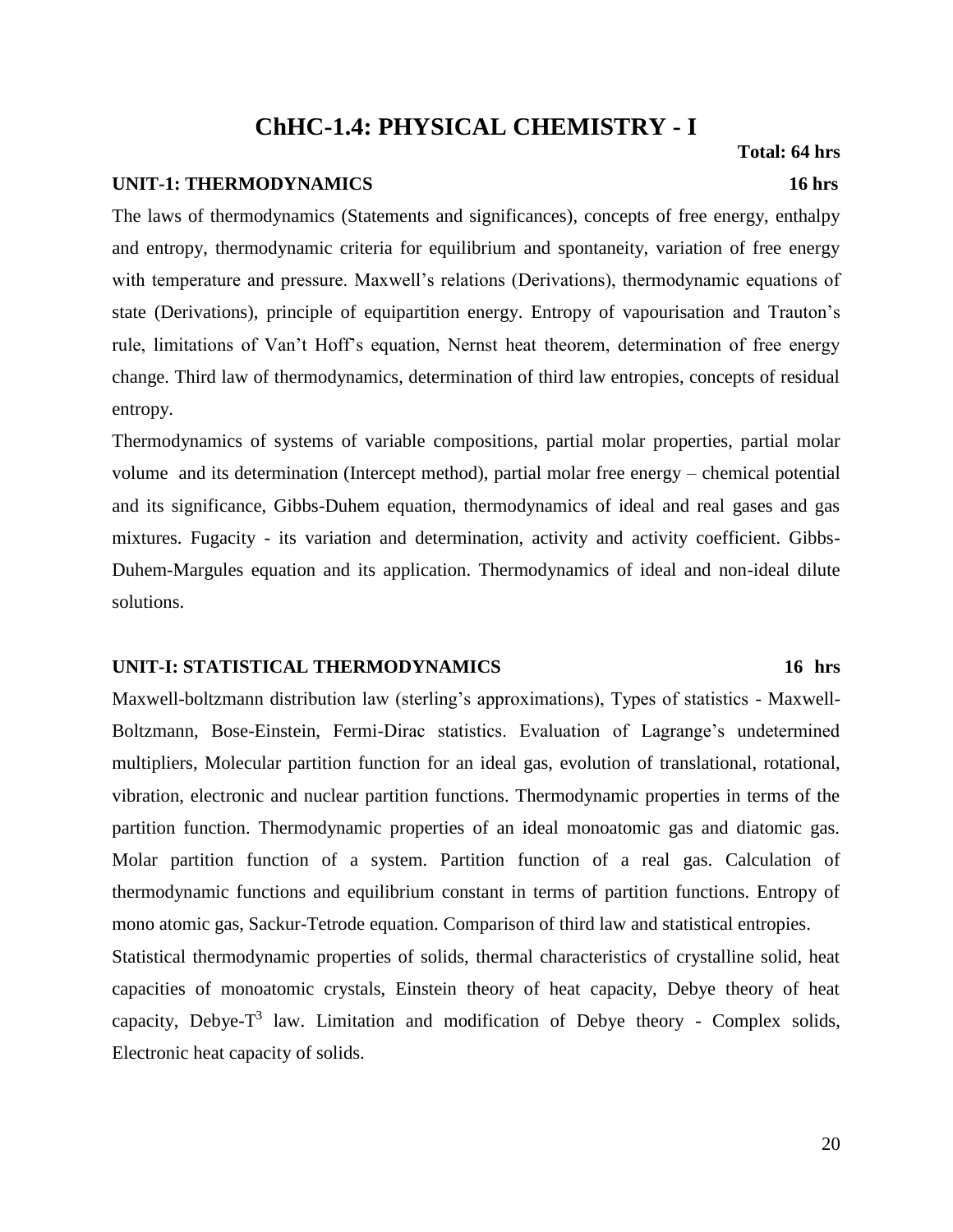#### **UNIT-III: CHEMICAL DYNAMICS 16 hrs**

The rate of reactions, the rate law and the rate constant, order of a reaction, integration of rate expressions [first, second, third and zero order reactions], half-life of a reaction, methods of determining order of a reaction [differential, integral, half-life and isolation methods], order and molecularity of a reaction, mechanism of complex reactions, collisions and encounters, effect of temperature and catalyst on reaction rates, the Arrhenius equation. Theories of reaction rates [collision theory and activated complex theory of bimolecular gaseous reactions], the Erying equation, the Lindemann theory of unimolecular gaseous reactions. Kinetics of complex reactions [reversible, consecutive, and chain reactions].

Kinetics of reactions in solution [diffusion controlled reactions-the Debye-Smoluchowski equation]. Influence of ionic strength and solvent on reaction rates. Kinetic isotopic effects. Kinetics of fast reactions: flow methods, pulse method, flash photolysis method, pulse radiolysis method, relaxation method (Temperature-Jump Method). Molecular reaction dynamics and potential energy surfaces. Femtochemistry – Introduction, experimental set-up, few examples.

#### **UNIT-IV: ELECTROCHEMISTRY 16 hrs**

Electrolytic solutions, strong electrolytes, ionic-atmosphere, relaxation and electrophoretic effects, quantitative treatment of Debye –Huckle theory and its extension by Onsagar. Activity and activity coefficients, mean ionic activity coefficient, dependence of activity coefficients on ionic strength (Debye - Huckel limiting law), Debye - Huckel equation for appreciable concentration [Debye - Huckel - Bronsted equation].

Thermodynamics of electrolytic cells, polarization and over voltage, decomposition potential. Half cell reactions, reversible electrodes, single electrode potential, standard electrode potentials, electrochemical series, Nernst equation. Electrochemical energy systems - introduction, fundamentals of batteries, dry cell, alkaline MnO<sub>2</sub> batteries and other secondary batteries, Lead acid and alkaline storage batteries. Battery charging-theory and practice. Energy economics, Fuel cells – types, electrochemistry of fuel cells.

#### **REFFERENCES:**

1. *Quantum Chemistry*, R.K. Prasad, 4<sup>th</sup> Edition, New Age International Publishers, New Delhi, 2010.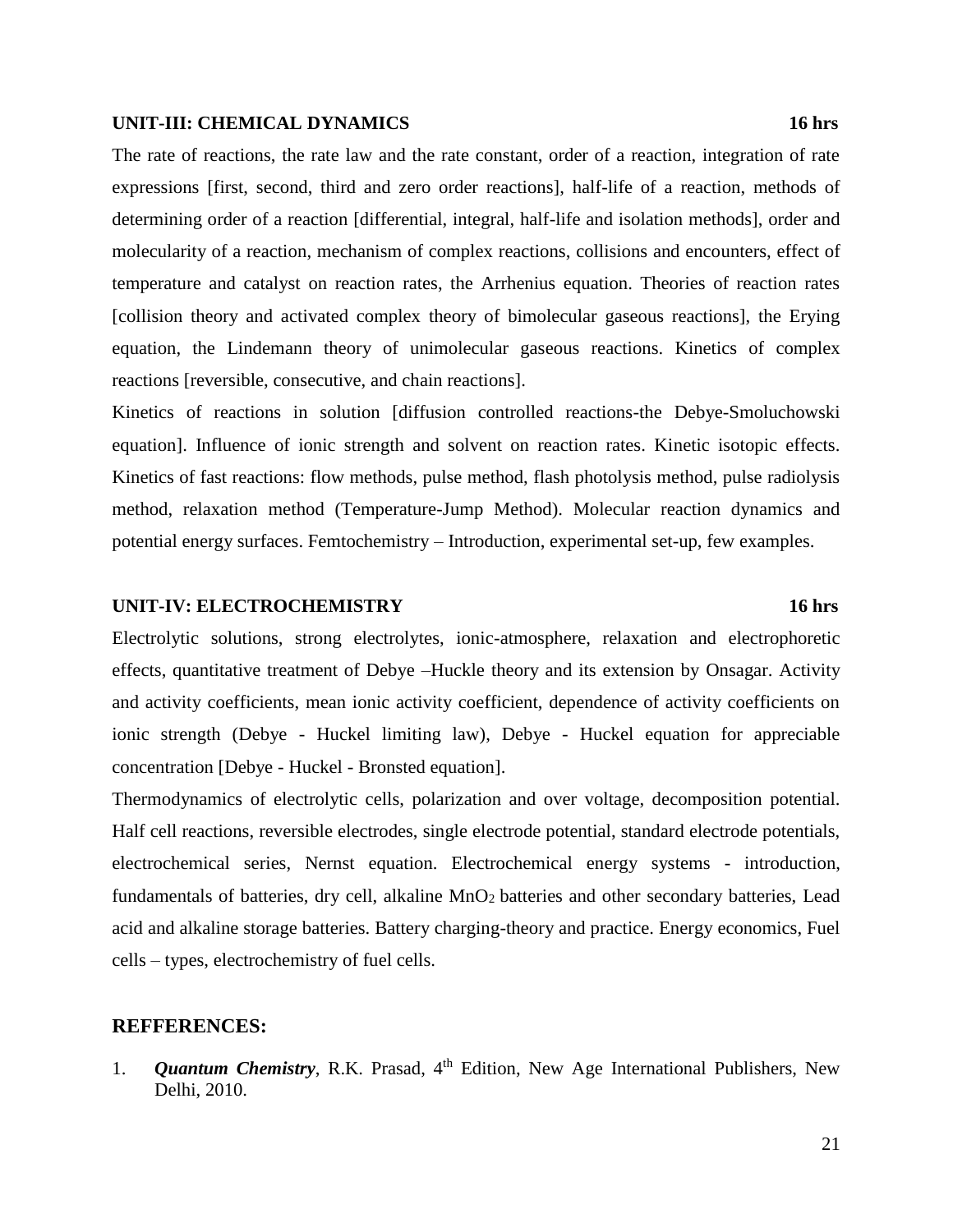- 2. *Quantum Mechanics for Chemists*, David O. Hayward, The Royal Society of Chemistry, UK, 2002.
- 3. *Principles of Physical Chemistry (Comprehensive UGC Syllabus)*, B.R. Puri, L.R. Sharma, M.S. Pathania, 46<sup>th</sup> Edition, Vishal Publishing House, Jalandhar, India, 2012.
- 4. *Physical Chemistry – A Molecular Approach*, Donald A. McQuarrie, John D. Simon, 3rd Edition (Viva Student Edition), Viva Books Pvt. Ltd., New Delhi, 2011.
- 5. *Elements of Physical Chemistry*, B.R. Puri, L.R. Sharma, M.S. Pathania, 1<sup>st</sup> Edition, Vishal Publishing House, Jalandhar, India, 2013.
- 6. *Quantum Chemistry*, John P. Lowe, Kirk A. Peterson, 3rd Edition, Academic Press, London, UK, 2009.
- 7. **Quantum Chemistry**, Donald A. McQuarrie, 1<sup>st</sup> Indian Edition, Viva Books Pvt. Ltd., New Delhi, 2003.
- 8. *Physical Chemistry*, N.B. Singh, S.S. Das, R.J. Singh, 2nd Edition, New Age International Publishers, New Delhi, 2007.
- 9. *Atkins' Physical Chemistry*, Peter Atkins, 8<sup>th</sup> Edition, Jolio De Paula, International Student Edition, Osford University Press, New York, 2010.
- 10. *Physical Chemistry*, Ira N Levine, 5th Edition, Tata McGraw-Hill Publishing Company Limited, New Delhi, 2007.
- 11. *Physical Chemistry*, R. Stephen Berry, Stuart A. Rice, John Ross, 2<sup>nd</sup> Edition, Oxford University Press, New York, 2007.
- 12. *Quantum Chemistry*, Ira N. Levine, 5<sup>th</sup> Edition, Pearson Education Pvt. Ltd., New Delhi, 2004.
- 13. *Chemical Kinetics,* K.J. Laidler, 3rd Edition, Pearson Education Pvt. Ltd., New Delhi, 2004.
- 14. *Electrochemistry – Principles and Applications,* Porter
- 15. *Electrochemistry,* B.K. Sharma , Krishna Prakashan Media (p) Ltd, 1998.
- 16. **Fundamentals of Molecular Spectroscopy**, Colin N. Banwell, Elaine M. McCash, 4<sup>th</sup> Edition, Tata McGraw-Hill Publishing Company Limited, New Delhi, 2008.
- 17. *Thermodynamics, Kinetic Theory, and Statistical Thermodynamics*, Francis W. Sears Gerhard L. Salinger, 3rd Edition, Narosa Publishing House, New Delhi, 1998.
- 18. *An Introduction to Electrochemistry*, Samuel Glasstone, Litton Educational Publishing, Inc., New York, 2008.
- 19. *Industrial Electrochemistry*, D. Pletcher and F.C. Walsh, Chapman and Hall, 2nd Edition, 1984.
- 20. *Industrial Electrochemistry*, F. C. Walsh D. Pletcher, Kluwer Academic Pub, 2nd Edition, 1990.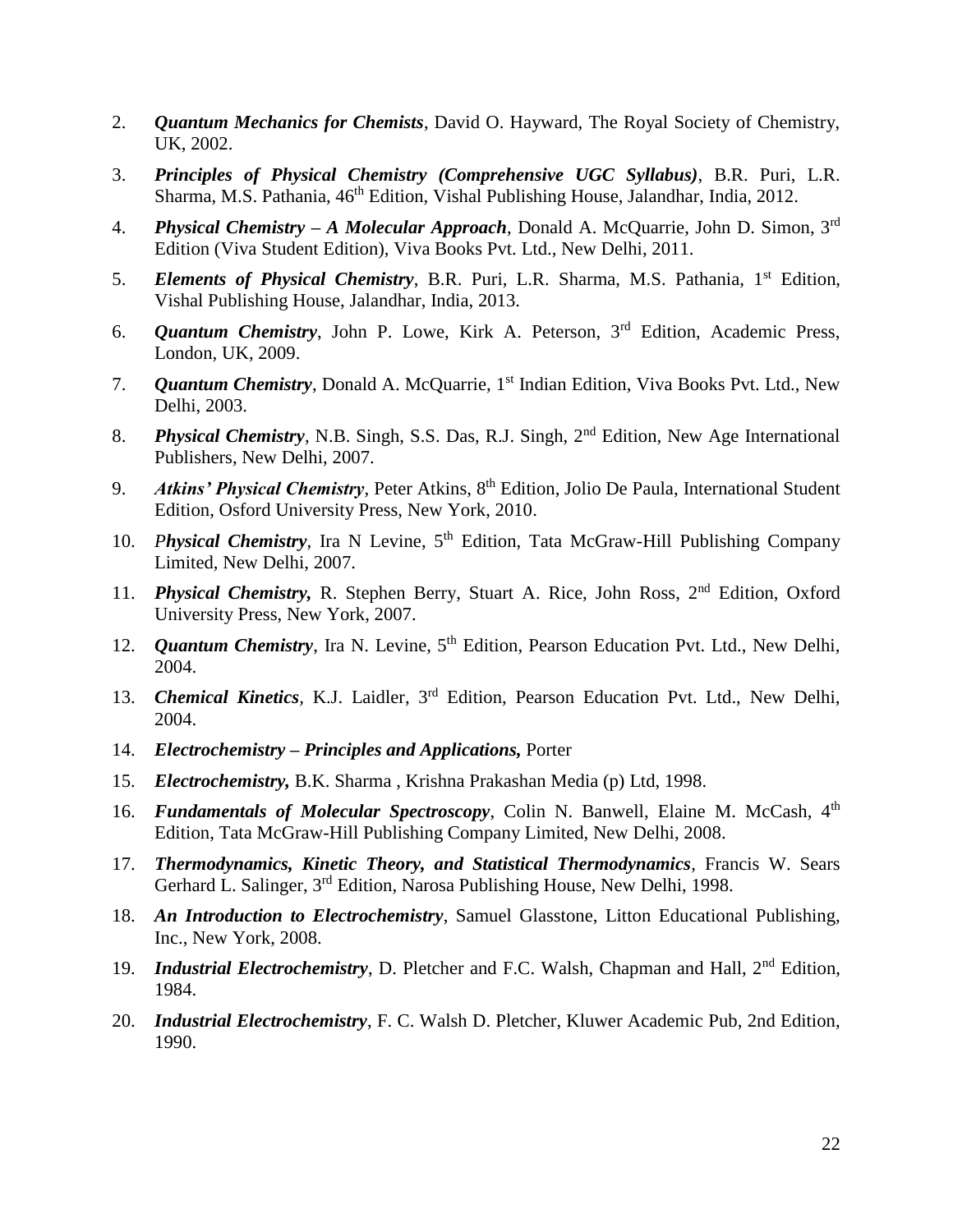# **M.Sc. Chemistry Practicals I – SEMESTER**

# **ChHCL-1.1: Inorganic Chemistry Practicals – I**

## **COMPLEXOMETRIC TITRATIONS**

- 1. Estimation of the amount of Calcium and Magnesium ions present in the given solution complexometrically by using EDTA solution.
- 2. Estimation of copper ions complexometrically using EDTA solution.
- 3. Estimation of Lead ions complexometrically using EDTA solution.
- 4. Estimation of Nickel ions complexometrically using EDTA solution.
- 5. Estimation of Zinc ions complexometrically using EDTA solution.
- 6. Estimation of mixtures of metal ions complexometrically using EDTA solution.

## **REDOX TITRATIONS**

- 7. Estimation of the amount of Fe (II) and Fe (III) present in the given solution using  $K_2Cr_2O_7$ .
- 8. Estimation of the amount of Fe (II) and Fe (III) present in the given solution by using ceric ammonium sulphate solution.
- 9. Estimation of the amount of Fe (II) and Fe (III) present in the given solution by using Vanadium solution.

## **GRAVIMETRIC ESTIMATIONS**

- 10. Estimation of copper as copper thiocyanate gravimetrically.
- 11. Estimation of Sulphate as Barium sulphate gravimetrically.
- 12. Estimation of Nickel as Nickel Dimethyl glyoximate gravimetrically.
- 13. Estimation of calcium as calcium phosphate gravimetrically.

- 1. Vogel's Textbook of Quantitative analysis, J Mendham, R.C. Denney, J.D. Barnes M.J.K. Thomas,  $3<sup>rd</sup>$ ,  $4<sup>th</sup>$ ,  $5<sup>th</sup>$  and  $6<sup>th</sup>$  edition.
- 2. College practical Chemistry, Ahulwalia
- 3. Analytical Chemistry,G.D. Christian.
- 4. Practical Inorganic Chemistry, K. Somashekara Rao.
- 5. Principles of Inorganic Chemistry, Puri, Sharma, Khalia.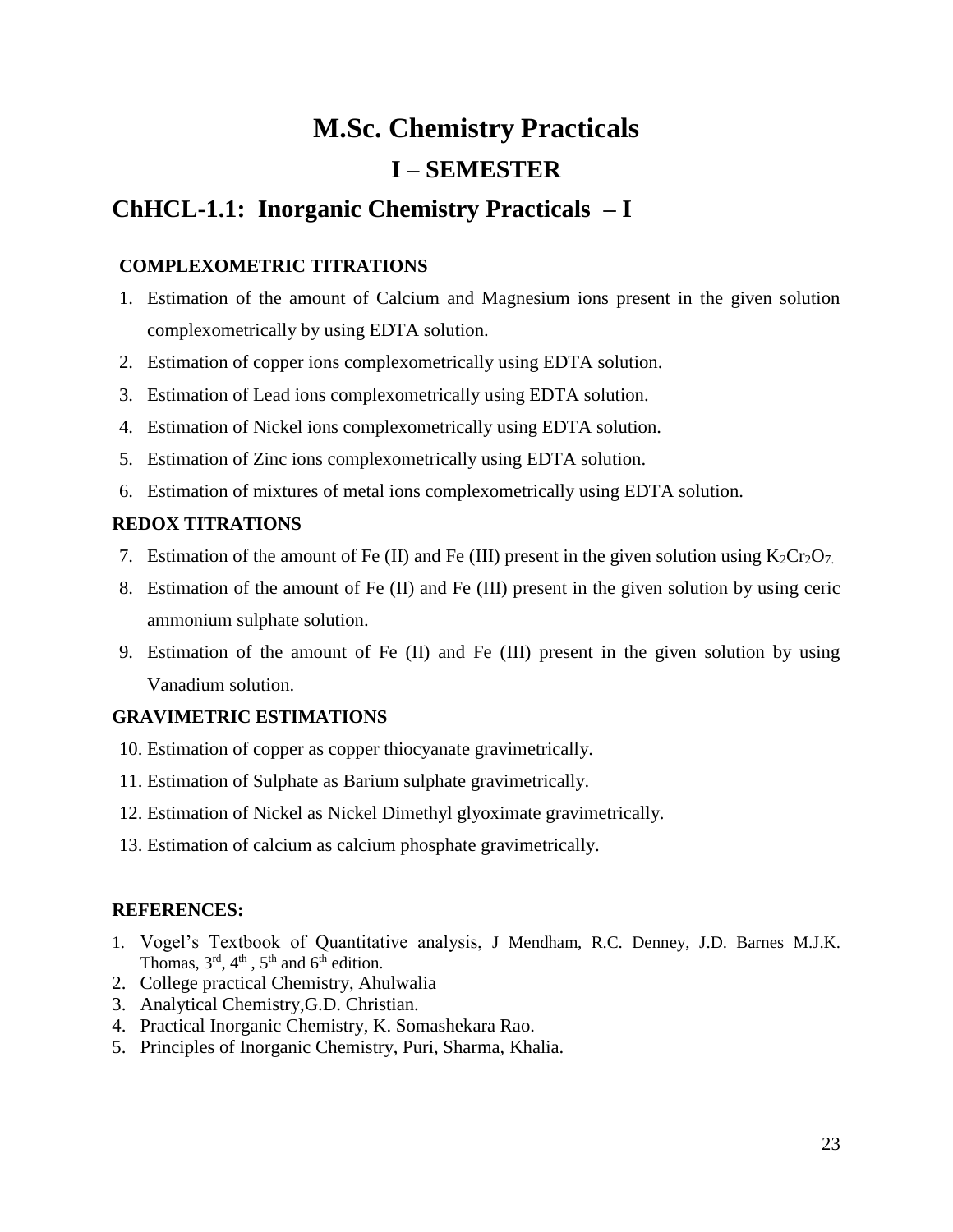# **ChHCL-1.2: Organic Chemistry Practicals – I**

## **QUALITATIVE ANALYSIS**

Systematic separation of organic binary mixtures using chemical and physical methods. At least

eight experiments from the following combinations,

 $Acid + Phenol$  Phenol + Base Base + Neutral

 $Acid + Base$  Phenol + Neutral

 $Acid + neutral$ 

## **REFERENCES:**

- 1. **Advanced Practical Organic Chemistry** N K Vishnoi , Second edition, Vikas Publishing House Pvt. Ltd, 1996
- 2. **Comprehensive Practical Organic Chemistry: Preparation and Quantitative Analysis** Renu Aggarwal, V. K. Ahluwalia, Universities press (India), 2001
- 3. **Systematic Laboratory Experiments in Organic Chemistry** Arun Sethi, New Age International, 2003.
- 4. **Comprehensive Practical Organic Chemistry: Qualitative Analysis** Ahluwalia V.K. Sunitha Dhingra, First edition, Orient Longman, 2004
- 5. **Practical Organic Chemistry: Qualitative Analysis** Bhutani S.P. Chhikara A, First edition, ANE books-new Delhi, 2009
- 6. **Vogel's Textbook of Practical Organic Chemistry** Brian S. Furniss, 5th Edition, Pearson India, 2005.
- 7. **Practical Organic Chemistry**  F.G. Mann, B.C Saunders, Fourth edition , Pearson India,2009.

# **ChHCL-1.3: Physical Chemistry Practicals – I**

- 1. Study on the effect of catalyst on the rate of reaction of acid catalyzed hydrolysis of an ester.
- 2. Conductometric titration of a strong acid v/s strong base.
- 3. Conductometric titration of a weak acid v/s strong base.
- 4. Conductometric titration of mixture of a strong acid + weak acid and strong base.
- 5. Potentiometric redox titration  $(K_2Cr_2O_7$  v/s FAS).
- 6. Potentiometric redox titration ( $KMnO<sub>4</sub>$  v/s FAS).
- 7. Determination of  $pK_a$  value of weak electrolyte (acetic acid) by condctometric titration.
- 8. Determination of  $pK_a$  value of weak electrolyte (formic acid) by conductometric titration.
- 9. Determination of pKa value of weak electrolyte (acetic acid) by potentiometric titration.
- 10. Determination of pKa value of weak electrolyte (formic acid) by potentiometric titration.

**\*\*\*\*\*\*\***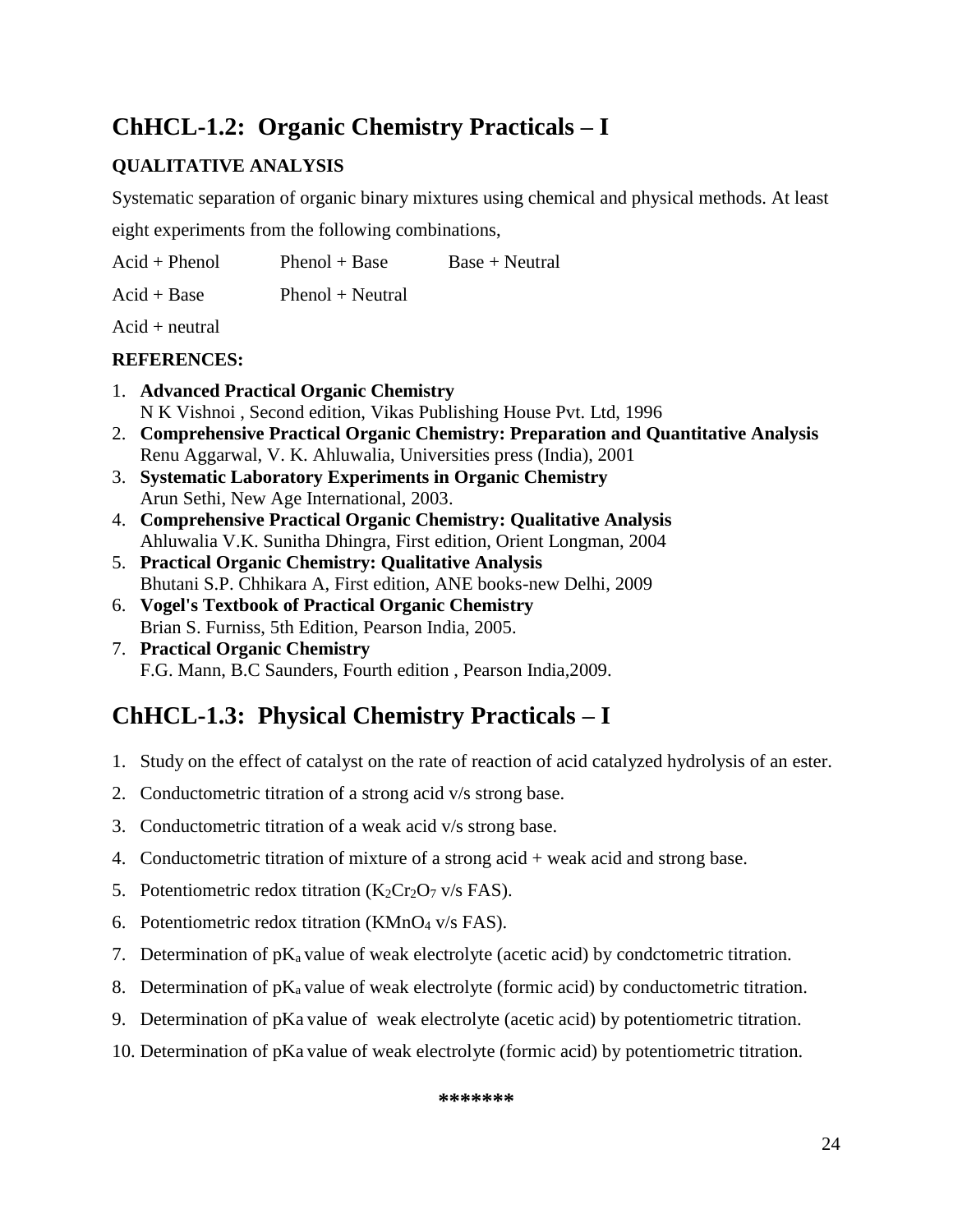# **M.Sc. Chemistry Syllabus - 2015 (CBCS Scheme) Revised Regulations -2010 II - SEMESTER ChHC-2.1: ANALYTICAL CHEMISTRY - II**

**Total: 64 hrs**

#### **UNIT-1: MOLECULAR SYMMETRY AND GROUP THEORY 16 hrs**

**Introduction to symmetry**: symmetry operations, symmetry elements – rotational axis of symmetry, plane of symmetry, rotation-reflection axis (improper rotational axis), center of symmetry (inversion centre), identity element, Cartesian coordinate system and symmetry elements, mathematical requirement for a point group.

**Group theory:** Concept of group, properties of group, Abelian and non-Abelian groups, definition of point groups, procedure for classification of molecules in to point groups, group multiplication tables  $(C_{2V}$  and  $C_{3V}$  point groups).

**Matrix methods in symmetry:** Definition and types of matrices, block-factorization of matrix, matrix representation of symmetry elements, matrix mathematics (addition, subtraction, multiplication, determinants, inverse and diagonalization of matrices), representation of symmetry operations as matrices, product of symmetry operations (in terms matrices), matrix representation of point groups  $(C_{2V}$  and  $C_{3V}$  point groups),

**Character Tables:** Reducible and irreducible representations, character of a representation, properties of irreducible representations, structure of character tables, construction of character tables  $(C_{2V}, C_{3V})$  and  $C_{4V}$  point groups), Mulliken symbols for irreducible representations, determination of symmetry species for translations and rotations  $(C_{2V}$  and  $C_{2h}$ ), the standard reduction formula  $(C_{2V}$  and  $C_{3V}$ ).

**Symmetry of normal modes of molecules:** Cartesian coordinate method and internal coordinate method (molecules belong to  $C_{2V}$  and  $C_{3V}$  point groups), Infrared and Raman activity of molecules belong to  $C_{2V}$  (H<sub>2</sub>O, ClF<sub>3</sub>, *cis*-N<sub>2</sub>F<sub>2</sub>) and  $C_{3V}$  (NH<sub>3</sub>) point groups.

#### **UNIT-II: ELECTRONIC SPECTROSCOPY 16 hrs**

# **Introduction:** Electromagnetic radiation, electromagnetic spectrum, nature and interaction of electromagnetic radiation with matter, types of molecular spectra, selection rules, characteristic features for absorption or emission of electromagnetic radiation, band width, factors contributing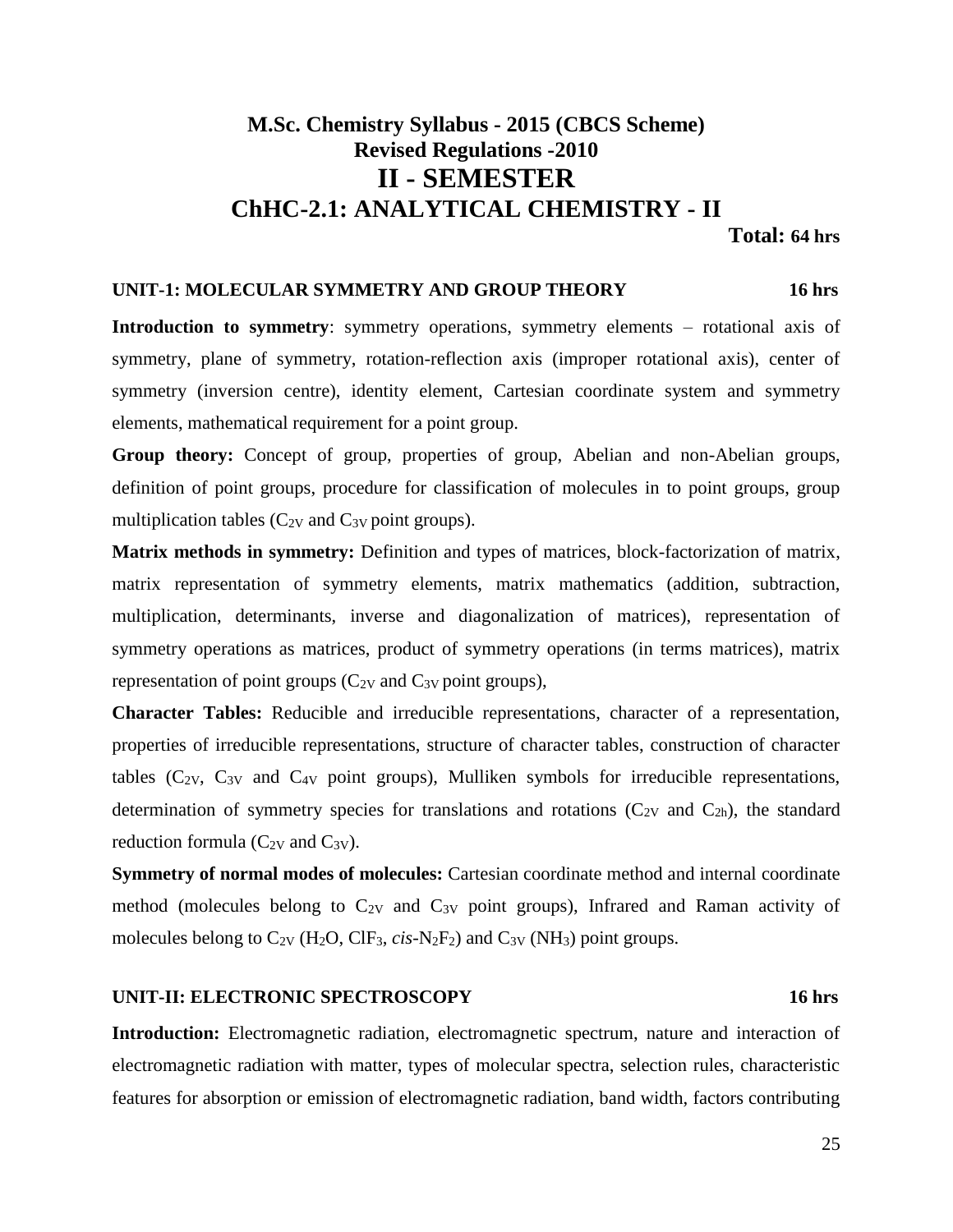to the band width, Doppler broadening, intensity of spectral lines and transition probability, factors influencing positions and intensity of spectral lines, energy dissipation from excited states.

**Electronic Spectroscopy:** Energy levels, molecular orbitals, theory of electronic spectroscopy, Frank-Condon principle, transition probability, types of transitions, types of absorption bands, solvent effect on electronic transitions, electronic spectra of polyatomic molecules, chromophore and auxochrome, Woodward-Fischer rules for calculating absorption maximum, calculation of absorption maximum in conjugated dienes, trienes, polyenes, poly-ynes, eneynes,  $\alpha, \beta$ unsaturated carbonyl compounds, benzene and substituted benzenes, other aromatic hydrocarbons, heterocyclic systems. Stereochemical factors in electronic spectroscopy – biphenyls and binaphthyls, *cis-* and *trans*-isomers. Angular distortion and cross-conjugation, steric inhibition of resonance. Instrumentation for electronic spectroscopy.

#### **UNIT-III: INFRARED SPECTROSCOPY AND RAMAN SPECTROSCOPY 16 hrs**

Vibrational motion of a diatomic molecule, force constant and bond strengths, vibration-rotation spectroscopy, characteristic features.

**Infrared (IR) spectroscopy:** Origin of IR spectrum, IR regions (finger print and group frequency regions), normal modes of molecular vibrations, factors influencing vibrational frequencies (physical states of the sample, vibrational coupling, electrical effect, inductive effects, hydrogen bonding and ring structure), metal-ligand vibrations, instrumentation – FTIR, sampling handling techniques, interpretation and examination of IR spectrum, group frequencies of - alkanes, alkenes, alkynes, aromatic hydrocarbons, alcohols, phenols, aldehydes, ketones, carboxylic acids, acid halides, acid anhydrides, acid amides, amino acids, amines, isocyanates, thiocyanites, esters, lactones, ethers, epoxides, peroxides, nitro and nitroso groups, heteroarmatic compounds, sulphur and silicone compounds, applications of IR spectroscopy. **Raman spectroscopy:** Introduction, quantum mechanical theory of Raman effect (Rayleigh scattering, Raman scattering - Stokes and Anti-Stokes lines), classical theory of Raman effect, rotational and vibrational Raman spectra, rule of mutual exclusion, instrumentation, Raman effect in solids, liquids and gases, applications of Raman spectroscopy (Inorganic, Organic, Physical and Polymer chemistry), Resonance Raman Spectroscopy (RRS) and its applications,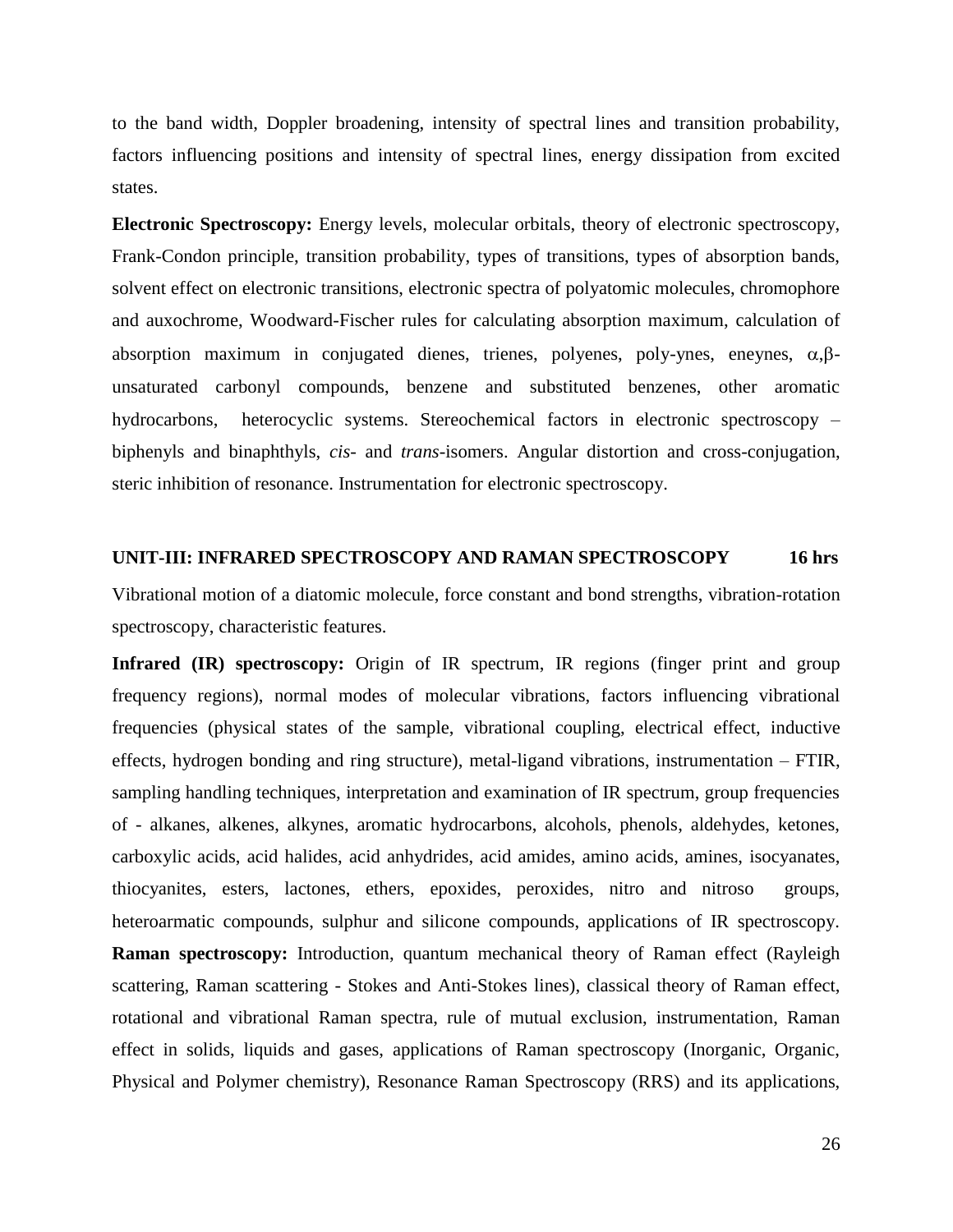Resonance Raman Effect (RRE), non-linear Raman effects, Coherent Anti-Stokes Raman Scattering (CARS) and its applications. Comparison between IR and Raman spectroscopy.

#### **UNIT-IV: NMR SPECTROSCOPY AND MASS SPECTROMETRY 16 hrs**

**<sup>1</sup>H NMR spectroscopy:** Introduction, nuclear spin states, nuclear magnetic moments, absorption of energy, mechanism of absorption, population densities of nuclear spin states, the chemical shift and shielding. Chemical equivalence, integrals and integration, chemical environment and chemical shift, local diamagnetic shielding (effects of electronegativity, hybridization, acidic and exchangeable protons, hydrogen bonding), magnetic anisotropy, spin-spin splitting, (n+1) rule, Pascal's triangle, the coupling constant, mechanism of coupling (one-bond, two-bond, threebond and log-range coupling), comparison of NMR spectra at low and high field strengths, Instrumentation for NMR Spectroscopy. Typical <sup>1</sup>H NMR absorption of - alkanes, alkenes, alkynes, aromatic compounds, alcohols, ethers, amines, nitriles, aldehydes, ketones, esters, carboxylic acid and amide compounds.

Exchange in  $H_2O$  and  $D_2O$  (acid/water and alcohol/water mixtures, deuterium exchange, peak broadening due to exchange), tautomerism, protons on nitrogen – quadrupole broadening and decoupling, effect of solvent on chemical shift, chemical shift reagents (High-field spectra), chiral resolving agents, spin decoupling methods (double resonance), NOE difference spectra.

**Advanced NMR spectroscopy:** Pulse sequences, pulse widths, spins, magnetization vectors, DEPT experiment, determining number of attached hydrogens (methine, methylene, methyl, quaternary carbons), introduction to 2D-NMR, an overview of the COSY technique and how to read COSY spectra, an overview of the HETCOR technique and how to read HETCOR spectra, an overview of Magnetic Resonance Imaging (MRI), some sample <sup>1</sup>H NMR spectra.

#### **Carbon-13 NMR**:

The Caron-13 nucleus,  $^{13}$ C chemical shifts – correlation charts, calculation of chemical shifts, proton-coupled  ${}^{13}C$  spectra, spin-spin splitting of Carbon-13 signals, proton-decoupled  ${}^{13}C$ spectra, Nuclear Overhauser Enhancement (NOE), cross polarization – origin of Nuclear Overhauser effect, problems with integration in  ${}^{13}C$  spectra, molecular relaxation processes, offresonance decoupling, Carbon-13 NMR solvents, heteronuclear coupling of carbon to Deuterium, <sup>19</sup>F and <sup>31</sup>P, some sample Carbon-13 NMR spectra.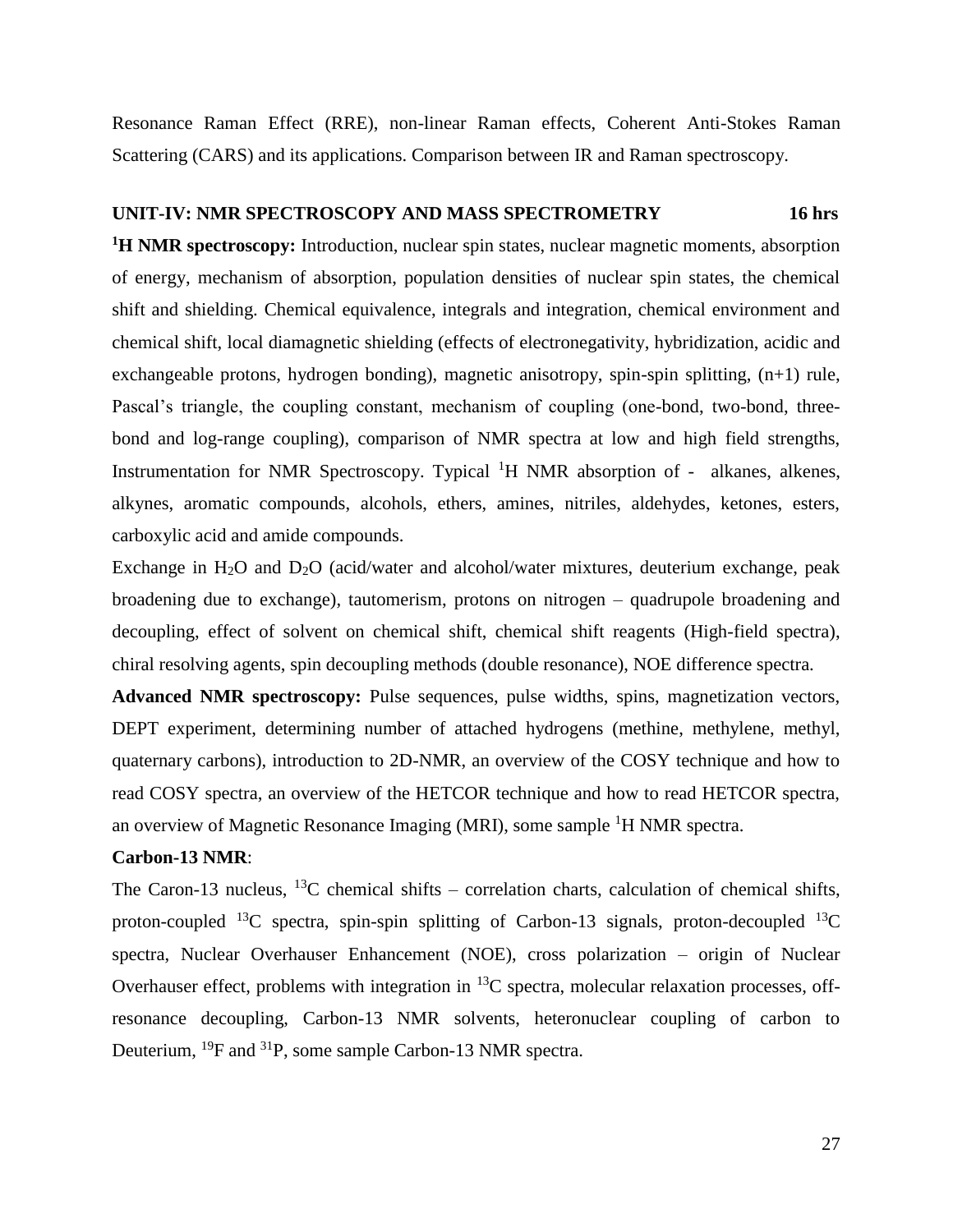**Mass spectrometry:** Basic theory, instrumentation-Mass spectrometer, methods of generation of positively charged ions, mass analyzers, resolving power, molecular ion peak, base peak, metastable peak, modes of fragmentations, McLafferty rearrangement, Retro Diels-Alder reaction, ortho effect, determination of molecular formulas (precise-mass determination, isotope ratio data), nitrogen rule, some fragmentation patterns of – alkanes, cycloalkanes, alkenes, alkynes, aromatic hydrocarbons, alcohols, phenols, ethers, aldehydes, ketones, esters, carboxylic acids, amines, nitrogen and sulphur compounds and alkyl halides, some sample mass spectra. An overview of MALDI technique.

- 1. *Vogel's Textbook of Quantitative Chemical Analysis*, J. Mendham, R.C. Denney, J.D. Barnes, M. Thomas, B. Sivasankar, 6<sup>th</sup> Edition, Pearson Education, New Delhi, India, 2012.
- 2. *Principles of Instrumental Analysis*, D.A. Skoog, E.J. Holler, T.A. Nieman, 5th Edition, Thomson Aisa Pvt. Ltd., Singapore, 2004.
- 3. *Instrumental methods of Chemical Analysis (covering UGC Syllabus),* H. Kaur, Pragathi Prakashan, New Delhi, India
- 4. *Quantitative Chemical Analysis***,** Daniel C. Harris, 6th Edition, W.H. Freeman and Company, New York, USA, 2003.
- 5. *Fundamentals of Analytical Chemistry*, D.A. Skoog, D.M. West, E.J. Holler, S.R. Crouch, 8<sup>th</sup> Edition, Thomson Aisa Pvt. Ltd., Singapore, 2004.
- 6. *Introduction to Spectroscopy,* D.L. Pavia, G.M. Lampman, G.S. Kriz, 3rd Edition, Cengage Learning India Pvt. Ltd., New Delhi, 2008.
- 7. *Spectrometric Identification of Organic Compounds,* R.M. Silverstein, F.X. Webster, 6th Edition, Wiley Student Edition, New Delhi, India, 2007.
- 8. *Applications of Absorption Spectroscopy of Organic Compounds*, John R. Dyer, Prentice-Hall of India Pvt. Ltd., New Delhi, India, 2007.
- 9. *Instrumental Analysis*, D.A. Skoog, E.J. Holler, S.R. Crouch, 11<sup>th</sup> Indian Reprint, Cengage Learning India Pvt. Ltd., New Delhi, 2012.
- 10. *Molecular Structure and Spectroscopy*, G. Aruldhas, 2<sup>nd</sup> Edition, Prentice-Hall of India Pvt. Ltd., New Delhi, India, 2007.
- 11. *Symmetry and Spectroscopy of Molecules,* K. Veera Reddy, New Age International Pvt. Ltd., New Delhi, India, 1998.
- 12. *Analytical Chemistry – Theory and Practice,*, R.M. Verma, 3rd Edition, CBS Publishers and Distributors, New Delhi, India, 2007.
- 13. *Vibrational Spectroscopy – Theory and Applications*, D.N. Sathyanarayana, New Age International Publishers, New Delhi, India, 2004.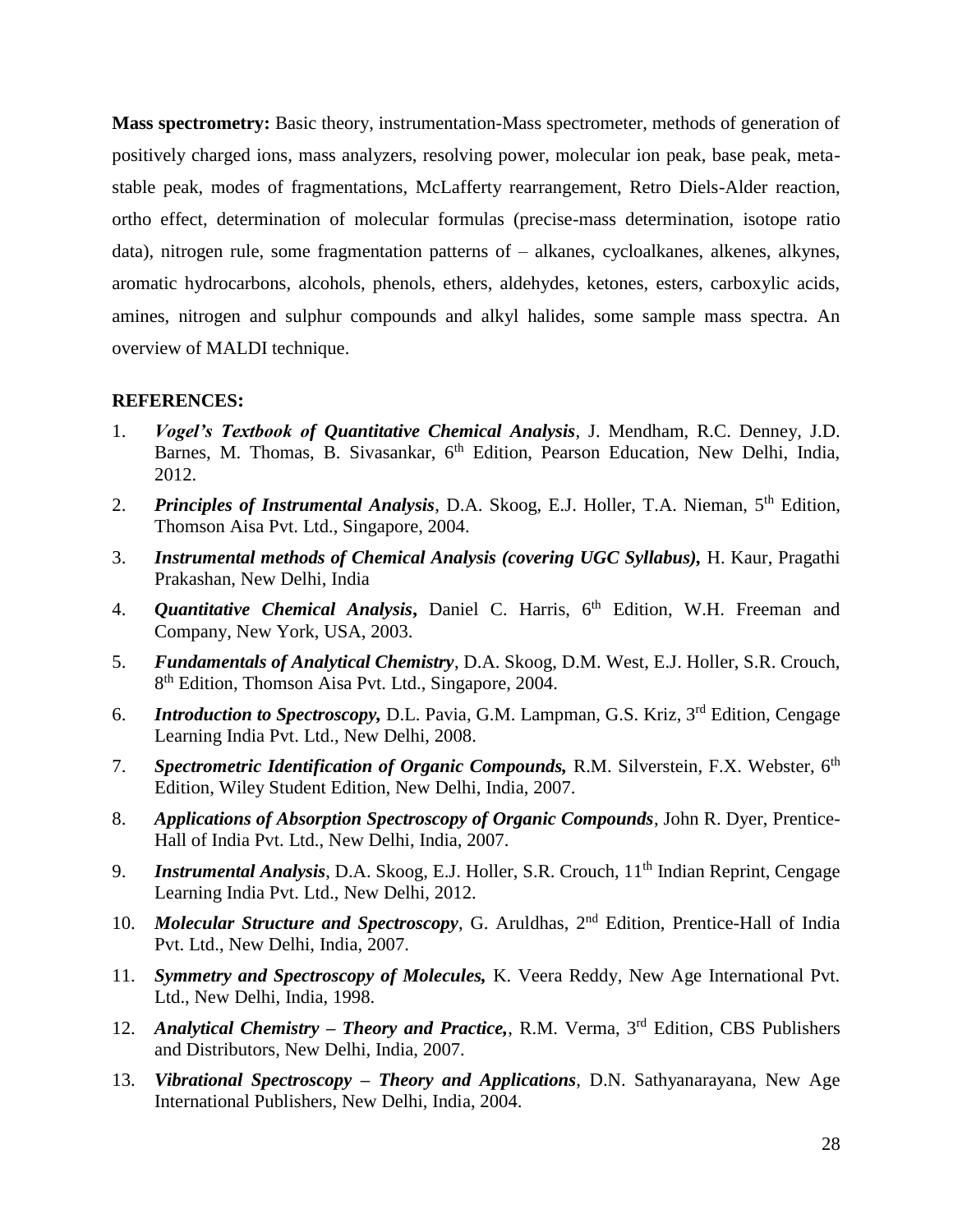- 14. *Organic Spectroscopy*, William Kemp, 3rd Edition, Palgrave, New York, USA, 2004.
- 15. *Basic Atomic and Molecular Spectroscopy*, J. Michael Hollas, Royal Society of Chemistry, Cambridge, UK, 2002.
- 16. *Quantitative Analysis*, Day and Underwood, Prentice/Hall Pvt. Ltd. 6<sup>th</sup> Edition (1993).
- 17. *Vogel's text Book of Quantitative Chemical Analysis,* Revised by G.H. Jaffery, J. Bassett, J. Mendhrn and R.C. Denny, ELBS 5<sup>th</sup> Edition (1998).
- 18. *Analytical Chemistry*, Gray D. Christian, 5<sup>th</sup> Edition, John Wiley and Sons, Inc
- 19. *Introduction to Chromatography- Theory and Practice,* V.K. Srivatsan and K.K. Srivatsan, S. Chand Company Ltd. 4<sup>th</sup> Edition (1991).
- 20. *Instrumental Methods of Analysis*-Willard, Merrit and Dean, 7<sup>th</sup> Edition, (1998).
- 21. Instrumental Methods of Chemical Analysis-B.K. Sharma, Goel Publishing House. Meerut, (2000).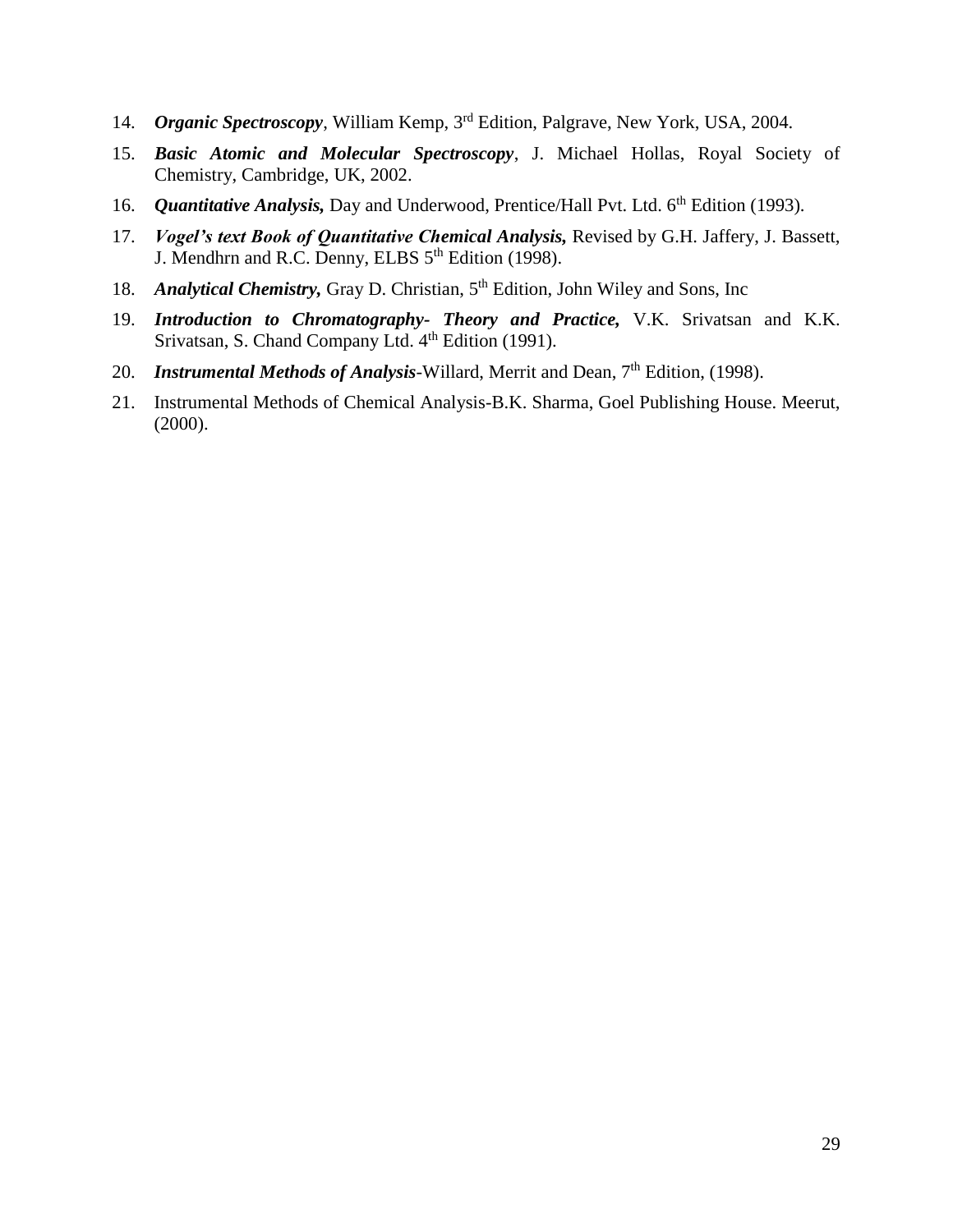# **ChHC-2.2: INORGANIC CHEMISTRY - II**

#### **UNIT-I: 16hrs**

 **Total: 64 hrs**

d-Block elements: Electronic configuration, general characteristics and correlation with electronic configuration; comparative study of 3d, 4d and 5d elements by taking titanium subgroup as example.

f-Block elements: Position in the periodic table, f-orbitals and their symmetry aspects. Lanthanides-electronic configuration, oxidation states, lanthanide contraction; extraction of a mixture of lanthanides from monazite sand, difficulties in separation; separation of lanthanidesion-exchange chromatographic methods: complex formation-coordination number and stereochemistry, colour, spectra and magnetic properties; comparison with d-block elements: Lanthanum compounds – lanthanum oxide, chloride, bromide, iodide, sulphate, nitrate and carbonate; anthanides as shift reagents.

Actinides-electronic configuration, oxidation states, extraction and separation of actinides; spectral and magnetic properties, complexes; comparison with lanthanides and d-block elements. Trans-uranium elements, further extension of P.T.: super heavy elements (SHE).

#### **UNIT-II: COORDINATION CHEMISTRY-I 16 hrs**

Introduction, types of ligands- monodentate, chelating, bridging and macrocyclic ligands, nomenclature of Coordination chemistry.

Preparation of coordination compounds: direct reactions, ligand substitution, oxidation, reduction, photochemical, thermal decomposition, template synthesis and trans effect methods.

Detection of complexation- colour change, conduction, pH, solubility change, precipitate formation, IR Spectra and magnetic methods.

Isomerism in metal complexes: Structural Isomers – ionization, coordination, linkage, solvate ( hydrate) and ligand isomers. Stereoisomers- geometrical (cis-trans) and optical isomers of complexes with C.N. 4 and 6. Identification of isomeric metal complexes: conductance method, cryoscopy, IR spectroscopy, X-ray diffraction, Dipole moment, NMR spectroscopy, chemical methods.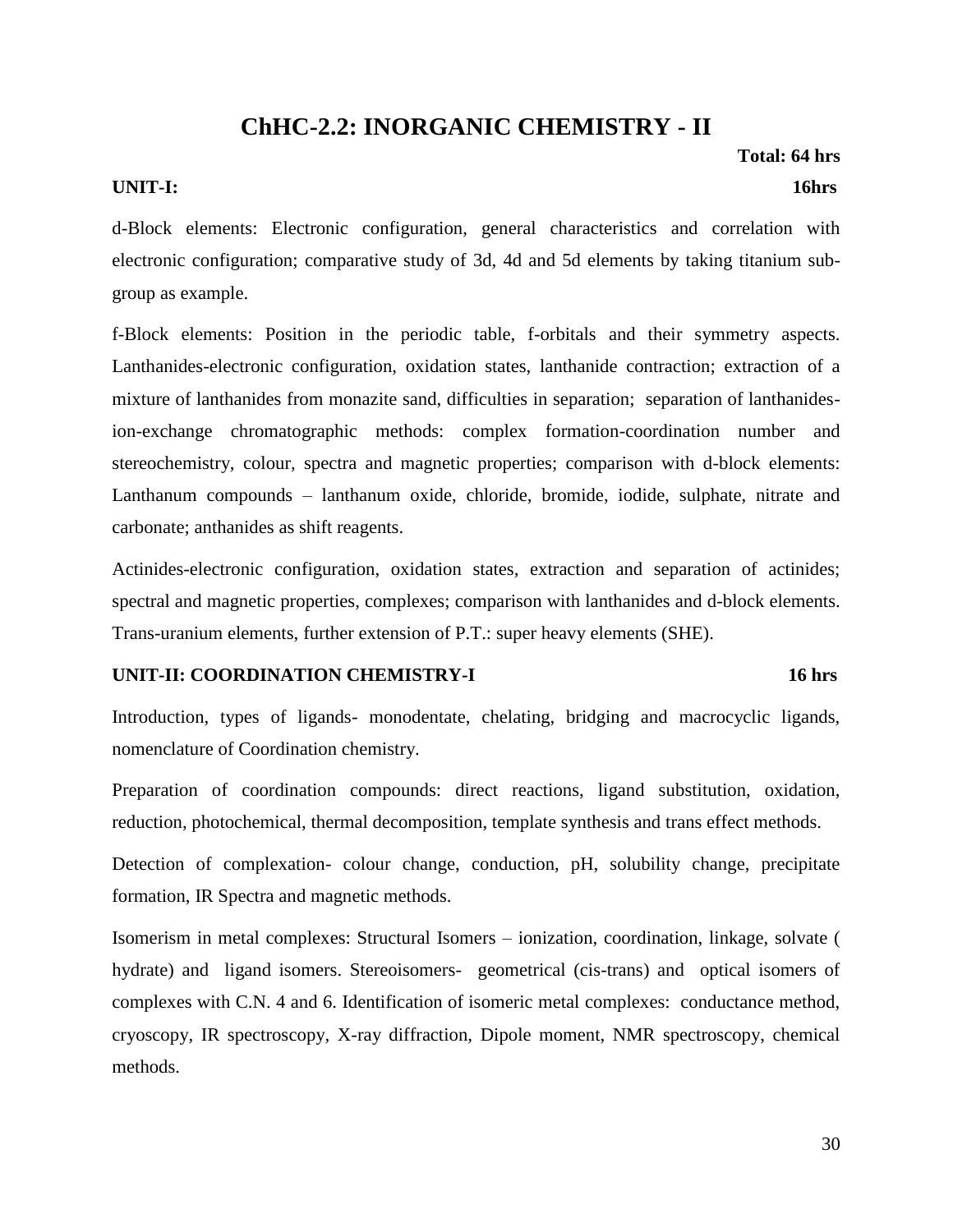#### **UNIT-III** 16hrs

**Stability of coordination complexes** : thermodynamic and kinetic stability; stability constants (formation constants) -stepwise  $(K_n)$  and overall stability  $(\beta_n)$ constants, trends in stepwise stability constants( $K_n$ ), relation between  $K_n$  and  $\beta_n$ . Factors affecting stability of complexesmetal ion, ligand, chelate effect, macrocyclic effect, geometry, role of hardness and softness; Irving – William Series.

Determination of composition: Jobs method, mole ratio method, slope ratio method. Determination of stability constants: spectrophotometric method, pHmetric (Bjerrums) method and polarographic method.

**Bonding in metal complexes:** Valence bond theory -basic concepts; explanation of geometry and magnetic properties; limitations.

**UNIT- IV: 16hrs**

#### **Bonding in metal complexes:**

Crystal Field Theory (CFT): Salient features of CFT, d-orbital splitting in octahedral, tetrahedral and square planar complexes, crystal field splitting,  $\Delta$ ; factors affecting  $\Delta$ - nature of ligand, nature of metal ion, size of d-orbitals, geometry of complexes; high spin and low spin complexes; crystal field stabilization energy (CFSE); explanation of colour and magnetic properties of complexes.

Crystal field effects on ionic radii, lattice energy, heat of ligation (hydration), site preferenceoctahedral vs tetrahedral; structure of spinels; Jahn-Teller distortion and its effects.

Limitations of CFT.

#### **MOT of metal complexes**:

Evidences for covalency in metal-ligand bond: Lande's splitting factor, ESR, NMR and NQR spectral evidences, Nephelauxetic effect.

MOT of octahedral and tetrahedral metal complexes with  $\sigma$ - and  $\pi$ -ligands, MO diagrams for  $\sigma$ and  $\pi$ -complexes,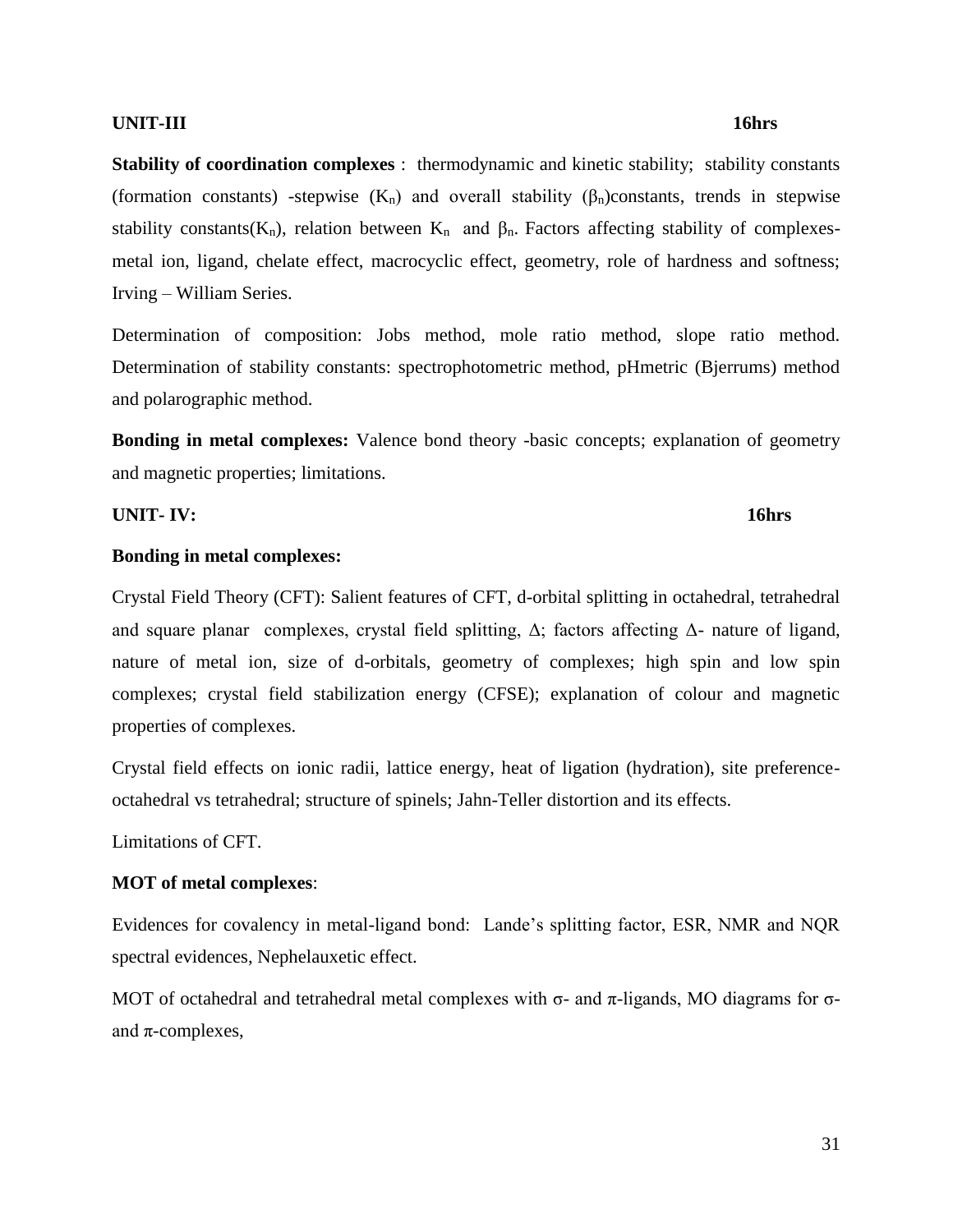- 1. *Inorganic Chemistry – Principles of Structure and Reactivity*, James E. Huheey, Ellen A. Keiter, Richard L. Keiter, Okhil K. Medhi, 4<sup>th</sup> Edition, Pearson Education, Indian Edition, New Delhi, India, 2013.
- 2. *Inorganic Chemistry,* Peter Atkins,Tina Overton, Jonathan Rourke, Mark Weller, Fraser Armstrong, 5<sup>th</sup> Edition, Oxford University Press, UK, 2013.
- 3. *Inorganic Chemistry – Principles of Structure and Reactivity*, James E. Huheey, Ellen A. Keiter, Richard L. Keiter, 4th Edition, Pearson, Indian Edition, New Delhi, India, 2004.
- 4. *Inorganic Chemistry*, Gary L. Miessler, Donald A. Tarr, 3<sup>rd</sup> Edition, Pearson Education, New Delhi, India, 2004.
- 5. *Inorganic Chemistry,* Keith F. Purcell, John C. Kotz, First Indian Reprint, Cengage Learning India Pvt. Ltd., New Delhi, India 2010.
- 6. Concise Inorganic Chemistry, 5<sup>th</sup> Edition, J.D. Lee, Blackwell Science Ltd., London, 2003.
- 7. *Advanced Inorganic Chemistry, Volume-I,* Satya Prakash, G.D. Tuli, S,K, Basu, R.D. Madan, S. Chand and Company, New Delhi, India, 2008.
- 8. *Principles of Inroganic Chemistry (UGC Syllabus)*, B.R. Puri, L.R. Sharma, K.C. Kalia, Milestone Publishers, New Delhi, India, 2008.
- 9. *Inorganic Chemistry,* James E. House, First Indian Reprint, Academic Press, USA, 2010.
- 10. *Basic Concepts of Inorganic Chemistry,* D.N. Singh, Pearson Education, New Delhi, 2010.
- 11. *Advance Inorganic Chemistry,* F. Albert Cotton, Geoffrey, Wilkinson, Carlos A. Murillo, Manfred Bochmann, 6<sup>th</sup> Edition, Wiley Student Edition, John Wiley and Sons, INC, New York, 2004.
- 12. *Vogel's Qualitative Inorganic Analysis*, 7<sup>th</sup> Edition, G. Svehla, Pearson Education, New Delhi, 1996.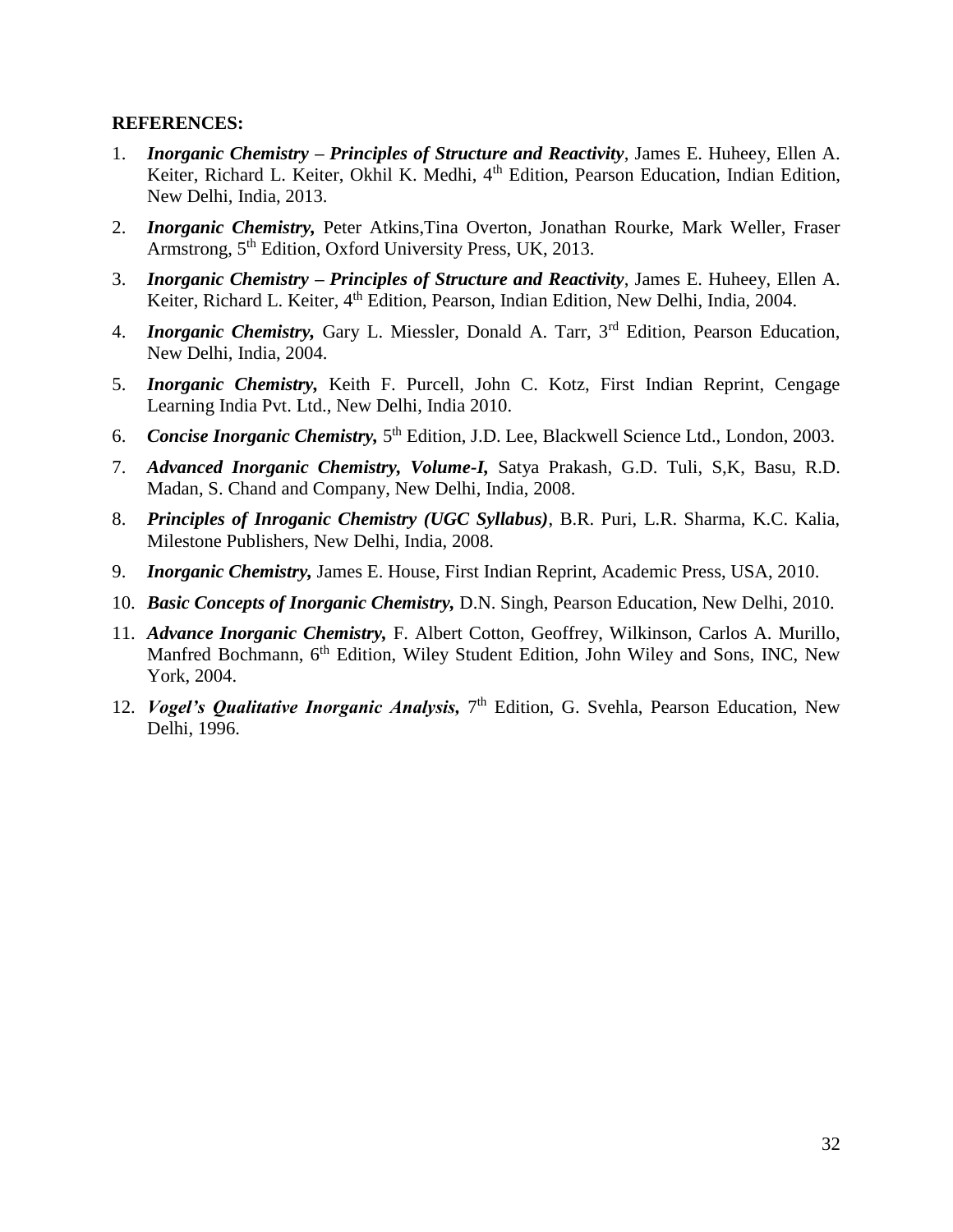# **ChHC-2.3: ORGANIC CHEMISTRY - II**

 **Total: 64 hrs**

#### **UNIT-I: MOLECULAR REARRANGEMENTS 16 hrs**

General mechanistic treatment of nucleophilic, electrophilic and free-radical rearrangements.

**Rearrangements reactions involving migration to electron deficient Carbon:** Wagner-Meerwein rearrangement, hydride shift (1,2-hydride shift, long range hydride shift), pinacolpinacolone rearrangement, dienone-phenol rearrangement, acid catalyzed isomerization of aromatic hydrocarbons, benzil-benzilic rearrangement, rearrangements involving diazomethane and alkanes, Wolf rearrangement, migration of hetero atoms, rearrangement of aryl hydroxylamines (Bamberger reaaarngement).

**Rearrangements reactions involving migration to electron rich Carbon:** Favorskii, Sommlet-Hauser, Neber, Stevens and Wittig rearrangements.

**Rearrangements reactions involving migration to electron deficient Nitrogen:** Hoffmann, Curtius, Schmidt, Lossen and Beckmann rearrangement.

**Rearrangements reactions involving migration to electron deficient Oxygen:** Bayer-Villiger oxidation, hydroperoxide rearrangement and Dakin rearrangement.

**AROMATIC REARRANGEMENTS:** Migration around the aromatic nucleus – migration of alkyl groups and halogens. Migration of group from the side chain to the nucleus – rearrangement of aniline derivatives (N-haloacetanilides, Hofmann-Martius rearrangement, phenylhydroxylamine, diazoamino compounds, N-nitroanilines, N-nitosoanilines). Rearrangements involving migration from oxygen to aromatic ring – phenolic ethers, Fries, Claisen rearrangements.

#### **UNIT-II: PHOTOCHEMISTRY AND PERICYCLIC REACTIONS 16 hrs**

**Photochemistry:** Bonding and antibonding orbitals, singlet and triple states, modes of energy transfers from the excited states- Jablonski diagram. Photoaddition: alkenes to carbonyl compounds (Paterno-Buchi reaction), alkenes and alkynes to aromatic compounds, photodimerization of alkenes, conjugated dienes and aromatic compounds.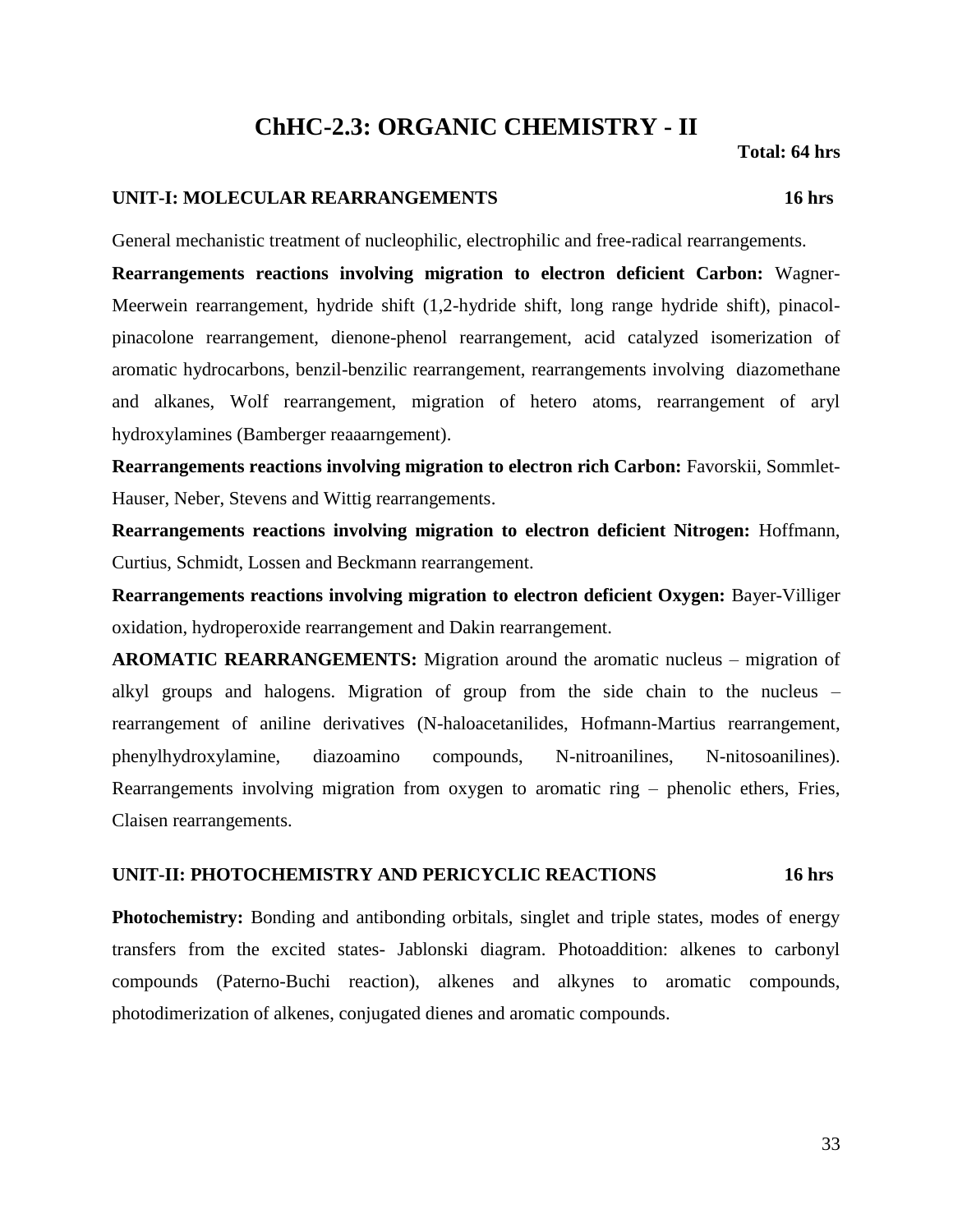**Photorearrangements:** cis-trans isomerization (stilbenes), intramolecular photocyclization (conjugated dienes, 1,4-dienes, cage compounds), photoisomerization of benzenoid compounds, cyclohexadienones, photoreductions of ketones.

**Photooxidation:** Formation of peroxy compounds, oxidative coupling of aromatic compounds. Photochemical fragmentation: Photolysis of carbonyl compounds (Norrish type-I and Norrish type-II reactions), photolysis of diazoalkanes and alkyl azides, di-pi-methane rearrangement, photochemistry of arenes.

Pericyclic reactions: Introduction, frontier molecular orbitals, formation and properties of molecular orbitals, molecular orbitals of ethene, 1,3-butadiene, 1,3,5-hexatriene, allyl and pentadienyl system. Electrocyclic reactions – FMO approach for electrocyclic reactions, cyclization of 4n system, ring opening of  $[\sigma^2 + \pi^2]$  system. Cyclization of [4n+2] system, ring opening of  $[\pi^4 + \sigma^2]$  system. Woodward-Hofmann rule for electrocyclic reactions. [4+2] cycloaddition reaction (Diels-Alder reaction), FMO approach for  $[4 + 2]$  cycloaddition reaction, intramolecular Diels-Alder reaction.  $[2 + 2]$  cycloadditions – thermal and photochemical cycloadditions. Chelotropic reactions (exclusion reactions). Sigmatropic rearrangements – nomenclature, suprafacial and antrafacial processes, FMO approach for sigmatropic shift of hydrogen or carbon group, Ene reaction.

#### **UNIT-III: HETEROCYCLIC COMPOUNDS 16 hrs**

**Heterocyclic compounds:** Nomenclature, synthesis and reactivity (towards electrophilic and nucleophilic reactions) – Pyrroles, Furans, Thiophenes, Pyridines, Azepines, Oxepins, Thiepins, Indoles, Benzofuran, Benzothiphene, Quinolines, Isoquinolines, Pyrazoles, Imidazoles, Isoxazoles, Oxazoles, Thiazoles, Pyridazines, Pyrimidines, Purine, Xanthine, Caffeine and Uric acid. Crown ethers and cryptands.

**Mesoinonic compounds:** Nomenclature, synthesis and applications of Sydnones, Oxadiazolium and Thiadiazolium compounds.

#### **UNIT-IV: CHEMISTRY OF NATURAL PRODUCTS -I 16 hrs**

**Carbohydrates:** Classification of carbohydrates, D,L-notations, configuration of aldoses and ketoses, redox reactions of monosaccharides, osazone formation, chain elongation (Kiliani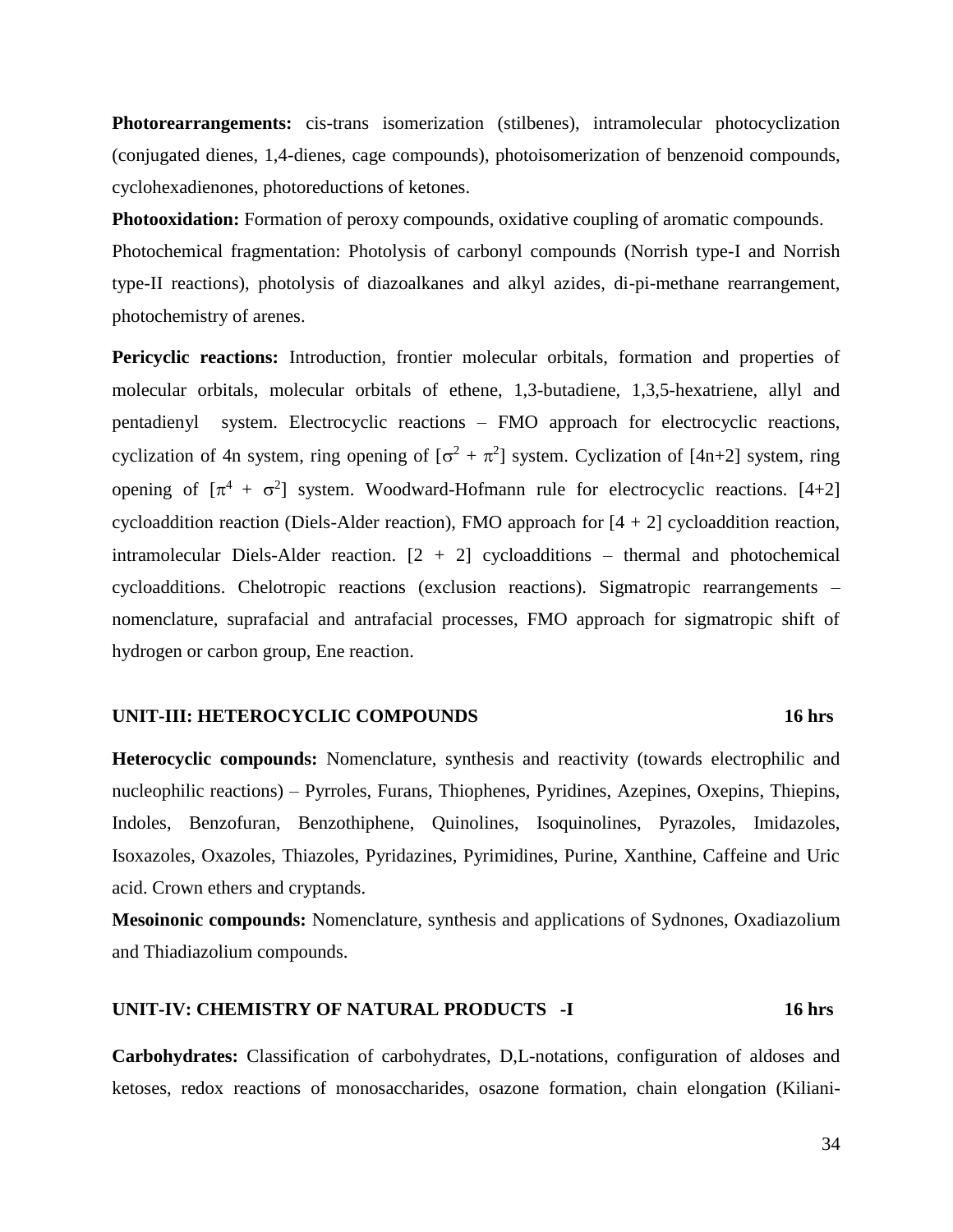Fischer synthesis), chain shortening (Ruff degradation), cyclic structure of monosaccharides (hemiacetal formartion), stability of glucose, acylation and alkylation of monosaccharides, formation of glycosides, anomeric effect, reducing and non-reducing sugars. Disaccharides – cellobiose, maltose and lactose, structural elucidation of cellulose, starch (amylose and amylopectin) and glycogen, chitin – structure and applications.

Amino acids: Classification and nomenclature of amino acids, general properties of amino acids, configuration of amino acids, separation of amino acids – electrophoresis, paper, thin layer, ion-exchange chromatography. Resolution of racemic mixtures of amino acids. General methods of synthesis of amino acids – Amination of  $\alpha$ -haloacids, Gabriel's phthalimide synthesis, Strecker synthesis, Malonic ester synthesis, Darapsky synthesis, Azlactone synthesis.

**Peptides and proteins:** Structure and nomenclature of peptides and proteins, automated solid phase peptide synthesis (Bruce-Merrifield synthesis), cleavage of disulphide linkages, determination of amino acid composition, sequencing the peptide from N-terminus (Edman degradation) and C-terminus, determination of structure of proteins (primary, secondary and tertiary structures), some biologically important proteins (Oxytocin, Insulin, Thyrotropin Releasing Hormone and Antamanide).

**Nucleic acids:** Classification of nucleic acids, structure of nucleosides, nucleotides and nucleic acids, nucleosides containing pyrimidine and purine bases, sequence of nucleic acids, Crick-Watson model of DNA, structure of RNA (m-RNA, t-RNA and r-RNA), genetic code – salient feautures.

- 1. **Organic Chemistry**, J. Clayden, S. Warren, N. Greeves, P. Wothers, 1<sup>st</sup> Edition, Oxford University Press, UK, 2001.
- 2. *Organic Chemistry – Solution Mannual*, S. Warren, Oxford University Press, UK, 2009.
- 3. Advanced Organic Chemistry, Part-A: Structure and Mechanisms, 5<sup>th</sup> Edition, Francis A. Carey, Richard J. Sundberg, Springer, New York, 2007.
- 4. *Principles of Organic Synthesis*, R.O.C. Norman, J.M. Coxon, 3rd Edition (First Indian Reprint), Nelson Thrones, UK, 2003.
- 5. *Advance Organic Chemistry – Reactions, mechanisms and structure*, Jerry March, 4th Edition, Wiley India Pvt. Ltd., New Delhi, 2008.
- 6. *Organic Reaction Mechanisms,* V.K. Ahluwalia, R.K. Parashar, 3rd Edition, Narosa Publishing House, New Delhi, 2009.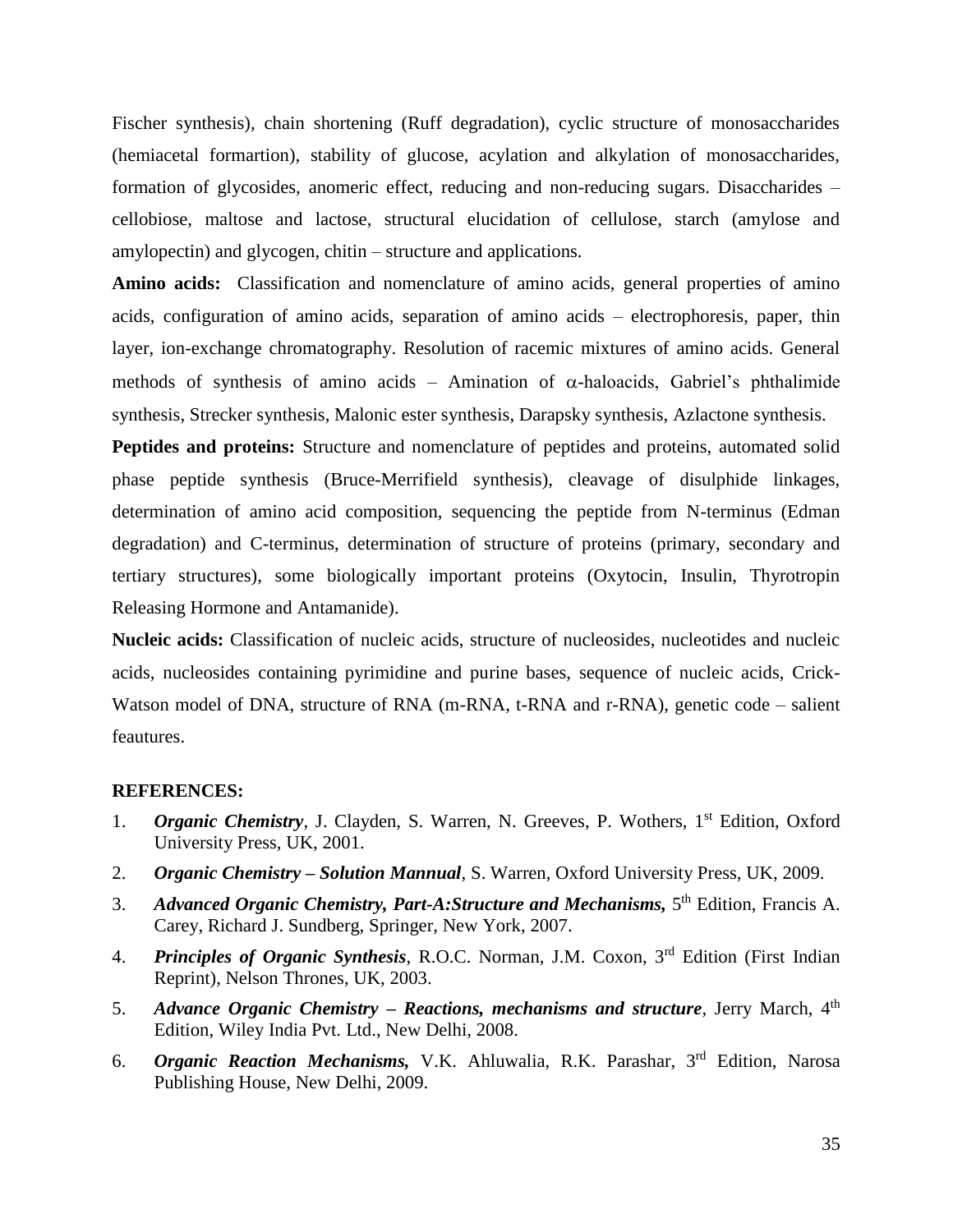- 7. *Pathway to Organic Chemistry – Structure and Mechanism*, P. Bhattacharjee, Arunabha Sen Books and Allied Pvt. Ltd., Kolkta, India, 2012.
- 8. *Organic Chemistry,* Paula Yurkanis Bruice, 3rd Edition, Pearson Education, Sai Printo Pack Pvt. Ltd., New Delhi, India, 2007.
- 9. *Organic Chemistry (As per UGC Syllabus),* S.M. Mukherji, S.P Singh, R.P. Kapoor, R. Dass, Vol. I, New Age International Pvt. Ltd., New Delhi, 2010.
- 10. **Stereochemistry of Organic Compounds – Principles and applications**, D. Nasipuri, Revised 2nd Edition, New Age International Pvt. Ltd., New Delhi, 2009.
- 11. *Organic Reactions and their Mechanisms,* P.S. Kalsi, 2nd Edition, New Age International Pvt. Ltd., New Delhi, 2007.
- 12. *Organic Chemistry*, Solomons, Fryhle, 8<sup>th</sup> Edition (Wiley Student Edition), Brijbasi Art Press Ltd., Noida, India 2004.
- 13. *Organic Chemistry*, G. Marc Loudon, 4<sup>th</sup> Edition, Oxford University Press, UK, 2000.
- 14. *Organic Chemistry*, R.T. Morrison, R.N. Boyd, 6<sup>th</sup> Edition, Pearson Education (Singapore Pvt. Ltd.), Delhi, Indian, 2005.
- 15. *Organic Chemistry*, L.G. Wade, JR., 5<sup>th</sup> Edition, Pearson Education (Singapore Pvt. Ltd.), Delhi, Indian, 2004.
- 16. *Organic Chemistry*, M.A. Fox, J.K. Whitesell, 2<sup>nd</sup> Edition, Jones and Bartlett Publishers, Sudbury, Massachusetts, London, 1997.
- 17. *Organic Chemistry*, M. Jones, Jr., 2nd Edition, W.W. Norton and Company, New York, 2000.
- 18. *Organic Chemistry*, Francis A. Carey, 5<sup>th</sup> Edition, Tata McGraw-Hill Publishing Company Ltd., New Delhi, 2004.
- 19. *Modern Methods of Organic Synthesis*, W. Carruthers, 3<sup>rd</sup> Edition, Cambridge University Press, UK, 2004.
- 20. *Heterocyclic Chemistry*, J.A. Joule, K. Mills, 4<sup>th</sup> Edition, Blackwell Publishing, Wiley India Pvt. Ltd., New Delhi, 2009.
- 21. *Stereochemistry Conformation and Mechanism*, P.S. Kalsi, 7<sup>th</sup> Edition, New Age International Publishers, New Delhi, India, 2008.
- 22. *Heterocyclic Chemistry*, Thomas L. Gilchrist, 3<sup>rd</sup> Edition, Pearson Education, New Delhi, India, 2007.
- 23. *Heterocyclic Chemistry*, Raj K, Bansal, 4<sup>th</sup> Edition, New Age International Publishers, New Delhi, India, 2009.
- 24. *Organic Chemistry*, I.L. Finar, 5<sup>th</sup> Edition (Volume-2), Pearson Education, New Delhi, India, 2009.
- 25. *Organic Chemistry*, I.L. Finar, 6<sup>th</sup> Edition (Volume-1), Pearson Education, New Delhi, India, 2007.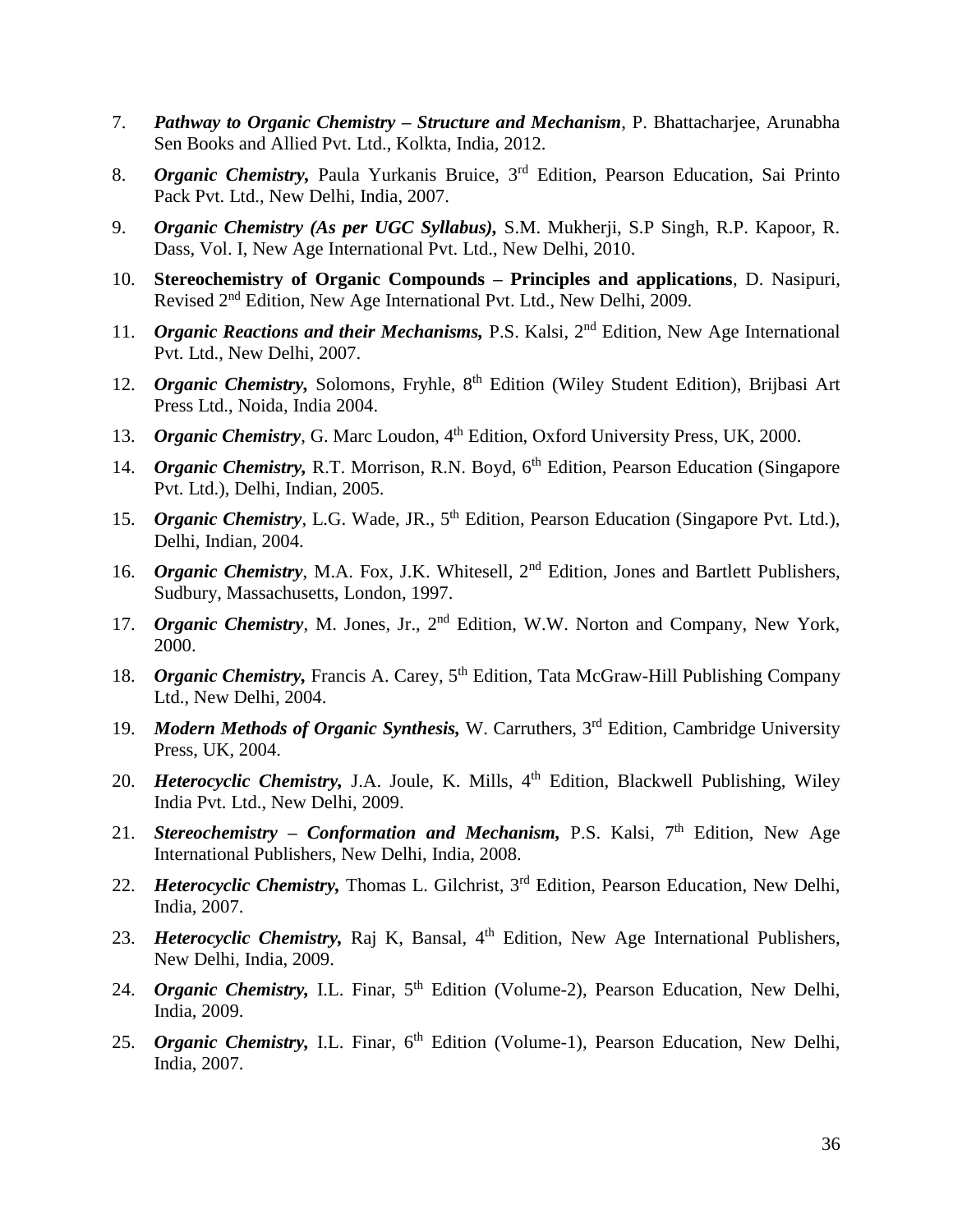- 26. O*rganic Chemistry of Natural products*, Gurudeep R. Chatwal, (Edited by M. Arora), Vol. 2, Himalaya Publishing House, Mumbai, India, 2008.
- 27. *Organic Chemistry – Natural Products*, O.P. Agarwal, Vol. I, GOEL Publishing House, Meerut, India, 2003.
- 28. *Organic Chemistry – Natural Products*, O.P. Agarwal, Vol. II, GOEL Publishing House, Meerut, India, 2004.
- 29. *Organic Name Reactions*, Goutam Brahmachari, 5<sup>th</sup> Revised Edition, NarosaPublishing House, New Delhi, India, 2012.
- 30. *Name Reactions*, Jie Jack Li, 4<sup>th</sup> Edition, Sringer (India) Pvt. Ltd. New Delhi, India, 2012.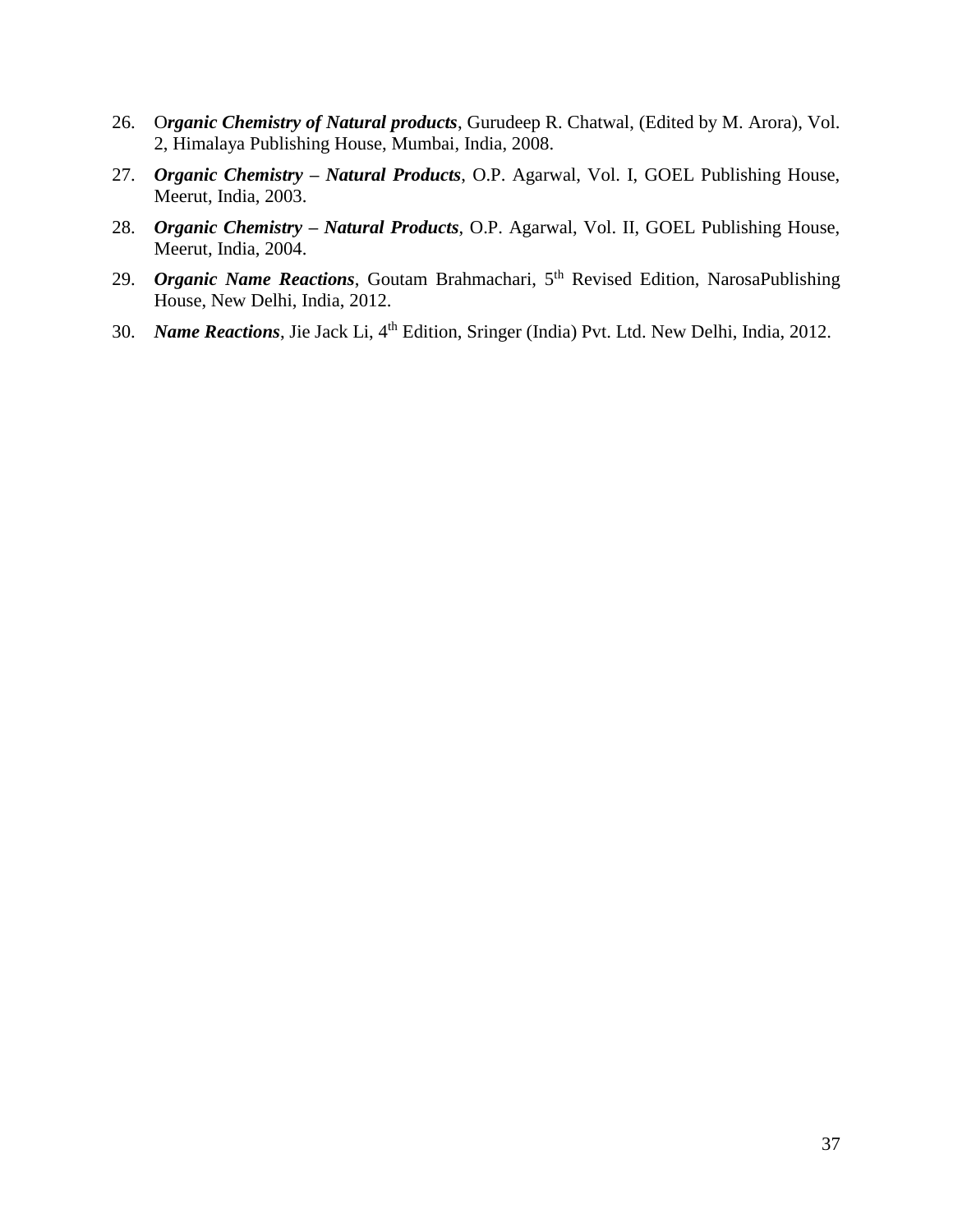# **ChHC-2.4: PHYSICAL CHEMISTRY - II**

### **Total: 64 hrs**

### **UNIT-I: QUANTUM MECHANICS - I 16 hrs**

A brief resume of black body radiation, Classical and Max Plank quantum theories, Photoelectric effect, Compton effects, vibration of atoms in crystals, hydrogen atomic spectrum, Rydberg formula. Bohr-hydrogen atom model, wave particle duality and de-Broglie's hypothesis, uncertainty principle – uncertainty of energy and time, theory of wave motion – classical waves and wave equation, stationary waves and nodes. Particle wave – the Schrödinger equation (onedimensional time-dependant), the wave function and its physical meaning, condition for acceptable wave function, conditions of normalization and orthogonality.

Operators - Algebraba of operators, commumutative property, linear operator, commutative operator. Eigen values and Eigen functions - Hamiltonian property of operators, Postulates of quantum mechanics, some typical theorems relating to basic postulates. Free particle system – position, momentum and uncertainty relations, energy of the particle, motion in three dimensions, formulation of Schrödinger's equation (application to particle in one- and threedimensional boxes). Particle in a box – infinite potential barriers, one dimensional box, three dimensional box, particle with finite potential barrier of definite thickness, the quantum mechanical tunneling.

#### **UNIT-II: MOLECULAR SPECTROSCOPY 16 hrs**

The electromagnetic spectrum, interaction of electromagnetic radiation with matter. Quantization of different forms of energy (transnational, rotational, vibrational and electronic), conditions of resonance and energy of absorption for various types of spectra, width and intensity of spectral lines (Doppler broadening and selection rules). The theoretical treatment of rotation, (rigid and non-rigid rotator models), linear poly-atomic molecules. Determination of bond lengths. Isotopic effect on rotation spectra. Vibrational spectra of diatomic molecules, linear harmonic oscillator model. The anharmonic vibrations, Morse potential and potential energy surfaces, fundamental vibration-frequencies, overtones and hot bands, degree of freedom of polyatomic molecules. Vibration-rotation spectra of diatomic and linear polyatomic molecules, PQR branches.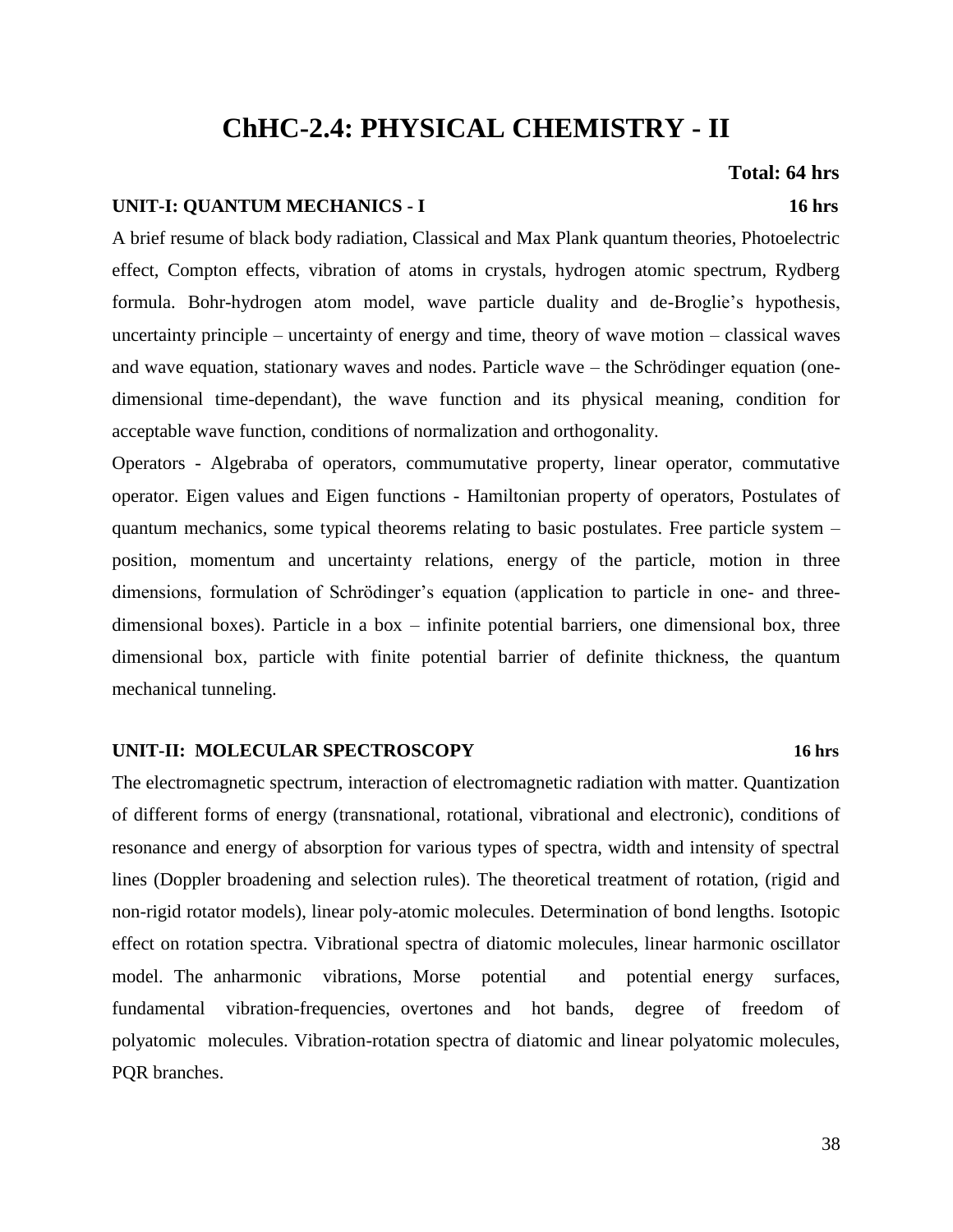#### **UNIT-III: RADIATION AND PHOTOCHEMISTRY 16 hrs**

**Photochemistry:** Photophysical processes, A review of laws of photochemistry (Beer-Lambert law, Grotthus-Draper law, Bunsen and Roscoe law, Stark-Einstein law and Platnikow law). Quantum yield and its determination. Actinometers (Bunsen and Roscoe's actinometer, Eder's actinometer, Uranyl Oxalate actinometer, Malachite Green Leucocyanide actinometer, Ferrioxalate actinometer and Reinecke's salt actinometer), photo properties, fluorescence, phosphorescence, chemiluminescence and electrochemilumiscence. Stem-Volmer equation, Lasers in photochemical studies, photo-electrochemistry, solar energy conversion and storage.

**Radiation chemistry:** Interaction of radiation with matter, method of losing energy and common units, dosimetry (terms and units, chemical dosimeters - Fricke and Ceric sulphate dosimeters). Radiation chemistry of gases, water, aqueous solution and solids. Biological effects of radiation. Safety measures against radiation hazards.

#### **UNIT-IV: POLYMER CHEMISTRY 16 hrs**

Types of polymer (linear, branched, cross linked and copolymer with example - a qualitative account). Molecular weight distributions: number average and weight-average molecular weight. Thermoplastics and thermosets, fibers and plastics (only qualitative account). Determination of average molecular weight – end group analysis, viscosity method, ultra-centrifugation method, osmotic pressure method [derivation of equations not necessary], sedimentation velocity method, turbidity method and light scattering method [Zimm plot]. Kinetics of polymerizationcondensation and step-growth polymerization, kinetics of free radical polymerization, chain transfer reactions, anionic polymerization, co-polymerization. Polydispersivity.

Analysis and testing of polymers, chemical analysis of polymers, spectroscopy method, X-ray diffraction study, microscopy and thermal analysis. Physical testing: tensile strength, fatigue, impact tear resistance hardness and abrasion resistance. Properties of commercial polymers-fire retarding polymers-electrically conducting polymers, biomedical polymers, polymer blends, alloys and composites. Polymer additives (Fillers, Plasticizers, Antioxidants, Colourants, Flame Retardants, Stabilizers) and compounding.

- 1. *Quantum Chemistry*, R.K. Prasad, 4<sup>th</sup> Edition, New Age International Publishers, New Delhi, 2010.
- 2. *Polymer Chemistry,* Malcolm P. Stevans, First Indian Edition, Oxford University Press, New York, 2008.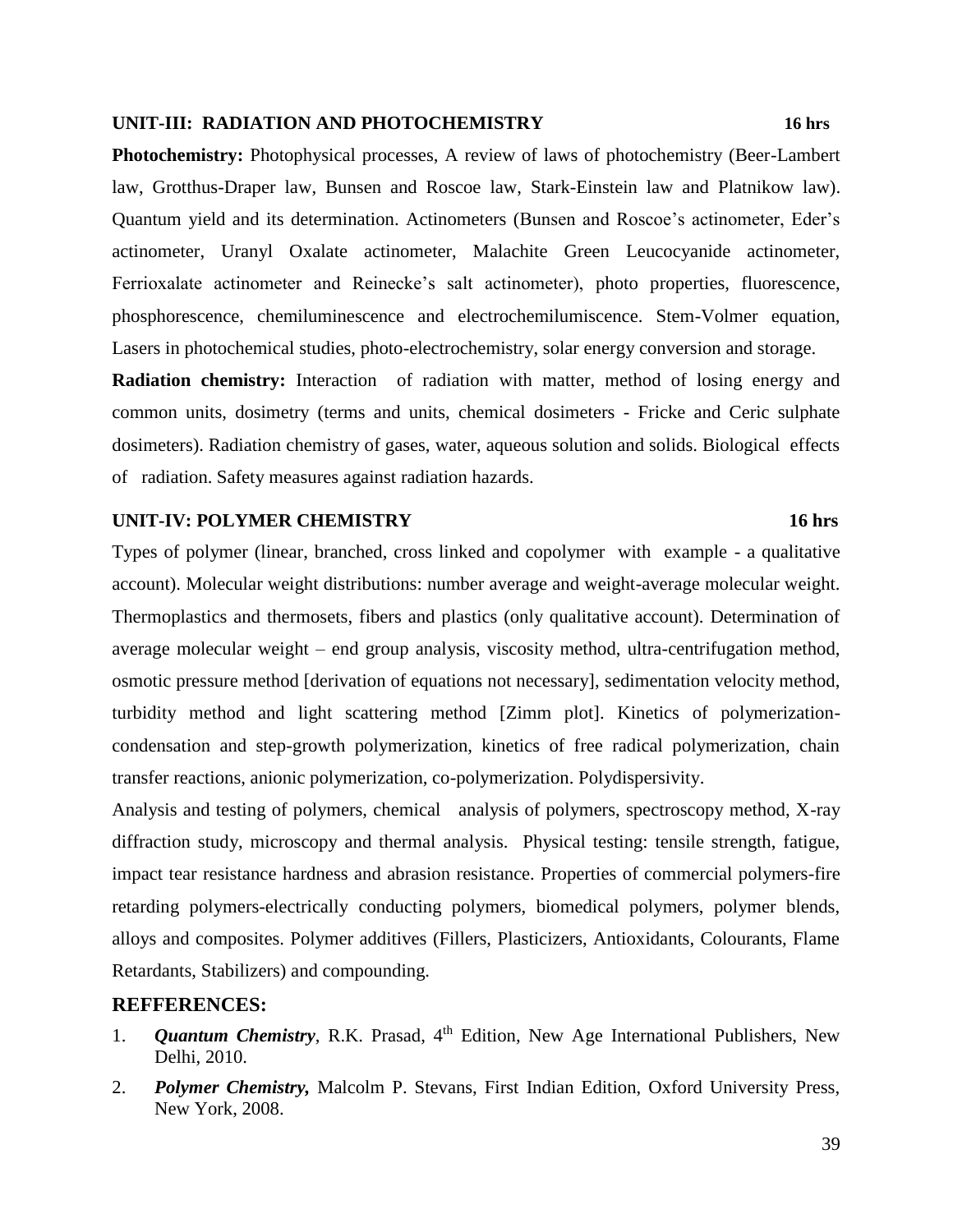- 3. *Quantum Mechanics for Chemists*, David O. Hayward, The Royal Society of Chemistry, UK, 2002.
- 4. *Principles of Physical Chemistry*, B.R. Puri, L.R. Sharma, M.S. Pathania, 45<sup>th</sup> Edition, Vishal Publishing House, Jalandhar, India, 2012.
- 5. *Physical Chemistry – A Molecular Approach*, Donald A. McQuarrie, John D. Simon, 3rd Edition (Viva Student Edition), Viva Books Pvt. Ltd., New Delhi, 2011.
- 6. *Elements of Physical Chemistry*, B.R. Puri, L.R. Sharma, M.S. Pathania, 1<sup>st</sup> Edition, Vishal Publishing House, Jalandhar, India, 2013.
- 7. *Quantum Chemistry*, John P. Lowe, Kirk A. Peterson, 3rd Edition, Academic Press, London, UK, 2009.
- 8. *Quantum Chemistry*, Donald A. McQuarrie, 1<sup>st</sup> Indian Edition, Viva Books Pvt. Ltd., New Delhi, 2003.
- 9. *Physical Chemistry*, N.B. Singh, S.S. Das, R.J. Singh, 2nd Edition, New Age International Publishers, New Delhi, 2007.
- 10. *Atkins' Physical Chemistry*, Peter Atkins, 8<sup>th</sup> Edition, Jolio De Paula, International Student Edition, Osford University Press, New York, 2010.
- 11. *Physical Chemistry*, Ira N Levine, 5th Edition, Tata McGraw-Hill Publishing Company Limited, New Delhi, 2007.
- 12. *Physical Chemistry*, R. Stephen Berry, Stuart A. Rice, John Ross, 2<sup>nd</sup> Edition, Oxford University Press, New York, 2007.
- 13. *Quantum Chemistry*, Ira N. Levine, 5<sup>th</sup> Edition, Pearson Education Pvt. Ltd., New Delhi, 2004.
- 14. *Chemical Kinetics,* K.J. Laidler, 3rd Edition, Pearson Education Pvt. Ltd., New Delhi, 2004.
- 15. *Textbook of Polymer Science*, Fred W. Billmayer, 3rd Edition, John Wiley & Sons Pvt. Ltd., Singapore, Indian Edition, 2007.
- 16. **Fundamentals of Molecular Spectroscopy**, Colin N. Banwell, Elaine M. McCash, 4<sup>th</sup> Edition, Tata McGraw-Hill Publishing Company Limited, New Delhi, 2008.
- 17. *Polymer Science – A Textbook*, V.K. Ahluwalia, Anuradha Mishra, Ane Books India, Noida, 2008.
- 18. *Thermodynamics, Kinetic Theory, and Statistical Thermodynamics*, Francis W. Sears Gerhard L. Salinger, 3rd Edition, Narosa Publishing House, New Delhi, 1998.
- 19. *Polymer Science*, V.R. Gowariker, N.V. Viswanathan, Jayadev Sreedhar, 5<sup>th</sup> Edition, New Age International Publishers, New Delhi, 2005.
- 20. *An Introduction to Electrochemistry*, Samuel Glasstone, Litton Educational Publishing, Inc., New York, 2008.
- 21. *Industrial Electrochemistry*, D. Pletcher and F.C. Walsh, Chapman and Hall, 2<sup>nd</sup> Edition, 1984.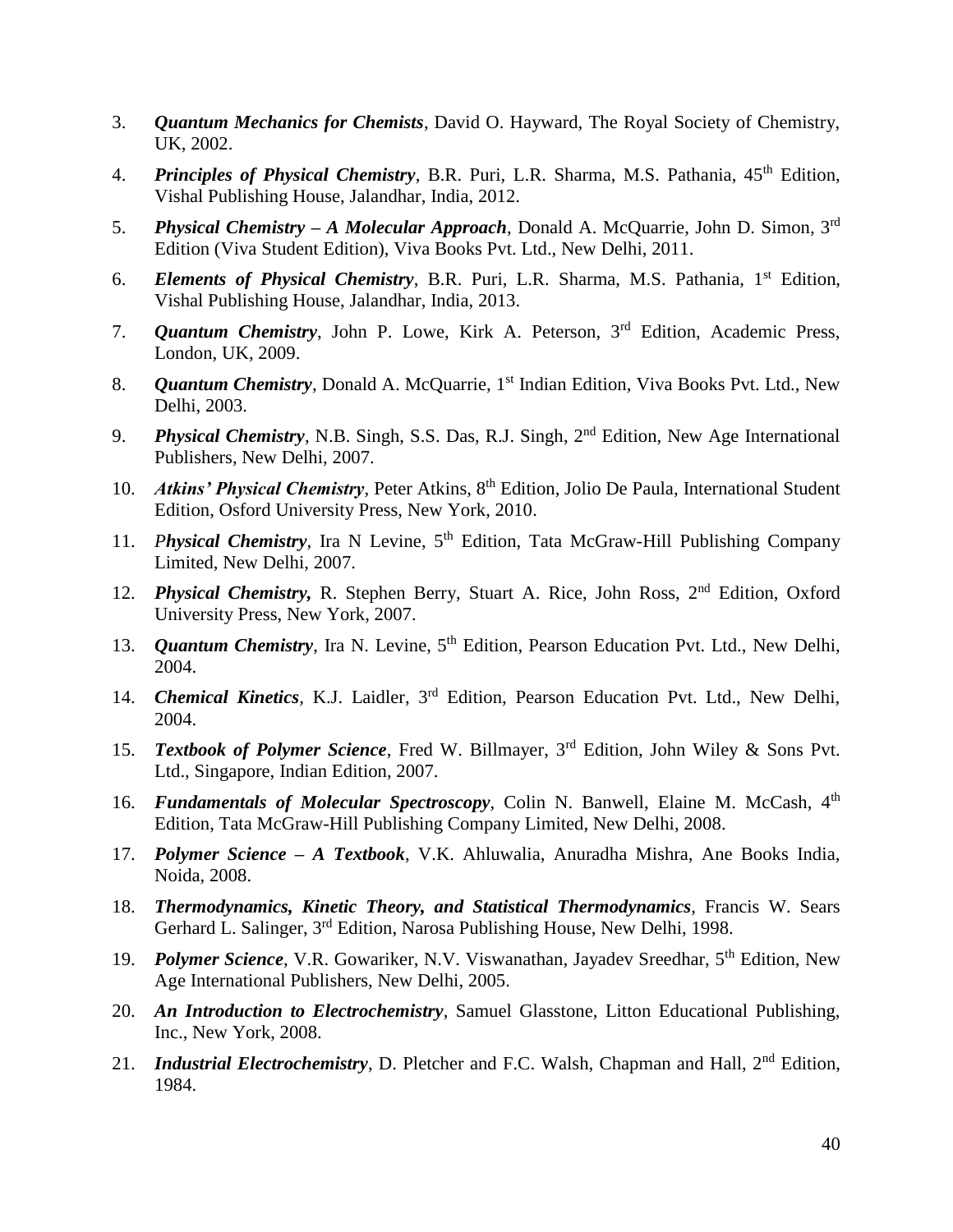# **M.Sc. Chemistry Practicals**

# **II – SEMESTER**

# **ChHCL-2.1: Inorganic Chemistry Practicals – II**

### **ORE ANALYSIS**

- 1. Estimation of calcium carbonate in limestone by oxalate method.
- 2. Estimation of amount of iron present in hematite ore.
- 3. Estimation of Mno<sup>2</sup> present in the given pyrolusite ore.
- 4. Estimation of amount of nitrite present in sodium nitrite ore solution.
- 5. Estimation of amount of copper present in gypsum ore.
- 6. Estimation of amount of chromium present in chromite ore.

## **ESTMATIONS**

- 7. Estimation of amount of available chlorine in bleaching powder.
- 8. Estimation of amount of copper present in CuS<sub>04</sub> solution.
- 9. Separation and estimation of Copper and Iron in a solution mixture.
- 10. Separation and estimation of Nickel and Iron in a solution mixture.
- 11. Estimation of Ascorbic acid.
- 12. Estimation of Chlorate in potassium chlorate solution.

- 1. Vogel's Textbook of Quantitative analysis, J Mendham, R.C. Denney, J.D. Barnes M.J.K. Thomas,  $3<sup>rd</sup>$ ,  $4<sup>th</sup>$ ,  $5<sup>th</sup>$  and  $6<sup>th</sup>$  edition.
- 2. College practical Chemistry, Ahulwalia
- 3. Analytical Chemistry,G.D. Christian.
- 4. Practical Inorganic Chemistry, K. Somashekara Rao.
- 5. Principles of Inorganic Chemistry, Puri, Sharma, Khalia.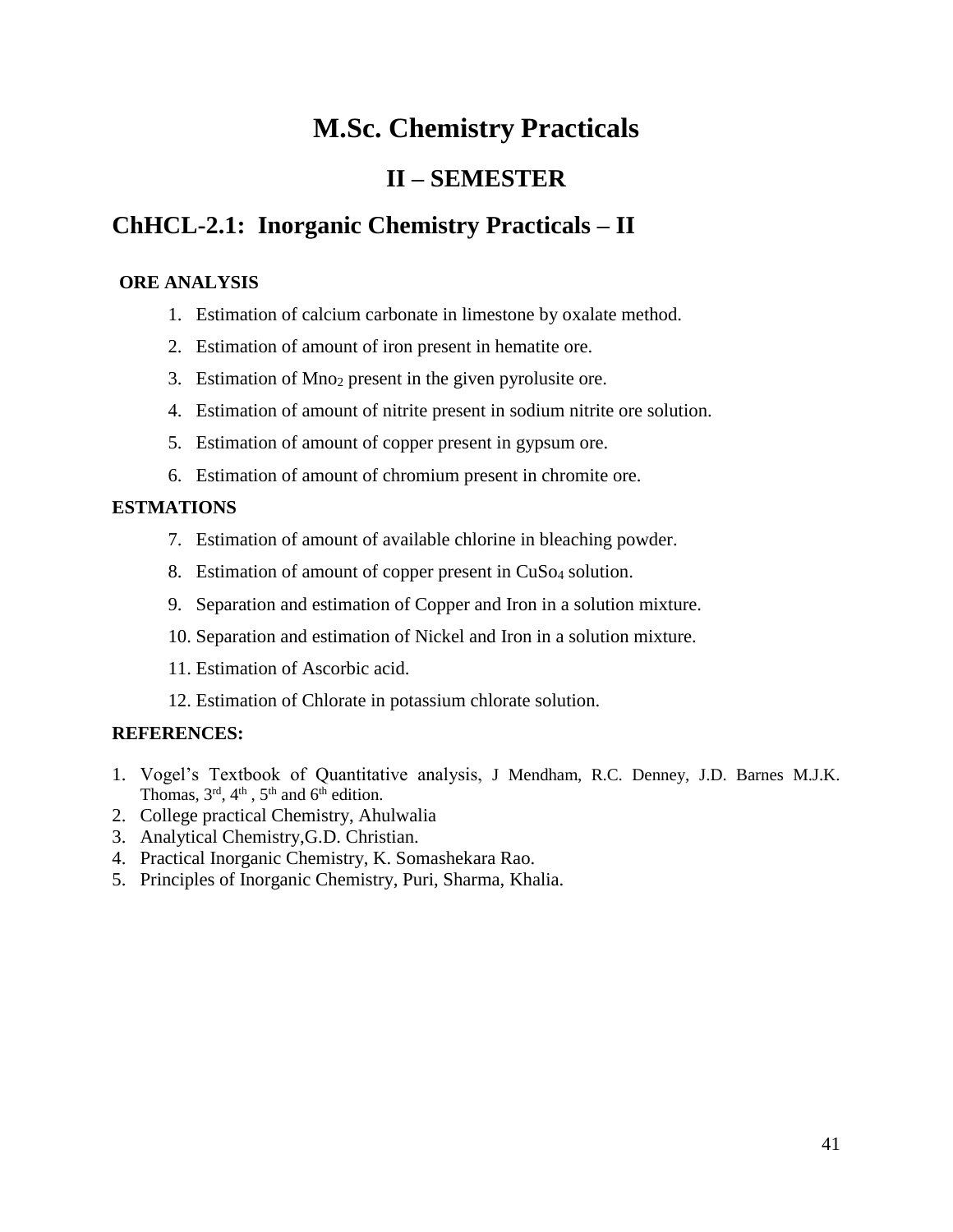# **ChHCL-2.2: Organic Chemistry Practicals – II**

## **I. ONE STEP PREPARATIONS:**

At least six preparations have to be carried out involving following types of reactions.

- 1. Substitution reactions
- 2. Oxidation reactions
- 3. Named reactions

## **II. ESTIMATIONS:**

- 1. Estimation of glucose by titration
- 2. Estimation of ascorbic acid by titration
- 3. Estimation of hydroxyl group by titration
- 4. Estimation of amino group by titration
- 5. Saponification value of oils by titration Estimation of ester group by titration

### **REFERENCES:**

1. **Advanced Practical Organic Chemistry**

N K Vishnoi , Second edition, Vikas Publishing House Pvt. Ltd, 1996

- 2. **Comprehensive Practical Organic Chemistry: Preparation and Quantitative Analysis** Renu Aggarwal, V. K. Ahluwalia, Universities press (India), 2001
- 3. **Systematic Laboratory Experiments in Organic Chemistry** Arun Sethi, New Age International, 2003.
- 4. **Comprehensive Practical Organic Chemistry: Qualitative Analysis** Ahluwalia V.K. Sunitha Dhingra, First edition, Orient Longman, 2004
- 5. **Practical Organic Chemistry: Qualitative Analysis** Bhutani S.P. Chhikara A, First edition, ANE books-new Delhi, 2009
- 6. **Vogel's Textbook of Practical Organic Chemistry** Brian S. Furniss, 5th Edition, Pearson India, 2005.
- 7. **Practical Organic Chemistry**

F.G. Mann, B.C Saunders, Fourth edition , Pearson India,2009.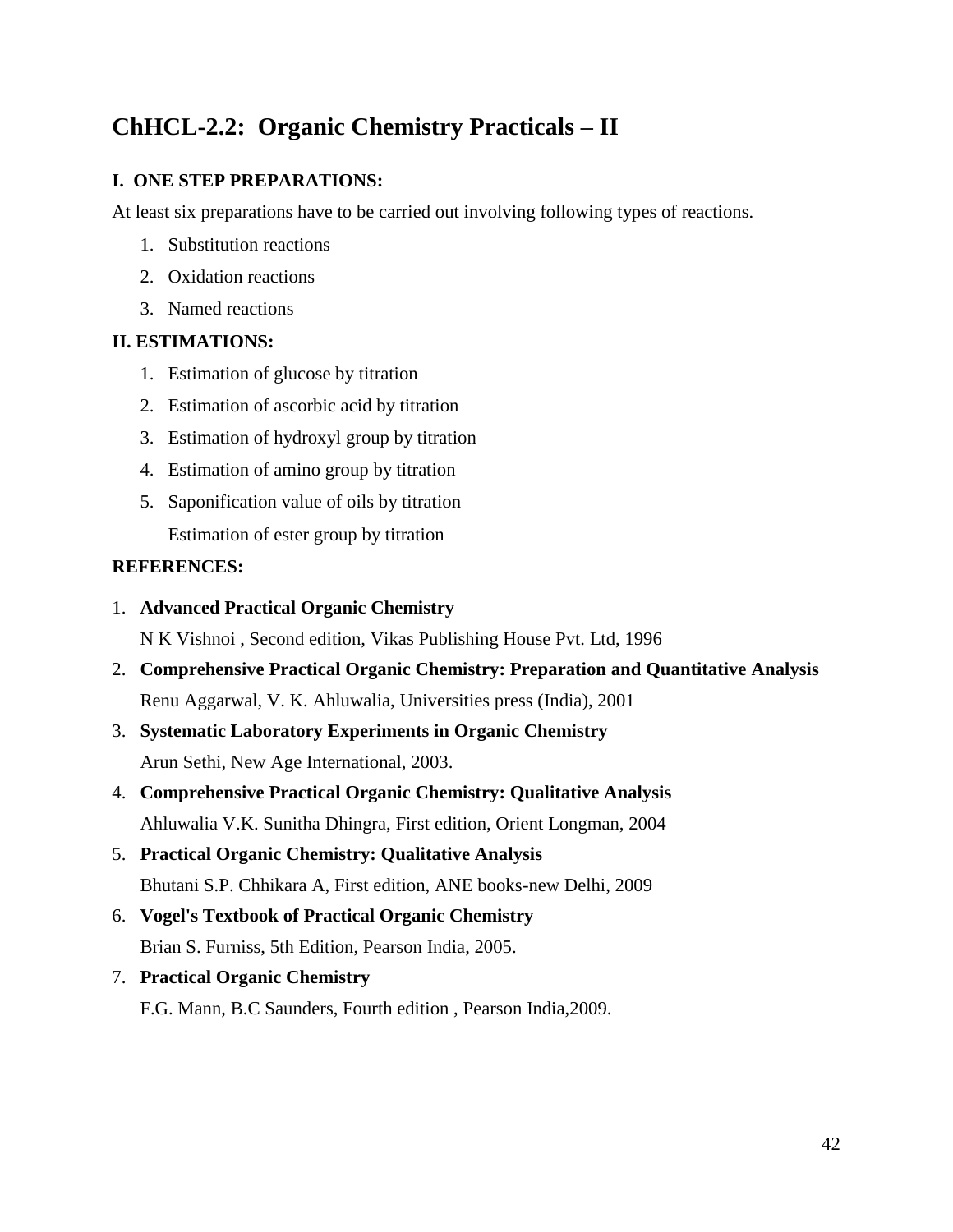# **ChHCL-2.3: Physical Chemistry Practicals – II**

- 1. Determination of mean ionic activity co-efficient of weak acid (formic acid).
- 2. Determination of mean ionic activity co-efficient of weak acid (acetic acid).
- 3. Determination of  $pK_a$  value of polybasic acid by potentiometric titration.
- 4. pH titration of HCl v/s NaOH.
- 5. pH titration of CH3COOH v/s NaOH.
- 6. pH titration CuSO<sup>4</sup> v/s NaOH.
- 7. Determination of equivalent conductance at infinite dilution for strong electrolyte (KCl).
- 8. Determination of equivalent conductance at infinite dilution for strong electrolyte (NaCl).
- 9. Determination of strength of ZnSO<sub>4</sub> solution using BaCl<sub>2</sub> solution conductometrically.
- 10. Determination of strength of NiSO<sub>4</sub> solution using BaCl<sub>2</sub> solution conductometrically.
- 11. Partial molar volume of ethanol-water system.
- 12. Colorimetric estimation  $(K_2Cr_2O_7)$ .
- 13. Colorimetric estimation (KMnO4).
- 14. Colorimetric estimation (CuSO4).

\*\*\*\*\*\*\*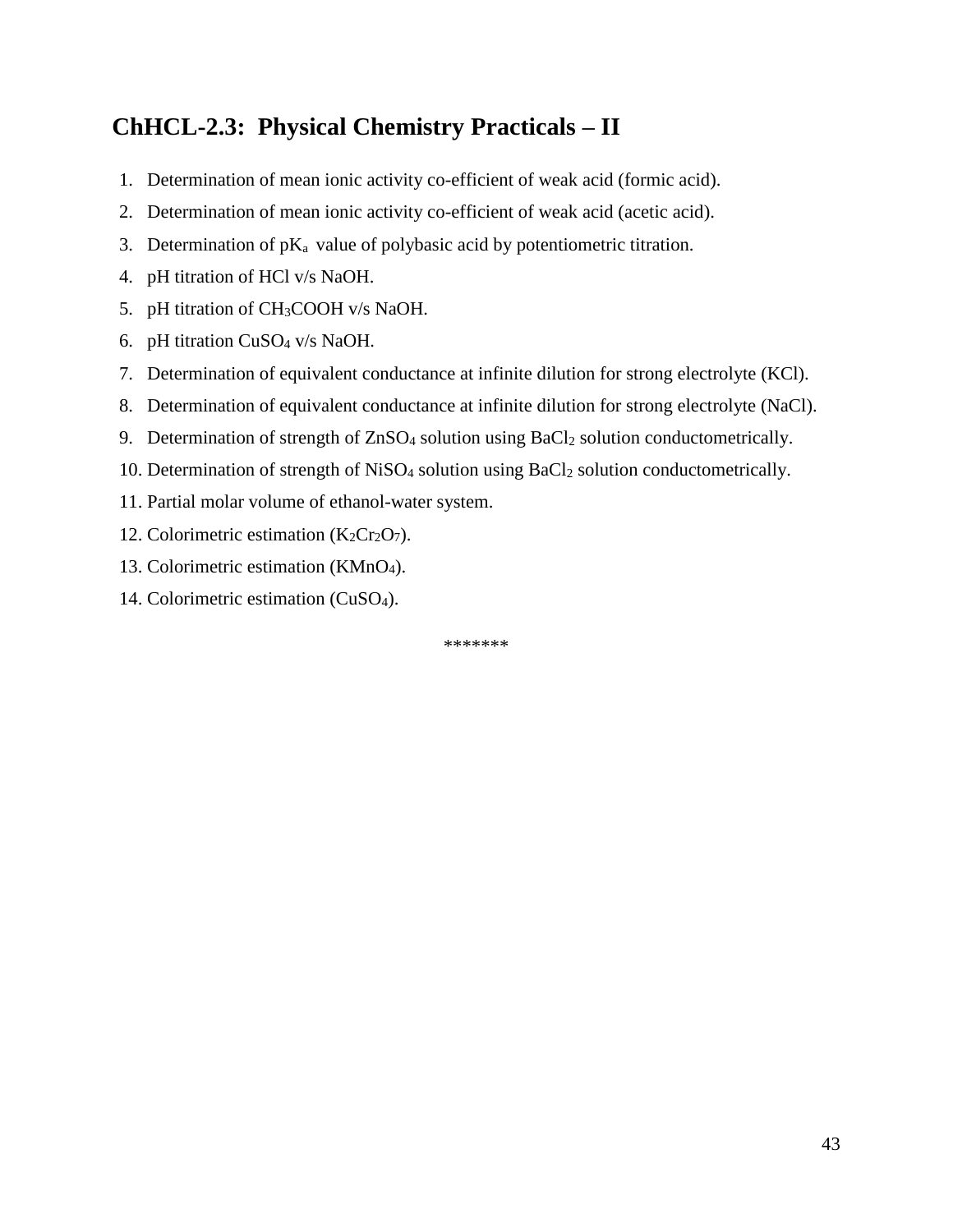# **M.Sc. Chemistry Syllabus - 2015 (CBCS Scheme) Revised Regulations -2010 III - SEMESTER ChSC-3.1: ANALYTICAL CHEMISTRY – III**

#### **Total: 48hrs**

#### **UNIT-I: FES, AAS, AES, MOLECULAR LUMINESCENCE SPECTROSCOPY 16 hrs**

**Flame emission spectroscopy (FES):** Basic principles, flames and flame temperatures, excitation profiles and chemical reactions in flame, spectra of metals in flame, instrumentation (single beam and double beam), evaluation methods in flame photometry, factors affecting intensity of emitted radiation, interferences, background correction methods, applications, flame emission experiments, limitations of FES.

**Atomic absorption spectroscopy (AAS):** Basic principles, absorption of radiation energy by atoms, instrumentation (single beam and double beam), detection limits, interferences, advantages of AAS over FES, some typical AAS determinations.

**Atomic emission spectroscopy (AES):** Basic principles, advantages and disadvantages of AES, origin of spectra, instrumentation, measurement of light intensity, applications.

**Molecular luminescence spectroscopy:** Basic principles of fluorescence and phosphorescence, excitation and deactivation processes (energy level diagram), factors affecting fluorescence and phosphorescence, quenching of fluorescence, fluorescence (or phosphorescence) intensity, fluorescence and chemical structure, instrumentation for fluorimetry and phosphorimetry, application of fluorimetry and phosphorimetry, fluorescent indicators, comparison between fluorimetry and phosphorimetry, chemiluminescence.

#### **UNIT-II: ESR, MOSSBAUER, NQR SPECTROSCOPY 16 hrs**

Electron spin resonance (ESR) spectroscopy: Basic principles, instrumentation, experimental technique, FTESRS, double resonance spectrometers, ENDOR and ELDOR, interpretation of derivative curve in an ESR spectrum, ESR spectra of DPPH, intensity of ESR lines, g-value, factors affecting ESR lines, hyperfine interaction, Fermi (or contact or isotopic) hyperfine interaction, hyperfine splitting constant, anisotropic hyperfine interaction, Zero-field splitting and Kramer's degeneracy, Spin-Hamiltonian, spin densities and McConnell relationship,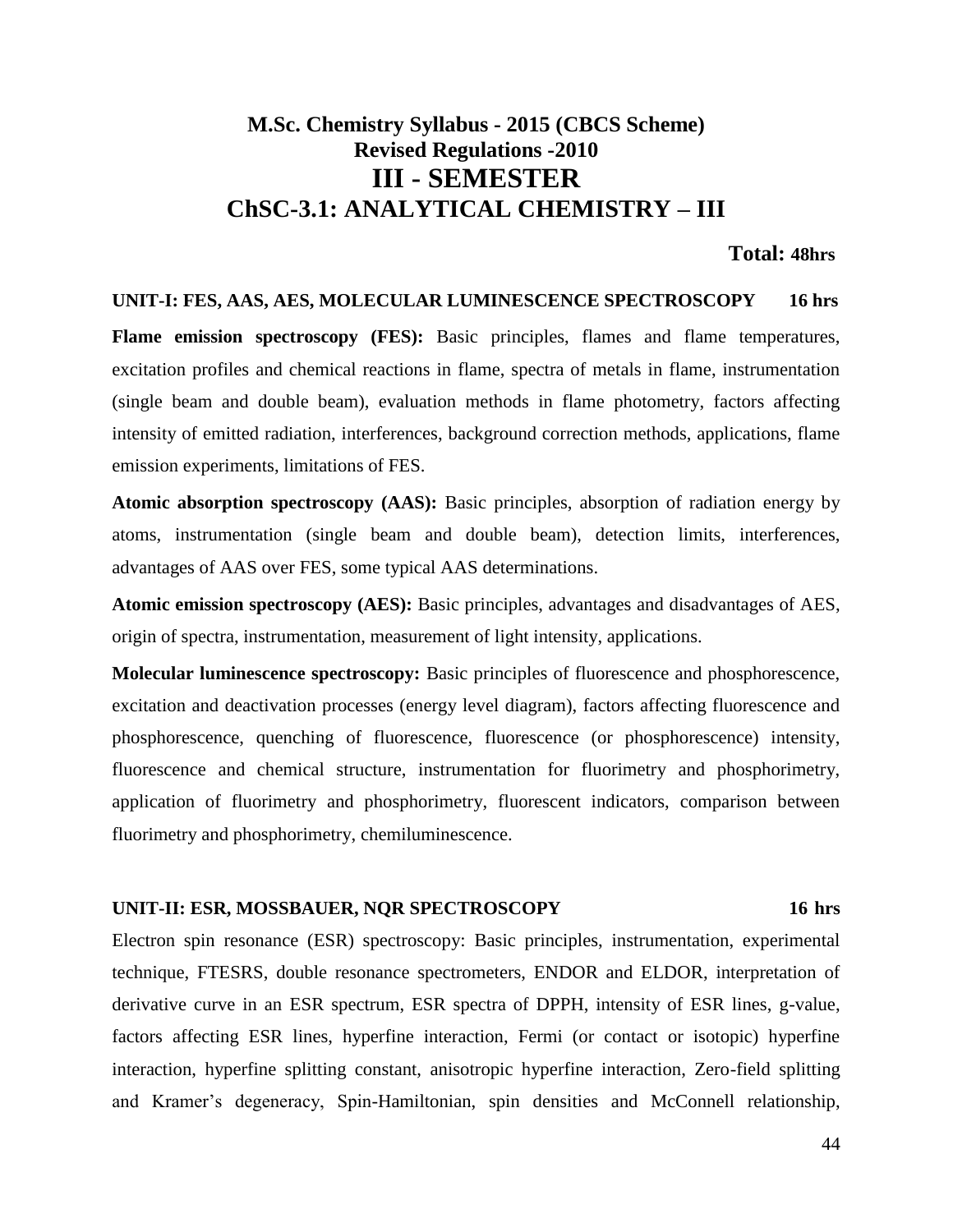applications of ESR, ESR spectra of free-radical containing a single set of equivalent protons (methyl, p-benzoquine anion, cyclopentadienyl, benzene, cycloheptatrienyl anions), study of transition metal complexes, biological applications of ESR, spin labeling ESR spectroscopy.

**Mossbauer spectroscopy:** Basic principles, Mossbauer nuclides, spectral parameters required for evaluating Mossbauer spectra, isomer shift, quadrupole interactions, magnetic interactions (time and temperature dependent effect), instrumentation, Lamb Mossbauer factor, application – bonding in Fe-complexes, study of Sn compounds, structure determination, biological applications.

**Nuclear quadrupole resonance (NQR) spectroscopy:** Quadrupole nuclei, quadrupole moment, electric field gradient and coupling constant, theory of NQR, splitting in NQR spectra, Zeeman effect, instrumentation, applications, interpretation of eQq data, effect of crystal lattice on the magnitude of eQq, structural information from NQR spectra.

#### **UNIT-III: STRUCTURAL ELUCIDATION OF ORGANIC COMPOUNDS 16 hrs**

Introduction, basic steps involved in the structure elucidation of organic compounds (molecular formula, molecular weight, elements present, H-index, DBE, presence of nitrogens, presence of chromophore and auxochrome, functional groups, chemical shift values, coupling constants, fragmentation patterns – base peak, molecular ion peak).

Structure elucidation of – hydrocarbons (normal, branched-chain and cyclo alkanes, alkenes, alkynes), aromatic hydrocarbons, polynuclear aromatic hydrocarbons, alcohols, phenols, esters, epoxides, peroxides, ketones, aldehydes, carboxylic acids, lactones, acid halides, acid anhydrides, amides, lactams, amines, nitriles, isonitriles, azo compounds, nitro compounds, sulphur compounds, halogen compounds, silicon compounds, phosphorous compounds, heteroaromatic compounds (at least one compound has to be studied under each category).

- 1. *Vogel's Textbook of Quantitative Chemical Analysis*, J. Mendham, R.C. Denney, J.D. Barnes, M. Thomas, B. Sivasankar, 6<sup>th</sup> Edition, Pearson Education, New Delhi, India, 2012.
- 2. *Principles of Instrumental Analysis*, D.A. Skoog, E.J. Holler, T.A. Nieman, 5<sup>th</sup> Edition, Thomson Aisa Pvt. Ltd., Singapore, 2004.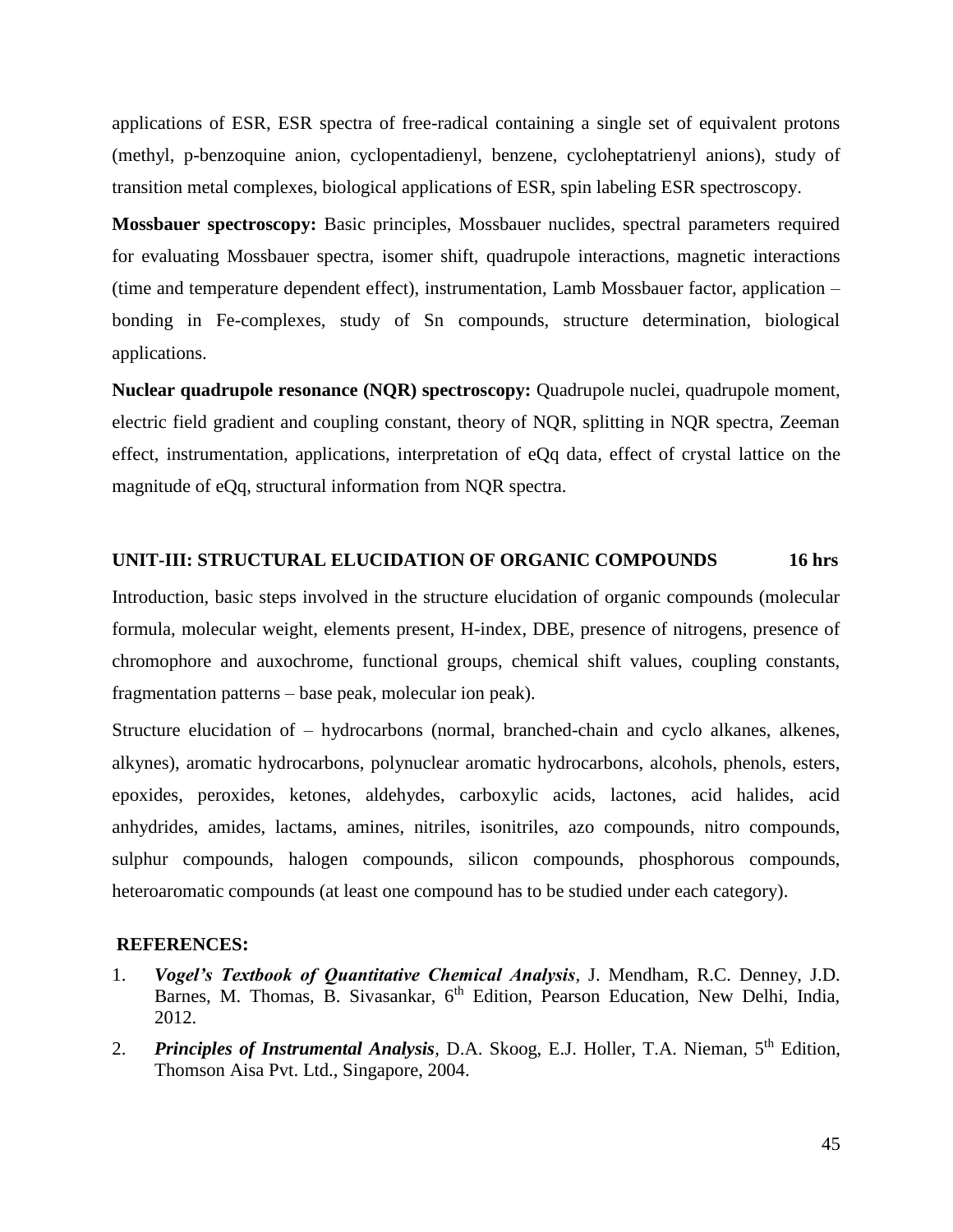- 3. *Instrumental methods of Chemical Analysis (covering UGC Syllabus),* H. Kaur, Pragathi Prakashan, New Delhi, India
- 4. *Quantitative Chemical Analysis***,** Daniel C. Harris, 6th Edition, W.H. Freeman and Company, New York, USA, 2003.
- 5. *Fundamentals of Analytical Chemistry*, D.A. Skoog, D.M. West, E.J. Holler, S.R. Crouch, 8<sup>th</sup> Edition, Thomson Aisa Pvt. Ltd., Singapore, 2004.
- 6. *Introduction to Spectroscopy,* D.L. Pavia, G.M. Lampman, G.S. Kriz, 3rd Edition, Cengage Learning India Pvt. Ltd., New Delhi, 2008.
- 7. *Spectrometric Identification of Organic Compounds*, R.M. Silverstein, F.X. Webster, 6<sup>th</sup> Edition, Wiley Student Edition, New Delhi, India, 2007.
- 8. *Applications of Absorption Spectroscopy of Organic Compounds*, John R. Dyer, Prentice-Hall of India Pvt. Ltd., New Delhi, India, 2007.
- 9. *Instrumental Analysis*, D.A. Skoog, E.J. Holler, S.R. Crouch, 11<sup>th</sup> Indian Reprint, Cengage Learning India Pvt. Ltd., New Delhi, 2012.
- 10. *Molecular Structure and Spectroscopy*, G. Aruldhas, 2<sup>nd</sup> Edition, Prentice-Hall of India Pvt. Ltd., New Delhi, India, 2007.
- 11. *Symmetry and Spectroscopy of Molecules,* K. Veera Reddy, New Age International Pvt. Ltd., New Delhi, India, 1998.
- 12. *Analytical Chemistry – Theory and Practice,*, R.M. Verma, 3rd Edition, CBS Publishers and Distributors, New Delhi, India, 2007.
- 13. *Vibrational Spectroscopy – Theory and Applications*, D.N. Sathyanarayana, New Age International Publishers, New Delhi, India, 2004.
- 14. *Organic Spectroscopy*, William Kemp, 3rd Edition, Palgrave, New York, USA, 2004.
- 15. *Basic Atomic and Molecular Spectroscopy*, J. Michael Hollas, Royal Society of Chemistry, Cambridge, UK, 2002.
- 16. *Quantitative Analysis*, Day and Underwood, Prentice/Hall Pvt. Ltd. 6<sup>th</sup> Edition (1993).
- 17. *Vogel's text Book of Quantitative Chemical Analysis,* Revised by G.H. Jaffery, J. Bassett, J. Mendhrn and R.C. Denny, ELBS  $5<sup>th</sup>$  Edition (1998).
- 18. *Analytical Chemistry*, Gray D. Christian, 5<sup>th</sup> Edition, John Wiley and Sons, Inc
- 19. *Introduction to Chromatography- Theory and Practice,* V.K. Srivatsan and K.K. Srivatsan, S. Chand Company Ltd. 4<sup>th</sup> Edition (1991).
- 20. *Instrumental Methods of Analysis*-Willard, Merrit and Dean, 7<sup>th</sup> Edition, (1998).
- 21. *Instrumental Methods of Chemical Analysis*-B.K. Sharma, Goel Publishing House. Meerut, (2000).
- 22. *Group theory and its applications to Chemistry* K.V. Raman, Tata McGraw Hill 1997.
- 23. *Fundamentals of Molecular Spectroscopy*, 3rd edition C.N. Banwall, McGraw Hill, Book co, (UK) Ltd 1983.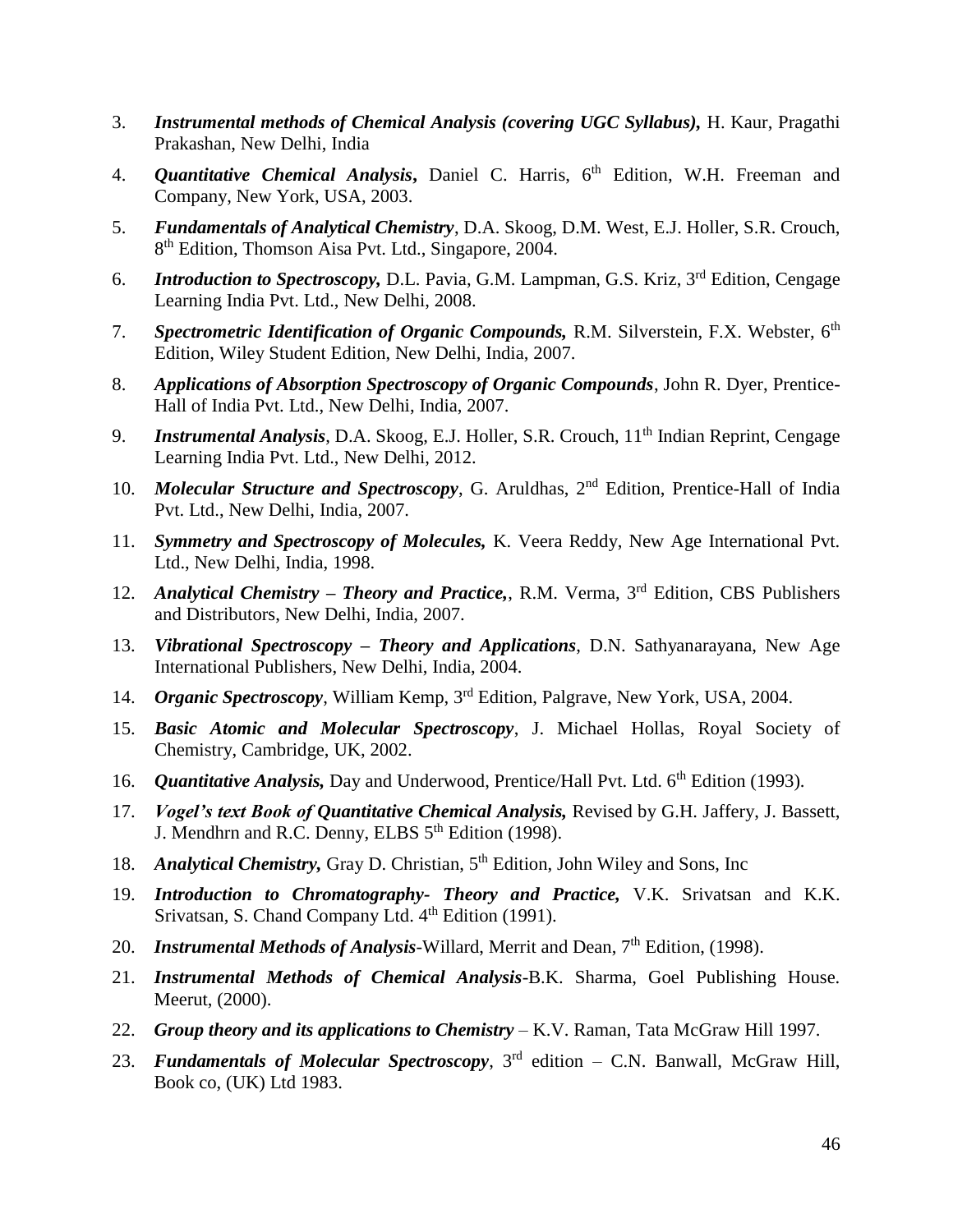# **ChSC-3.2: INORGANIC CHEMISTRY-III**

 **48 hrs**

### **UNIT- I 16 hrs**

### **Electronic spectra and magnetic properties of complexes:**

Spectra of transition metal complexes- Spectroscopic terms and microstates for free ions, spinorbit coupling (L-S)scheme, obtaining terms for  $p^2$  and  $d^2$  configurations. Ground state terms, hole formalism, ground state terms for  $d<sup>1</sup>$  to  $d<sup>9</sup>$  configurations; splitting of terms in weak crystal fields.

Ligand field (d-d ) spectra: selection rules for d-d transitions - spin and Laporte selection rules and their relaxation, band intensities, band widths; Racah parameters.

Orgel diagrams and Tanabe-Sugano (T-S) diagrams for octahedral and tetrahedral complexesinterpretation of electronic spectra, calculation of  $Dq$ , B, and  $\beta$  parameters for aqua complexes of V(III),  $Cr(III)$ ,  $Co(II)$  and  $Ni(II)$  ions; spectra of  $[CoCl<sub>4</sub>]$ <sup>2</sup> Spectrochemical series and Nephilauxetic series. Charge transfer spectra- characteristics, types-LMCT & MLCT.

### **Magnetic properties of transition metal complexes:**

Types and origin of magnetic behavior-dia, para and ferro and antiferro magnetism, magnetic susceptibility( $\gamma$ ) and magnetic moment(μ); Pascal constants; Determination of mag. susceptibility by Gouy method and Faraday method.

 $μ<sub>J</sub>, μ<sub>L+</sub>$  s and  $μ<sub>S</sub>$  expressions for free ions and complexes; factors affecting  $μ$  of complexesstrength and symmetry of ligand field, spectroscopic ground state and multiplet separations, orbital contribution, spin -orbit coupling. Quenching of orbital mag. moment; anomalous magnetic moment, magnetic exchange coupling (binuclear system); applications of magnetic data for the study of complexes.

### **UNIT- II: 16 hrs**

### **Reactions, Kinetics and Mechanism**.

Reactivity of metal complexes, inert and labile complexes, interpretation of lability and inertness on the basis of VBT and CFT, crystal field activation energy.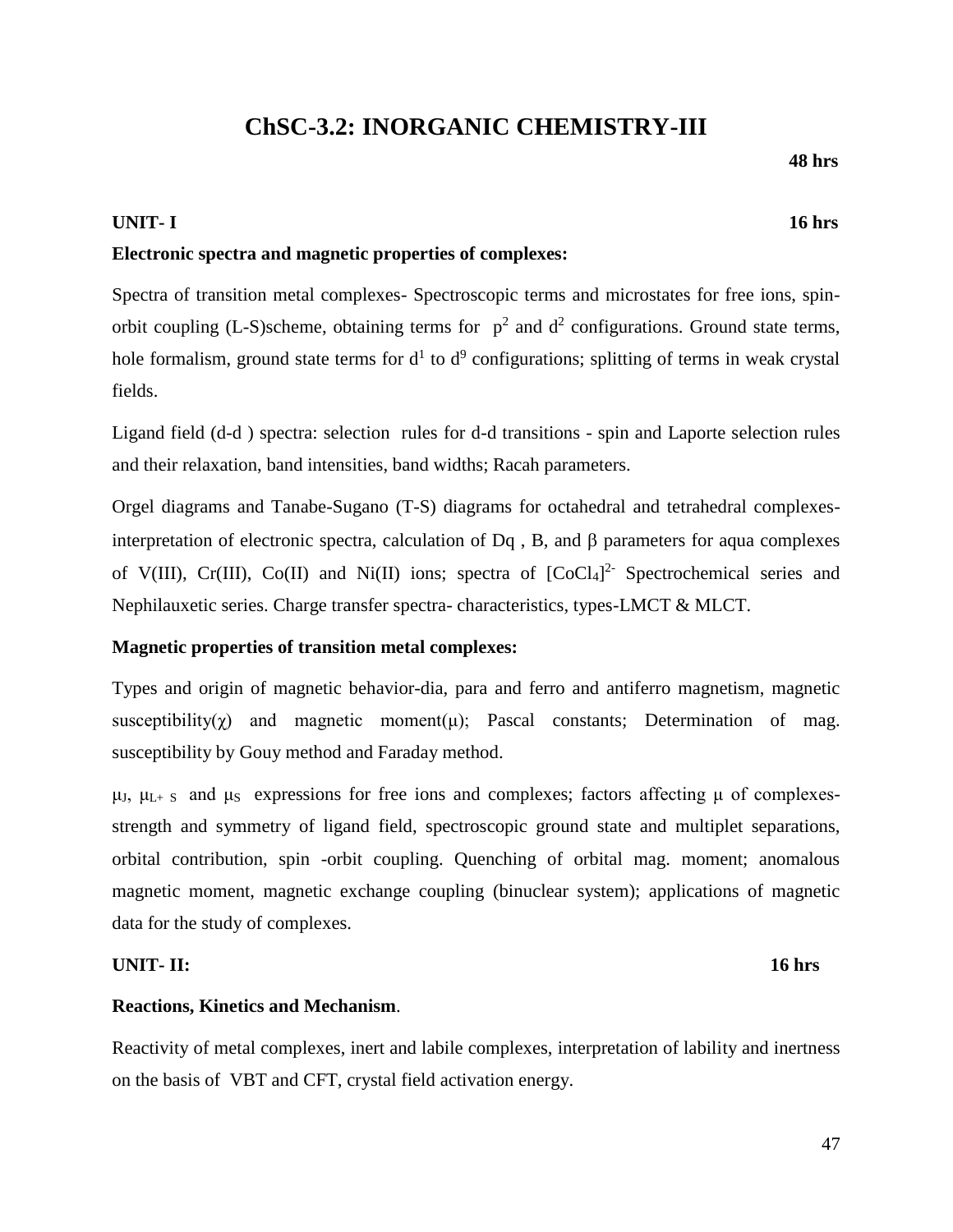Mechanism of ligand substitution – associative and dissociative mechanisms, main features of reaction intermediates. Ligand substitution in octahedral complexe, Acid catalysed aquationdissociative mechanism, kinetics, factors influencing rate, evidences supporting mechanism.

Base catalysed hydrolysis: conjugate base mechanism, direct and indirect evidences of conjugate mechanism, kinetics. Cis effect in octahedral substitution reactions. Anation reactions, isomerisation and recimisation of tris chelate complexes. Substitution in square planer complexes: Dissociative mechanism, kinetics, factors affecting rate, evidences for dissociative mechanism. Trans affect, theories of trans effect, trans series and its applications.

Redox reactions: electron transfer reactions, self exchange and cross reactions, mechanism of one electron transfer reactions- outer sphere and inner sphere mechanisms: characteristics, factors affecting rates; role of bridging group in inner sphere mechanism.

Photochemical reactions of metal complexes: substitution and redox reactions of Cr(III), Ru(II) and Ru(III) complexes, applications in synthesis, catalysis, chemical actinometry and photochromism.

#### **UNIT- III: 16 hrs**

#### **Organometallic Chemistry:**

Organometallic complexes of transition metal ions: classification of ligands σ and π ligands, hapticity of ligands, nomenclature of organometallic complexes, 18 and 16 electron rules, electron counting schemes.

Transition metal carbonyl complexes-preparation , properties, structure and bonding, linear and bridging bonding modes of CO ligand, IR spectral evidences; nitrosyl and dinitrogen complexes- synthesis, bonding and structure; carbine (Fischer and Schrock type) complexessynthesis, structure and bonding. Alkene and alkyne complexes- synthesis, structure and bonding.

Cyclopentadiene complexes: ferrocene and ruthenocene- synthesis, reactions, structure and bonding. Arene complexes: dibenzene chromium- synthesis, structure and bonding.

Reactions of organometallic complexes: Substitution reactions in carbonyl complexes- oxidative addition and reductive elimination, insertion and elimination; carbonylate anions- formation,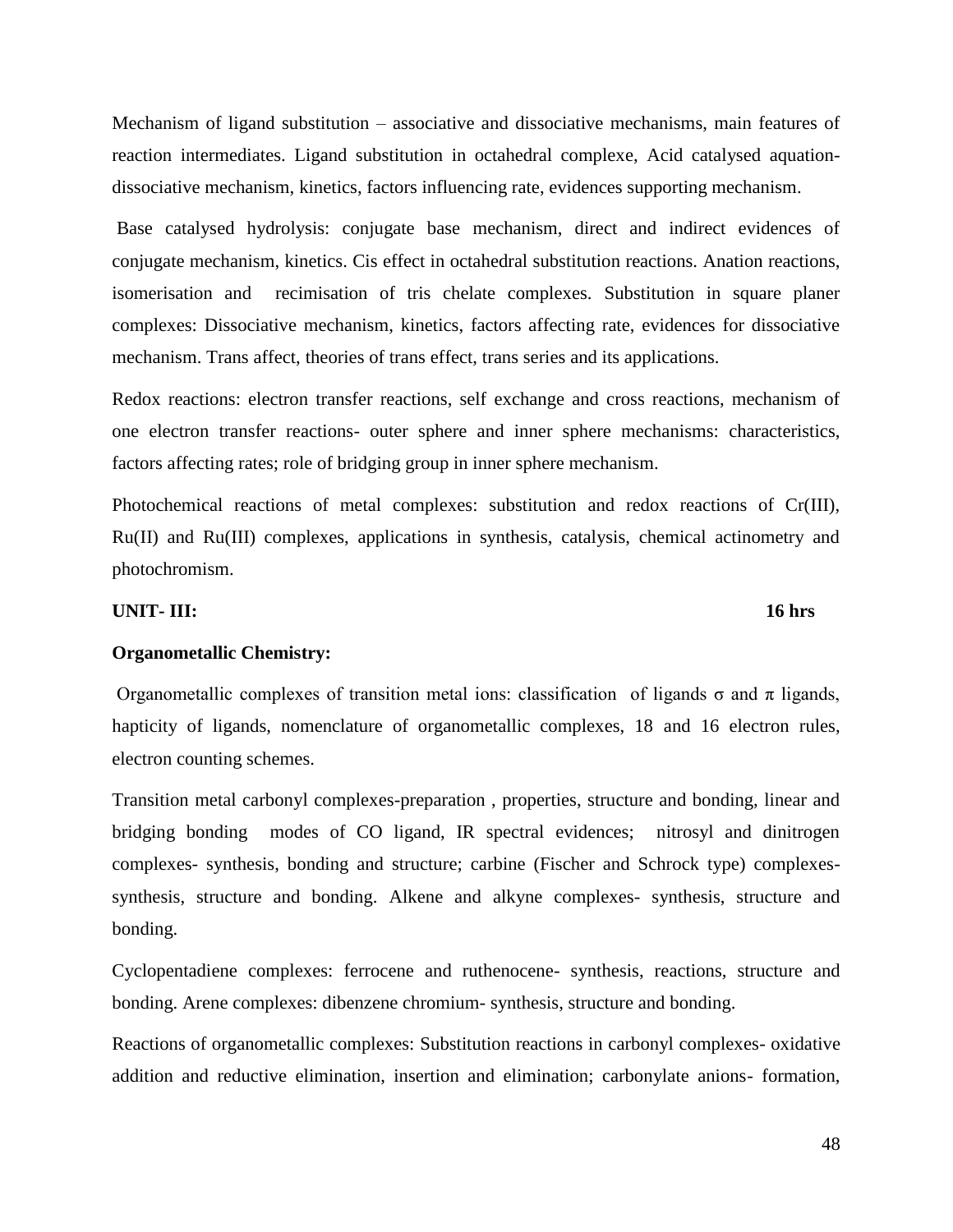stability and synthetic applications as nucleophile. Transition metal cluster compounds: Types, factors favouring cluster formation.

Carbonyl clusters: Low Nuclear Carbon y Clusters(LNCC) and High Nuclear Carbonyl Clusters(HNCC)- electron counting and structure; Halide clusters-[Re2Cl8]2-: preparation, structure and bonding. Fluxional behavior of organometallic complexes.

#### **Catalysis by Organometallic complexes:**

Importance and mechanism of the following: Olefin hydrogenation-Wilkinson's catalyst, polymer supported catalyst, Waker's process, Hydroformylation (oxo process), Fisher-Tropsch reaction and olefin polymerization(Zigler-Natta process)

- 1. *Advanced Inorganic Chemistry*, 5<sup>th</sup> edition, F.A. Cotton and G. Wilkinson, John-Willey and sons 1988.
- 2. *Inorganic Chemistry, principles of structure and reactivity*, 3<sup>rd</sup> ed. James E. Huheey, Ellen E. Keithr and Richard L Keither, Harper Collins college pub, 1993.3
- 3. *Inorganic Chemistry*, 3rd ed. D.P.Shriver and P.W.Atkins, Oxford University press, 1999
- 4. *Comprehensive coordination Chemistry***.** Eds: G.Wilkinson, R.D.Gillers and J.A.McCleurry, Pergomon Press
- 5. *Synthesis and Characterization of Inorganic Compounds*, W. L. Jolly, Prentice Hall
- 6. Concise Coordination Chemistry, R.Gopalan and V.Ramalingam.
- 7. *Inorganic Photochemistry: Introduction to Photochemical and Photophysical Aspects of Metal Complexes,* Kala Publications, Thiruchirapally, India, 2002.
- 8. *A.W. Adamson and P.D. Fleischauer,* Concepts of Inorganic Photochemistry, Johan Wiley, 1975.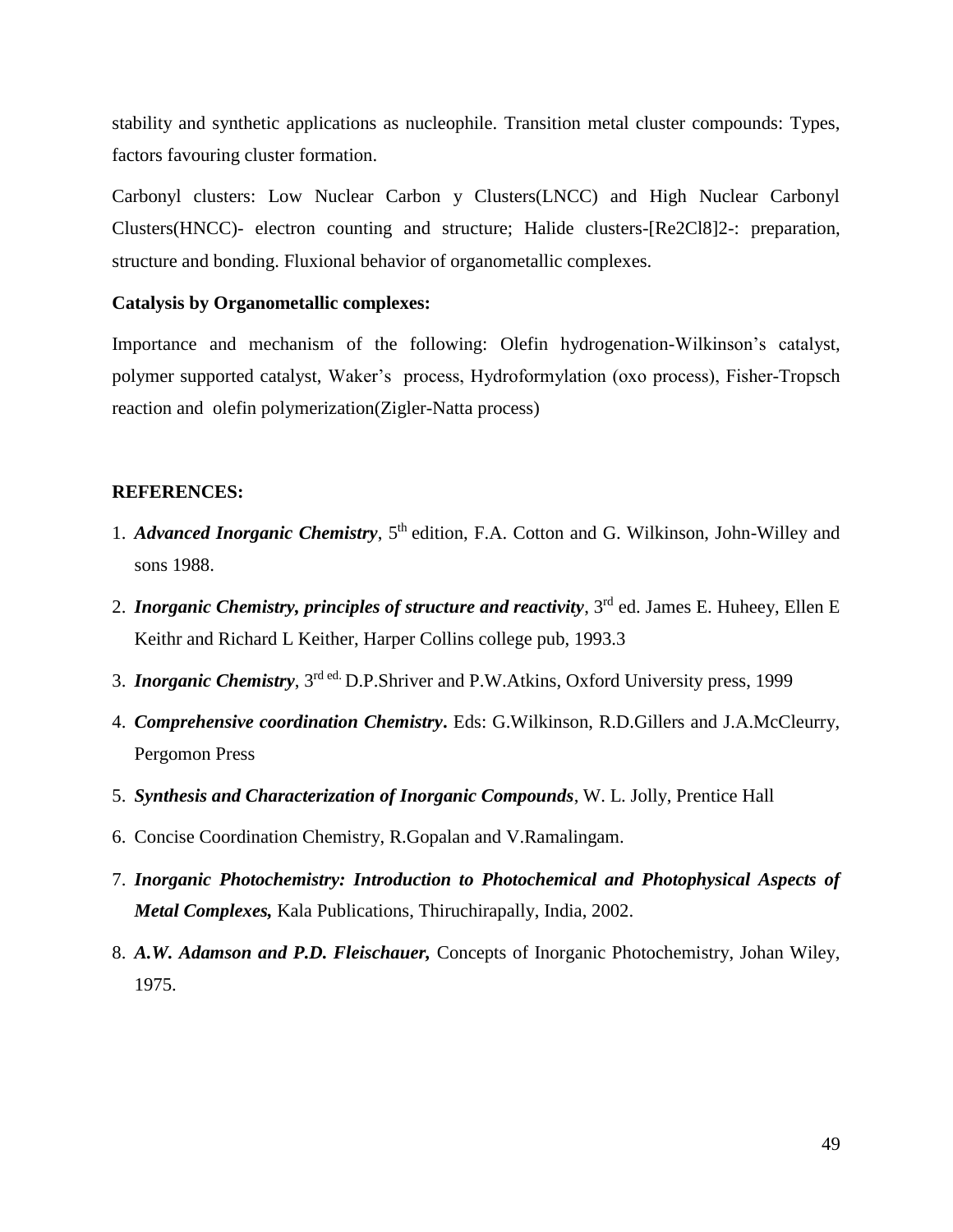## **ChSC-3.3: ORGANIC CHEMISTRY - III**

 **Total: 48 hrs**

### **UNIT-I: REAGENTS IN ORGANIC SYNTHESIS 16 hrs**

**DDQ** – Preparation of 2,3-dichloro-5,6-dicyano-1,4-benzoquinone (DDQ), mechanism of dehydrogenation, aromatization, oxidative cyclization, oxidation of benzylic and allylic alkyl groups.

**DCC** – Preparation of N,N-dicyclohexylcarbodiimide (DCC), synthesis of peptides, esters, peroxides. Heterocylisation reactions, synthesis of amides from carboxylic acids and amines. Synthesis of  $\alpha$ ,  $\beta$ -unsaturated ketones and esters.

**LDA** – Preparation, synthetic applications of lithium diisopropyl amide (LDA) [alkylation and acylation of ketones, aldol condensation, alkylation of acids, esters, amides, imides and nitriles].

**DIBAL** – Preparation, synthetic applications [reduction of alkynes, carboxylic acids, amides, ketones, esters, lactones and nitriles].

Aluminium isopropoxide – Reduction of carbonyl compounds, oxidation of alcohols, hydrolysis of oximes, preparation of ethers, reaction with epoxides.

Diazomethane – Preparation of diazomethane, methylation, homologation, addition reactions, miscellaneous reactions.

Organosilicon compounds – Preparation, reactions involving chlorotrialkylsilanes, trimethylsilyl iodide, arylsilanes, vinylsilanes and allylsilanes.

Organic reactions involving – Grignard reagent, Gilmans reagent, organozinc, organocadmium, organomercury, organolead, organochromium, organoiron, organopalladium, organorhodium, organoruthenium and organotellurium. Reactions involving phase transfer catalysts.

### **UNIT-II: NAMED REACTIONS 16 hrs**

**C–C Bond forming reactions:** Alder – Ene reaction, Aldol condensation, Bischler – Napieralski reaction, Claisen condensation, Dieckmann condensation, Evans aldol reaction, Gattermann – Koch reaction, Heck reaction, Horner – Wadswrts – Emmons reaction, Knoevenagel condensation, Mannich reaction, Michael reaction, Mukaiyama aldol reaction, Mukaiyama – Michael addition, Nazarov cyclisation, Perkin reaction, Peterson olefination, Prins reaction, Reformatsky reaction, Robinson annulations, Simmons – Smith reaction, Sonogashira reaction,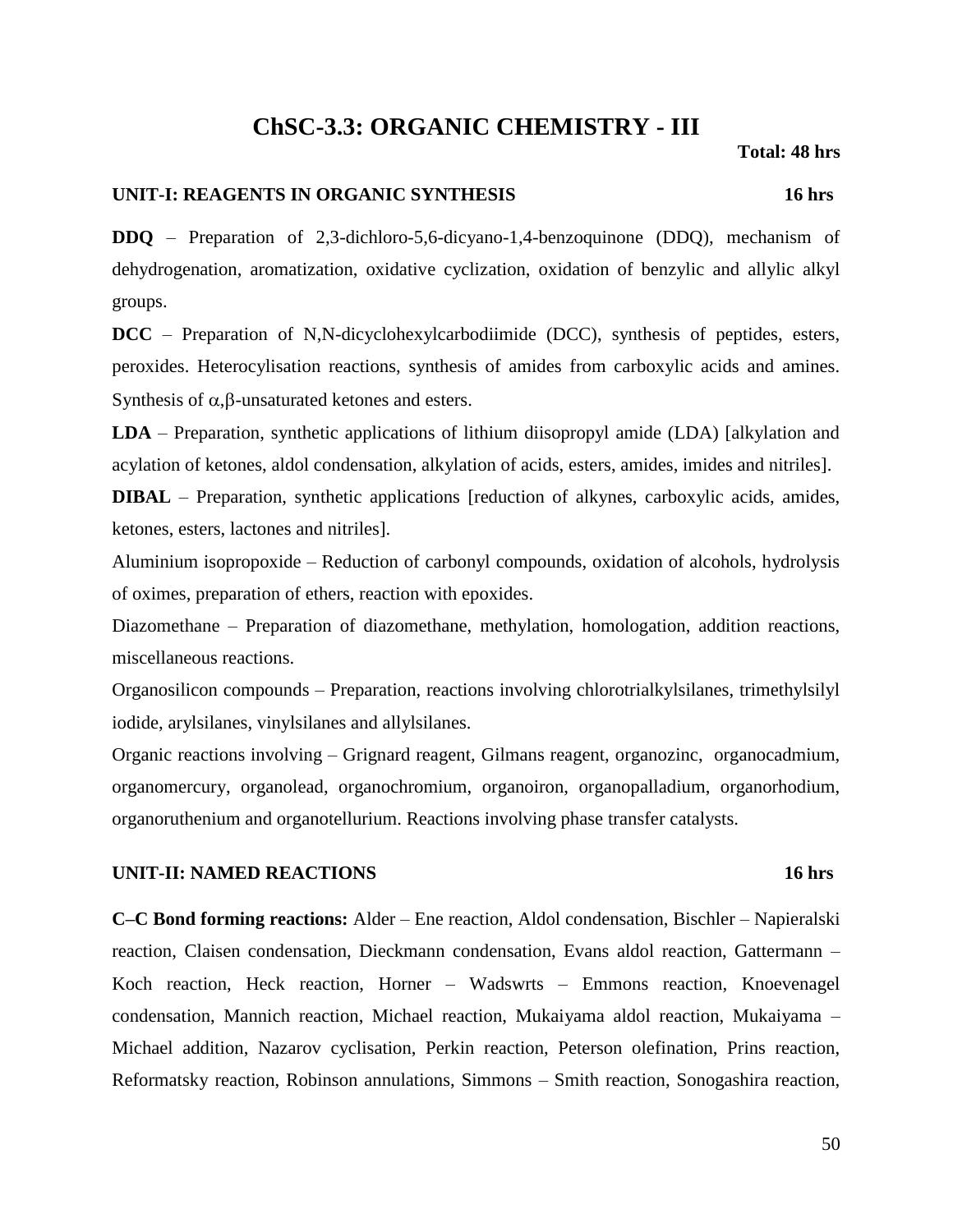Stobbe condensation, Vilsmeier – Haack reaction, Wittig reaction, Arndt – Eisterd synthesis, acyloin synthesis.

**Coupling reactions:** Hiyama cross-coupling reaction, Kumada cross-coupling reaction, McMurry coupling reaction, Negishi cross-coupling reaction, Stille coupling, Suzuki – Miyaura coupling, Ullmann coupling.

**C–N Bond forming reactions:** Buchirer reaction, Buchwald – Hartwig amination, Stork enamine reaction, Doebner – von Miller reaction, Hofmann – Loffler – Freytag reaction, Chichibabin reaction, Petasis reaction, Sharpless asymmetric amino hydroxylation, Barton reaction.

**C–O Bond forming reactions:** Corey – Nicolaou macrolactonization, Dakin reaction, Darzens condensation, Mislow – Evans rearrangement, Mukaiyama reagent, Pechmann coumarin synthesis, Preost trans-dihydroxylation, Sharpless asymmetric epoxidation, Woodward cisdihydroxylation, Bayer – Villager reaction.

**C–X Bond forming reactions:** Chan – Lam coupling reaction, Hell – Volhard – Zelinsky reaction, Hunsdiecker – Borodin reaction, Takai reaction.

#### **UNIT-III: OXIDATION AND REDUCTION REACTIONS 16 hrs**

**Oxidation reactions:** Introduction, oxidation by potassium permanganate - alcohols, alkenes, alkynes, aldehydes, ketones, amines, nitro compounds, aromatic side chains, aromatic rings. Oxidation by manganese dioxide: allylic and benzylic alcohols. Oxidation of alcohols and phenols by chromic acid and potassium dichromate, Jones reagent, chromium trioxide-pyridine complex, pyridinium chlorochromate (PCC), pyridinium dichromate (PDC), oxidation of alkanes, alkenes, aromatic side chains and aromatic rings. Oxidation with peracids – oxidation of alkenes, ketones, N-hetercycles. Oxidation with miscellaneous oxidants: Ozones, hydrogen peroxide, t-Butyl hydroperoxide, aluminium tri-isopropaxide, aluminium tri-t-butoxide, lead tetra-acetate, selenium dioxide, osmium tetroxide, periodic acid, dimethyl sulphoxide, N-Bromosuccinimide, mercuric oxide, potassium bromate, iondine-silver carboxylate.

**Reduction reactions:** Homogeneous hydrogenation - reduction with metal hydrides (LiAlH<sub>4</sub>, NaBH4, NaBH3CN, B2H6), reduction by dissolving metals (Na-alcohol, Na-liq.ammonia, Mg-Hg, Zn-HCl), reduction by miscellaneous reducing agents (di-imide, hydrazine, silanes, SnCl<sub>2</sub>,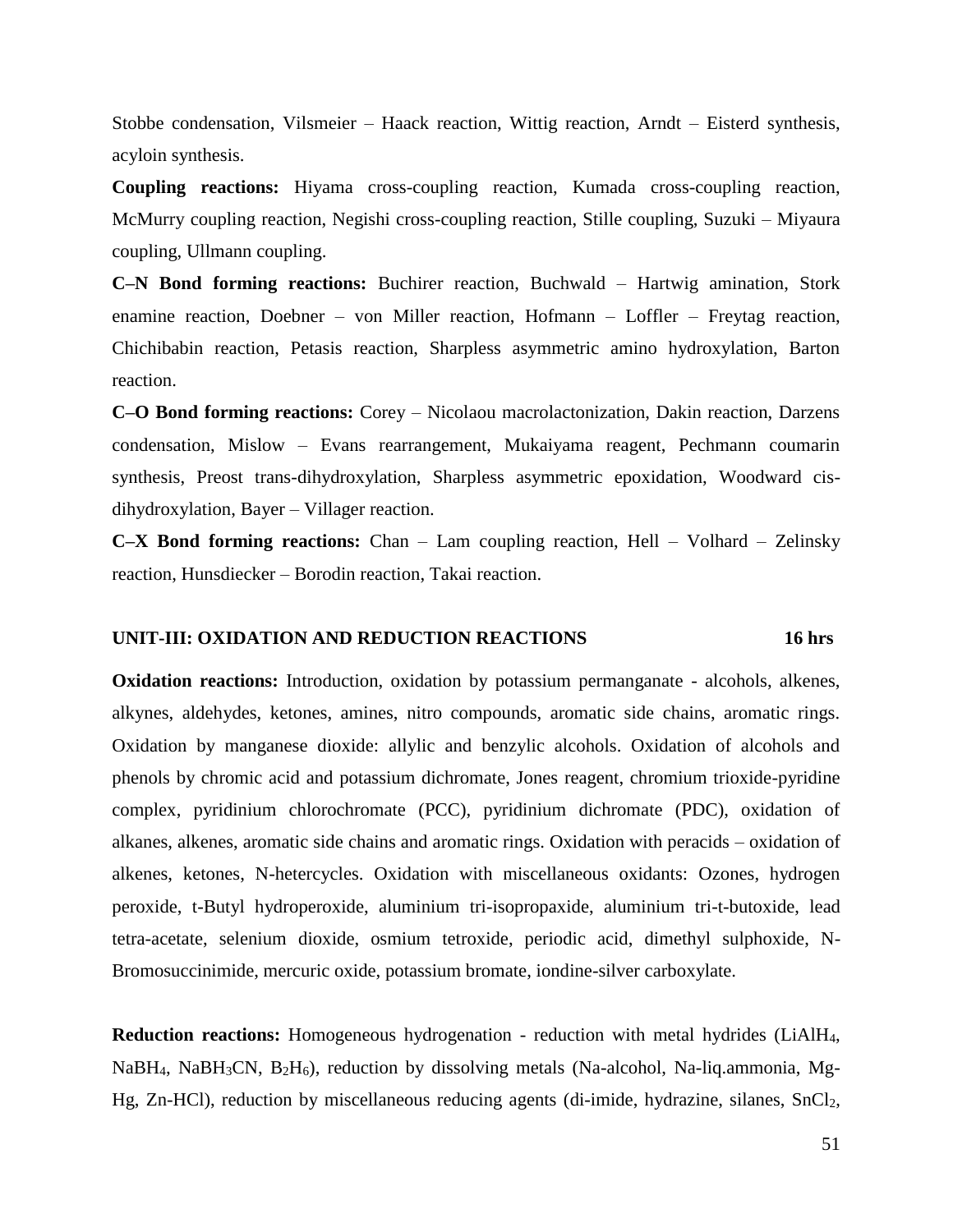tin-hydrochloric acid, Zn-acetic acid, Zn-NaOH, sodium metabisulphite, sodium dithionite, Mgalcohol, sodium hydrogen sulphide, formic acid).

Heterogeneous hydrogenation – introduction to Pt, Pd, Ni, Copper chromite catalysts, reduction of alkenes, alkynes, aldehydes, ketones, aromatic compounds, nitriles, oximes and nitro compounds. Hydrogenolysis.

- 1. **Organic Chemistry**, J. Clayden, S. Warren, N. Greeves, P. Wothers, 1<sup>st</sup> Edition, Oxford University Press, UK, 2001.
- 2. *Organic Chemistry – Solution Mannual*, S. Warren, Oxford University Press, UK, 2009.
- 3. Advanced Organic Chemistry, Part-A: Structure and Mechanisms, 5<sup>th</sup> Edition, Francis A. Carey, Richard J. Sundberg, Springer, New York, 2007.
- 4. *Principles of Organic Synthesis*, R.O.C. Norman, J.M. Coxon, 3rd Edition (First Indian Reprint), Nelson Thrones, UK, 2003.
- 5. *Advance Organic Chemistry – Reactions, mechanisms and structure*, Jerry March, 4th Edition, Wiley India Pvt. Ltd., New Delhi, 2008.
- 6. *Organic Reaction Mechanisms,* V.K. Ahluwalia, R.K. Parashar, 3rd Edition, Narosa Publishing House, New Delhi, 2009.
- 7. *Pathway to Organic Chemistry – Structure and Mechanism*, P. Bhattacharjee, Arunabha Sen Books and Allied Pvt. Ltd., Kolkta, India, 2012.
- 8. *Organic Chemistry,* Paula Yurkanis Bruice, 3rd Edition, Pearson Education, Sai Printo Pack Pvt. Ltd., New Delhi, India, 2007.
- 9. *Organic Chemistry (As per UGC Syllabus),* S.M. Mukherji, S.P Singh, R.P. Kapoor, R. Dass, Vol. I, New Age International Pvt. Ltd., New Delhi, 2010.
- 10. **Stereochemistry of Organic Compounds – Principles and applications**, D. Nasipuri, Revised 2nd Edition, New Age International Pvt. Ltd., New Delhi, 2009.
- 11. *Organic Reactions and their Mechanisms,* P.S. Kalsi, 2nd Edition, New Age International Pvt. Ltd., New Delhi, 2007.
- 12. *Organic Chemistry*, Solomons, Fryhle, 8<sup>th</sup> Edition (Wiley Student Edition), Brijbasi Art Press Ltd., Noida, India 2004.
- 13. *Organic Chemistry*, G. Marc Loudon, 4<sup>th</sup> Edition, Oxford University Press, UK, 2000.
- 14. *Organic Chemistry, R.T. Morrison, R.N. Boyd, 6<sup>th</sup> Edition, Pearson Education (Singapore*) Pvt. Ltd.), Delhi, Indian, 2005.
- 15. *Organic Chemistry*, L.G. Wade, JR., 5<sup>th</sup> Edition, Pearson Education (Singapore Pvt. Ltd.), Delhi, Indian, 2004.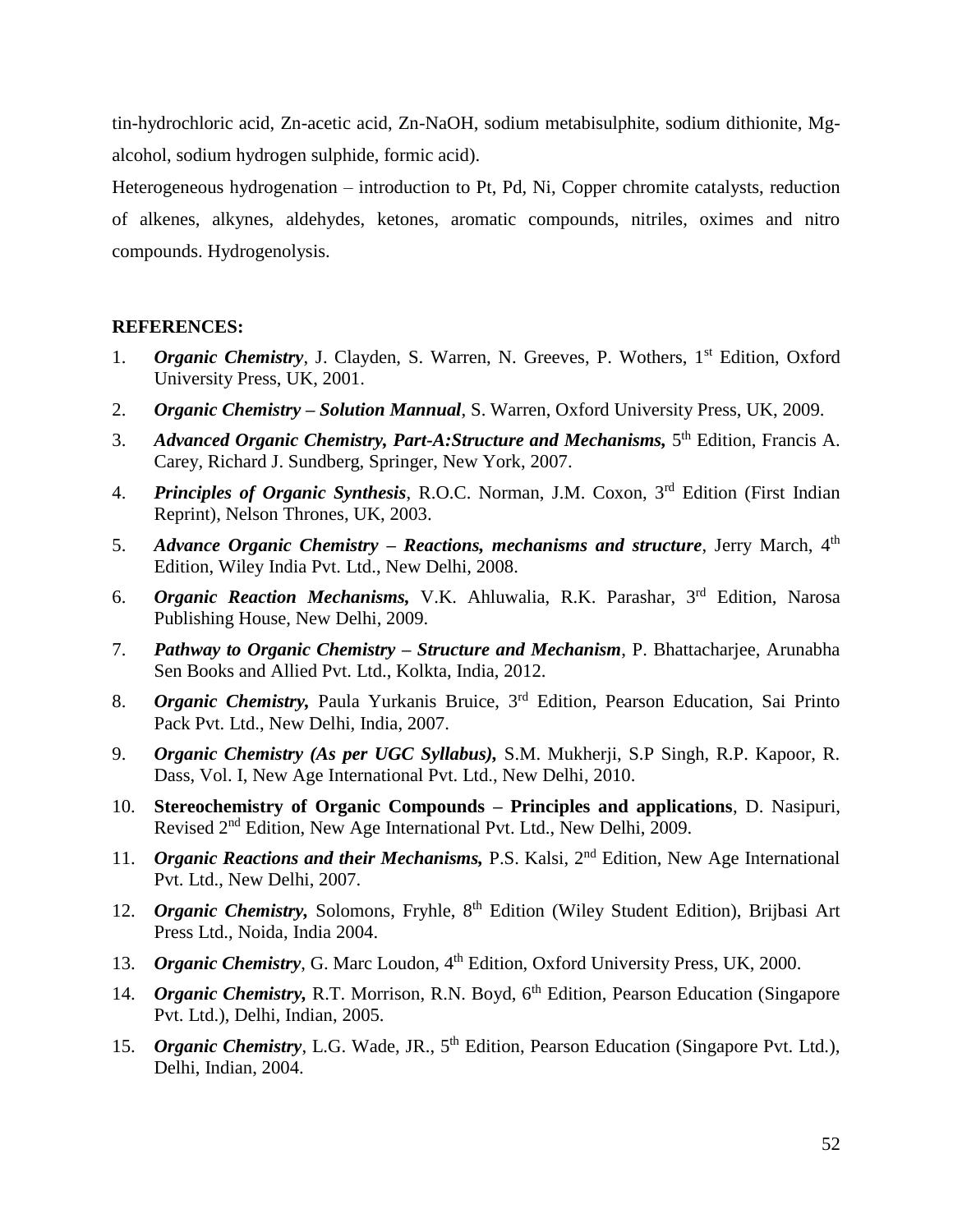- 16. *Organic Chemistry*, M.A. Fox, J.K. Whitesell, 2nd Edition, Jones and Bartlett Publishers, Sudbury, Massachusetts, London, 1997.
- 17. *Organic Chemistry*, M. Jones, Jr., 2nd Edition, W.W. Norton and Company, New York, 2000.
- 18. *Organic Chemistry*, Francis A. Carey, 5<sup>th</sup> Edition, Tata McGraw-Hill Publishing Company Ltd., New Delhi, 2004.
- 19. *Modern Methods of Organic Synthesis,* W. Carruthers, 3rd Edition, Cambridge University Press, UK, 2004.
- 20. *Heterocyclic Chemistry*, J.A. Joule, K. Mills, 4<sup>th</sup> Edition, Blackwell Publishing, Wiley India Pvt. Ltd., New Delhi, 2009.
- 21. *Stereochemistry Conformation and Mechanism*, P.S. Kalsi, 7<sup>th</sup> Edition, New Age International Publishers, New Delhi, India, 2008.
- 22. *Heterocyclic Chemistry*, Thomas L. Gilchrist, 3<sup>rd</sup> Edition, Pearson Education, New Delhi, India, 2007.
- 23. *Heterocyclic Chemistry*, Raj K, Bansal, 4<sup>th</sup> Edition, New Age International Publishers, New Delhi, India, 2009.
- 24. *Organic Chemistry, I.L. Finar, 5<sup>th</sup> Edition (Volume-2), Pearson Education, New Delhi,* India, 2009.
- 25. *Organic Chemistry*, I.L. Finar, 6<sup>th</sup> Edition (Volume-1), Pearson Education, New Delhi, India, 2007.
- 26. O*rganic Chemistry of Natural products*, Gurudeep R. Chatwal, (Edited by M. Arora), Vol. 2, Himalaya Publishing House, Mumbai, India, 2008.
- 27. *Organic Chemistry – Natural Products*, O.P. Agarwal, Vol. I, GOEL Publishing House, Meerut, India, 2003.
- 28. *Organic Chemistry – Natural Products*, O.P. Agarwal, Vol. II, GOEL Publishing House, Meerut, India, 2004.
- 29. *Organic Name Reactions*, Goutam Brahmachari, 5th Revised Edition, NarosaPublishing House, New Delhi, India, 2012.
- 30. *Name Reactions*, Jie Jack Li, 4<sup>th</sup> Edition, Sringer (India) Pvt. Ltd. New Delhi, India, 2012.
- 31. *Organic Chemistry, R.T. Morrison, R.N. Boyd, S.K. Bhattacharjee,* 7<sup>th</sup> Edition, Pearson Publishers, New Delhi, 2013.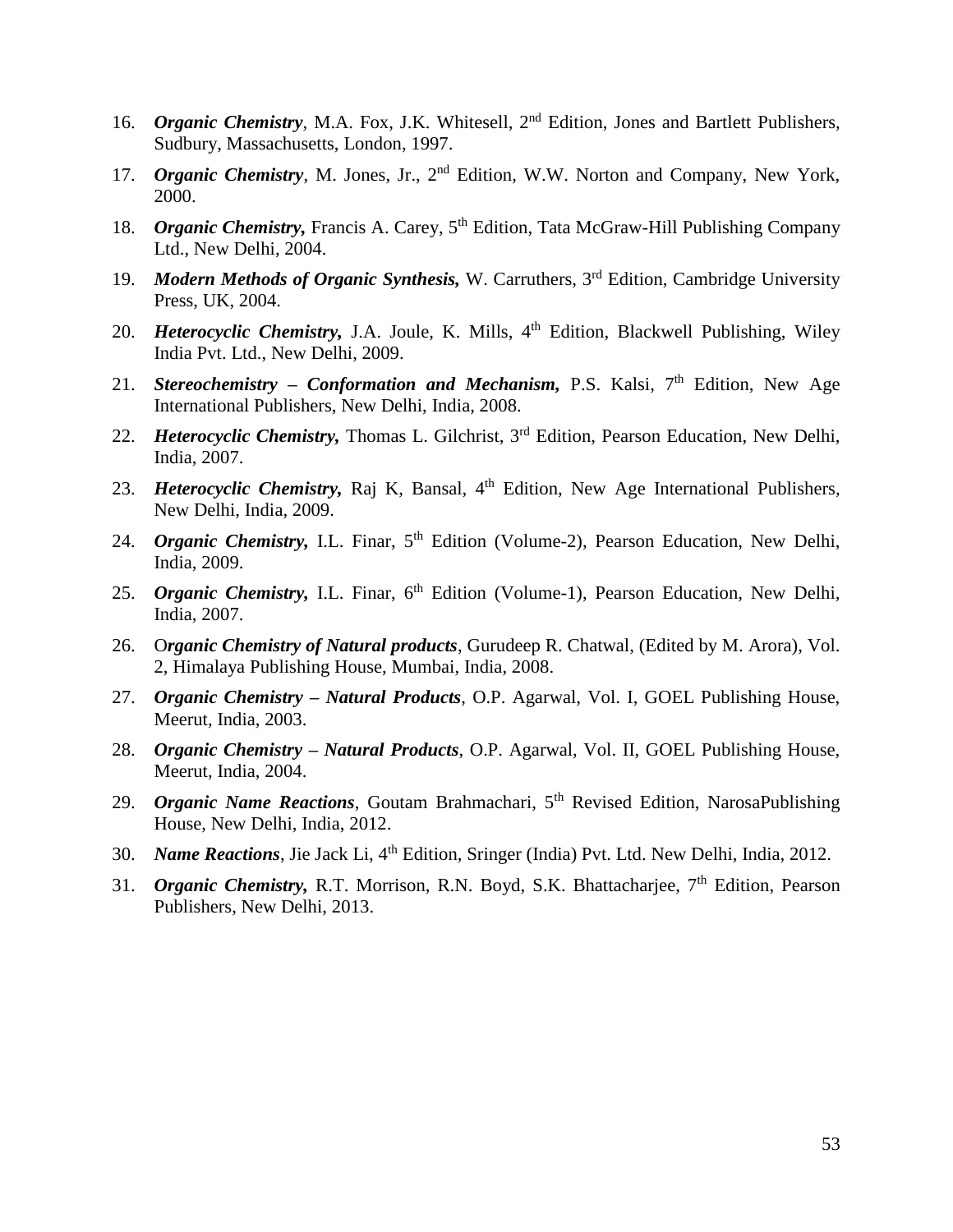# **ChSC-3.4: PHYSICAL CHEMISTRY- III**

### **UNIT-I: QUANTUM MECHANICS-II 16 hrs**

Application of Schrödinger's wave-equation to harmonic oscillator, rigid-rotor and H-atom (separation of r,  $\theta$ ,  $\phi$  equation and their solutions). Approximate methods – Necessity of approximate methods, perturbation method, the theory of perturbation method – first and second order correction, application to He-atom (first order correction only) – calculation of first ionization potential and binding energy. Variation theorem – statement and proof. Application of variation theorem to a particle in one dimensional box, linear oscillator, H and He-atoms, SCF method for many electron systems. Slater orbitals – Effective Nuclear Charge (ENC), expressions for Slater's orbitals for 1s, 2s, 3s, 2p and 3d electrons (no derivation), Slater's rules for calculation of ENC – Slater's orbitals for helium, carbon and nitrogen atoms. Chemical bonding in diatomics, elementary concept of MO and VB theories; Huckel molecular orbital (HMO) theory for conjugated  $\pi$ -electron systems and its applications to 1,3-butadiene and benzene.

#### **UNIT-II: SURFACE CHEMISTRY AND CATALYSIS 16 hrs**

**Surface Chemistry:** Adsorption by solids, types of adsorption isotherms, chemisorption, adsorption of gasses by solids, factors influencing adsorption, Freundlich and Langmuir adsorption theories, BET theory of multilayer adsorption (Derivation of BET equation), surface area measurement, types of adsorption isotherms, adsorption from solution, Gibbs adsorption isotherm, insoluble surface films on liquids, modern techniques for investigating surfaces: LEED, PES, STM, EXAFS and SEXAFS techniques.

**Catalysis:** Introduction, characteristics of catalytic reactions, acid-base catalysis, mechanism and kinetics of enzyme-catalyzed reactions, Michaelis-Menten equation, effect of temperature, pH and concentration on enzyme catalysis. Heterogeneous catalysis: surface reactions, kinetics of surface reactions, unimolecular and bimolecular surface reactions, pH-dependence of rate constants of catalyzed reactions, oscillatory reactions and their applications.

#### **UNIT-III: PHASE EQUILIBRIA AND COLLOIDS 16 hrs**

**Phase equilibria:** Introduction, derivation of phase rule, applications of phase rule to onecomponent systems (water and sulphur systems). Two-component systems (potassium iodide-

#### 54

 **Total: 48 hrs**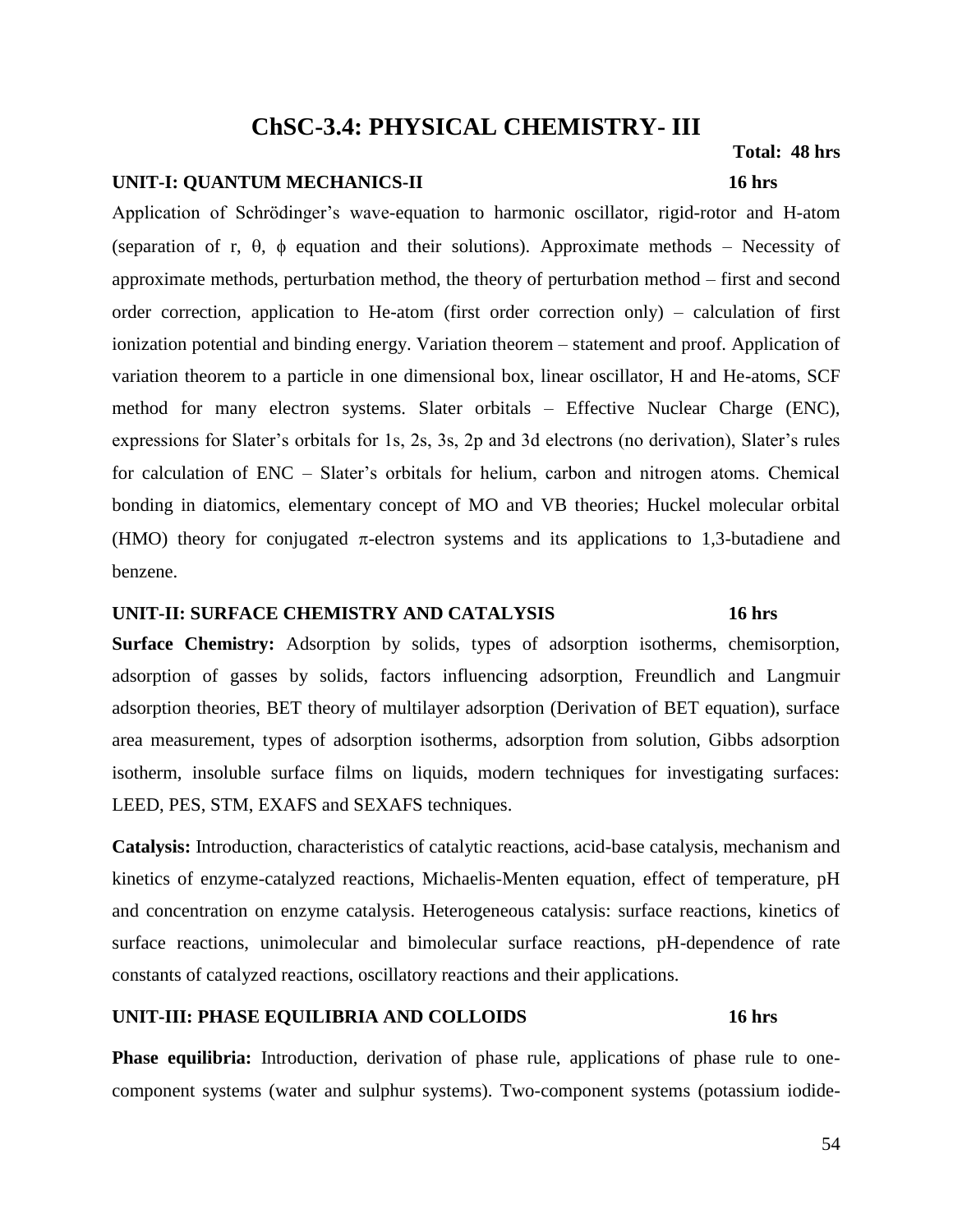water system and ferric chloride-water system), three-component systems (two solids + one liquid system, and three liquid systems).

**Colloids:** Colloidal systems, classification of colloids, lyophobic and lyophilic sols, preparation of lyophobic colloidal solutions (dispersion and condensation methods), purification of colloidal solutions, Properties of colloidal systems: Electrical properties – charge on colloidal particles, electrical double layer, zeta potential, DLVO theory of the stability of lyophobic colloids, flocculation values, coagulation of colloidal solutions. Electrokinetic properties – electrophoresis and electro-osmosis streaming and sedimentation potential. Determination of size of colloidal particles, surfactants, hydrophile-lypophile balance (HLB). Emulsions, gels, elastic and nonelastic gels. Micelle formation – mass action model and phase separation model, shape and structure of micelles, micellar aggregation numbers, critical micelle concentration (CMC), factors affecting CMC in aqueous media, thermodynamic approach to CMC, thermodynamics of micellization, micelle temperature range (MTR) or Krafft point. Solubilization – location of solubilizates in micelles, the phase rule of solubilization. Micellar catalysis, importance and applications of colloids.

- 1. *Quantum Chemistry*, R.K. Prasad, 4<sup>th</sup> Edition, New Age International Publishers, New Delhi, 2010.
- 2. *Polymer Chemistry,* Malcolm P. Stevans, First Indian Edition, Oxford University Press, New York, 2008.
- 3. *Quantum Mechanics for Chemists*, David O. Hayward, The Royal Society of Chemistry, UK, 2002.
- 4. *Principles of Physical Chemistry*, B.R. Puri, L.R. Sharma, M.S. Pathania, 45<sup>th</sup> Edition, Vishal Publishing House, Jalandhar, India, 2012.
- 5. *Physical Chemistry – A Molecular Approach*, Donald A. McQuarrie, John D. Simon, 3rd Edition (Viva Student Edition), Viva Books Pvt. Ltd., New Delhi, 2011.
- 6. *Elements of Physical Chemistry*, B.R. Puri, L.R. Sharma, M.S. Pathania, 1<sup>st</sup> Edition, Vishal Publishing House, Jalandhar, India, 2013.
- 7. *Quantum Chemistry*, John P. Lowe, Kirk A. Peterson, 3rd Edition, Academic Press, London, UK, 2009.
- 8. *Quantum Chemistry*, Donald A. McQuarrie, 1<sup>st</sup> Indian Edition, Viva Books Pvt. Ltd., New Delhi, 2003.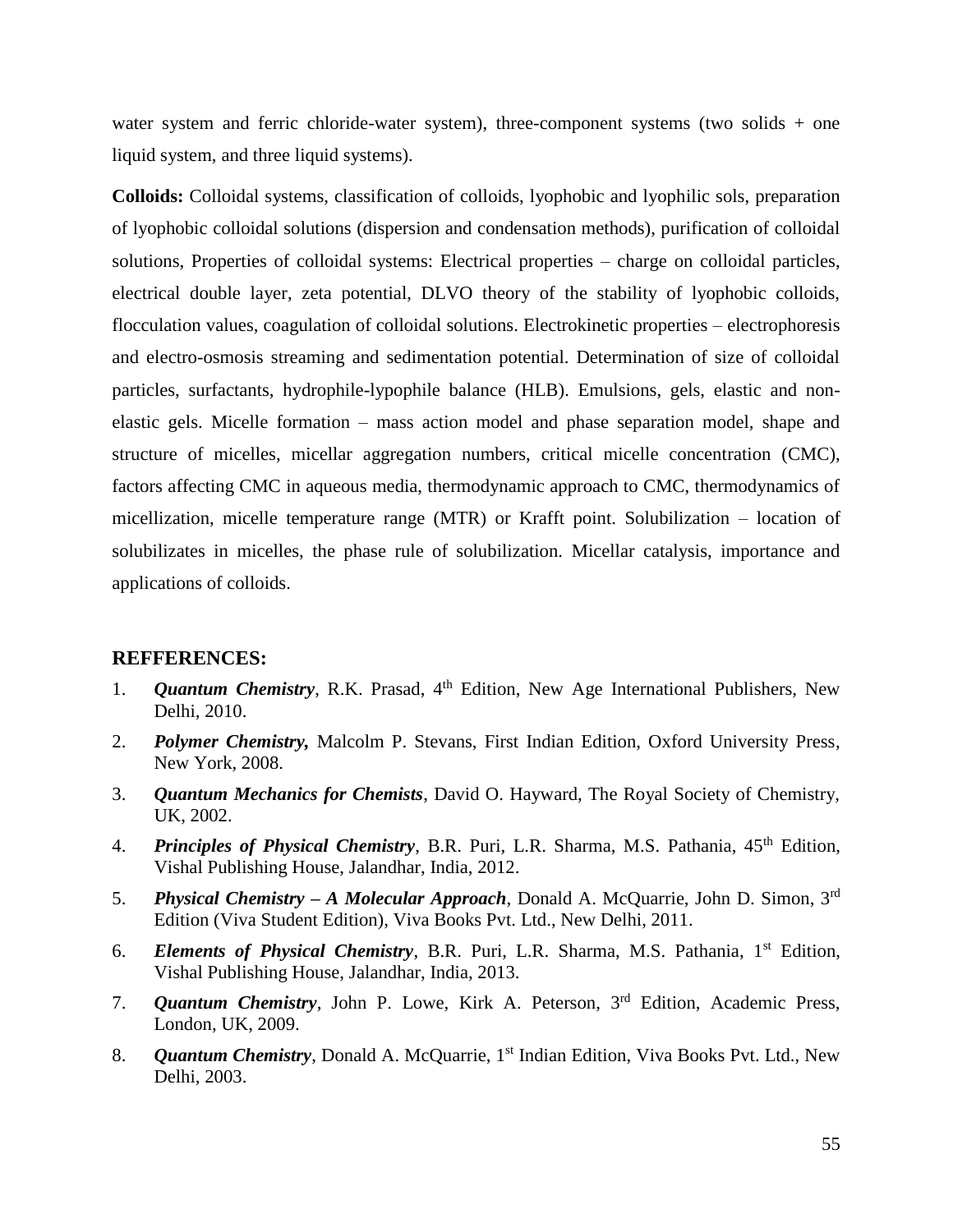- 9. *Physical Chemistry*, N.B. Singh, S.S. Das, R.J. Singh, 2nd Edition, New Age International Publishers, New Delhi, 2007.
- 10. *Atkins' Physical Chemistry*, Peter Atkins, 8<sup>th</sup> Edition, Jolio De Paula, International Student Edition, Osford University Press, New York, 2010.
- 11. *Physical Chemistry*, Ira N Levine, 5<sup>th</sup> Edition, Tata McGraw-Hill Publishing Company Limited, New Delhi, 2007.
- 12. *Physical Chemistry*, R. Stephen Berry, Stuart A. Rice, John Ross, 2<sup>nd</sup> Edition, Oxford University Press, New York, 2007.
- 13. *Quantum Chemistry*, Ira N. Levine, 5<sup>th</sup> Edition, Pearson Education Pvt. Ltd., New Delhi, 2004.
- 14. *Chemical Kinetics,* K.J. Laidler, 3rd Edition, Pearson Education Pvt. Ltd., New Delhi, 2004.
- 15. *Textbook of Polymer Science*, Fred W. Billmayer, 3rd Edition, John Wiley & Sons Pvt. Ltd., Singapore, Indian Edition, 2007.
- 16. *Fundamentals of Molecular Spectroscopy*, Colin N. Banwell, Elaine M. McCash, 4th Edition, Tata McGraw-Hill Publishing Company Limited, New Delhi, 2008.
- 17. *Polymer Science – A Textbook*, V.K. Ahluwalia, Anuradha Mishra, Ane Books India, Noida, 2008.
- 18. *Thermodynamics, Kinetic Theory, and Statistical Thermodynamics*, Francis W. Sears Gerhard L. Salinger, 3<sup>rd</sup> Edition, Narosa Publishing House, New Delhi, 1998.
- 19. *Polymer Science*, V.R. Gowariker, N.V. Viswanathan, Jayadev Sreedhar, 5<sup>th</sup> Edition, New Age International Publishers, New Delhi, 2005.
- 20. *An Introduction to Electrochemistry*, Samuel Glasstone, Litton Educational Publishing, Inc., New York, 2008.
- 21. *Industrial Electrochemistry*, D. Pletcher and F.C. Walsh, Chapman and Hall, 2nd Edition, 1984.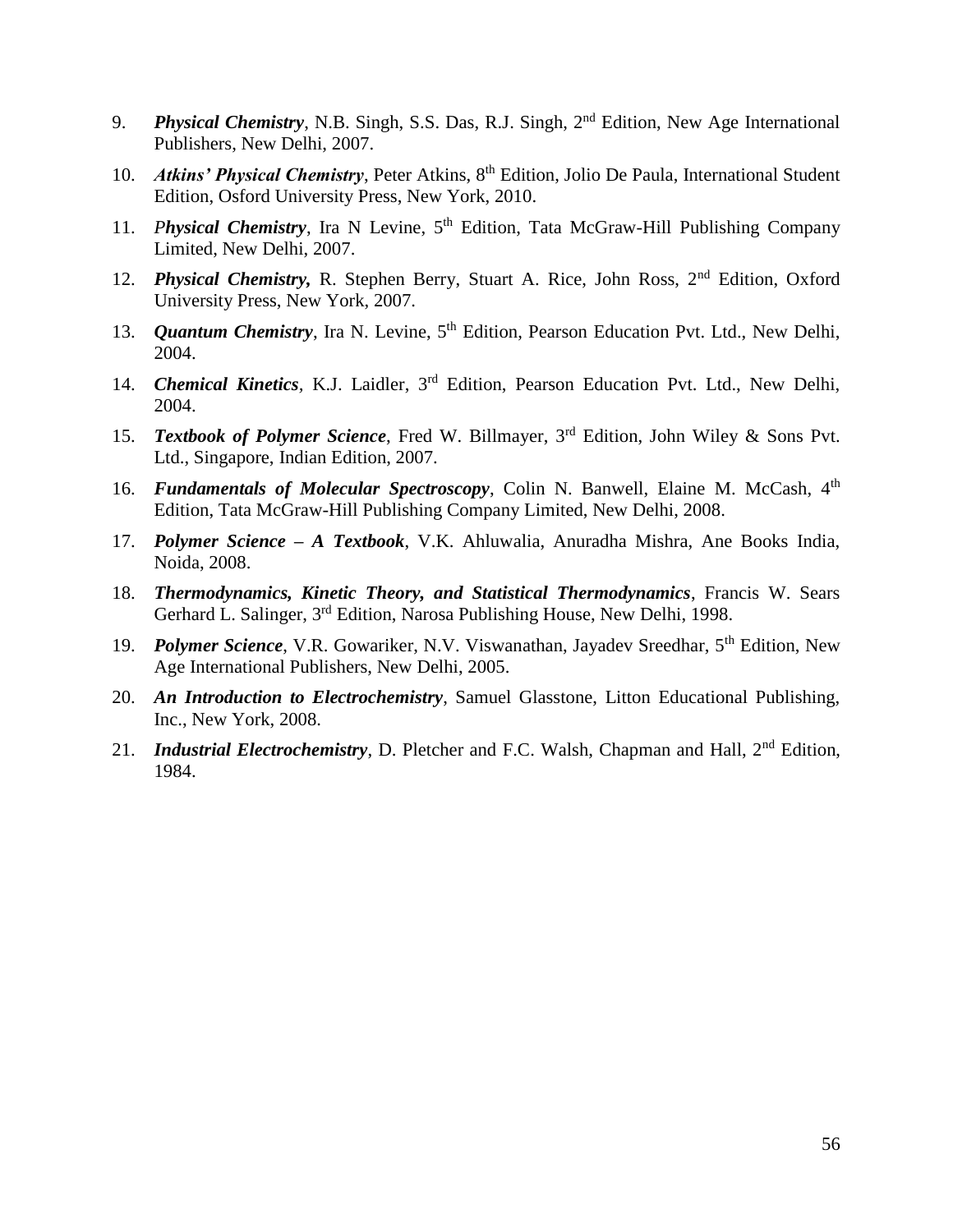# **M.Sc. Chemistry Practicals III – SEMESTER**

# **ChHCL-3.1: Inorganic Chemistry Practicals – III**

## **COMPLEX PREPARATIONS**

- 1. Preparation of Mercurytetrathiocyanatocobaltate(II)complex.
- 2. Preparation of Chloropentamminecobalt(III)chloride complex.
- 3. Preparation of Bisoxalatocuprate(II)di hydrate complex.
- 4. Preparation of Tris-oxalatoferrate(III) complex.
- 5. Preparation of Sulphatotristhioureazinc(II) complex.
- 6. Preparation of Tristhioureacopper(I)sulphate complex
- 7. Cis and trans Diaquadioxalatochromate(III)complex.
- 8. Preparation of Hexaminenickle(II)chloride complex.

## **COMPLEX ANALYSIS**

- 9. Estimation of cobalt present in Chloropentamminecobalt(III)chloride complex.
- 10. Estimation of Copper and Oxalate present ingiven Bisoxalatocuprate(II)-di hydrate complex.
- 11. Estimation of Iron and Oxalate present in given Trisoxalatoferrate(III) complex.
- 12. Estimation of nickel present in Hexaminenickle(II)chloride complex.

- 1. Vogel's Textbook of Quantitative analysis, J Mendham, R.C. Denney, J.D. Barnes M.J.K. Thomas,  $3<sup>rd</sup>$ ,  $4<sup>th</sup>$ ,  $5<sup>th</sup>$  and  $6<sup>th</sup>$  edition.
- 2. College practical Chemistry, Ahulwalia
- 3. Analytical Chemistry,G.D. Christian.
- 4. Practical Inorganic Chemistry, K. Somashekara Rao.
- 5. Principles of Inorganic Chemistry, Puri, Sharma, Khalia.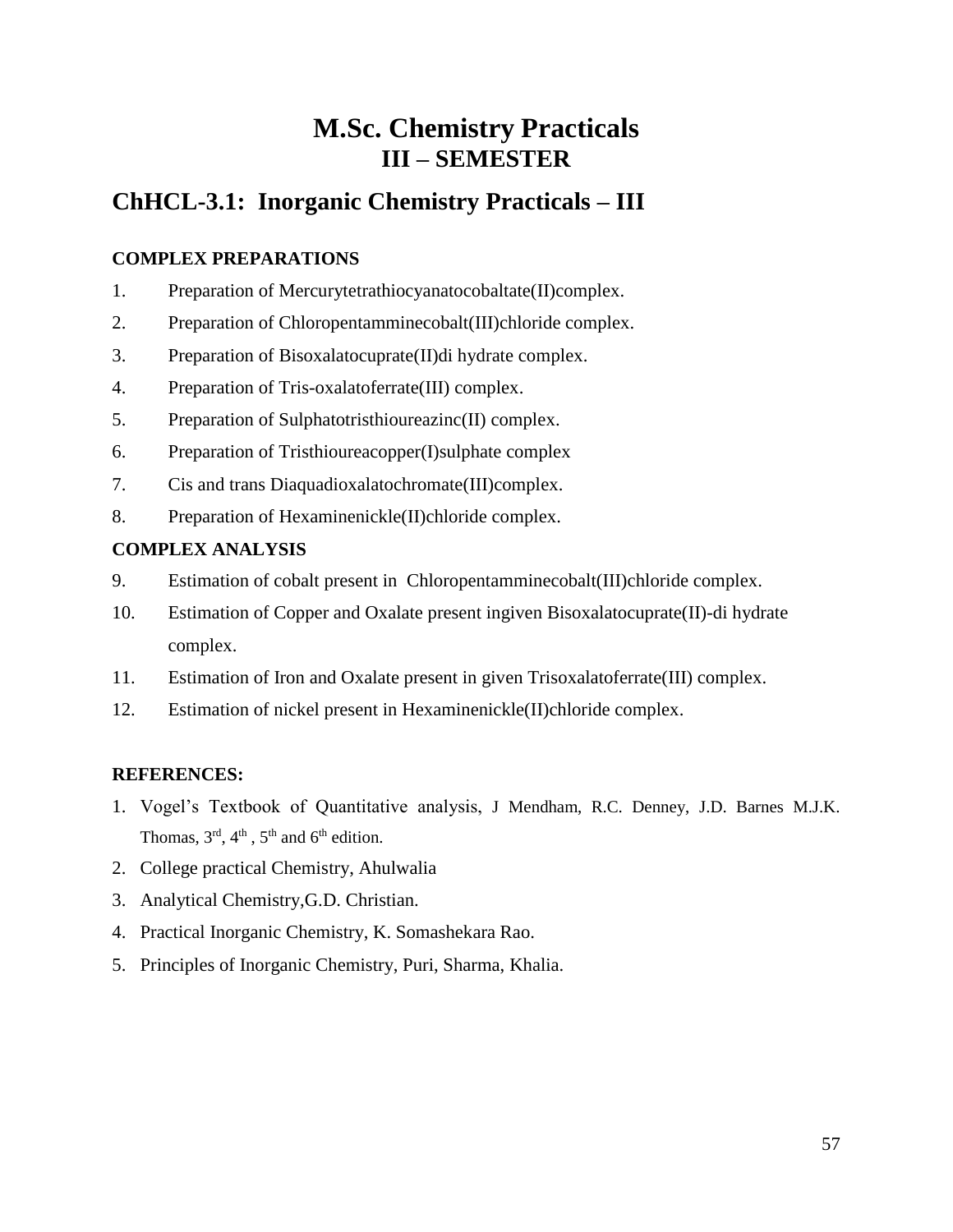# **ChHCL-3.2: Organic Chemistry Practicals – III**

### **I.TWO STEP PREPARATIONS:**

At least six preparations have to be carried out involving following types of reactions.

- 1. Nitration reactions 4. Halogenation reactions
- 2. Acetylation reactions 5. Rearrangement reactions (Beckmann rearrangement ,
- 3. Bromination reactions Hofmann rearrangement)

### **II. ESTIMATIONS**

- 1. Estimation of Cholesterol by Colorimetry.
- 2. Estimation of Amino acids by Colorimetry.
- 3. Estimation of Proteins by Colorimetry.
- 4. Estimation of Carbohydrates by Colorimetry.
- 5. Iodine value of fat or oils
- 6. Estimation of Aspirin by titration

### **REFERENCES:**

### 1. **Advanced Practical Organic Chemistry**

N K Vishnoi , Second edition, Vikas Publishing House Pvt. Ltd, 1996

- 2. **Comprehensive Practical Organic Chemistry: Preparation and Quantitative Analysis** Renu Aggarwal, V. K. Ahluwalia, Universities press (India), 2001
- 3. **Systematic Laboratory Experiments in Organic Chemistry** Arun Sethi, New Age International, 2003.
- 4. **Comprehensive Practical Organic Chemistry: Qualitative Analysis** Ahluwalia V.K. Sunitha Dhingra, First edition, Orient Longman, 2004

# 5. **Practical Organic Chemistry: Qualitative Analysis** Bhutani S.P. Chhikara A, First edition, ANE books-new Delhi, 2009

- 6. **Vogel's Textbook of Practical Organic Chemistry** Brian S. Furniss, 5th Edition, Pearson India, 2005.
- 7. **Practical Organic Chemistry**

F.G. Mann, B.C Saunders, Fourth edition , Pearson India,2009.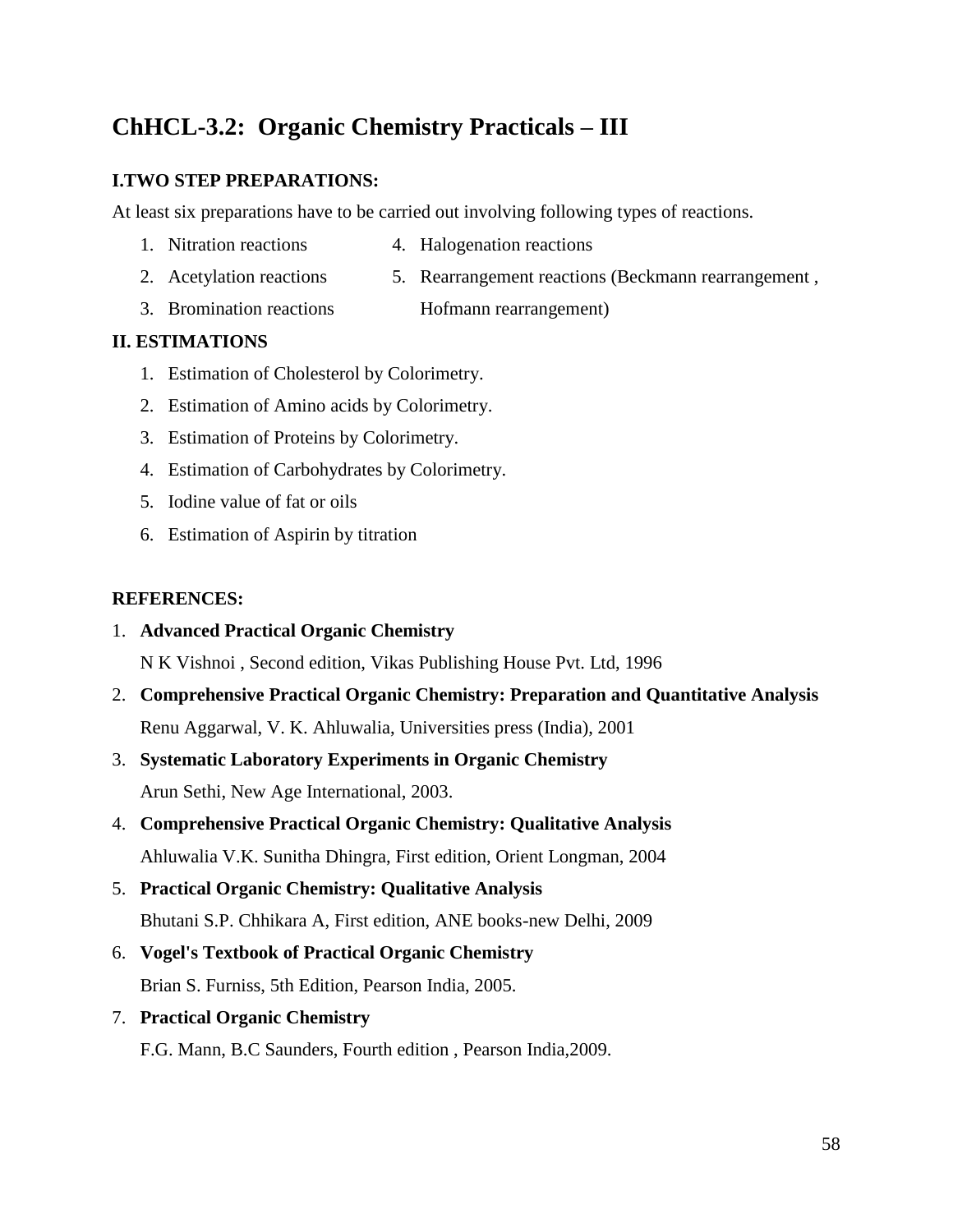# **ChHCL-3.3: Physical Chemistry Practicals – III**

- 1. Determination of hardness of water.
- 2. Estimation of  $\text{Fe}^{+2}$  and  $\text{Fe}^{+3}$  ions present in a given method.
- 3. Determination of chemical oxygen demand.
- 4. Analysis of dolomite.
- 5. Estimation of sulphate using EDTA solution.
- 6. Phase diagram.
- 7. Estimation of iodine in common salt.
- 8. Adsorption characteristics of acetic acid on charcoal.
- 9. Reaction kinetics.
- 10. Estimation of nitrite.
- 11. Electrogravimetry.
- 12. To determine the half wave potential of  $Cd^{2+}$ ,  $Cu^{2+}$  and  $Zn^{2+}$  in 0.1M solution.

\*\*\*\*\*\*\*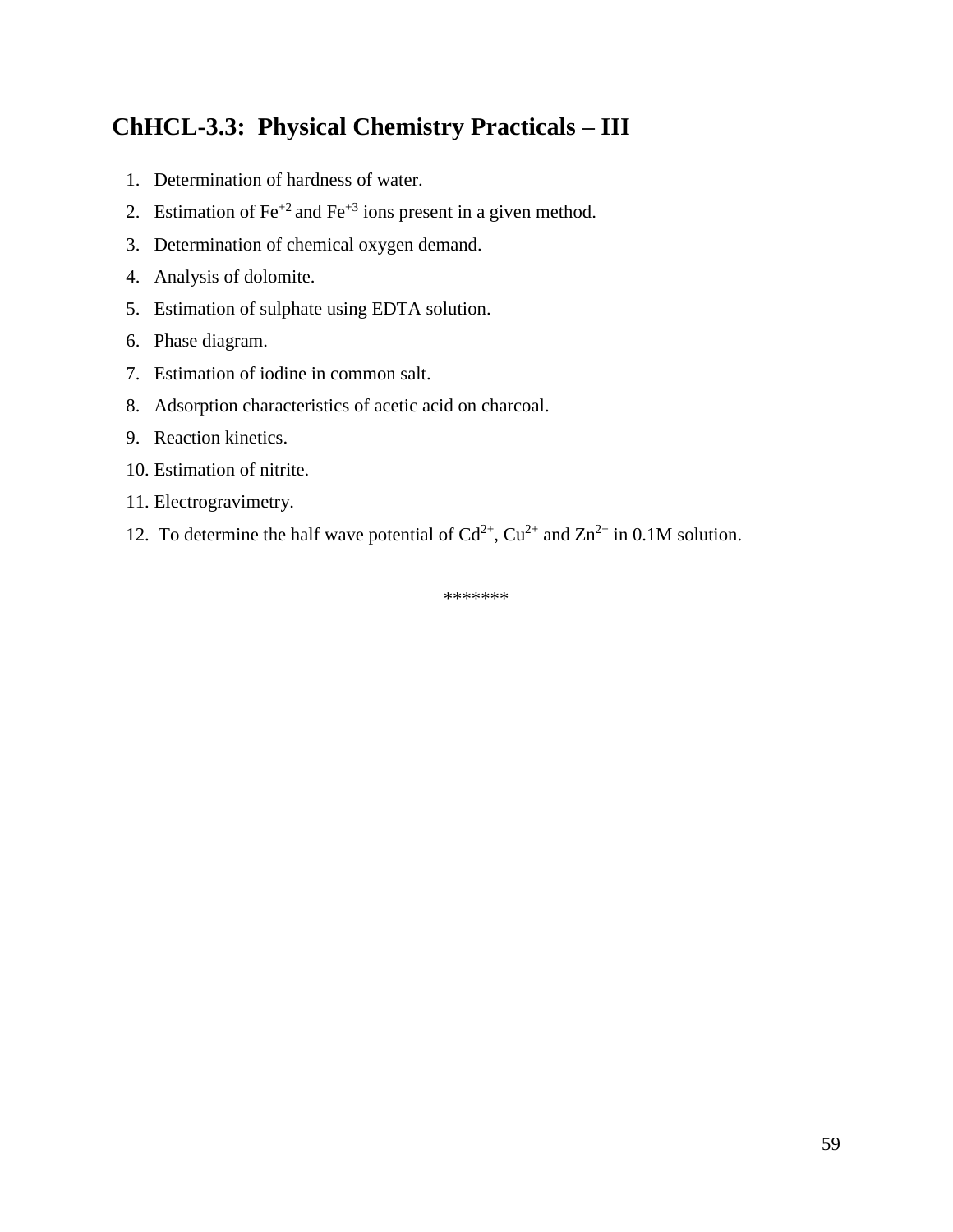# **M.Sc. Chemistry Syllabus - 2015 (CBCS Scheme) Revised Regulations -2010 IV - SEMESTER ChSC-4.1: ANALYTICAL CHEMISTRY – IV**

#### **Total: 48 hrs**

### **UNIT-I: SEPARATION TECHNIQUES 16 hrs**

**Ion-Exchange chromatography (IEC):** Ion-exchangers, cation-exchange resins, anionexchange resins, ion-exchange mechanism, factors affecting ion-exchange equilibrium, ionexchange capacity, affinity scale, instrumentation, techniques for ion-exchange, liquid ion-

exchanger, applications of IEC, experimental IEC, ion-chromatography (IC) – instrumentation and applications (removal of interfering ions, separation of lanthanides, concentration and recovery of tracer ions).

**Size exclusion (Gel) chromatography:** Introduction, theory and principles of size exclusion process, materials for size exclusion process, application in polymer chemistry (weight average and number average concept).

**Affinity chromatography:** Introduction, classification, Selection of matrix, role of spacers, affinity ligands, applications of affinity chromatography in the separation of biomolecules.

**Solvent extraction:** Theory of extraction, mechanism of solvent extraction, aqueous phase, organic phase, factors favouring solvent extraction of inorganic species, extraction involving ion association complexes, synergic extraction, solvent extraction by crown ethers, cryptands, calixarenes, applications of solvent extraction (determination of copper as diethyldithiocarbamate complex, determination of iron as 8-hydroxyquinolate). **Solid-phase extraction:** solid-phase micro extraction (SPME), advantages of SPME.

**Electrophoresis:** Free solution, paper and capillary electrophoresis, theory, instrumentation for capillary electrophoresis, separation of amino acids by capillary zone electrophoresis, applications of capillary electrophoresis, experimental paper electrophoresis.

#### **UNIT-II: X-RAY, ELECTRON AND NEUTRON DIFFRACTION STUDIES 16 hrs**

**X-Ray diffraction studies:** Theory, Mosley's law, interaction of X-ray with matter, Auger and Coster Kronig processes, instrumentation, X-ray absorption and emission methods, X-ray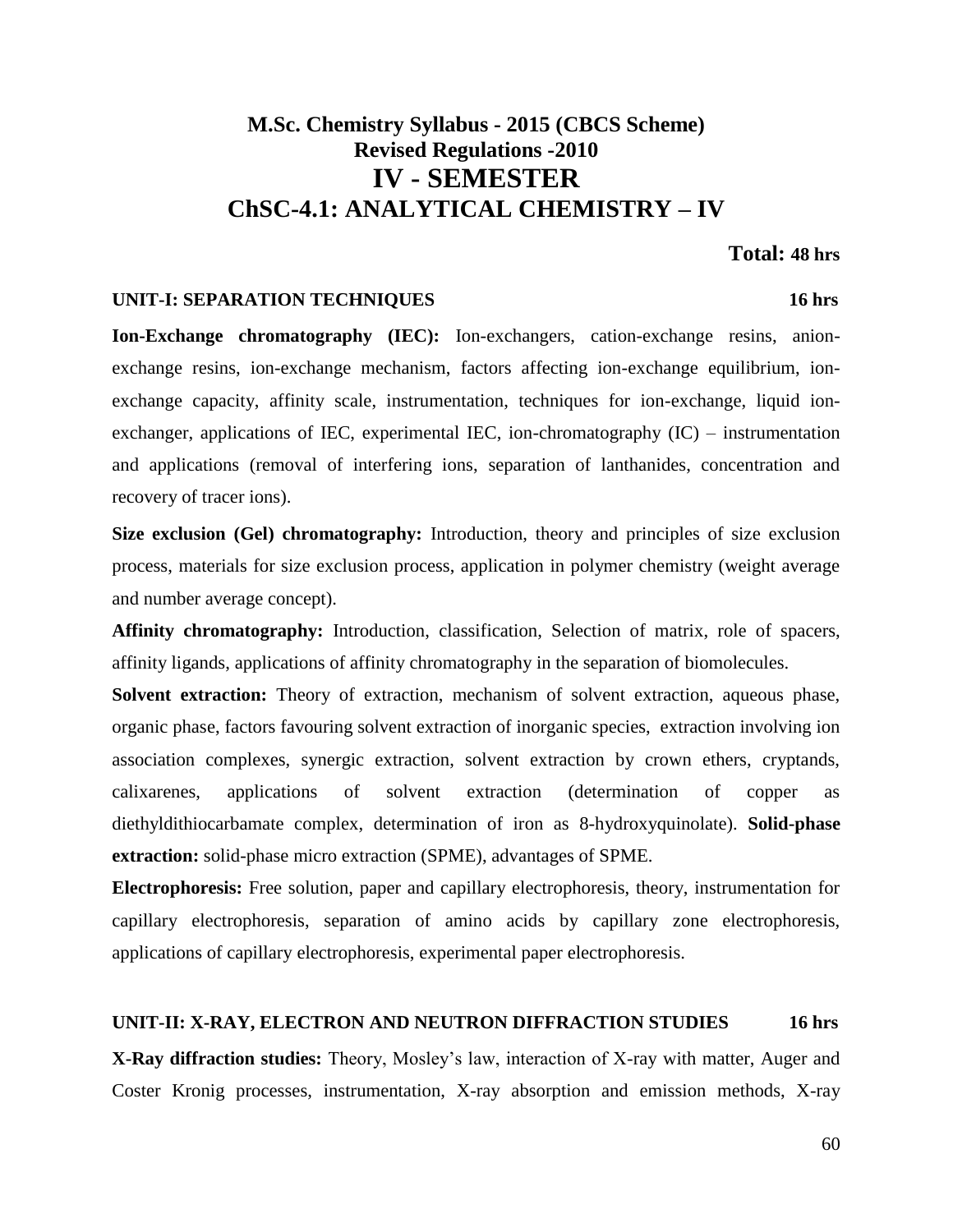diffraction, automated X-ray diffractometry, Miller indices, Bragg's condition for diffraction, Xray detection and measurement, structural analysis of crystals, Laue method, Bragg's method, Rotating crystal method, Debye and Scherrer powder method, simple lattices and X-ray intensities, scattering factors, structure factor and its relation to electron density, identification of unit cells from systematic absences in diffraction patterns, predicting diffraction pattern of lattices, phase problem, procedure for X-ray structure analysis, Ramachandran diagram.

**Electron diffraction:** Basic principle, scattering intensity and scattering angle, Wierl equation, measurement technique, elucidation of structure of simple gas phase molecules, electron diffraction studies of some compounds, low-energy electron diffraction (LEED) and structure of surfaces.

**Neutron diffraction:** Introduction, theory, scattering of neutrons by solids and liquids, magnetic scattering, measurement technique, elucidation of structure of magnetically ordered unit cell, applications of neutron diffraction studies.

# **UNIT-III: SURFACE CHARACTEIRIZATION TECHNIQUES, AUTOMATIC METHODS AND THERMAL METHODS OF ANALYSIS. 16 hrs**

**Surface characterization techniques:** Introduction, definition of solid surface, types of surface measurements, spectroscopic surface methods – general technique in surface spectroscopy. Electron spectroscopy: Basic principles, instrumentation and applications of X-ray photoelectron spectroscopy (XPS) and Auger electron spectroscopy (AES). Secondary-ion mass spectrometry, laser microprobe mass spectrometry, Electron microprobe spectrometry: Basic principles, instrumentation and applications of scanning electron microscopy (SEM), scanning probe microscopes, scanning tunneling microscope (STM) – principles, instrumentation and applications, atomic force microscope (AFM) - principles, instrumentation and applications.

**Automatic methods of analysis:** specifications and performance of automated methods, automation strategy, advantages and disadvantages of automated techniques, infrared process analyzers, selection of on-line analyzers, on-line potentiometric analyzers, chemical sensors (optodes and microsensors), automatic chemical analyzers, discrete analyzers, continuous analyzers (single channel and multi channel), continuous flow methods, flow-injection analysis, centrifugal analyzers, automatic elemental analyzers, laboratory robots.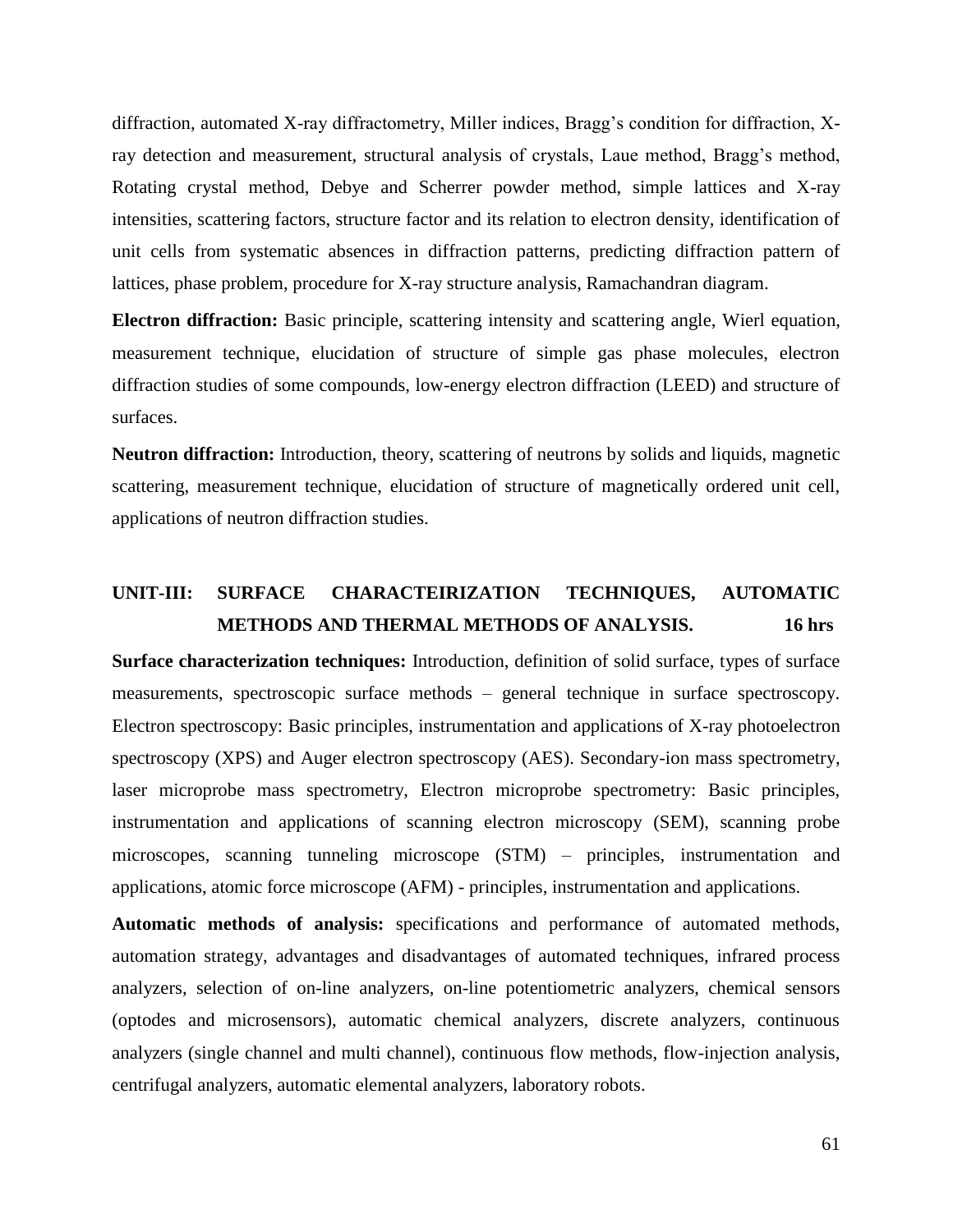**Thermal methods of analysis:** Introduction, thermogravimetric methods, thermogram, factors affecting thermogram, thermogravimetric analysis (TGA) – instrumentation and applications (TGA analysis of polymers and inorganic compounds), static and dynamic thermogravimetry. Differential thermal analysis (DTA) – theory, instrumentation and applications (DTA analysis of polymers and inorganic compounds). Differential scanning calorimetry (DSC): theory, instrumentation and applications, factors affecting DTA and DSC.

- 1. *Vogel's Textbook of Quantitative Chemical Analysis*, J. Mendham, R.C. Denney, J.D. Barnes, M. Thomas, B. Sivasankar, 6<sup>th</sup> Edition, Pearson Education, New Delhi, India, 2012.
- 2. *Principles of Instrumental Analysis*, D.A. Skoog, E.J. Holler, T.A. Nieman, 5th Edition, Thomson Aisa Pvt. Ltd., Singapore, 2004.
- 3. *Instrumental methods of Chemical Analysis (covering UGC Syllabus),* H. Kaur, Pragathi Prakashan, New Delhi, India
- 4. *Quantitative Chemical Analysis***,** Daniel C. Harris, 6th Edition, W.H. Freeman and Company, New York, USA, 2003.
- 5. *Fundamentals of Analytical Chemistry*, D.A. Skoog, D.M. West, E.J. Holler, S.R. Crouch, 8<sup>th</sup> Edition, Thomson Aisa Pvt. Ltd., Singapore, 2004.
- 6. *Introduction to Spectroscopy,* D.L. Pavia, G.M. Lampman, G.S. Kriz, 3rd Edition, Cengage Learning India Pvt. Ltd., New Delhi, 2008.
- 7. *Spectrometric Identification of Organic Compounds,* R.M. Silverstein, F.X. Webster, 6th Edition, Wiley Student Edition, New Delhi, India, 2007.
- 8. *Applications of Absorption Spectroscopy of Organic Compounds*, John R. Dyer, Prentice-Hall of India Pvt. Ltd., New Delhi, India, 2007.
- 9. *Instrumental Analysis*, D.A. Skoog, E.J. Holler, S.R. Crouch, 11th Indian Reprint, Cengage Learning India Pvt. Ltd., New Delhi, 2012.
- 10. *Molecular Structure and Spectroscopy*, G. Aruldhas, 2<sup>nd</sup> Edition, Prentice-Hall of India Pvt. Ltd., New Delhi, India, 2007.
- 11. *Symmetry and Spectroscopy of Molecules,* K. Veera Reddy, New Age International Pvt. Ltd., New Delhi, India, 1998.
- 12. *Analytical Chemistry – Theory and Practice,*, R.M. Verma, 3rd Edition, CBS Publishers and Distributors, New Delhi, India, 2007.
- 13. *Vibrational Spectroscopy – Theory and Applications*, D.N. Sathyanarayana, New Age International Publishers, New Delhi, India, 2004.
- 14. *Organic Spectroscopy*, William Kemp, 3rd Edition, Palgrave, New York, USA, 2004.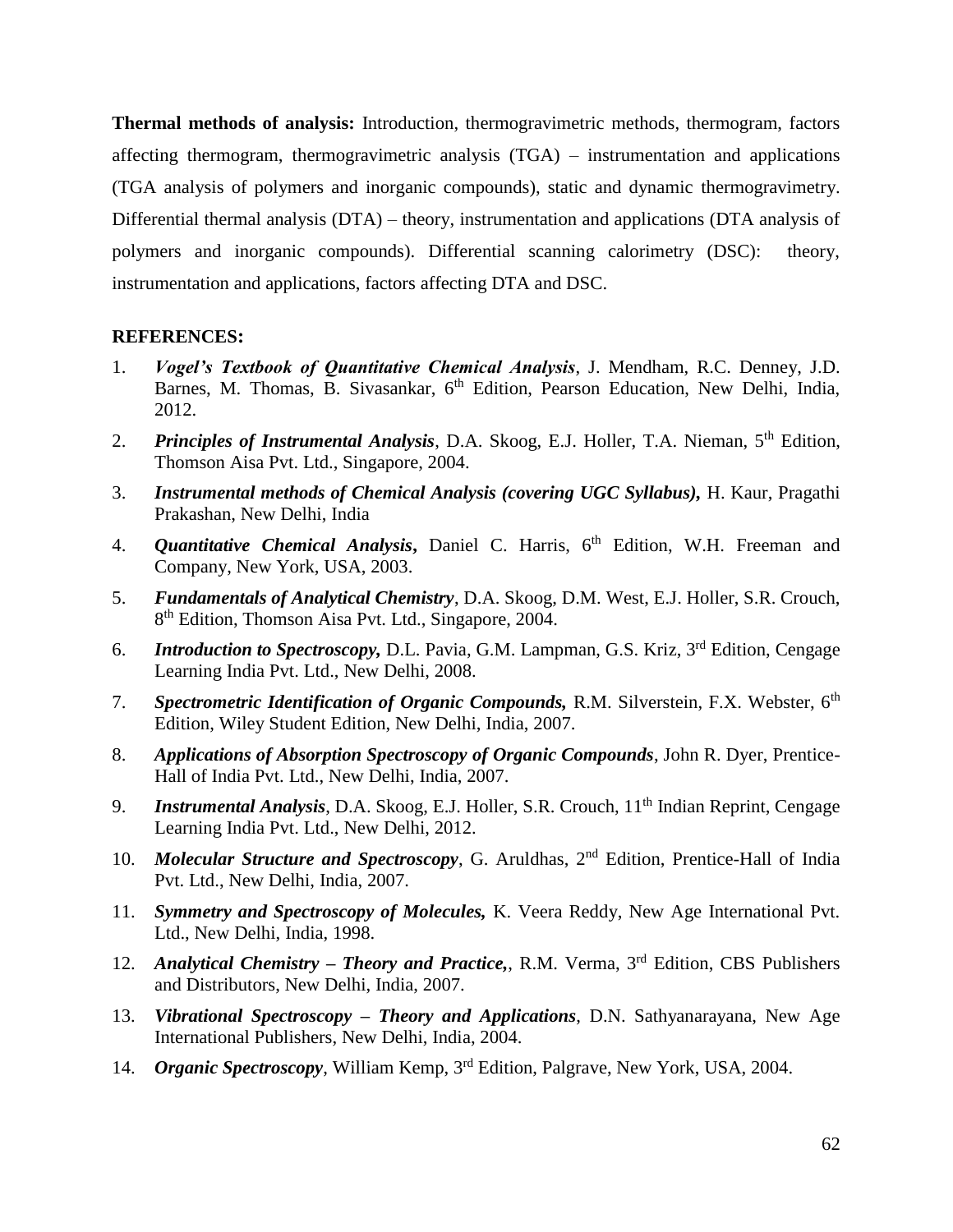- 15. *Basic Atomic and Molecular Spectroscopy*, J. Michael Hollas, Royal Society of Chemistry, Cambridge, UK, 2002.
- 16. *Quantitative Analysis*, Day and Underwood, Prentice/Hall Pvt. Ltd. 6<sup>th</sup> Edition (1993).
- 17. *Vogel's text Book of Quantitative Chemical Analysis,* Revised by G.H. Jaffery, J. Bassett, J. Mendhrn and R.C. Denny, ELBS 5<sup>th</sup> Edition (1998).
- 18. *Analytical Chemistry*, Gray D. Christian, 5<sup>th</sup> Edition, John Wiley and Sons, Inc
- 19. *Introduction to Chromatography- Theory and Practice,* V.K. Srivatsan and K.K. Srivatsan, S. Chand Company Ltd. 4<sup>th</sup> Edition (1991).
- 20. *Instrumental Methods of Analysis*-Willard, Merrit and Dean, 7<sup>th</sup> Edition, (1998).
- 21. *Instrumental Methods of Chemical Analysis,* B.K. Sharma, Goel Publishing House. Meerut, (2000).
- 22. *Group theory and its applications to Chemistry,* K.V. Raman, Tata McGraw Hill 1997.
- 23. *Fundamentals of Molecular Spectroscopy*, 3rd edition C.N. Banwall, McGraw Hill, Book co, (UK) Ltd 1983.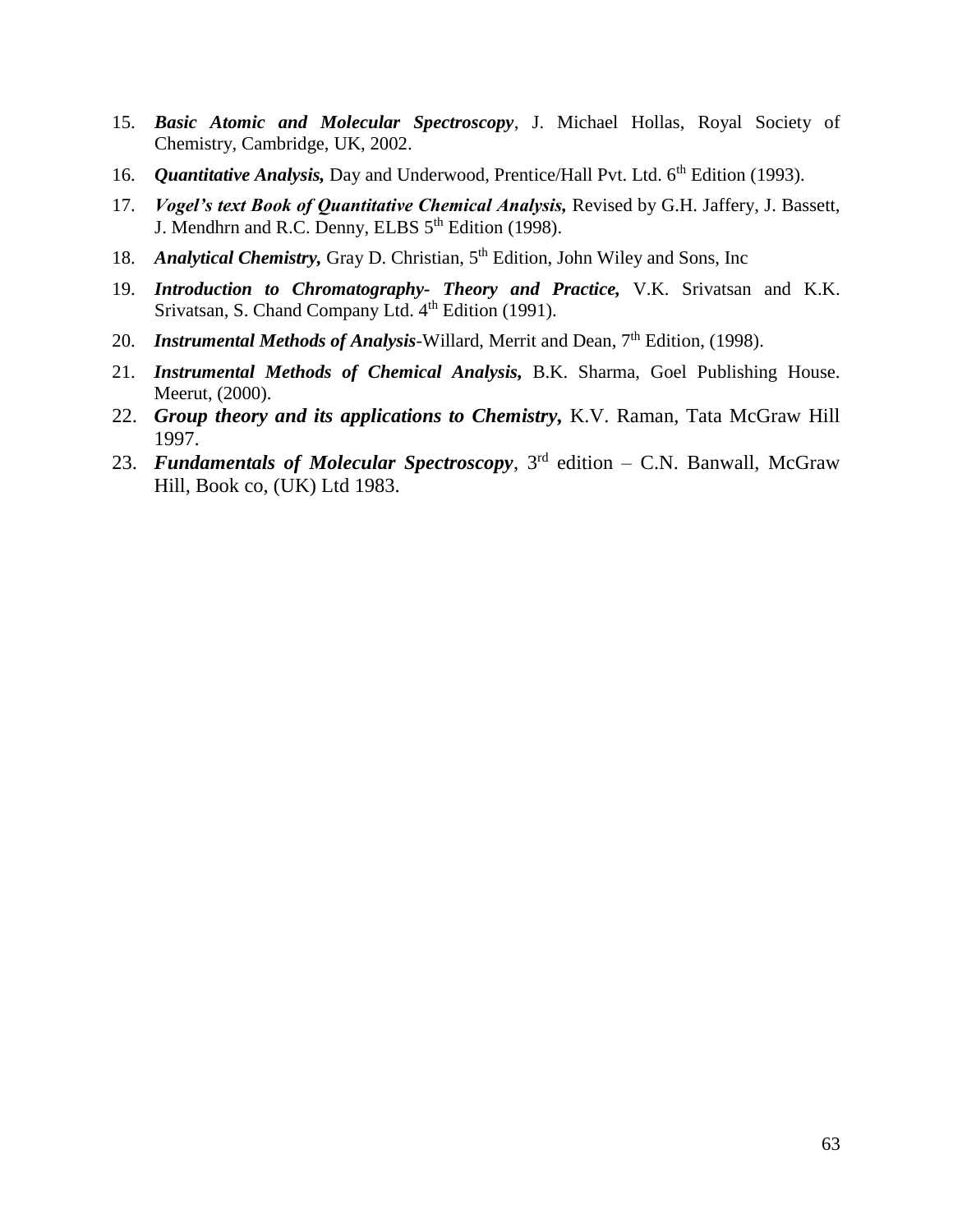# **CH.SC.4.2-INORGANIC CHEMISTRY-IV**

# **Unit-I 16 hrs**

a) Chemistry of new materials: Conducting polymers: Polyaniline (PAN), poly p-phenylene (PPP),), poly-pyrrole (PPP) , poly-phenylacetelene (PPA) - mechanism of conduction, doping, properties, engineering and biological applications.

Super conductors- introduction, type I and type II super conductors, preparation of high Tc super conductor-Y<sub>1</sub>Ba<sub>2</sub>Cu<sub>3</sub>O<sub>8</sub>, BCS theory, Meisner effect, magnetic levitation, applications of high Tc super conductors.

Supra molecular chemistry: Definition, nature of supra molecular interactions; supra molecular host-guest compounds, common host molecules- crown ethers, porphyrins, zeolites, pillarenes, clixarenes, Molecular recognition and molecular receptors; Supra molecular catalysis, molecular switches, molecular wires.

#### **UNIT II** 16 hrs

### **Bioinorganic Chemistry-I:**

Essential and trace metal ions in biological process, , bioligands- amino acids, proteins, nucleic acids, nucleotides and their potential metal binding sites; special ligands- porphyrins, chlorin and corrin. Metalloproteins- role of protein and metal ions in metalloproteins; metalloenzymes and metal activated enzymes.

### **Ion transport across cell membrane:**

Structure and function of biological membranes, concentration of metal ions outside and inside cells, ion transport across cell membrane; crown ethers, ionophores-channel forming and carrier ionophores; active and passive transport; transport  $Na^{+} & K+ions$ :  $Na^{+}/K^{+}$  pump- importance and mechanism of action;  $Ca^{2+}$  storage and transport,  $Ca^{2+}$  pump- importance and mechanism of action, role of  $Ca^{2+}$  in muscle contraction and blood clotting.

Transport and storage of Fe: Structure and roles of ferritin, transferrin and siderophores; Transport of Cu: - Structure and role of ceruloplasmin.

# **Total: 48 hrs**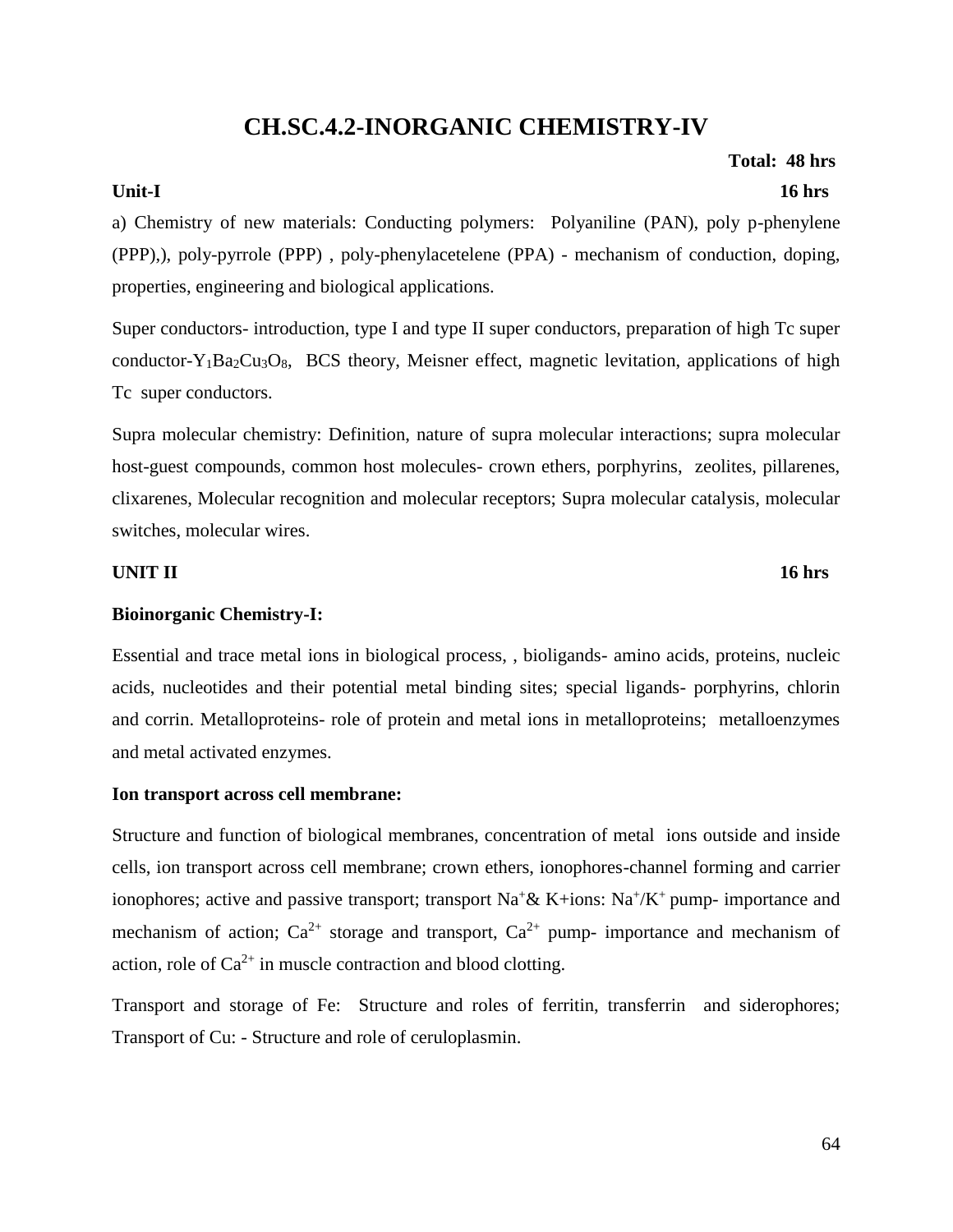**Biological oxygen carriers:** Heme proteins -O<sup>2</sup> uptake, transport and storage. Thermodynamic and kinetic aspects of dioxygen as oxidant, activation of  $O_2$  through transition metal complexation; basic requirements for effective  $O<sub>2</sub>$  carriers, Structure and functioning of hemoglobin(Hb) and myoglobin(Mb) proteins, O<sub>2</sub> binding-cooperativity effect, Perutz trigger mechanism, Bohr effect, role of distal and proximal histidine; role of protein chains; CO and CNpoisoning and treatment. Model compounds for  $O_2$  binding and synthetic  $O_2$  carriers; nonporphyrin systems- hemerythrin and hemocyanin. Photosynthesis: Chlorophyll: structural features, role of  $Mg^{2+}$ ; light and dark reactions, PS-I and PS-II, Z-scheme of photosynthesis, oxygen evolving complex(OEC).

#### **UNIT III** 16 hrs

**Bioinorganic Chemistry-II:** Nitogen fixation - Chemical inertness of N<sub>2</sub>- thermodynamic and kinetic aspects, activation of  $N_2$  through metal interaction. Biological nitrogen fixation: Nitrogenase enzyme, structure,  $N_2$  binding sites and mechanism of action.

**Electron transfer proteins:** organic cofactors-FAD, NAD, FMN, ubiquinone; Structure and functions of:- blue copper protein (plastocyanin); Fe-S protein- rubredoxin, ferridoxin and HIPIP; heme proteins: cytochromes- cytochrome c and cytochrome c-oxidase. Electron transport chain (ETC) in respiration.

**Metalloenzymes:** Zinc enzymes- nature's choice of Zn(II) for non-redox enzymes ; structure of active site and function of carboxypeptidase, carbonic anhydrase and alcohol dehydrogenase. Copper enzyme-super oxide dismutase. Molybdenum enzyme- xanthineoxidase. Iron enzymecatalase, peroxidase and cytochrome  $p-450$ . Vitamin  $B_{12}$  and coenzymes: structure of corrin ring, cobalamin unit, reduction of aquacobalamin  $B_{12a}(Co^{III})$  to  $B_{12r}(Co^{II})$ ,  $B_{12s}(Co^{I})$  and their importance; biomethylation and mutase activity of cobalamins.

Applied bioinorganic chemistry: Metal ion deficiency and treatment- Fe, Cu, Mn, Zn deficiency and treatment. Metal ion excess toxicity-Fe excess toxicity- African siderosis, hemosiderosis, hemochromatosis (bronze diabetes) and detoxification. Cu excess toxicity: Wilson's disease and treatment.

Heavy metal ion toxicity: Hg, Pb, Cd, As toxic effects – mechanism of toxic effects. Heavy metal toxicity treatment- chelation therapy: chelating agents for Hg, Pb, Cd, As toxicity. Metal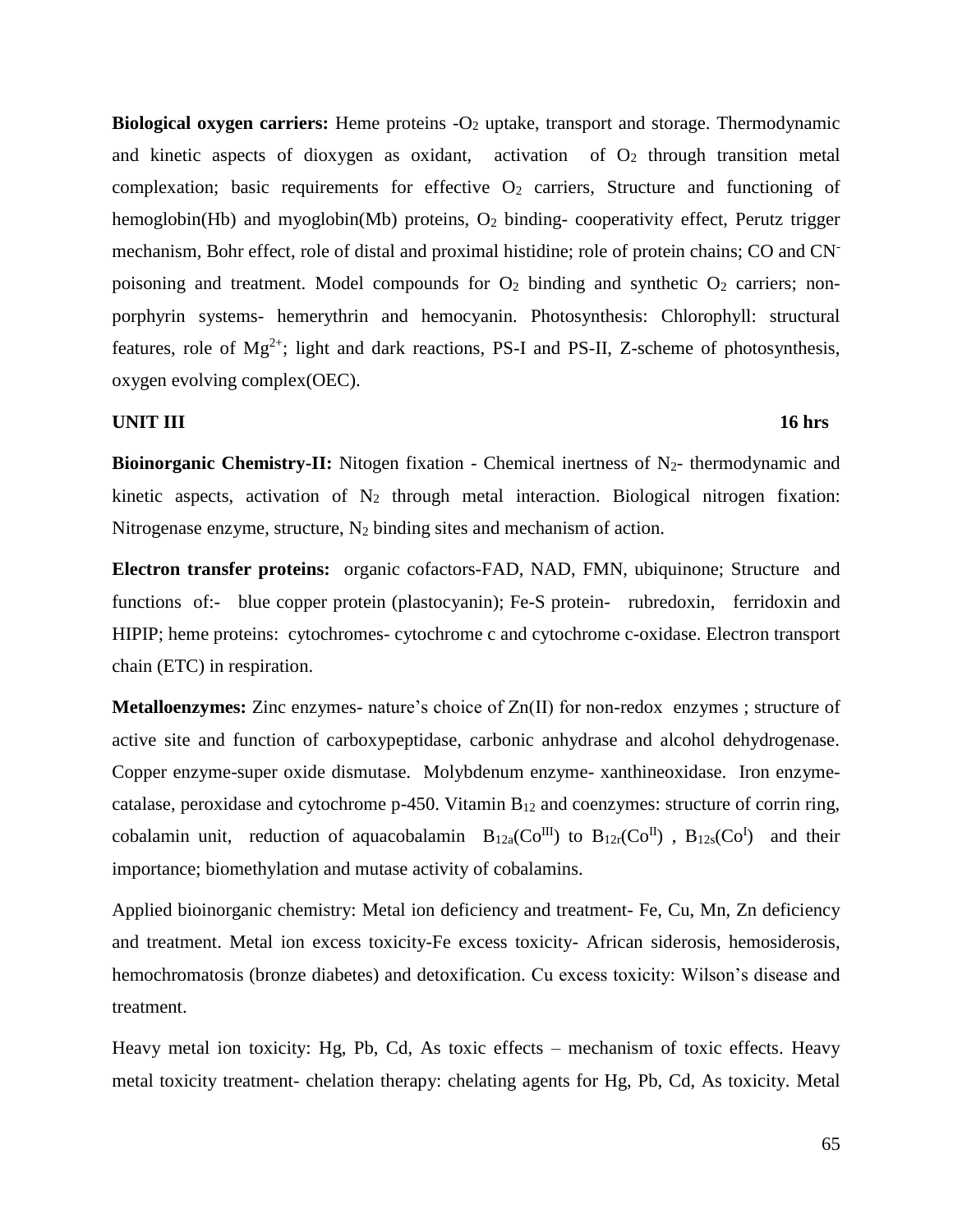complexes as drugs: cis-plain as anticancer agent: mechanism of action and side effects; gold complexes as antiarthritic drugs- chrysotherapy. Metal complexes in diagnosis - Gd complexes in magnetic resonance imaging (MRI).

#### **References:**

- 1. *Inorganic Chemistry- Principles, structure and reactivity*, 3rd ed. James E Huhee, Ellen E. Keither and Richard L Keither,
- 2. *Inorganic Chemistry*, 3rd ed. D.P.Shriver and P.W.Atkins, Oxford University press, 1999.
- 3. *Principles of Inorganic Chemistry* B.R.Puri, L.R.Sharma and K.C.Kalia , Mile Stone Publishers, Delhi, 2010.
- 4. *Principles of Bioinorganic Chemistry*, Stephen J. Lippard and Jeremy Berg, Panima Publishing Corporation, New Delhi, India, 2005.
- 5. *Bioinorganic Chemistry,* Bertini , Gray, Lippard and Valentine**,** Viva Books, Pvt., Ltd. 2004.
- 6. *Bioinorganic Chemistry*-Asim K. Das, 2010 Reprint, Books and Allied(P) Ltd, Kolkota.
- 7. *New Directions in Solid State Chemistry , C*.N.R.Rao, J. Gopalakrishna, Cambridge University Press, 1997
- 8. *Introduction to nanoscience,* Gabor L. Hornyak, Joydeep Dutta, HarryF.Tibbals, Anil K. Rao, CRC Press, 2008.
- 9. *Nanotechnology: Importance and applications,* M.H. Fulekar, IK Internation al, 2010.
- 10. *Supramolecular chemistry- Concepts and Perspectives*, J.M. Lehn, Wiley-VCH, 1995.
- 11. *Supramolecular Chemistr'.* P. D. Beer, P. A. Gale, D. K. Smith, Oxford University Press, 1999.

.

12. *Supramolecular Chemistry ,* J.W.Steed, J.L. Atwood, Wiley, 2000.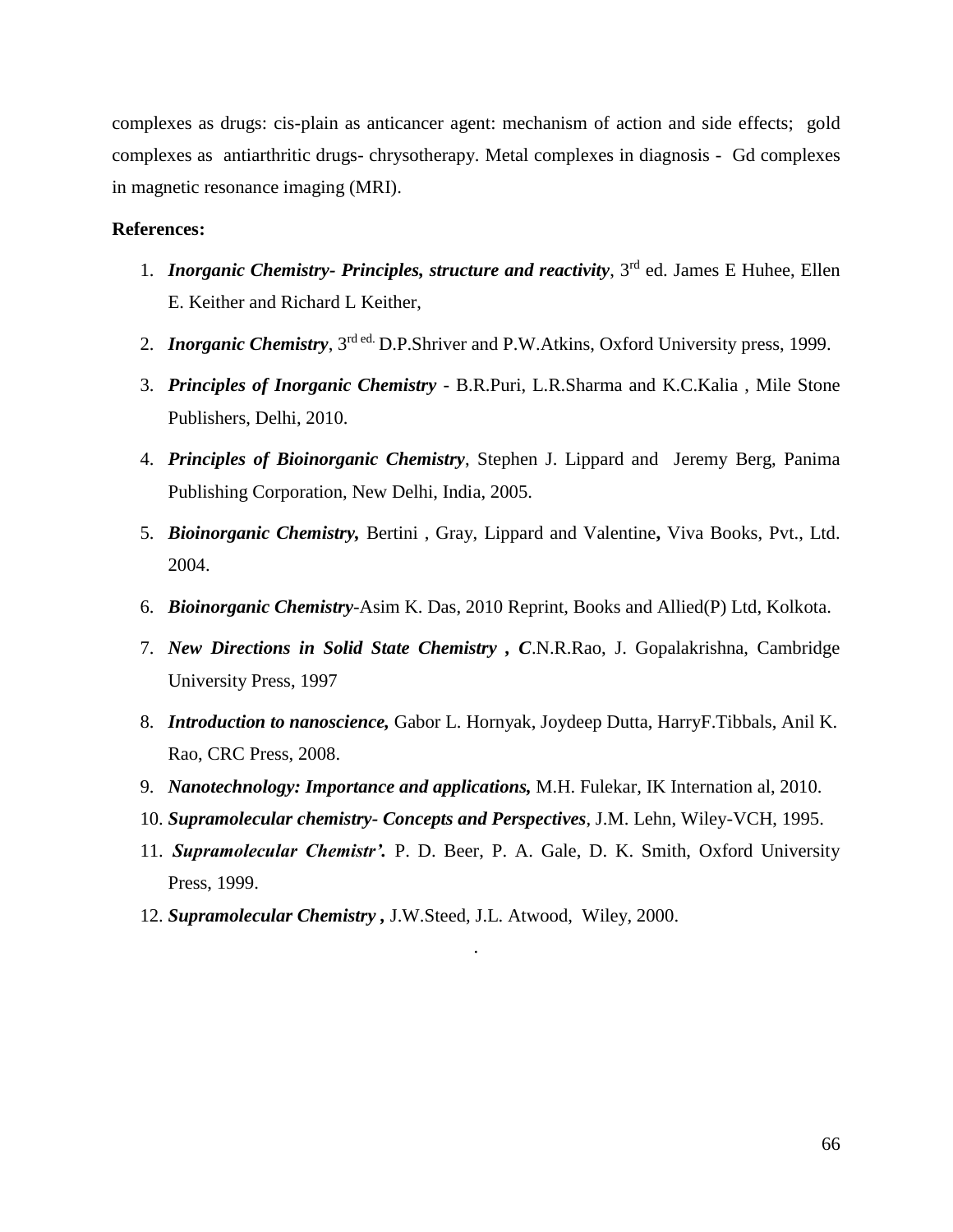## **ChSC-4.3: ORGANIC CHEMISTRY - IV**

#### **UNIT-I: CHEMISTRY OF NATURAL PRODUCTS - II 16 hrs**

**Alkaloids**: Introduction, occurrence, nomenclature, classification, isolation, properties determination of molecular structure. Synthesis and structural elucidation of Papaverine and Reserpine. Biosynthesis of ephedrine, hygrine, nicotine and nicotinic acid.

**Terpenoids:** Introduction, occurrence, classification, isolation, general characteristics, isoprene rule. Synthesis and structural elucidation of Citral and  $\alpha$ -Pinene. Biosynthesis of terpenes.

**Steroids:** Introduction, Diel's hydrocarbon, Sterols – Cholesterol, Lanosterol, Ergosterol, Stigmasterol (elementary account). Structural analysis of Cholesterol (structure of nucleus, position of double bond and hydroxyl group, nature and position of side chain, position of angular methyl group).

**Lipids:** Introduction, simple lipids (fats, oils, waxes), compound lipids, phospholipids (Lecithins, Cephalins, Plasmalogens, Sphingomyelins), glycolipids, galactolipids.

**Prostaglandins:** Introduction, occurrence, importance, isolation, nomenclature, classification, biosynthesis of PGE<sub>2</sub>, PGF<sub>2 $\alpha$ </sub> and PGD<sub>2</sub>. Structural elucidation of PGE.

**Vitamins:** Classification, nomenclature, biological functions, isolation, structure, biological importance and co-enzymes of Vitamin-B<sub>1</sub>, B<sub>2</sub>, B<sub>3</sub>, B<sub>6</sub>, B<sub>12</sub>, Folic acid (Folate), Vitamin-A<sub>1</sub>, A<sub>1</sub>, A2, Vitamin-E, Vitamin-C, Nicotinic acid and Nicotinamide.

**Enzymes:** Structure and reactivity of Cocarboxylase (Thiamine pyrophosphate), Nicotinamide adenine dinucleotide (NAD<sup>+</sup>), Nicotinamide adenine dinucleotide phosphate (NADP<sup>+</sup>), Coenzyme-A, Pyridoxal phosphate, Uridine diphosphate glucose (UDPG), Flavin adenine dinucleotide (FAD), Adenosine diphosphate (ADP), Adenosine triphosphate (ATP).

#### **UNIT-II: SYNTHETIC APPROACHES IN ORGANIC REACTIONS 16 hrs**

**Retrosynthesis analysis by disconnection approach** – Development of organic synthesis, retrosynthesis. Mono-functional disconnection - disconnection of carboxylic acids and their derivatives, alkanes and amines. Bi-functional disconnection.

**Protection and de-protection in organic synthesis –** Protection of hydroxyl, carboxyl, carbonyl, amino, thiol groups their de-protection.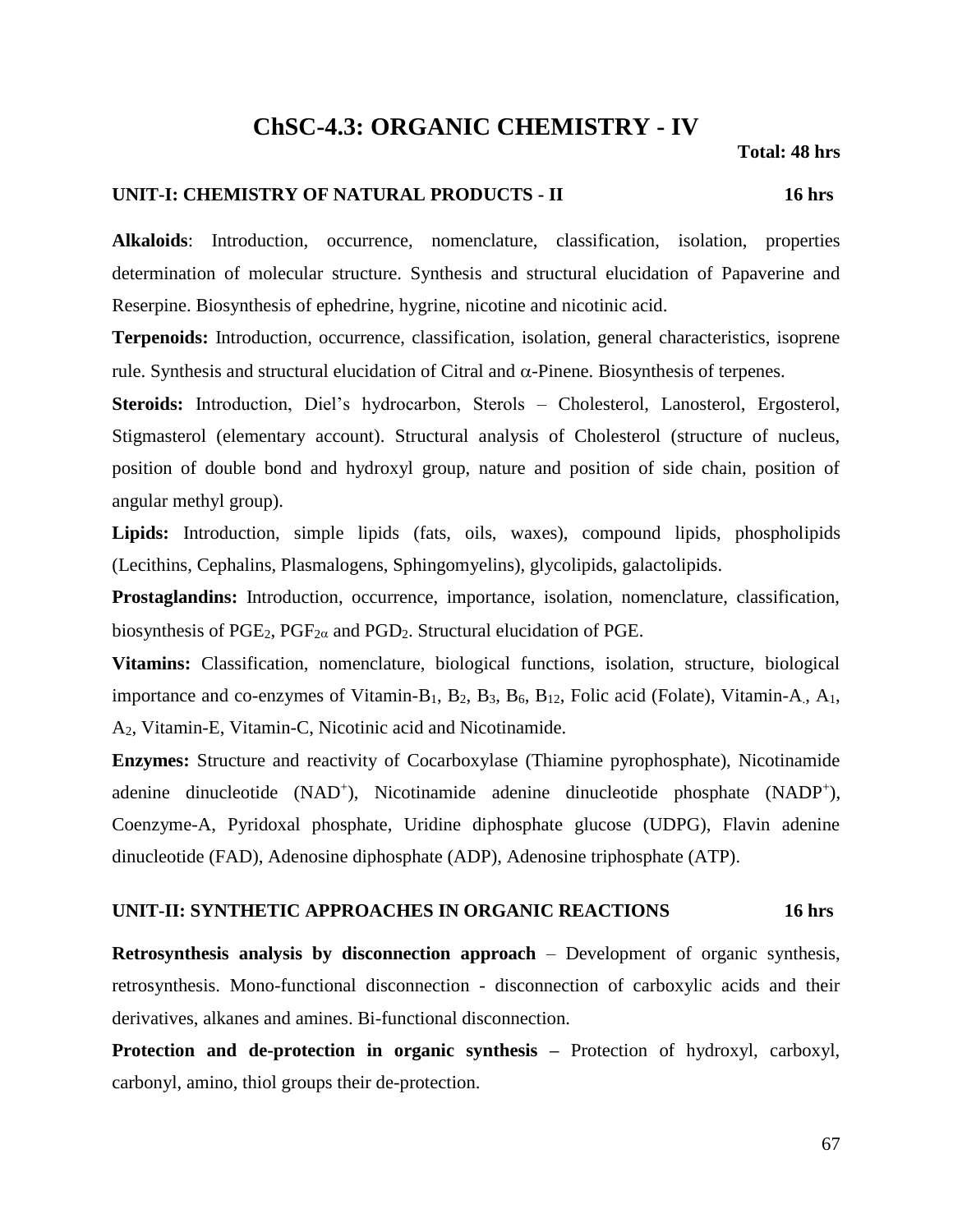**Microwave assisted organic synthesis** – Introduction, advantages and limitations, few examples.

**Solid support synthesis and combinatorial synthesis** – Introduction, advantages and limitations, few examples.

**Green chemistry:** Introduction, price of achievements of chemistry, definition of green chemistry, pillars of green chemistry – catalyzed reactions, replacement of organic solvents, starting materials from renewable resources, atom economy, biodegradable household and bulk chemicals. Plausible routes - to increase the atom economy, to reduce toxicity of reactions and to lower the production cost. Future status of green chemistry.

#### **UNIT-III: MEDICINAL CHEMISTRY AND CHEMOTHERAPY 16 hrs**

**Drug design:** Introduction, analogous and pro-drugs, concept of lead molecule, factors governing drug design – quantum mechanical approach, molecular orbital approach, molecular connectivity approach, linear free energy approach. Method of variation – drug design through disjunction and conjunction.

Factors governing ability of drugs to reach active sites – absorption, distribution, metabolism (biotransformation), excretion, intramolecular distances and biological activity.

**Molecular modeling and drug design**: Introduction, methodologies, molecular mechanics, quantum mechanics, known receptor sites – 3D structure of macromolecular targets, major steps in structure-based-drug-design, Ligand Receptor Recognition, active site for a target molecule, characterization of sites – hydrogen bonding and other group binding sites, electrostatic and hydrophobic fields, design of ligands, calculation of affinity, unknown receptor sites – pharmacophore vs binding-site models, searching for similarity, molecular comparisons, predictive ADME, reverse designing, CADD – methods.

**Sulphonamides:** Introduction, classification, synthesis and SAR studies of – Sulfanilamide, Sulfacetamide, Sulfaguanidine, Mafenide, Dapsone.

**Antimalarials:** Introduction, classification, synthesis and SAR studies of – Chloroquine, Pamaquine, Mepacrine, Pyrimethamine.

**Antibiotics:** Introduction, classification, synthesis and SAR studies of – Penicillins, Chloramphenicol.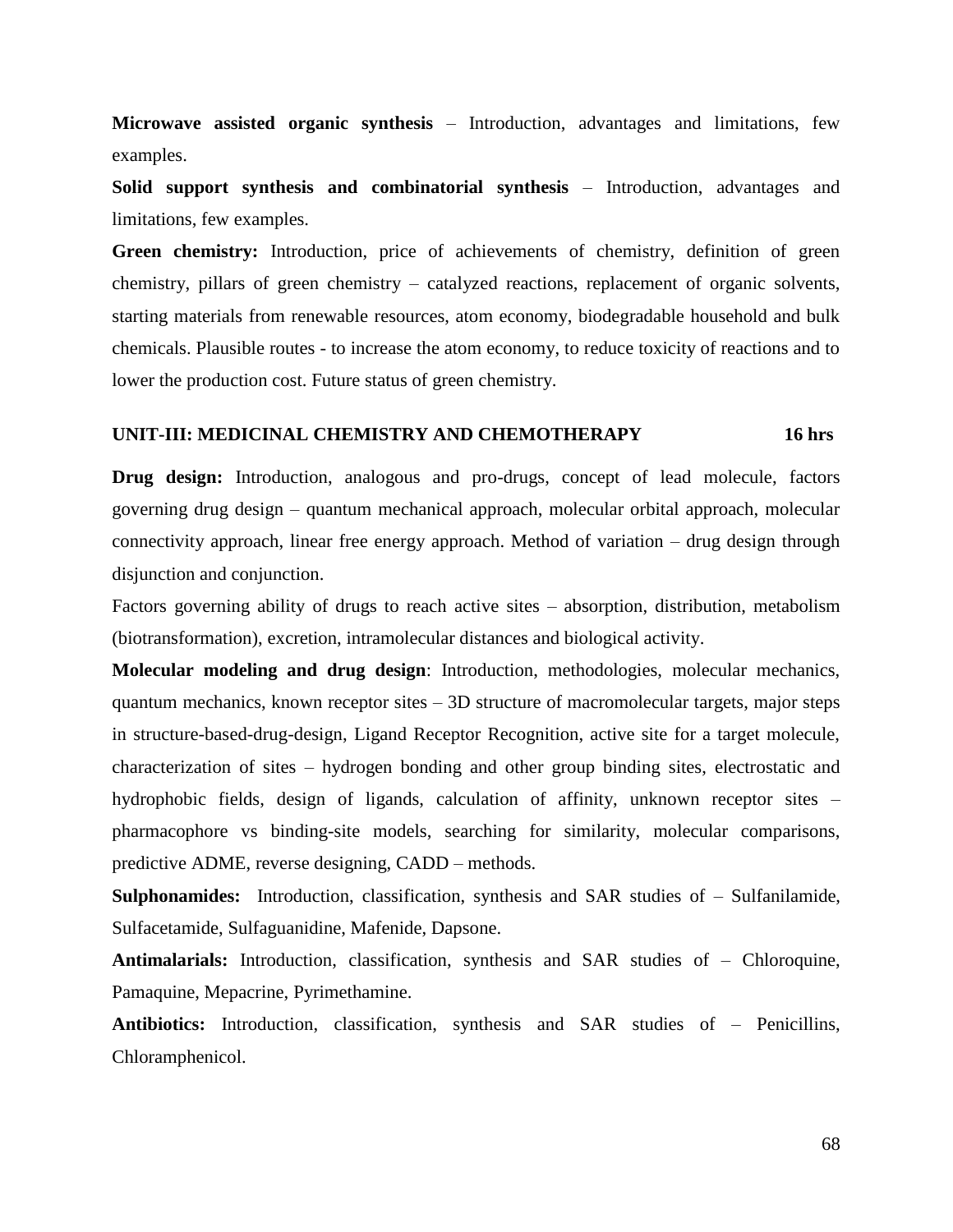**Antivirals:** Introduction, classification and synthesis of – Amantidine hydrochloride, Idoxuridine, Methisazone.

**Antipsychotics (Tranquilizers):** Introduction, classification and synthesis of – Pipradrol, Captodiame, Chlorpromazine.

- 1. *Organic Chemistry*, J. Clayden, S. Warren, N. Greeves, P. Wothers, 1<sup>st</sup> Edition, Oxford University Press, UK, 2001.
- 2. *Organic Chemistry – Solution Mannual*, S. Warren, Oxford University Press, UK, 2009.
- 3. Advanced Organic Chemistry, Part-A: Structure and Mechanisms, 5<sup>th</sup> Edition, Francis A. Carey, Richard J. Sundberg, Springer, New York, 2007.
- 4. *Principles of Organic Synthesis*, R.O.C. Norman, J.M. Coxon, 3rd Edition (First Indian Reprint), Nelson Thrones, UK, 2003.
- 5. *Advance Organic Chemistry – Reactions, mechanisms and structure*, Jerry March, 4th Edition, Wiley India Pvt. Ltd., New Delhi, 2008.
- 6. *Organic Reaction Mechanisms,* V.K. Ahluwalia, R.K. Parashar, 3rd Edition, Narosa Publishing House, New Delhi, 2009.
- 7. *Pathway to Organic Chemistry – Structure and Mechanism*, P. Bhattacharjee, Arunabha Sen Books and Allied Pvt. Ltd., Kolkta, India, 2012.
- 8. *Organic Chemistry,* Paula Yurkanis Bruice, 3rd Edition, Pearson Education, Sai Printo Pack Pvt. Ltd., New Delhi, India, 2007.
- 9. *Organic Chemistry (As per UGC Syllabus),* S.M. Mukherji, S.P Singh, R.P. Kapoor, R. Dass, Vol. I, New Age International Pvt. Ltd., New Delhi, 2010.
- 10. **Stereochemistry of Organic Compounds – Principles and applications**, D. Nasipuri, Revised 2nd Edition, New Age International Pvt. Ltd., New Delhi, 2009.
- 11. *Organic Reactions and their Mechanisms*, P.S. Kalsi, 2<sup>nd</sup> Edition, New Age International Pvt. Ltd., New Delhi, 2007.
- 12. *Organic Chemistry*, Solomons, Fryhle, 8<sup>th</sup> Edition (Wiley Student Edition), Brijbasi Art Press Ltd., Noida, India 2004.
- 13. *Organic Chemistry*, G. Marc Loudon, 4<sup>th</sup> Edition, Oxford University Press, UK, 2000.
- 14. *Organic Chemistry*, R.T. Morrison, R.N. Boyd, 6<sup>th</sup> Edition, Pearson Education (Singapore Pvt. Ltd.), Delhi, Indian, 2005.
- 15. *Organic Chemistry*, L.G. Wade, JR., 5<sup>th</sup> Edition, Pearson Education (Singapore Pvt. Ltd.), Delhi, Indian, 2004.
- 16. *Organic Chemistry*, M.A. Fox, J.K. Whitesell, 2<sup>nd</sup> Edition, Jones and Bartlett Publishers, Sudbury, Massachusetts, London, 1997.
- 17. *Organic Chemistry*, M. Jones, Jr., 2nd Edition, W.W. Norton and Company, New York, 2000.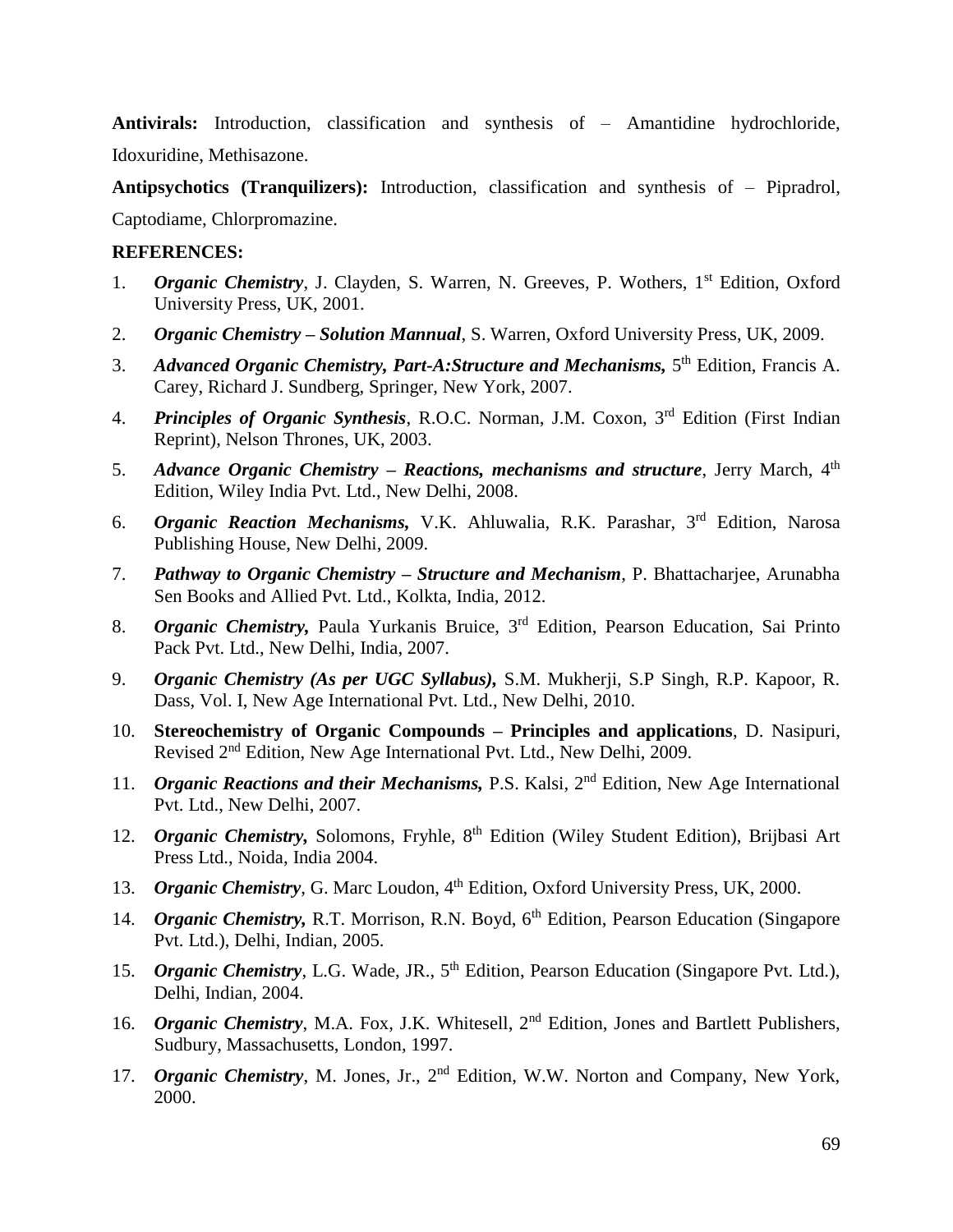- 18. *Organic Chemistry*, Francis A. Carey, 5<sup>th</sup> Edition, Tata McGraw-Hill Publishing Company Ltd., New Delhi, 2004.
- 19. *Modern Methods of Organic Synthesis,* W. Carruthers, 3rd Edition, Cambridge University Press, UK, 2004.
- 20. *Heterocyclic Chemistry*, J.A. Joule, K. Mills, 4<sup>th</sup> Edition, Blackwell Publishing, Wiley India Pvt. Ltd., New Delhi, 2009.
- 21. *Stereochemistry Conformation and Mechanism*, P.S. Kalsi, 7<sup>th</sup> Edition, New Age International Publishers, New Delhi, India, 2008.
- 22. *Heterocyclic Chemistry*, Thomas L. Gilchrist, 3<sup>rd</sup> Edition, Pearson Education, New Delhi, India, 2007.
- 23. *Heterocyclic Chemistry*, Raj K, Bansal, 4<sup>th</sup> Edition, New Age International Publishers, New Delhi, India, 2009.
- 24. *Organic Chemistry*, I.L. Finar, 5<sup>th</sup> Edition (Volume-2), Pearson Education, New Delhi, India, 2009.
- 25. *Organic Chemistry, I.L. Finar, 6<sup>th</sup> Edition (Volume-1), Pearson Education, New Delhi,* India, 2007.
- 26. O*rganic Chemistry of Natural products*, Gurudeep R. Chatwal, (Edited by M. Arora), Vol. 2, Himalaya Publishing House, Mumbai, India, 2008.
- 27. *Organic Chemistry – Natural Products*, O.P. Agarwal, Vol. I, GOEL Publishing House, Meerut, India, 2003.
- 28. *Organic Chemistry – Natural Products*, O.P. Agarwal, Vol. II, GOEL Publishing House, Meerut, India, 2004.
- 29. *Organic Name Reactions*, Goutam Brahmachari, 5th Revised Edition, Narosa Publishing House, New Delhi, India, 2012.
- 30. *Name Reactions*, Jie Jack Li, 4th Edition, Sringer (India) Pvt. Ltd. New Delhi, India, 2012.
- 31. *Medicinal Chemistry*, Ashutosh Kar, 4<sup>th</sup> Edition, New Age International Pvt. Ltd., New Delhi, India, 2007.
- 32. *Medicinal Chemistry*, Ashutosh Kar, 5<sup>th</sup> Revised Edition, New Age International Pvt. Ltd., New Delhi, India, 2010.
- 33. *An Introduction to Medicinal Chemistry*, Graham L. Patrick, 4th Edition, Oxford University Press, New York, 2009.
- 34. *The Organic Chemistry of Drug Design and Drug Action*, Richard B. Silverman, 2nd Edition, Academic Press, UK, 2008.
- 35. *Organic Synthesis –The Disconnection Approach,* Stuart Warren, Wiley Student Edition, New Delhi, India, 2007.
- 36. *Modern Synthetic Reaction*, Herbet O. House, 2nd Edition, Mentopark, California, 1972.
- 37. *Organic Synthesis – Design, Reagents, Reactions and Rearrangements*, J. Singh, L.D.S. Yadav, 1<sup>st</sup> Edition, Pragathi Prakashan, Meerut, India, 2009.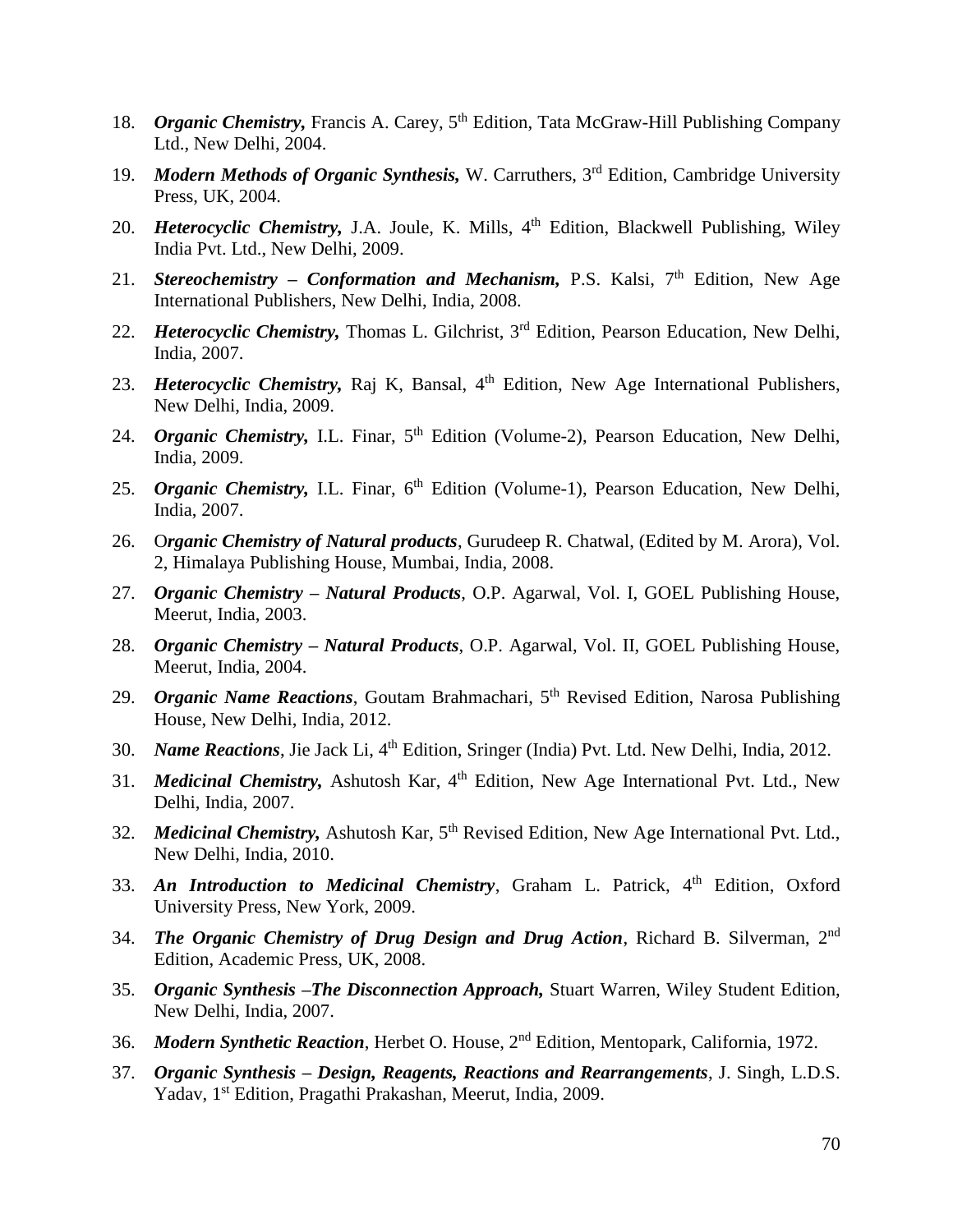# **ChSC-4.4: PHYSICAL CHEMISTRY - IV**

### **UNIT- I: CHEMISTRY OF NANOMATERIALS 16 hrs**

**Introduction:** Fundamentals and importance, Metal nanoclusters, magic numbers, theoretical modeling of nano particles, Geometric structure, electronic structure, reactivity, fluctuations, magnetic clusters, Bulk to nano transitions. Semi conducting nanoparticles- optical properties, photofragmentation, coulombic explosion.

**Carbon nano particles:** Introduction, Carbon molecules, Nature of the carbon bond, New carbon structures. Carbon clusters: small carbon clusters,  $C_{60}$ ; Discovery, structure, crystal, alkali doping, super conductivity, Fullerens, other Bulkyballs. Carbon nano-tubes: Fabrication, structure, electrical properties, vibrational properties, mechanical properties, application of nano materials.

**Methods of preparation:** Plasma arcing, chemical vapour deposition, sol-gel, silica-gel, hydrolysis, Condensation and polymerization of monomers to form particles, Electrodeposition, ball milling, Chemical methods, Thermolysis, Pulsed laser methods.

### **UNIT – II: METAL FINISHING AND CORROSION 16 hrs**

# **Metal finishing:** Electrode potential-standard potential, EMF series and its applications, Deposition potential-deposition from simple salt solution and solution mixtures, polarization and over voltage, effect of polarization on electrodeposition, limiting current density, hydrogen over voltage. Principles of electroplating. Role of anodes in electroplating. Pre-plating process and surface preparation. Hull cell experiment, covering power and throwing power. Electroplating practice for metals and alloys (Cu, Ni, Zn, brass, bronze).

**Specifications and testing of electroplates -** Introduction, thickness-destructive and non destructive testing methods, Adhesion-bend test, burnishing test, file test, grinding test, heat test, peel test, corrosion resistance-salt spray test, acetic acid salt spray test, copper accelerated acetic acid salt spray test, corrodekote test, Sulphur dioxide test, porosity-Ferroxyl test, electrographic test, hot water test, hardness test. Immersion (Galvanic) plating, electroless plating.

**Corrosion and its control:** Types of corrosion (atmospheric, environmental and microbial). Galvanic series – merits and demerits, thermodynamics and kinetics of corrosion, corrosion rate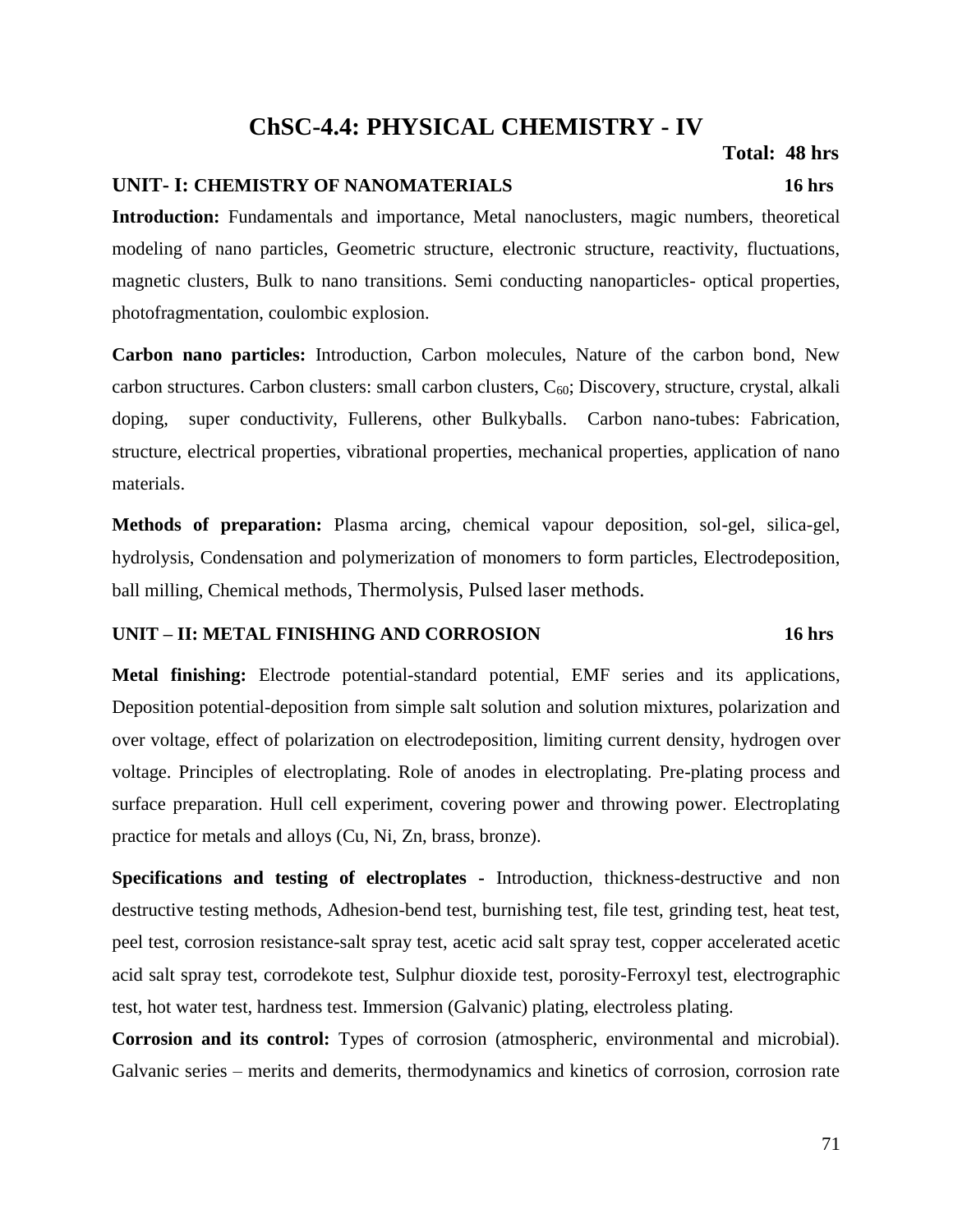measurement, corrosion failure and passivity. Methods of prevention of corrosion, corrosion problems in practice.

### **UNIT-III: ELECTROSYNTHESIS 16 hrs**

Fundamentals, generalized electrochemical reaction, reaction variables in electro synthesis, setting up the electrolysis cell – Basic laboratory apparatus, two-electrode cells, three-electrode cells. Laboratory cell designs, Selection of electrode material and cell Geometry – Electrode material, cell geometry. Selection of electrode potential, divided and undivided cells, preparation of solution for electrolysis – solvent and supporting electrolyte, temperature effects. Generalized electrochemical reaction from a physical perspective, preliminary investigations into the feasibility of an electro synthesis.

**Electro-organic reactions:** Electrooxidation and reductions of hydrocarbons, nitro compounds, sulphur compounds, nitrogen heterocyclic compounds, halogen compounds and carboxylic acids (Kolbe's synthesis). Some preparative examples - Reductive intermolecular Carbon-Nitrogen bond formation, Carboxylic acids from primary alcohols, cyanation of N,N-Propylpyrrolidine, preparation of 3,6-Dichloropicolinic acid from 3,4,5,6-Tetrachloropicolinic acid.

- 1. *Introduction to Nanotechnology,* Charles P. Poole, Jr., and Frank J. Owens, Wiley -Interscience, A. John Wiley and Sons, Inc., 2006.
- 2. *Nanotechnology (Basic Science and Emerging Technologies)*, Mick Wilson, Kamali Kannangara Geoff Smith, Michelle Simmons, and Burkhard Raguse, First Indian Edition, Overseas Press India Private Limited, 2005.
- 3. *Chemical and Electrochemical Energy Systems,* R. Narayan and B. Vishwanathan (University Press).
- 4. *Industrial Electrochemistry*, D. Pletcher and F.C. Walsh, Chapman and Hall , II Edition, 1984.
- 5. *A Text Book Of Physical Chemistry,* A.S. Negi and S.C. Anand , New Age international Pvt. Ltd.
- 6. *Physical Chemistry***,** Moore, Orient Longman, 1972.
- 7. *An introduction to Electrochemistry*, Glastone, East west Ltd.
- 8. *Basics of Electroorganic Synthesis*, Demetrios K. Kyriacou, A Wikley-Interscience Publications, New York, 1981.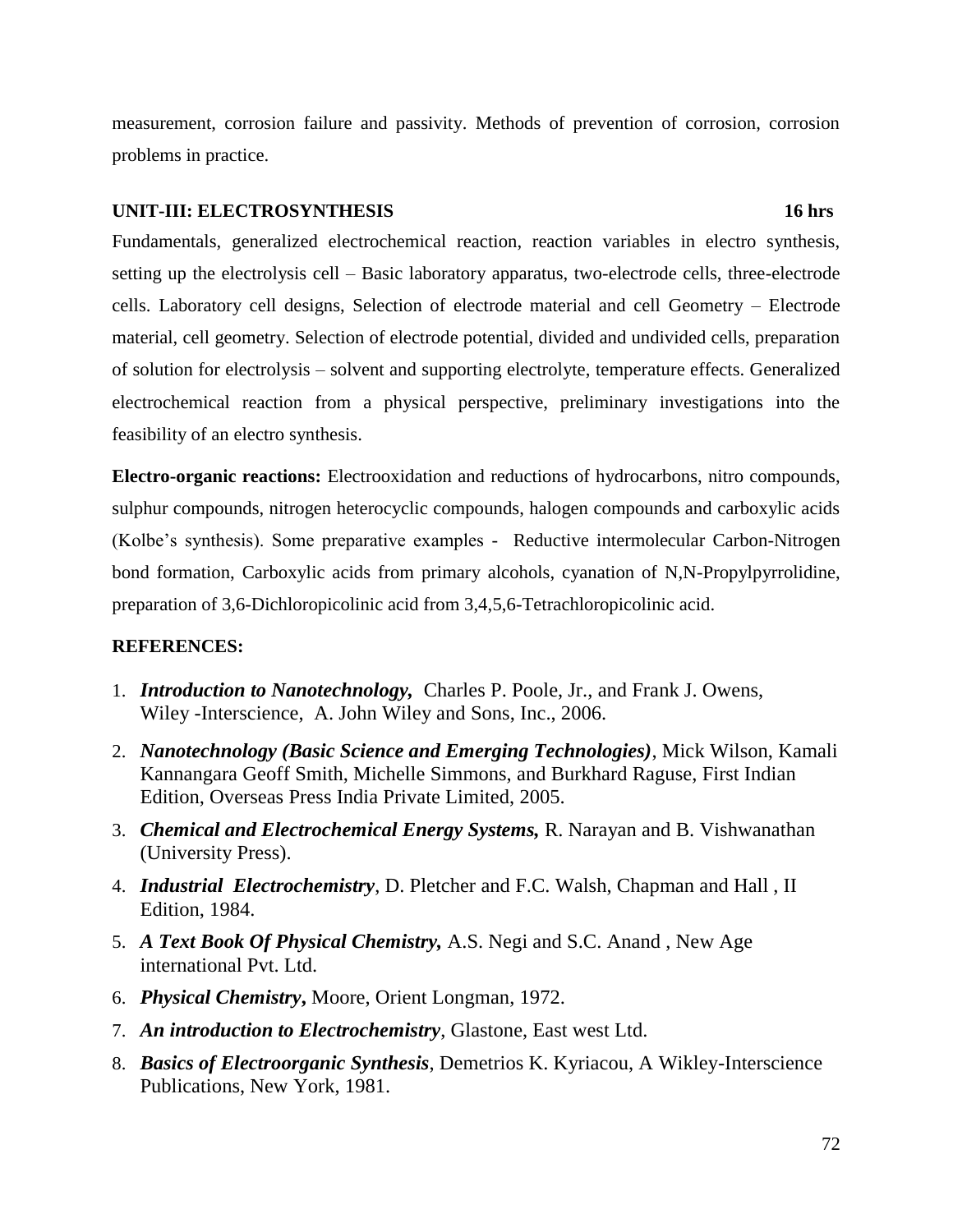# **M.Sc. Chemistry Practicals IV – SEMESTER**

## **ChHCL-4.1: Inorganic Chemistry Practicals – IV**

- 1. Analysis of Cement- Estimation of combined oxide, estimation of silica, estimation of Ca and Mg.
- 2. Estimation of Copper in Brass.
- 3. Estimation of Silver as Volhord's method.
- 4. Estimation of Chromium and manganese in steel sample.
- 5. Estimation of Ascorbic acid by acid-base titration.
- 6. Estimation of Ascorbic acid by Iodimetry.
- 7. Estimation of Iron in pharmaceutical samples.
- 8. Estimation of available  $O_2$  in Hydrogen peroxide.
- 9. Estimation of Iron present in mustard seed solution sample by spectrophotometer.
- 10. TLC Reaction progress Monitoring.
- 11. Paper chromatography Demo and Practice for separation of Fe and Ni.
- 12. Determination of Magnetic susceptibility by Gouy's Magnetic Balance Method.

### **REFERENCES:**

- 1. Vogel's Textbook of Quantitative analysis, J Mendham, R.C. Denney, J.D. Barnes M.J.K. Thomas,  $3<sup>rd</sup>$ ,  $4<sup>th</sup>$ ,  $5<sup>th</sup>$  and  $6<sup>th</sup>$  edition.
- 2. College practical Chemistry, Ahulwalia
- 3. Analytical Chemistry,G.D. Christian.
- 4. Practical Inorganic Chemistry, K. Somashekara Rao.
- 5. Principles of Inorganic Chemistry, Puri, Sharma, Khalia.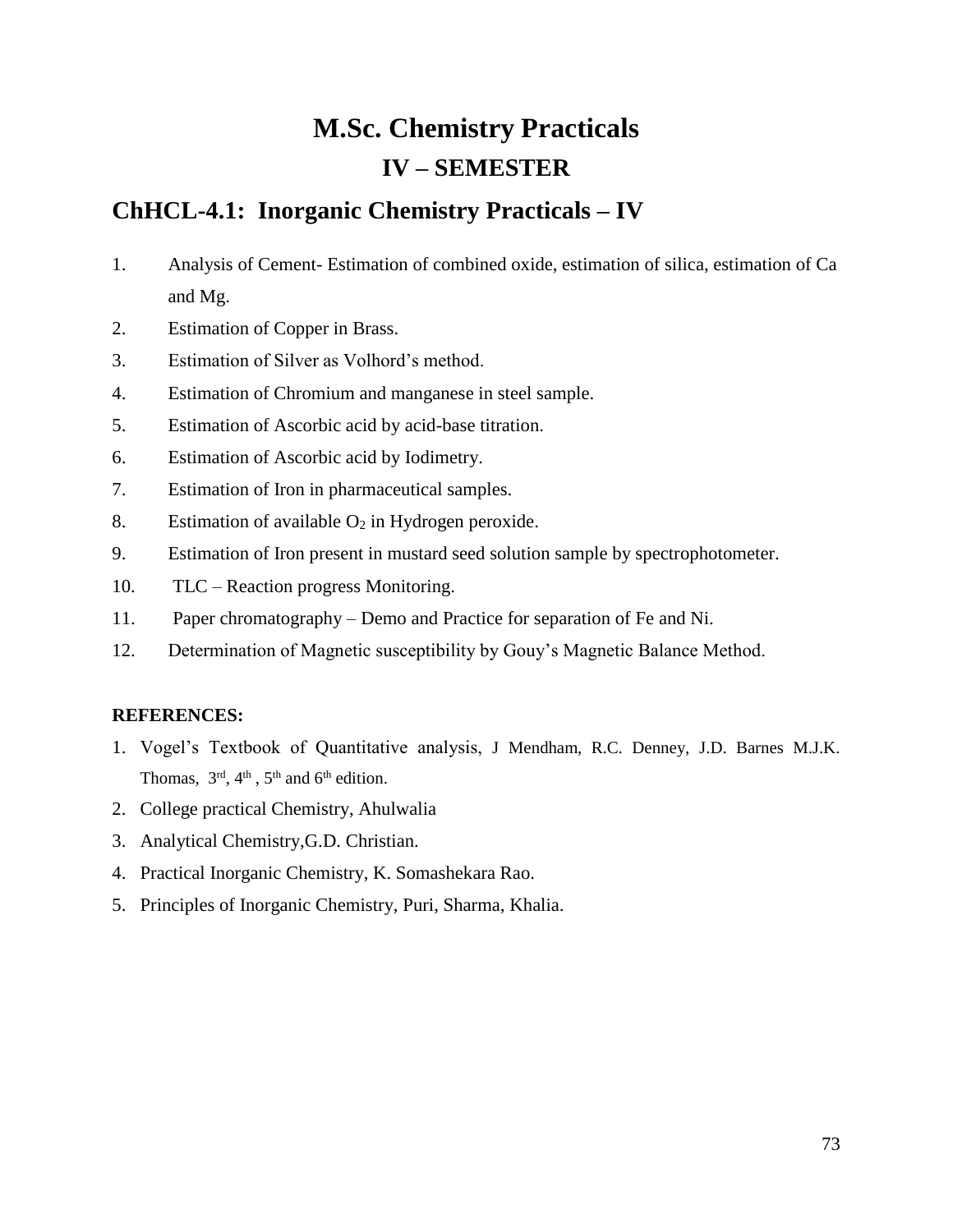# **ChHCL-4.2: Organic Chemistry Practicals – IV**

### **I. PREPARATIONS**

A.DYES (Minimum three)

B.DRUGS (Minimum three)

### **II. ISOLATION AND SEPARATION OF NATURAL PRODUCTS**

- 1. Piperine from pepper
- 2. Caffeine from tea leaves
- 3. Casein from milk
- 4. Nicotine from tobacco leaves
- 5. Hesperidin from peal of orange
- 6. Cineole from Eucalyptus leaves

#### **REFERENCES:**

1. **Advanced Practical Organic Chemistry**

N K Vishnoi , Second edition, Vikas Publishing House Pvt. Ltd, 1996

- 2. **Comprehensive Practical Organic Chemistry: Preparation and Quantitative Analysis** Renu Aggarwal, V. K. Ahluwalia, Universities press (India), 2001
- 3. **Systematic Laboratory Experiments in Organic Chemistry** Arun Sethi, New Age International, 2003.
- 4. **Comprehensive Practical Organic Chemistry: Qualitative Analysis** Ahluwalia V.K. Sunitha Dhingra, First edition, Orient Longman, 2004
- 5. **Practical Organic Chemistry: Qualitative Analysis** Bhutani S.P. Chhikara A, First edition, ANE books-new Delhi, 2009
- 6. **Vogel's Textbook of Practical Organic Chemistry** Brian S. Furniss, 5th Edition, Pearson India, 2005.
- 7. **Practical Organic Chemistry**

F.G. Mann, B.C Saunders, Fourth edition , Pearson India, 2009.